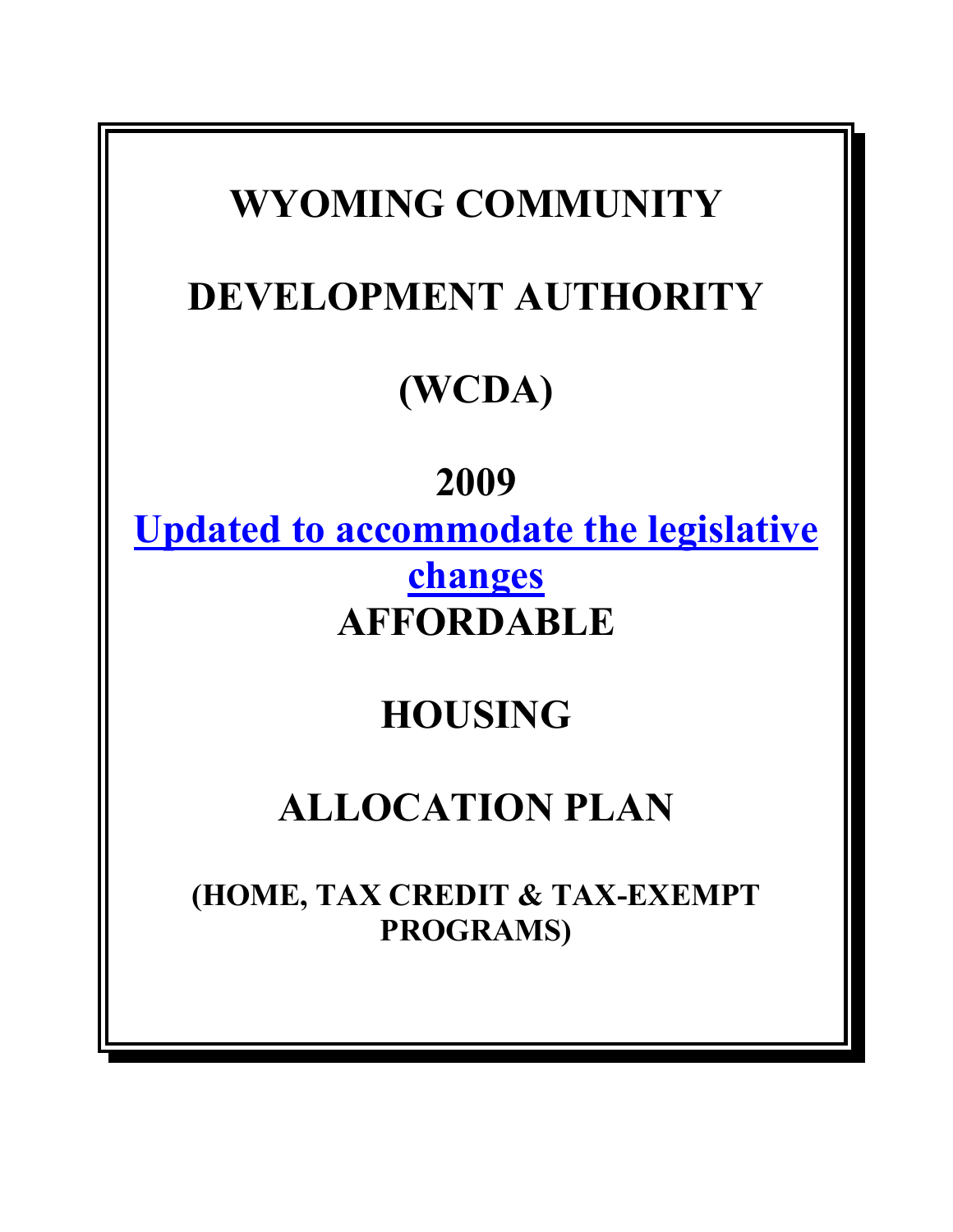# **ALLOCATION PLAN INDEX**

Section

Page

| $\mathbf{I}$ . | Overview                          | $\overline{4}$ |
|----------------|-----------------------------------|----------------|
| II.            | <b>Application Process</b>        | $5 - 7$        |
| Ш.             | Set-Asides                        | $8 - 9$        |
| IV.            | <b>Initial Allocation Process</b> | $10 - 11$      |
| V.             | Initial Allocation Criteria       | $12 - 26$      |
| VI.            | <b>Maximum Allocations</b>        | 27             |
| VII.           | Limitations and Requirements      | $28 - 38$      |
| VIII.          | Evaluation & Allocation           | $39 - 40$      |
| IX.            | <b>Compliance Monitoring</b>      | $41 - 45$      |
| X.             | Disclaimer                        | 46             |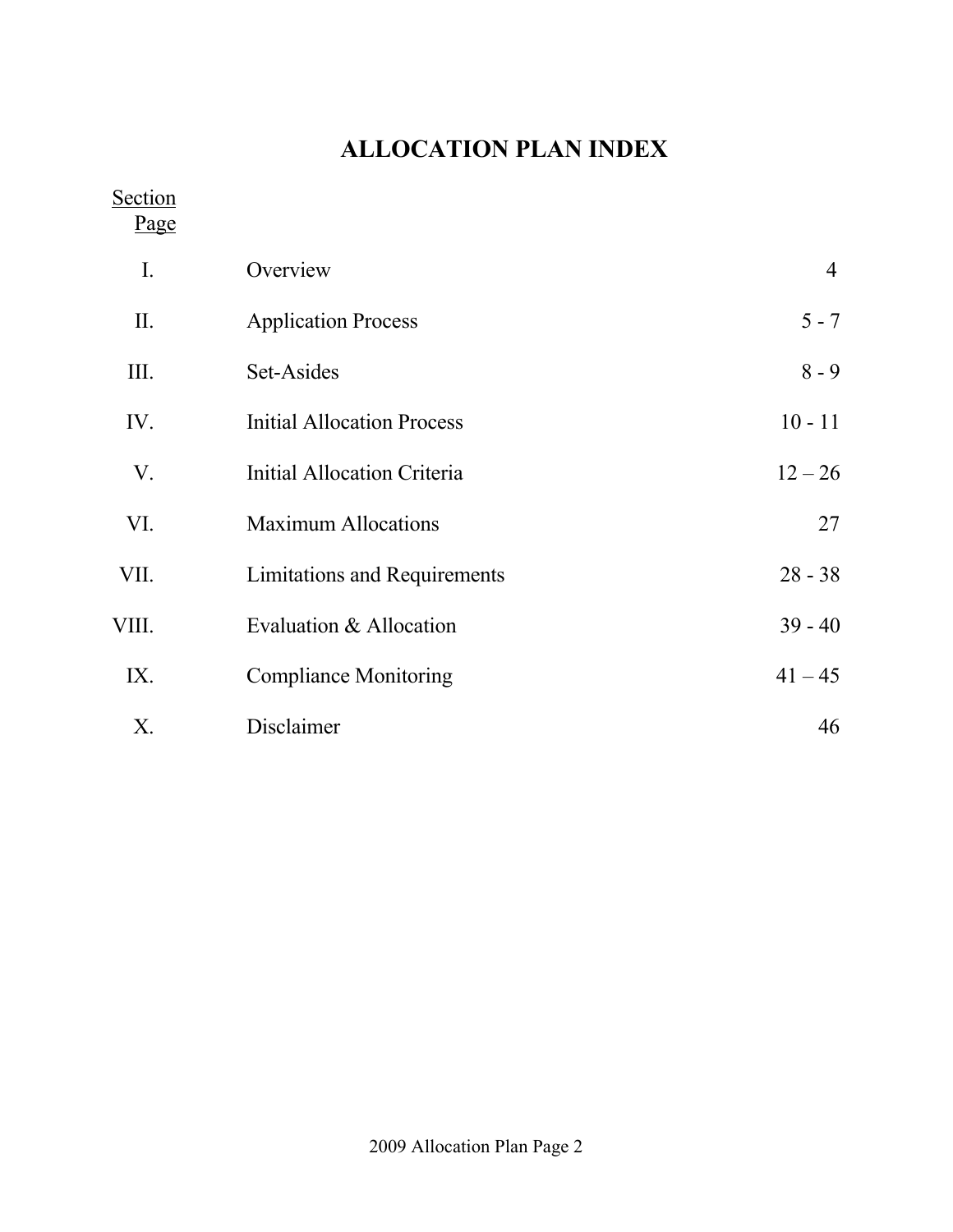# **CURRENT YEAR SUMMARY INDEX**

| Attachment   |                                                         | Item             | Page        |
|--------------|---------------------------------------------------------|------------------|-------------|
| $\mathbf{A}$ | <b>Miscellaneous Information</b>                        |                  |             |
|              | <b>Initial Allocation Cycles</b>                        | $\mathbf{1}$     | 48          |
|              | Anticipated HOME Funding                                | $\overline{2}$   | 48          |
|              | Tax Credit Availability                                 | $\overline{3}$   | 48          |
|              | Total per unit Project Cost for Rental projects         | $\overline{4}$   | 48          |
|              | <b>Operating Expenses Limitations</b>                   | 5                | 49          |
|              | <b>Property Development Standards</b>                   | 6                | 49          |
|              | <b>Market Study Requirements</b>                        | $\boldsymbol{7}$ | $50 - 51$   |
|              | Maximum HOME Subsidy per unit                           | $\,$ 8 $\,$      | 51          |
|              | HUD 203 "B" Limits                                      | 9                | 51          |
|              | Reserved                                                | 10               | 52          |
|              | HOME Run Purchase Price Limits by County                | 11               | 52          |
|              | HOME Run Income Limits by County                        | 12               | 52          |
|              | Tax Credit - Total Per unit Eligible Basis              | 13               | 53          |
|              | <b>Syndication Tolerance Level</b>                      | 14               | 53          |
|              | Qualified Census Tracts (QCT)&                          | 15               | 53          |
|              | Difficult Development Areas (DDA)                       | 15               | 53          |
|              |                                                         |                  |             |
| B            | <b>Third Party Information</b>                          |                  |             |
|              | Market Study Recap for Rental Projects                  | 1a               | $54 - 56$   |
|              | Market Study Recap for Homebuyer Assistance Projects    | 1 <sub>b</sub>   | $57 - 59$   |
|              | Contractor's Certificate                                | $\overline{2}$   | 60          |
|              | Architects Certificate                                  | 3                | $61 - 64$   |
|              |                                                         |                  |             |
| $\mathbf C$  | <b>Published Numbers</b>                                |                  |             |
|              | Income Limits                                           | $\mathbf{1}$     | $65 - 67$   |
|              | <b>Rent Limits</b>                                      | $\overline{2}$   | $68 - 71$   |
|              |                                                         |                  |             |
| D            | <b>Other Requirements</b>                               |                  |             |
|              | Narrative Requirements                                  | 1                | $72 - 74$   |
|              | Quarterly Progress Reports for Rental Projects          | 2a               | 75          |
|              | Quarterly Progress Reports for Homebuyer Assistance and |                  |             |
|              | Homeowner Rehabilitation Projects                       | 2 <sub>b</sub>   | 76          |
| E            | <b>HOME Program Description</b>                         |                  | $77 - 101$  |
|              |                                                         |                  |             |
| $\mathbf F$  | <b>Other Federal Requirements</b>                       |                  | $102 - 112$ |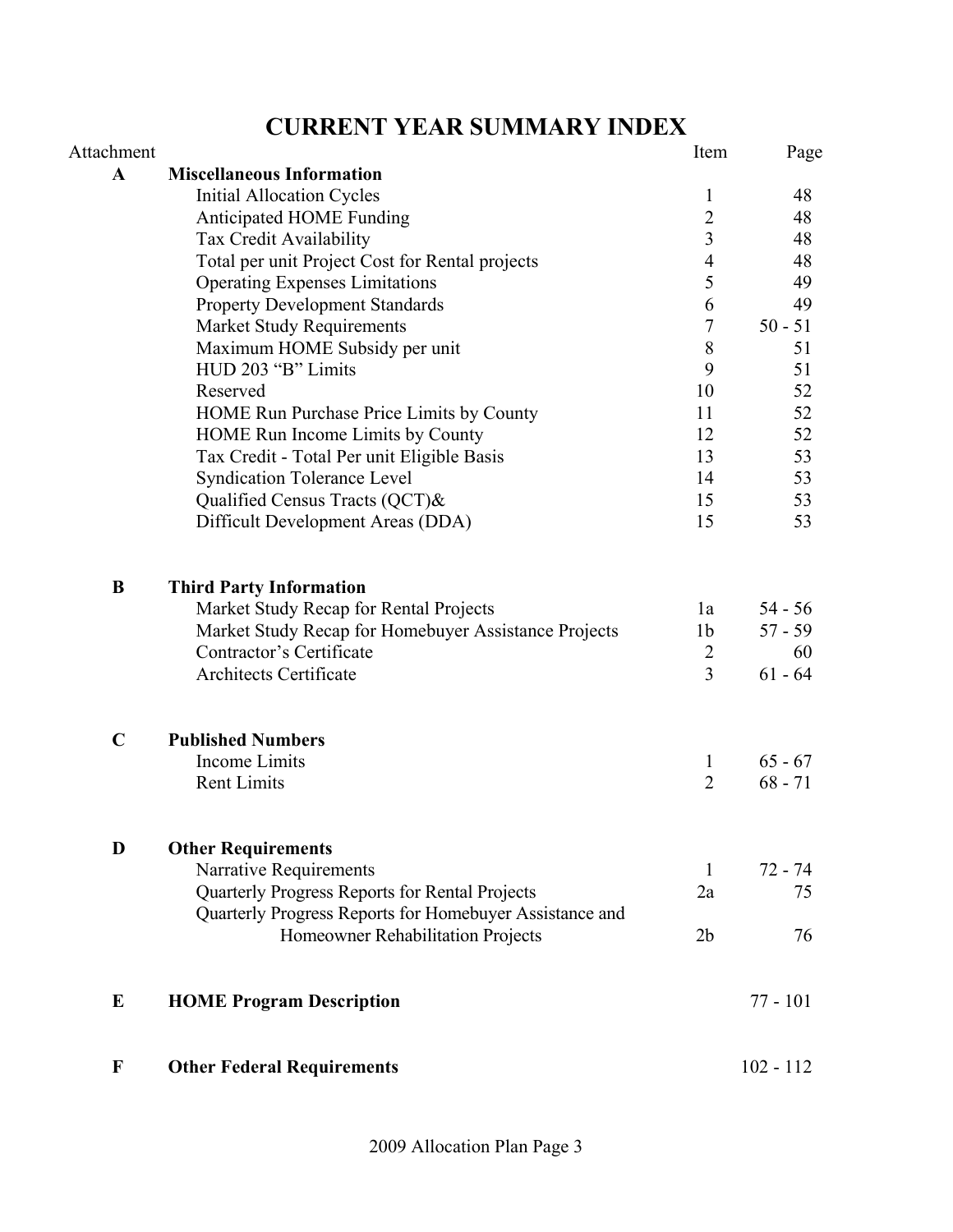### **I. OVERVIEW**

This Allocation Plan was designed to select those developments which satisfy the most pressing housing needs of the state, within the guidelines established by Section 42 (m)(1)(B) of the Internal Revenue Code or under HUD's HOME Investment Partnership Program at 24CFR Part 92. The four most significant criterions for HOME and Tax Credit approval are:

- Need,
- Quality of Construction,
- The characteristics of the households being served, and
- Affordability

The **Low-Income Housing Tax Credit** was created by the Tax Reform Act of 1986 to encourage the construction and rehabilitation of housing for very low, low, and moderate-income individuals and families. Congress mandated that housing credit agencies adopt an "Allocation Plan" which defines the process used to distribute the Credit among projects.

The Tax Credit Program is a regulated and highly complicated program. Final interpretations of certain rules and regulations governing various facets of the program have not yet been issued by the U.S. Department of Treasury; consequently, additional requirements or conditions applying to the tax credit may be forthcoming. **It is strongly suggested that project sponsors interested in the Tax Credit Program contact their tax accountant and/or attorney before developing projects under the Tax Credit Program. While WCDA will endeavor to assist those persons applying for an allocation of tax credits, WCDA personnel are not tax or legal experts and applicants should not rely on WCDA for tax and/or legal advice.**

The total amount of Tax Credit available in Wyoming is disclosed in the Current Year Summary Attachment "A".

The **HOME Investment Partnership Program** (**HOME**) was created under Title II (the Home Investment Partnerships Act) of the National Affordable Housing Act of 1990, and is codified under 24CFR Part 92 (HOME Investment Partnerships Program). The general purposes of HOME include: 1.) the expansion of the supply of decent and **affordable** housing, particularly rental housing, for low and very-low-income Americans, 2.) strengthening the abilities of State and local governments to design and implement strategies for achieving adequate supplies of decent, affordable housing and 3.) extending and strengthening partnerships among all levels of government and the private sector, including for-profit and non-profit organizations, in the production and operation of affordable housing.

The **Consolidated Plans** for Housing and Community Development for the City of Casper, the City of Cheyenne, and the State of Wyoming ("Consolidated Plans") identify several priorities for housing.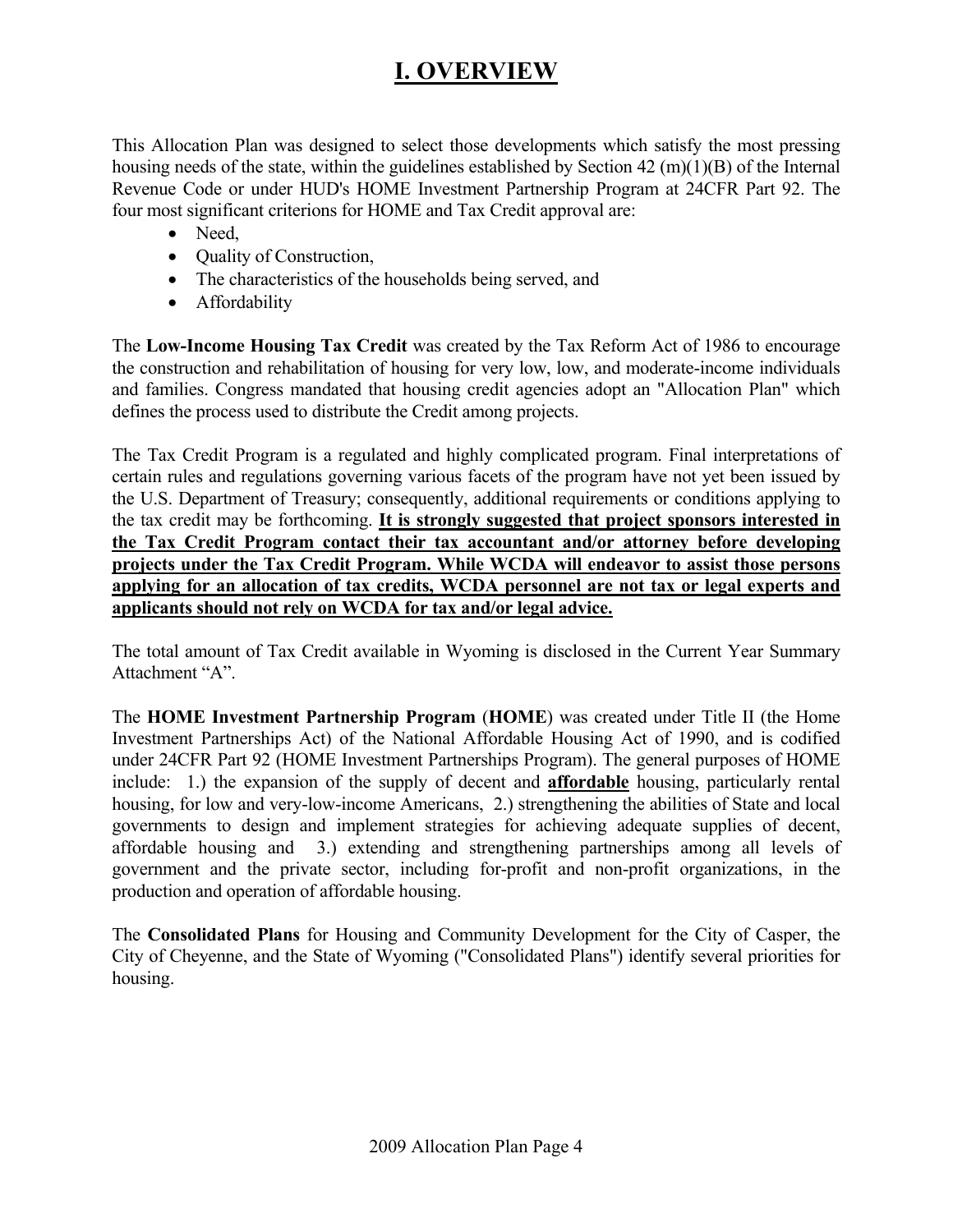### **II. APPLICATION PROCESS**

ALL projects applying for **Tax Credits or Tax Exempt Bond Financing** must comply with all aspects of the Wyoming Community Development Authority Affordable Housing Allocation Plan. This includes, but is not limited to, those projects applying for credits under the state Tax Credit Cap, and those projects applying for credits when utilizing Tax-Exempt Bond financing, whether or not WCDA is the Bond Issuer.

ALL projects applying for HOME funds must comply with all pertinent aspects of the Wyoming Community Development Authority Affordable Housing Allocation Plan. This includes compliance with 24CFR Part 92 as detailed in the WCDA HOME Program Description (Allocation Plan Current Year Summary Attachment "E").

The application fee for **Tax Credits** is \$150 for projects with twenty units or less and \$500 for projects with over twenty units. This fee **must** be included with the application. Applications received without this fee will be returned. The application fees may be subject to change at a later date.

There is no application fee for projects which are only applying for HOME funds.

Those applying for funding under either program need to submit:

- a completed WCDA Application Form including all supplements and appropriate Exhibits (The most **current** application must be used, no substitutions or changes to any forms will be accepted),
- an Affirmative Fair Housing Marketing Agreement (See Application Exhibit A-1),
- a Previous Participation Statement and Authorization for Release of Information (See Application Exhibit A-3),
- an independent comprehensive, timely, and professional Market Study. (Generally Market Studies are considered timely if less than 6 months old.) At a minimum, the Market Study must include those items outlined in the Current Year Summary Attachment "A" Item "7" and the Market Study Recap located in the Current Year Summary Attachment "B" Item "1a or 1b". (Those projects utilizing only HOME funding for rental housing and under 12 units will not be required to use a professional Market Study firm if they can provide the same type of information through other methods. This exception does not apply to Homebuyer Assistance Programs. Market Studies are required for all Homebuyer Assistance Programs.) If the Market Study contradicts current economic statistics on file with WCDA, the project may not rank in the needs category. A Market Study provider will be approved by WCDA if it can demonstrate to the Developer that it can meet the required elements as listed in the Affordable Housing Allocation Plan Current Year Summary Attachment "A" Item "7", AND provide a completed Market Study Recap sheet found in the Affordable Housing Allocation Plan Current Year Summary Attachment "B" Item "1a" or "1b". WCDA DOES NOT APPROVE INDIVIDUAL MARKET STUDIES. EACH DEVELOPER/OWNER IS RESPONSIBLE FOR PROVIDING A MARKET STUDY

2009 Allocation Plan Page 5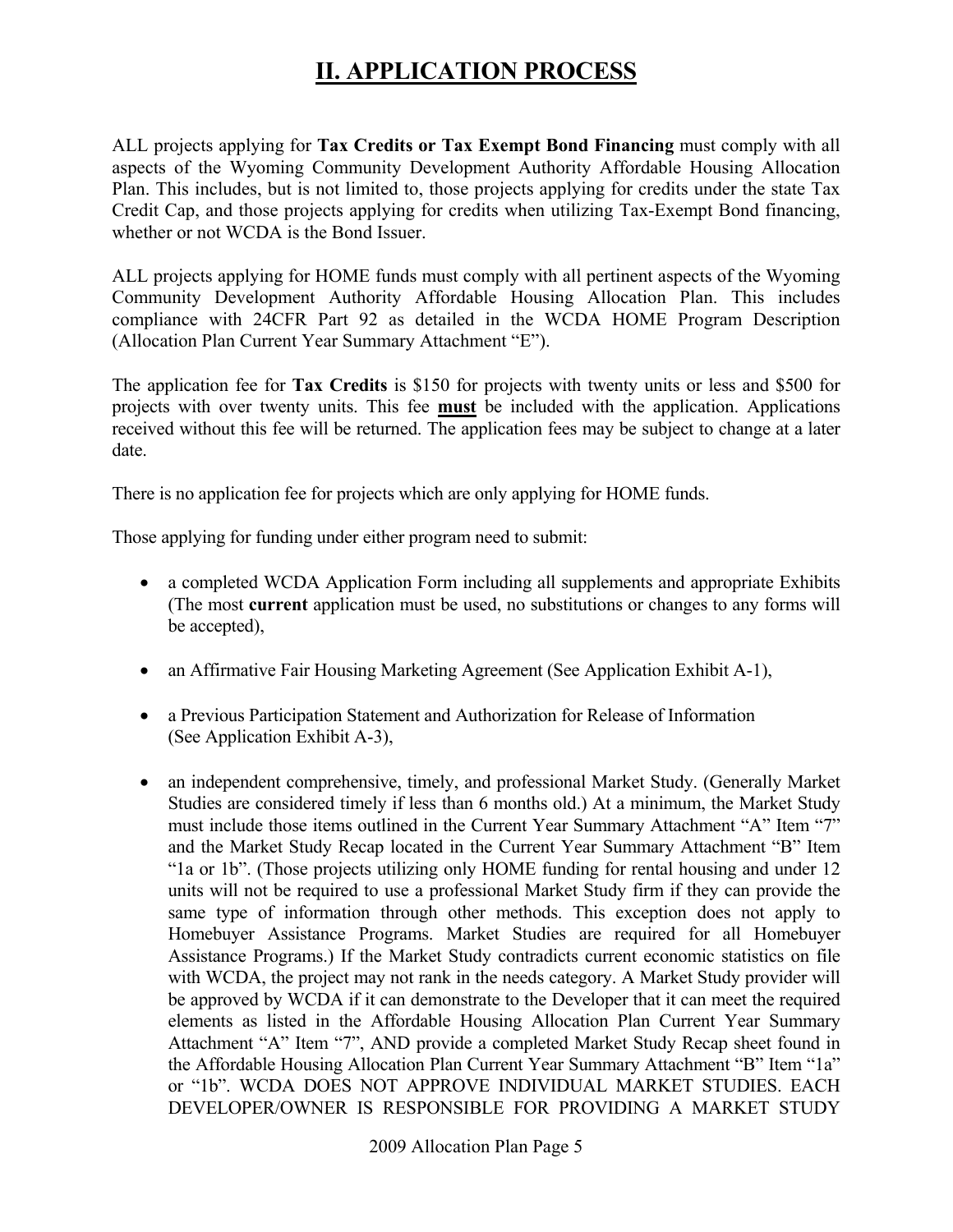### **II. APPLICATION PROCESS**

#### WHICH ACCURATELY REFLECTS THE INFORMATION NECESSARY FOR WCDA TO EVALUATE THE CURRENT AND FUTURE NEED FOR THE PROJECT BEING PROPOSED.

- all projects receiving an allocation are bound by the limits in place as stated in the plan for the year in which the project received its allocation,
- Scattered Site projects are acceptable under this plan only if all units are covered under the same financing, and are located within the same city, or if none of the individual sites are within city limits, within the same county *However, the Primary Market Area defined in the Market Study must make sense.* To receive the 130% increase in basis allowed under Section 42 the **entire** project must also be located within a Qualified Census Tract or Difficult Development Area,
- documentation showing the CEO of the local jurisdiction has been notified and given specific information about the project,
- all rental rehabilitation projects must provide a Capital Needs Assessment (including an Economic Feasibility Assessment of Expenses), stating the viability and long term feasibility of the project,
- all Acquisition/Rental Rehabilitation projects must provide an appraisal by an independent  $3<sup>rd</sup>$  party. The acquisition price on which tax credits are allocated will be limited to the lesser of the sale price or the appraised value of the property prior to rehabilitation,
- all projects requesting credits that exceed the Total per unit Eligible Basis published by WCDA in the Current Year Summary Attachment "A", must include documentation, satisfactory to WCDA, justifying the higher costs, and thus the higher Eligible Basis. [E.g. Three or more bids for construction items, current Real Estate listings for like properties in the area (to help justify high land costs), costs to address seismic or other unique building requirements, impact on the community, etc.], and
- the appropriate application fee.

Applicants must be current on **ALL** fees due and owing WCDA before an application will be accepted. Also, an application may be denied if it is determined that the developer or other key participants have other projects that are not progressing in a timely manner.

Incomplete applications may be returned. Applications once submitted are considered final and may not be revised. WCDA has the right not to fund a draw or issue IRS form(s) 8609 if the project is not progressing or has not been completed according to the original application. However, WCDA may ask for additional information and updates as needed.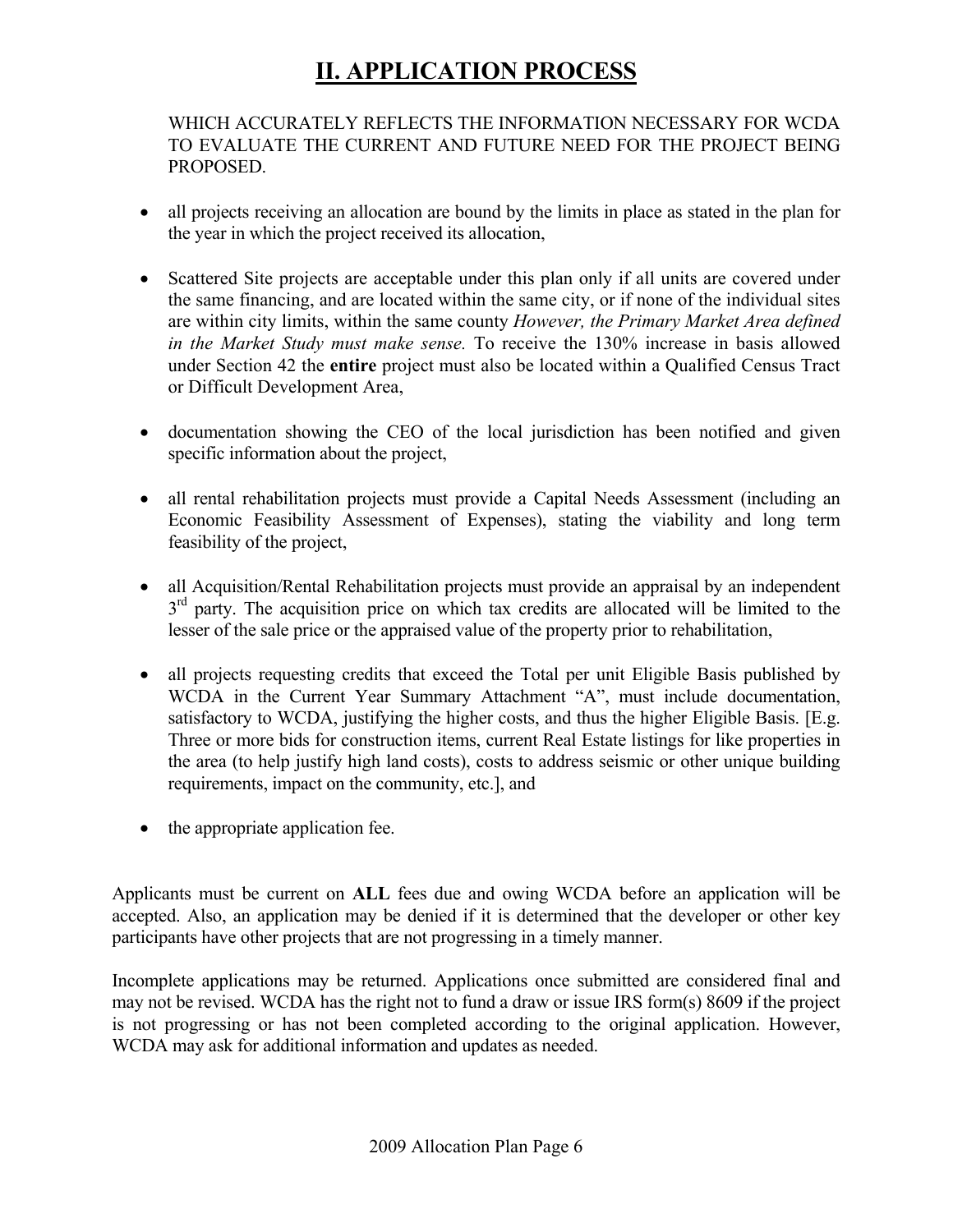### **II. APPLICATION PROCESS**

In addition, projects requesting tax credits from the non-profit set-aside need to submit a Non-Profit Certification (See Application Exhibit A-4) as to the non-profit's involvement in the project. This certification must be submitted with the application and updated annually throughout the compliance period.

WCDA reserves the right to reject an application, or assess negative points, if there are outstanding non-compliance issues, or if an applicant has a history of poor performance, under any program administered by WCDA, or under comparable programs in other states or jurisdictions.

Applications (one copy) should be mailed or delivered to:

 WCDA Gayle S. Brownlee Director of Multi-Family Housing 155 North Beech (82601) P.O. Box 634 (82602) Casper, WY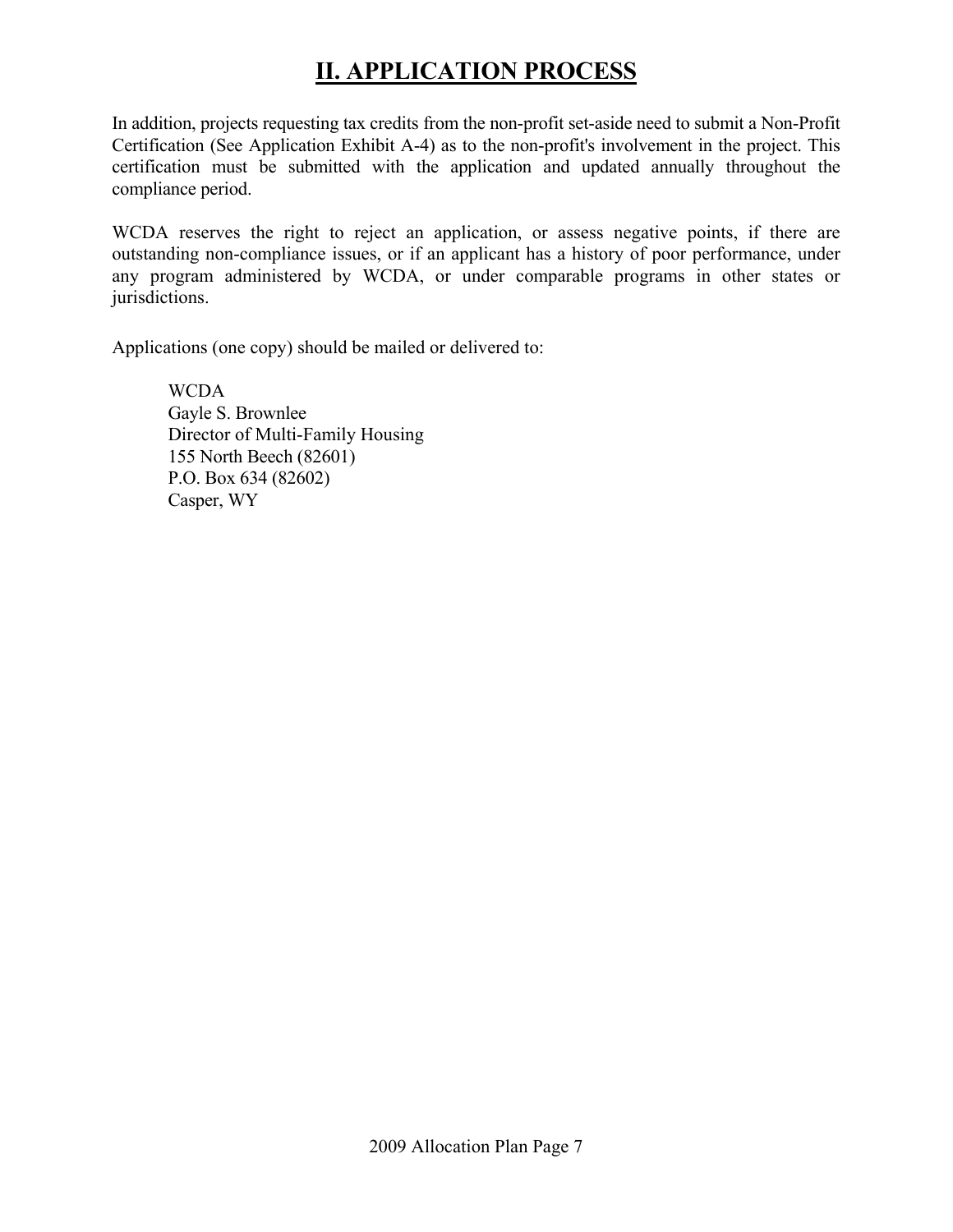### **III. SET-ASIDES**

### **Tax Credit Program**

**Non-Profit Set-aside.** Ten percent (10%) of the total annual credit available is required to be set aside for projects in which  $501(c)(3)$  and  $501(c)(4)$  non-profit organizations materially participate in the development and management of the project. In the event that funds in the Set-Aside pool have been exhausted, applicants requesting an allocation under a specific set-aside will compete in the open pool. See Current Year Summary Attachment "A".

### **HOME Program**

The anticipated amount of HOME Program and American Dream Down Payment Initiative (ADDI) funding available is disclosed in the current Year Summary, Attachment "A".

**Direct Administration Category** – The approximate amount of funding set-aside in this category for Rental Housing Production, Homebuyer Assistance Programs for homeownership (Down Payment Assistance, Gap financing etc.), and Homeowner Rehabilitation programs is outlined in the Current Year Summary, Attachment "A". These funds will be distributed through a competitive application process. If through this process, not all of the funds are allocated in the specified funding cycles, WCDA will allocate them to eligible projects through a second competitive application process or to projects meeting the minimum ranking criteria on a firstcome, first-served basis depending on the amount of available funds.

**Community Housing Development Organizations** (CHDOs) - Fifteen percent (15%) of the Fiscal Year HOME funding allocation will be set aside for CHDO's. Applications will be accepted from certified CHDO's for CHDO eligible activities through a competitive application process. If through this process, not all of the funds are allocated in the specified funding cycles, WCDA will allocate them to eligible projects through a second competitive application process or to projects meeting the minimum ranking criteria on a first-come, first-served basis depending on the amount of available funds. Ten percent of this set aside may be available for which CHDOs may apply for Project Specific Technical Assistance and Site Control Loans.

**CHDO General (not project) Operating costs and Capacity Building Reserve** – Approximate funding as disclosed in the Current Year Summary Attachment "A" will be setaside in this category. CHDO's may apply to WCDA on an annual basis, prior to September 1<sup>st</sup> of each year, for Operating Costs and/or Capacity building funds.

**HOME Run Program (New Construction Homeownership Program)** – All of the American Dream Down Payment Initiative (ADDI) funding plus HOME funding in an amount necessary to equal the approximate amount outlined in the Current Year Summary Attachment "A" will be set aside for this program. These funds will be utilized to provide an interest subsidy in the form of a 10 year step rate mortgage program on a pool of funds under the WCDA Single Family Mortgage Purchase Program. This lower interest rate program will be available only to low-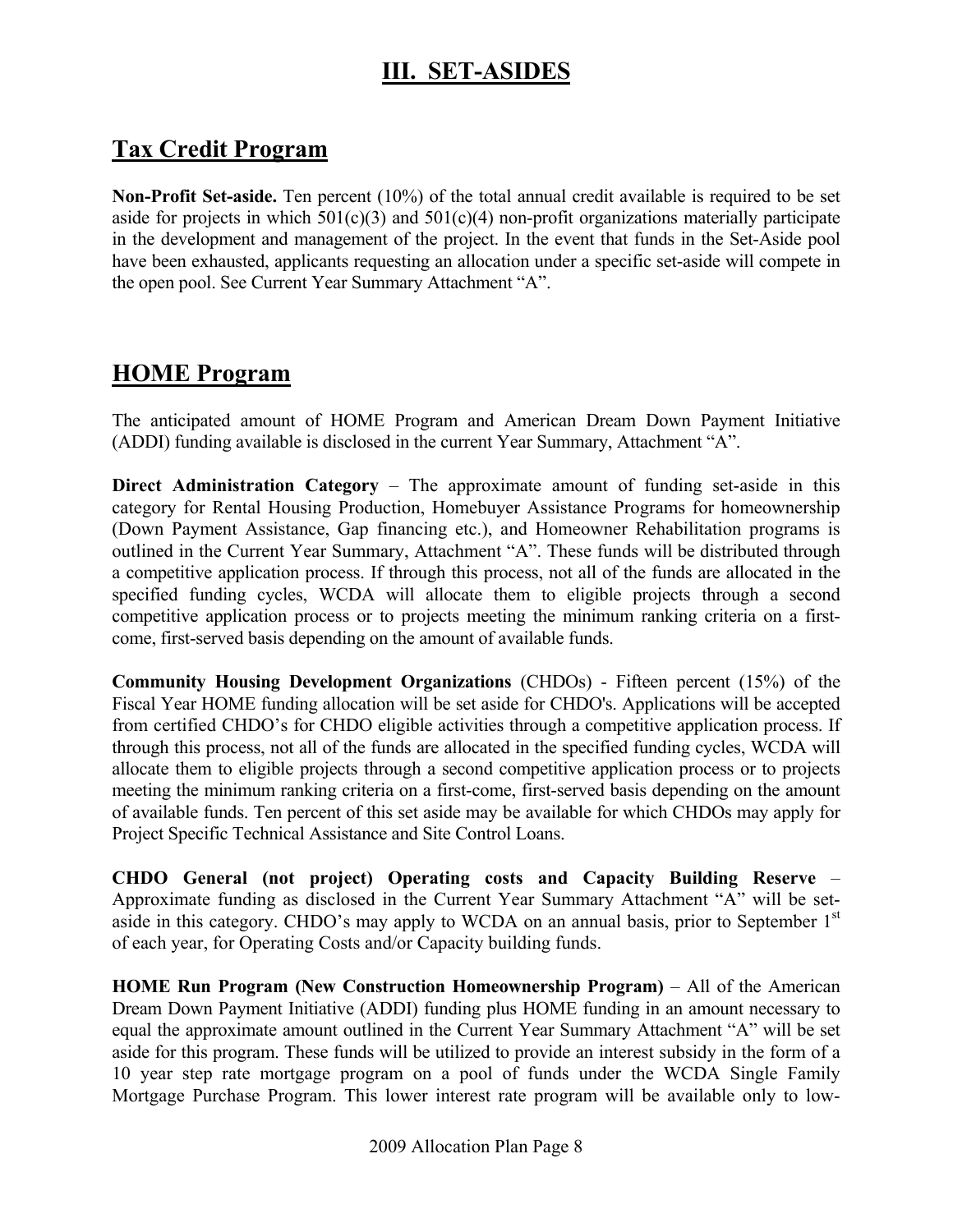### **III. SET-ASIDES**

income households to purchase newly constructed homes meeting certain purchase price limits by county. At WCDA's sole discretion Program Income and Administration and Contingency Reserve may be used to augment the HOME Run Program if there is not sufficient funding for the program to continue until next year's allocation.

**Administration and Contingency Reserve -** Approximately 10%of the HOME funding allocation will be set aside for this account. WCDA Administrative costs, and a reserve for project over-runs that cannot be met from other funding sources, are all authorized uses for this setaside.

If it appears that not all funds under any set-aside will be committed or utilized, the funding may revert to other set-asides as determined by WCDA in its sole discretion.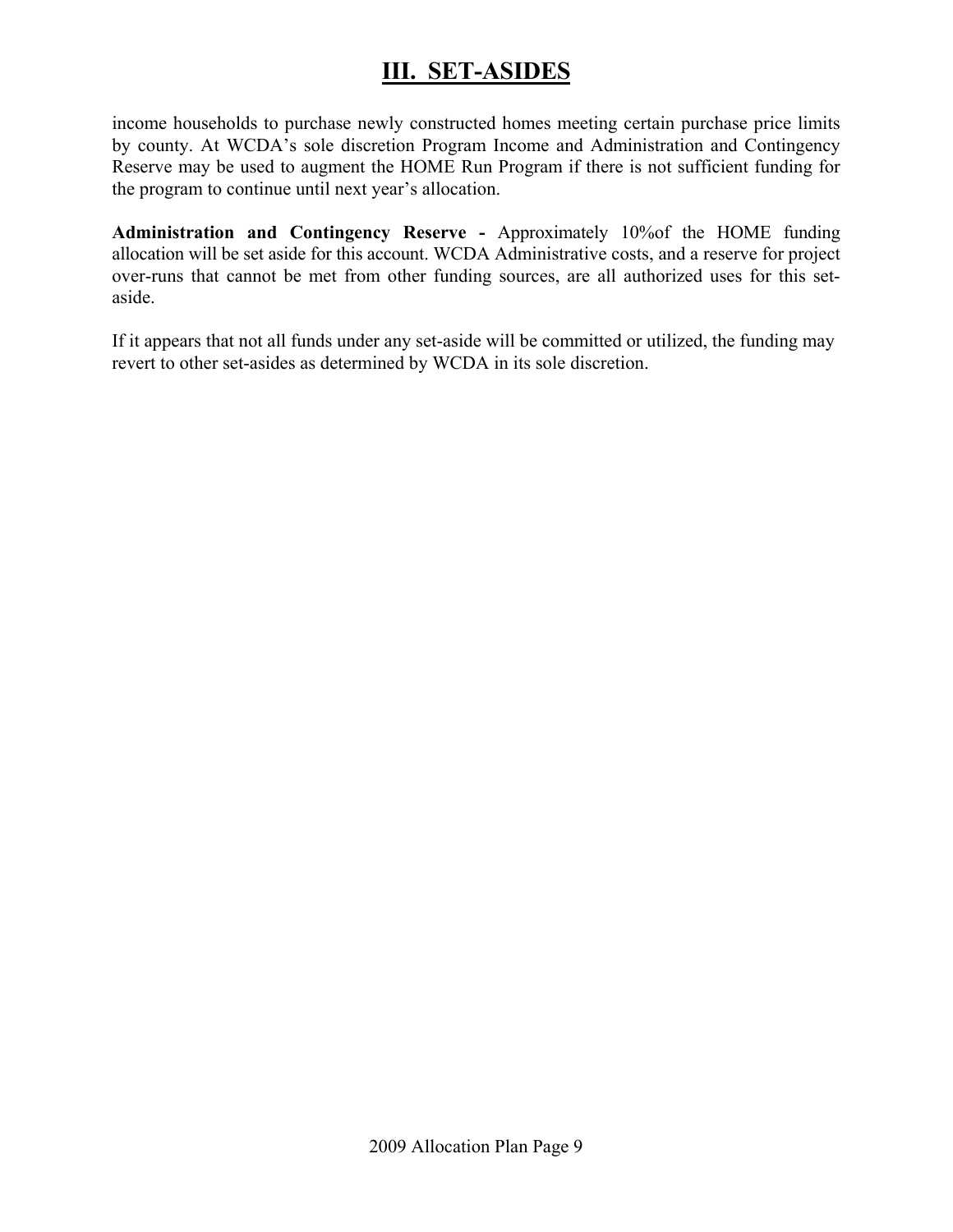# **IV. INITIAL ALLOCATION PROCESS**

WCDA will review all applications in each cycle for completeness and eligibility based on federal requirements and selection criteria. Applications will be selected for initial allocation based on the selection criteria outlined in this Allocation Plan.

Applications for initial allocation of Tax Credits and HOME funds may be submitted in the Initial Allocation Cycles outlined in the Current Year Summary Attachment "A".

An initial allocation fee equal to 3% of the annual **Tax Credit** amount approved by WCDA will be required at time of initial allocation. Projects utilizing tax-exempt financing will be required to pay a 3% commitment fee upon issuance of the intent letter. The initial allocation and commitment fees may be subject to change at a later date. There is no initial allocation fee for projects that apply for **HOME** funds only.

**WCDA reserves the right not to allocate Tax Credits or HOME funding for any project, regardless of ranking under the project selection criteria, if it determines that an initial allocation for such project does not further the purpose and goals set forth in this plan. WCDA may recapture credits from defunct projects after providing notice and conducting an administrative hearing.** 

WCDA reserves the right to allocate all or a portion of the available Tax Credits or HOME funds in any of its funding cycles. WCDA reserves the right to issue reservations for future year Tax Credit allocations.

In the event of a natural disaster, whereas the area has been declared a disaster area by federal, state, or local elected officials, WCDA reserves the right to immediately allocate HOME or Low Income Housing Tax Credits to any eligible project in such area that can meet the minimum point criterion. This may be done without opening a competitive application cycle and funding may be allocated even to the extent of forward allocating.

The purpose of the Initial Allocation Cycles is to enable WCDA to competitively review applications and to award Tax Credits and/or HOME funds to those projects that most aggressively address the selection criteria. Upon the close of any cycle, any application(s) not funded that meet at least the minimum ranking criteria will be held on a waiting list. If another allocation cycle is held, additional applications will be accepted and, along with those applications held on the waiting list, will be subjected to the review process as outlined in the Allocation Plan. All applications not funded in the current year will expire on December 31.

WCDA may rescind a Tax Credit or HOME Initial Allocation if it is determined that the developer or other key participants have other projects that are not progressing in a reasonable time frame as determined by WCDA in its sole discretion.

If there are insufficient Tax Credits or HOME funds remaining to allocate the minimum necessary to make the next project feasible, WCDA may award Tax Credits or HOME funds to the next highest scoring project for which the available Tax Credits or HOME funds are sufficient to meet that project's needs.

2009 Allocation Plan Page 10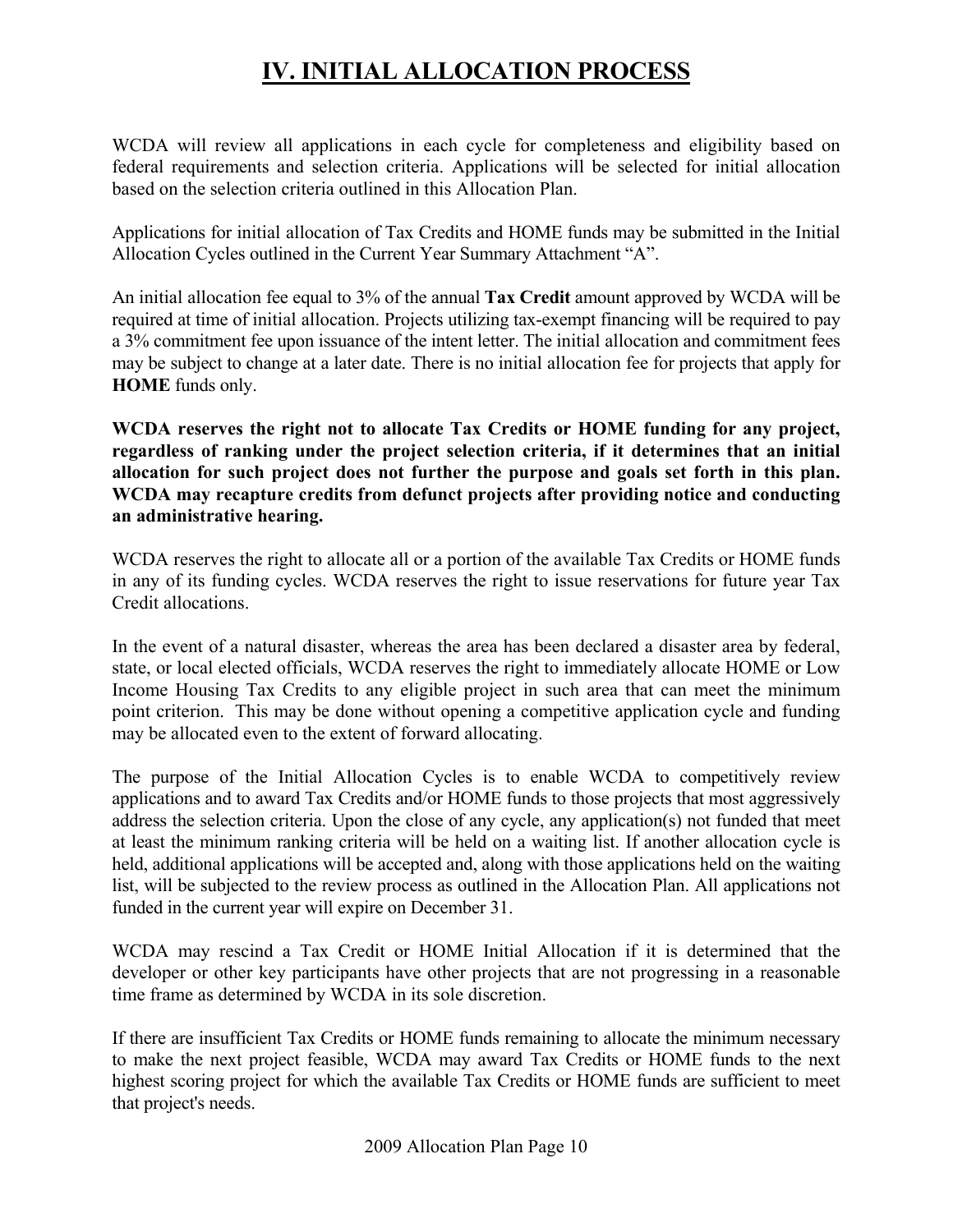# **IV. INITIAL ALLOCATION PROCESS**

**Tax Credit Initial Allocations and HOME fund Initial Allocations are NOT transferable. Once an Initial Allocation is granted, the project (as presented in the application, including but not limited to the project OWNER and other participating parties) may not be changed in any way without WCDA's prior written consent.**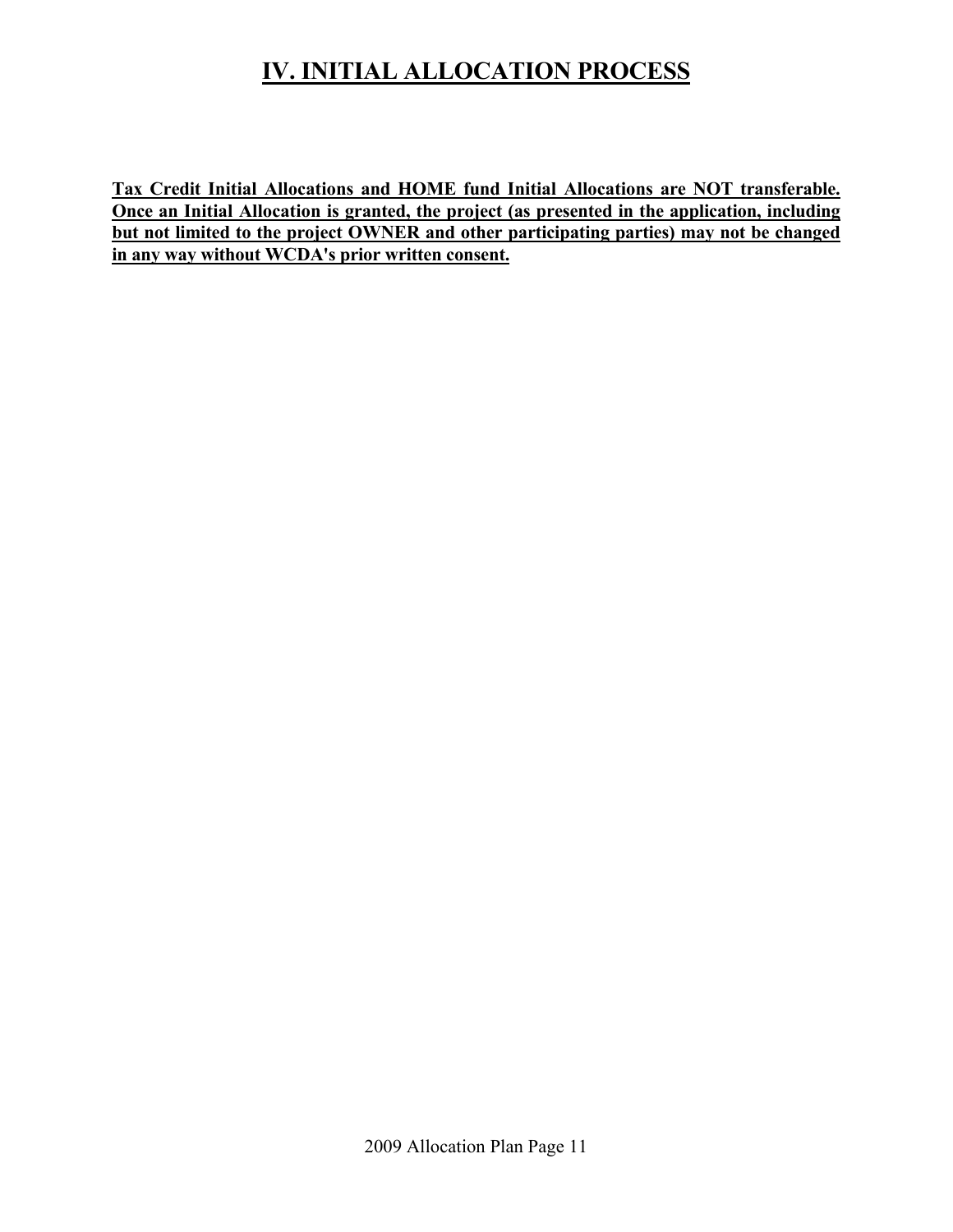Proposed projects will be ranked based on primary and secondary criteria. Where an applicant's Market Study differs from the current economic statistics available to WCDA, the project may be ranked using the most significant data available to WCDA. Although projects may rank, WCDA reserves the right to add financial and other concerns to the Initial Allocation Document, which it may have for the long-term viability of the project.

| Primary<br>Criteria                                                                                                                                                                                                                                                          | Negative<br>Points               | Minimum<br>Required* | Maximum<br>Points                   |
|------------------------------------------------------------------------------------------------------------------------------------------------------------------------------------------------------------------------------------------------------------------------------|----------------------------------|----------------------|-------------------------------------|
| 1)<br>Housing Needs Characteristics<br>a) Need<br>b) Vacancy in Community<br>c) Vacancy in Subsidized Projects<br><b>SUB TOTAL HOUSING NEEDS CHARACTERISTICS</b><br>2)<br>Quality of Construction<br>a) Minimum Construction Standards<br>b) Construction Standards Exceeded | $-40$<br>$\overline{7}$<br>$-47$ | 140<br>140<br>10     | 192<br>56<br>10<br>258<br>10<br>115 |
| SUB TOTAL QUALITY OF CONSTRUCTION                                                                                                                                                                                                                                            | $\theta$                         | 10                   | 125                                 |
| 3)<br><b>Income Levels</b><br>a) Meeting Market Study<br>b) Lower Income Targeting<br>c) Deep Income Targeting<br><b>SUB TOTAL LOWER INCOME TARGETING</b>                                                                                                                    | $\overline{0}$                   | 10<br>10             | 10<br>5<br>10<br>25                 |
| 4)<br>Affordability Levels (monthly housing costs)                                                                                                                                                                                                                           |                                  | 8                    | 36                                  |
| 5)<br><b>Extended Low-Income Use</b>                                                                                                                                                                                                                                         |                                  | $\overline{2}$       | 35                                  |
| Community Revitalization in Qualified Census Tracts<br>6)                                                                                                                                                                                                                    |                                  |                      | 25                                  |
| <b>PRIMARY TOTAL</b>                                                                                                                                                                                                                                                         | $-47$                            | 170                  | 504                                 |

\*All applications must meet the total Primary minimum and each individual Primary Criteria minimum or the application will be rejected.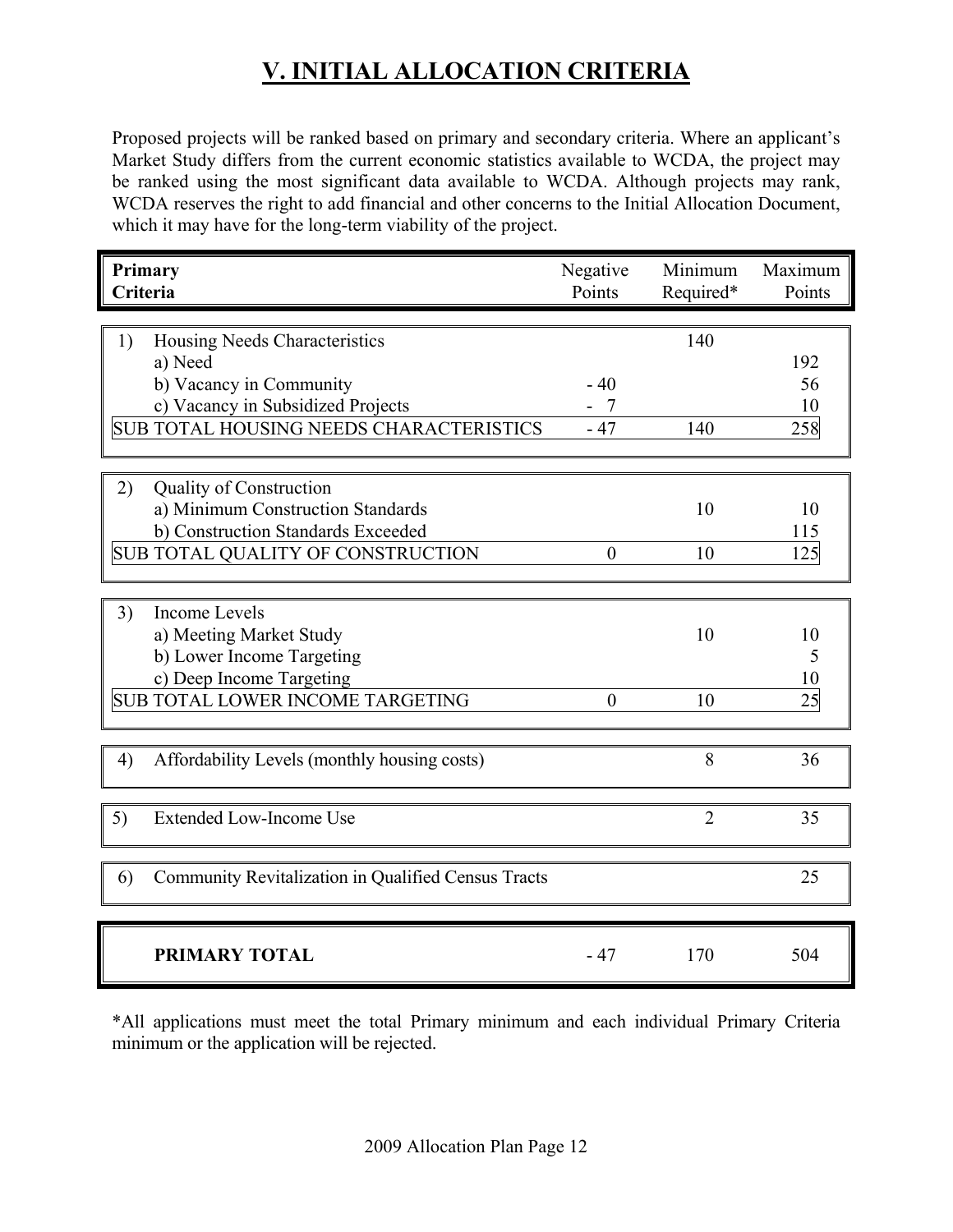| Secondary<br>Criteria                                                                                                                                                                                                                                                                                                                                                                                                                                 | Negative<br>Points                  | Minimum<br>Required+ | Maximum<br>Points                                         |
|-------------------------------------------------------------------------------------------------------------------------------------------------------------------------------------------------------------------------------------------------------------------------------------------------------------------------------------------------------------------------------------------------------------------------------------------------------|-------------------------------------|----------------------|-----------------------------------------------------------|
| Project Location<br>1)<br>a) Appropriate Location<br>b) Concentration of Low-Income Housing<br>c) Inappropriate Location<br><b>SUBTOTAL PROJECT LOCATION</b>                                                                                                                                                                                                                                                                                          | $-200$<br>$-200$                    | $\boldsymbol{0}$     | 10<br>15<br>25                                            |
| Project Characteristics<br>2)<br>a) Project Design<br>b) Energy Efficient / Green Building Features*<br>c) Site Control*<br>d) Proper Zoning*<br>e) Purchase Price Limits**<br>f) Tiering Income and Rents<br>g) Subsidy<br>h) Other Supportive Financing<br>i) Community Revitalization Plan<br><b>SUBTOTAL PROJECT CHARACTERISTICS</b><br>Not Available for Homebuyer Assistance Projects.<br>**<br>Available only to Homebuyer Assistance Projects | $-75$<br>$-200$<br>$-200$<br>$-275$ | $\overline{0}$       | 75<br>10<br>3<br>$\overline{3}$<br>(11)<br>5<br>20<br>111 |
| 3)<br>Sponsor/Applicant Characteristics<br>Poor Performance<br>SUBTOTAL SPONSOR/APPLICANT CHARACTERISTICS -200                                                                                                                                                                                                                                                                                                                                        | $-200$                              | $\boldsymbol{0}$     |                                                           |
| <b>Special Needs Housing</b><br>4)                                                                                                                                                                                                                                                                                                                                                                                                                    | $\overline{0}$                      | $\overline{0}$       | 4                                                         |
| <b>Public Housing Waiting Lists</b><br>$\left(5\right)$                                                                                                                                                                                                                                                                                                                                                                                               | $\boldsymbol{0}$                    | $\overline{2}$       | $\overline{2}$                                            |
| Families or Individuals with Children<br>6)                                                                                                                                                                                                                                                                                                                                                                                                           | $\boldsymbol{0}$                    | $\boldsymbol{0}$     | 4                                                         |
| <b>Support from Local Sources</b><br>7)<br>a) Support<br>b) Financial Support<br>SUBTOTAL FINANCIAL SUPPORT FROM LOCAL SOURCES0                                                                                                                                                                                                                                                                                                                       |                                     | $\boldsymbol{0}$     | 20<br>35<br>65                                            |

8) Management Capacity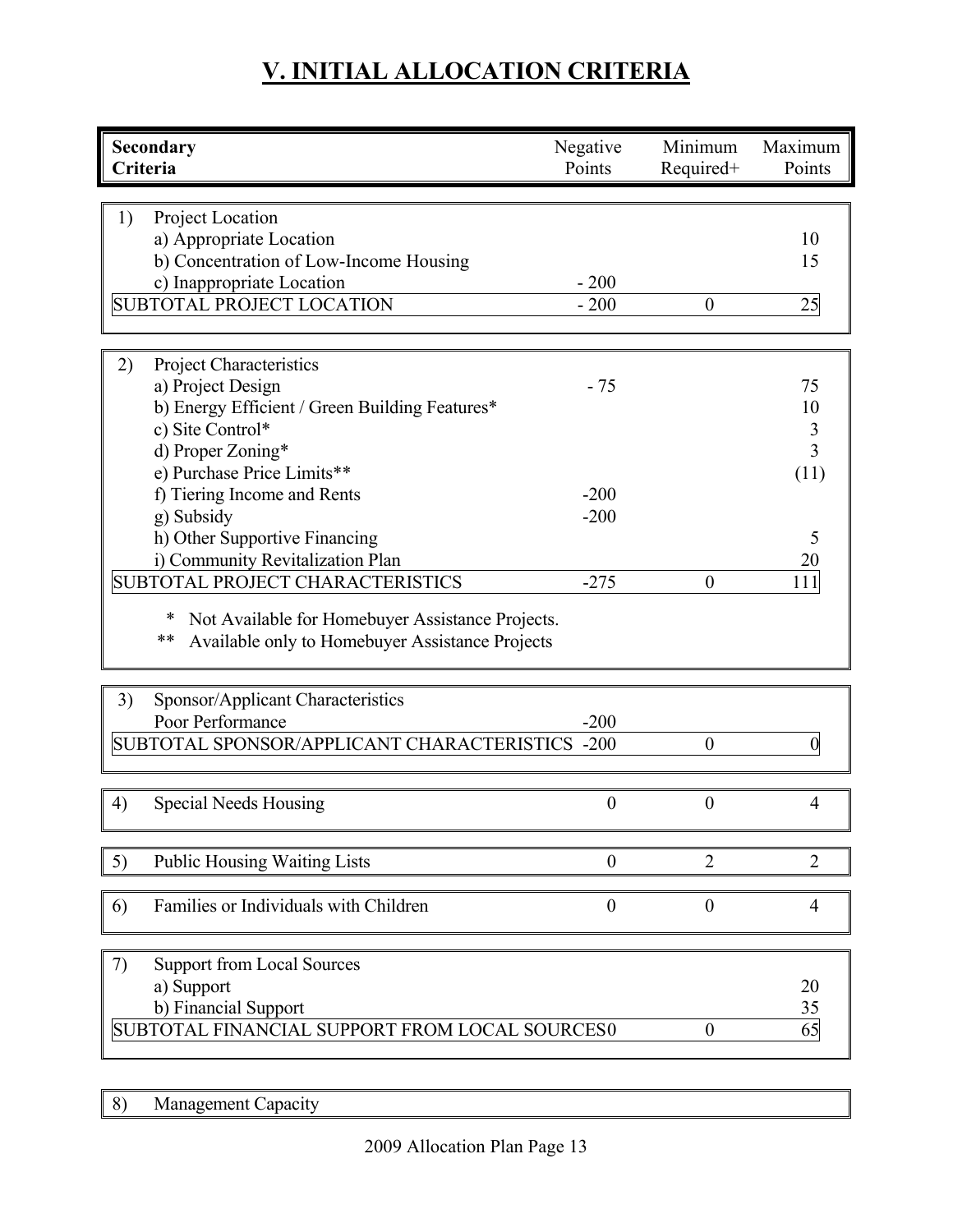| Poor Performance<br>SUBTOTAL MANAGEMENT CAPACITY | $-200$<br>$-200$ |       |     |
|--------------------------------------------------|------------------|-------|-----|
| <b>Total Project Costs</b><br>9)                 | $-1,000$         |       |     |
| 10)<br>Owner/General Partner Equity in Project   |                  |       | 20  |
| <b>SECONDARY TOTAL</b>                           | $-1,875$         | $55+$ | 271 |

+All applications must meet a 55 point minimum in the Secondary Criteria or the application will be rejected.

| <b>Tie Breaker</b><br>Criteria | Negative<br>Points | Minimum<br>Required+ | Maximum<br>Points |
|--------------------------------|--------------------|----------------------|-------------------|
| <b>Total Project Costs</b>     | 0                  |                      | 40                |
| <b>Reduced Fees</b><br>2)      | 0                  | $\Omega$             | 30                |
| <b>Tie Breaker TOTAL</b>       | 0                  |                      | 70                |

**In order to be considered for points in any category, sufficient documentation must be included and applications must include a detailed written explanation of how and why the applicant feels the criteria has been met.**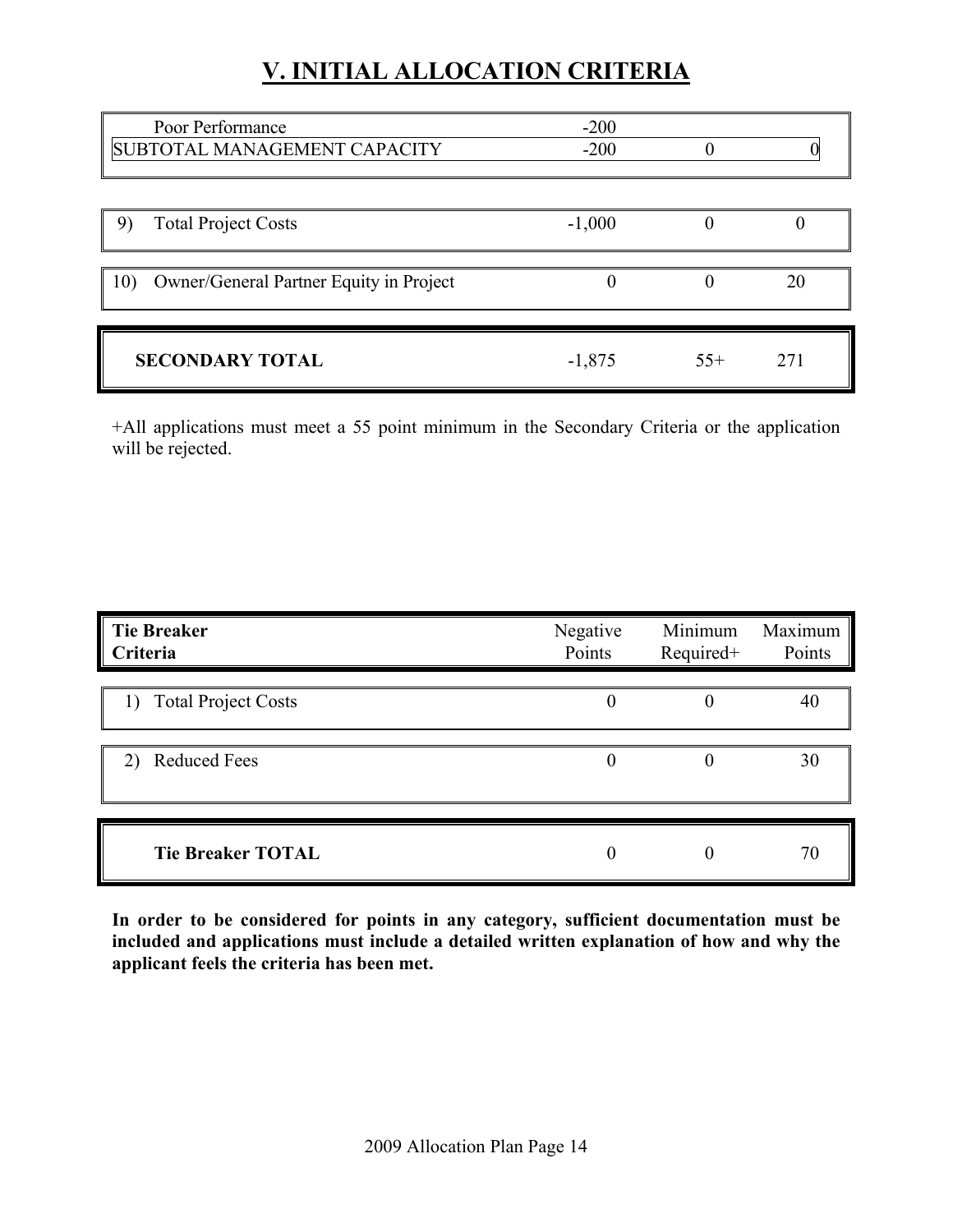#### **A. Primary Criteria**

#### **1. HOUSING NEEDS CHARACTERISTICS**

(Maximum 258 points - Must score a minimum of 140 points)

 a. NEED (Maximum 192 points) A Project will receive up to 192 points if the applicant can substantiate need for the specific housing for which it is applying: (must include where tenant/homebuyer is currently residing [in town, out of town, relatives, subsidized housing, and/or substandard housing]) Income levels 32 Points Income Levels being served vs. Income Levels identified in the Market Study. Affordability levels (Monthly Housing costs) 48 Points Proposed monthly housing expense (Rents or monthly mortgage payments, utilities and any HOA dues) vs. monthly housing expense being charged in the community. Concentration of Low Income Households 16 Points As concentration of Low-Income/Affordable housing units increase in the vicinity fewer points are awarded. Appropriate Housing 16 Points Appropriate housing for the need identified in the Market Study i.e. Family vs. elderly vs. special needs. Type of housing construction 16 Points Apartment, duplex, stick built, modular, manufactured etc.) Saturation (Units needed vs. Proposed) 48 Points Absorption Rate 16 Points

#### b. VACANCY IN COMMUNITY (Maximum 56 points)

If a project is placed in a community, aka Primary Market Area (PMA) with substantiated vacancy rates in that community, the following points will be awarded:

|         | $0\% = 56$ points | 6%                        |  | $=$ 10 points |
|---------|-------------------|---------------------------|--|---------------|
|         | $1\% = 50$ points | $7\%$                     |  | $= 5$ points  |
|         | $2\% = 45$ points | $8\%$                     |  | $= 0$ points  |
|         | $3\% = 35$ points | $9\% - 12\% = -20$ points |  |               |
| $4\% =$ | 25 points         | $13\% + = -40$ points     |  |               |
|         | $5\% = 15$ points |                           |  |               |

Under the **HOME** program, for Homeowner Rehabilitation Projects, applicants may receive up to 66 points by demonstrating:

 Homeowner Rehabilitation - number of low and moderate income families in community, number of owner-occupied units in

2009 Allocation Plan Page 15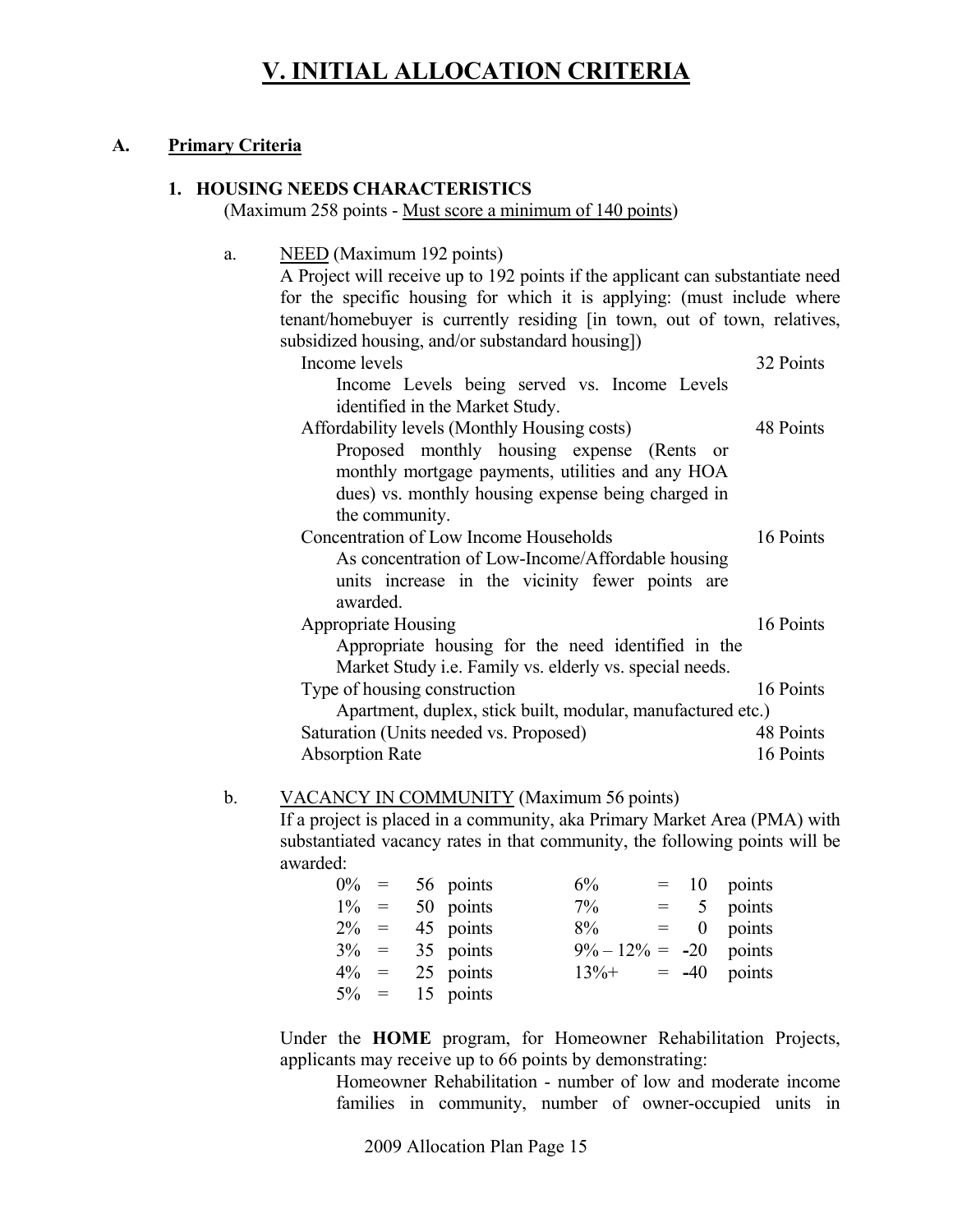community which are substandard, and average age of housing stock.

#### c. VACANCY IN SUBSIDIZED PROJECTS (Maximum 10 points)

If a project is placed in a community with substantiated vacancy rates in subsidized projects, the following points will be awarded:

| $0\% =$ |  | 10 points | $4\%$     | $\alpha = \alpha$ | $0$ points |
|---------|--|-----------|-----------|-------------------|------------|
| $1\% =$ |  | 7 points  | $5\% =$   |                   | -2 points  |
| $2\% =$ |  | 5 points  | $6\% =$   |                   | -5 points  |
| $3\% =$ |  | 2 points  | $7\% + =$ |                   | -7 points  |

Homebuyer Assistance Programs may receive up to 10 points by demonstrating a serious lack of affordable homeownership properties in the community specifically affordable to low income households that meet the HOME homeownership income levels of 80% or less of HUD Area Median Income, and a program designed to make units affordable to targeted income i.e. number of potential very low and low income homeowners, average price of new housing in the community, (if contracting to build new units price of new units to be built).

#### **2. QUALITY OF CONSTRUCTION**

(Maximum 125 points)

- a. MINIMUM CONSTRUCTION STANDARDS (Must score a minimum of 10 points) A project will receive 10 points if it, meets the national building code (UBC, CABO, or BOCA) or meets the International Building Code (IBC), meets the Model Energy Code (MEC), and meets Accessibility Requirements under ADA. More restrictive codes or regulations may be required by local cities, counties or towns, but in no case may new construction projects (and to the maximum extent feasible for rehabilitation projects) fail to meet UBC or IBC, MEC, and ADA.
- b. CONSTRUCTION STANDARDS EXCEEDED To obtain additional points, applications must clearly demonstrate that the project undisputedly exceeds the minimum specified in Section 2, "a". The project may receive up to an additional 115 points in this area (See Current Year Summary Attachment "A" Item "6" for more information on this category). Homebuyer Assistance Programs will receive points if eligible properties are restricted to newly constructed housing (never previously occupied, stick built housing, Energy Efficient or Green built housing, or any combination of the above.

#### **3. INCOME LEVELS** (Maximum 25 points) A proposal will receive points for eligible low-income units with income restricted to the percentage of HUD Median Income as stated below. Due to the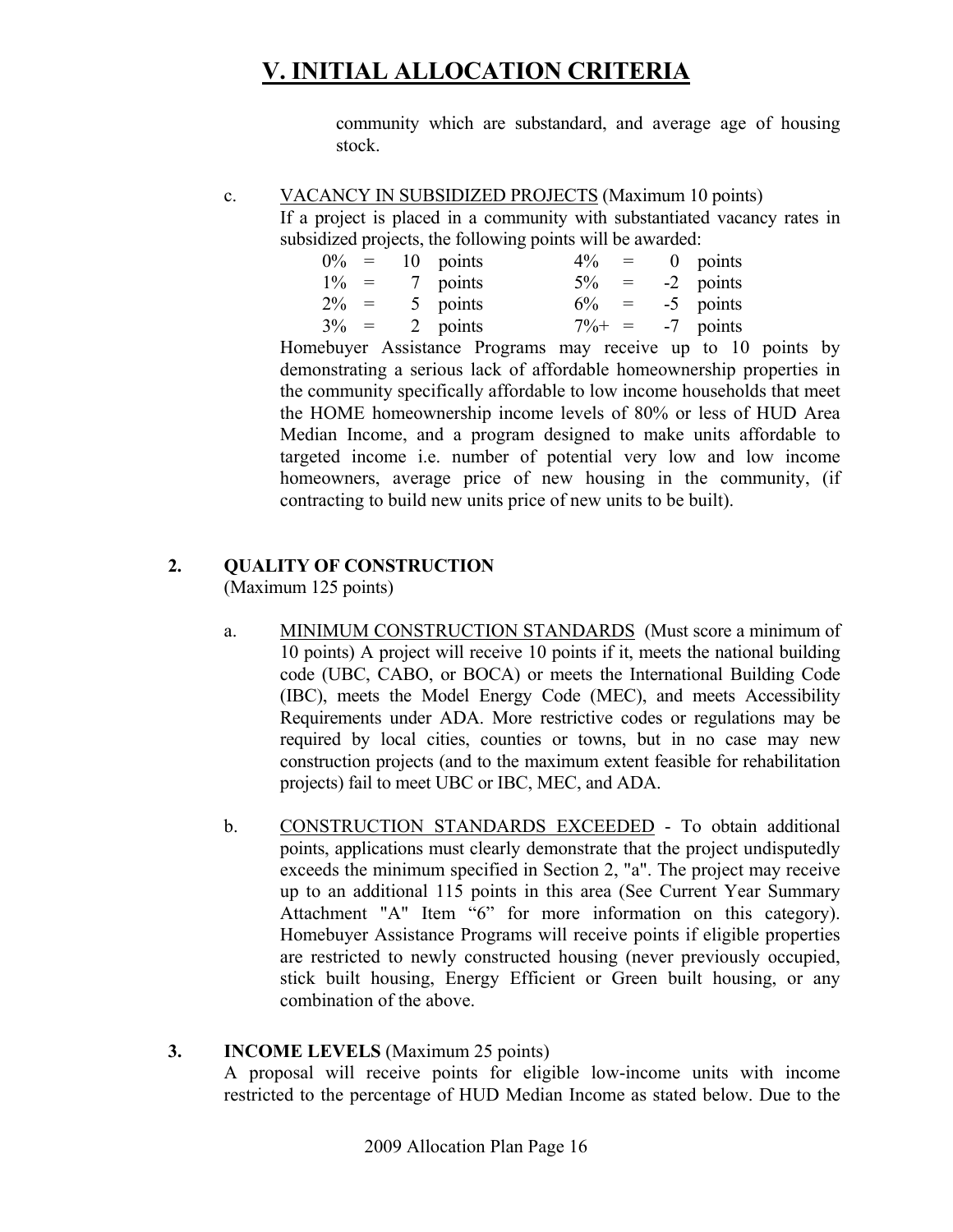complexity involved throughout the compliance period, it is recommended no more than 2 income levels are used.

- a. MEETING MARKET STUDY (Must score a minimum of 10 points) Where income levels proposed meet those substantiated in the Market Study for the project, it will receive 10 points. For Homebuyer Assistance Programs, Points are awarded if applicant demonstrates the ability to provide homes that are in an affordable price range for homebuyers meeting the HOME homeownership income limits of 80% or less of HUD Area Median Income utilizing a PITI payment to debt ratio of not more than 30%. Applicants should fully describe the planned financing package that it intends to use for the homebuyers.
- b. LOWER INCOME TARGETING Projects whose Market Study substantiates need for income levels between 41-50% of HUD Median Income will receive a pro rata share of 5 points. For Homebuyer Assistance Programs, points are awarded if the Market Study substantiates a need and the project restricts occupancy for income levels between 61% - 70% and the applicant demonstrates feasibility as described in 3.a. above.
- c. DEEP INCOME TARGETING Projects whose Market Study substantiates need for income levels at or below 40% of HUD Median Income will receive a pro rata share of 10 points. For Homebuyer Assistance Programs, points are awarded if the Market Study substantiates a need and the project restricts occupancy for income levels at or below 60% and the applicant demonstrates feasibility as described in 3.a. above.

#### **4. AFFORDABILITY LEVELS**

(Maximum 36 points - Must score a minimum of 8 points)

A proposal will receive a proportionate percentage of points for eligible lowincome units where rent is restricted to 30% of the HUD Area Median Income as stated in the chart below. Due to the complexity involved through out the compliance period, it is recommended no more than 2 rent levels are used.

| 30% and below | $=$ | 36 points |
|---------------|-----|-----------|
| 35% and below | $=$ | 30 points |
| 40% and below | $=$ | 24 points |
| 45% and below |     | 18 points |
| 50% and below | $=$ | 12 points |
| 60% and below |     | 8 points  |
|               |     |           |

[Example – 50% of the units restricted at 30% or less (50% of 36 points = 18), and 50% of the units restricted at 50% or less (50% of 12 points = 6). Thus  $18 + 6 = 24$  total points.]

In order to receive points in this category, rents including any subsidy, must be limited to the percentages chosen. Projects will be underwritten at the rent level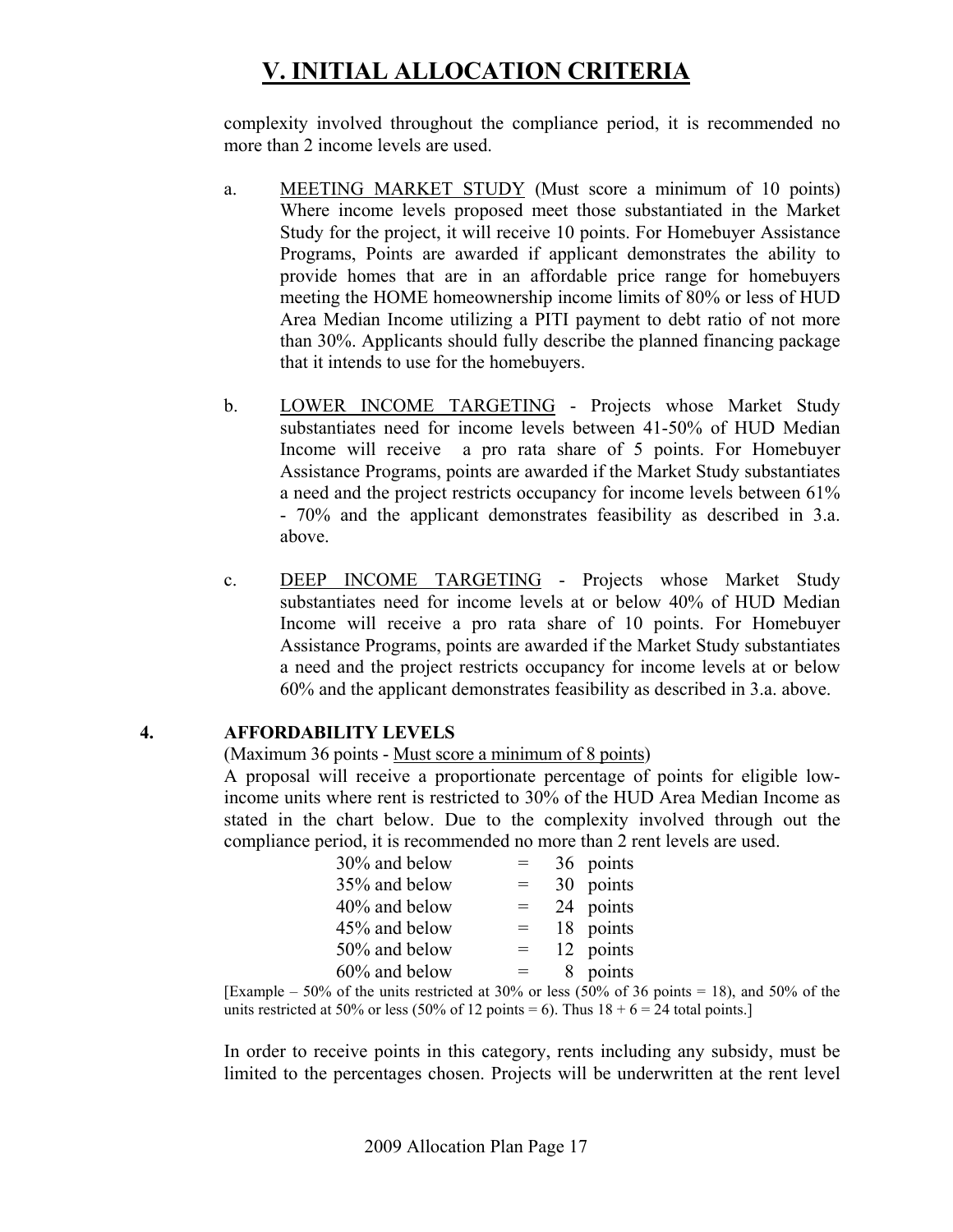chosen. If using HOME funds, the maximum rent level must be at or below the Low HOME Rent as defined in the HOME Program Application.

Rent restrictions float within the project. When a household's income increases above the limit for that unit, the next available unit must be rented at the lower level. Every effort must be made to insure the income and rent levels are attained at all time throughout the compliance period. As such projects with multiple rent and or income levels must recertify each household on an annual basis.

A proposal will receive 2 points if 4% or more of the units set are aside for transitioning homeless households. This would include Gross rent under \$200.00 a month and working with other organizations to provide payment of utilities.

For Homebuyer Assistance Programs, a proposal will receive points where the purchase price is limited to the following percentage of the WCDA Standard Single Family MRB Purchase Price Limits as listed in the Current Year Summary.

| 68% and below  | $=$ | 36 points |
|----------------|-----|-----------|
| 75% and below  | $=$ | 30 points |
| 85% and below  | $=$ | 22 points |
| 92% and below  | $=$ | 15 points |
| 100% and below | $=$ | 8 points  |

Under the HOME program, for Homeowner Rehabilitation Projects, the application must demonstrate how the proposed project meets the needs of the homeowners on a monthly cost basis. Max points  $= 36$ .

- **5. EXTENDED LOW-INCOME USE** (Maximum 35 points Must score a minimum of 2 points. Projects with less than 12 total units are not required to score a minimum of 2 points.)
	- a.) A proposal will receive the following points for extending the federally required initial compliance and/or affordability period where the owner waives the option to sell and agrees to follow the restrictions as set forth in their Application:

| <b>Example for Tax Credit Project</b> |            |            |        |  |
|---------------------------------------|------------|------------|--------|--|
| <b>IRS</b>                            | Additional | Total      |        |  |
| Required                              | Initial    | Years      |        |  |
| Years                                 | Years      | Restricted | Points |  |
| 15                                    | $5+$       | 20         | 2      |  |
| 15                                    | $10+$      | 25         | 3      |  |
| 15                                    | $15+$      | 30         | 5      |  |
| 15                                    | $20+$      | 35         | 10     |  |
| 15                                    | $25+$      | 40         | 17     |  |
| 15                                    | $35+$      | 50         | 35     |  |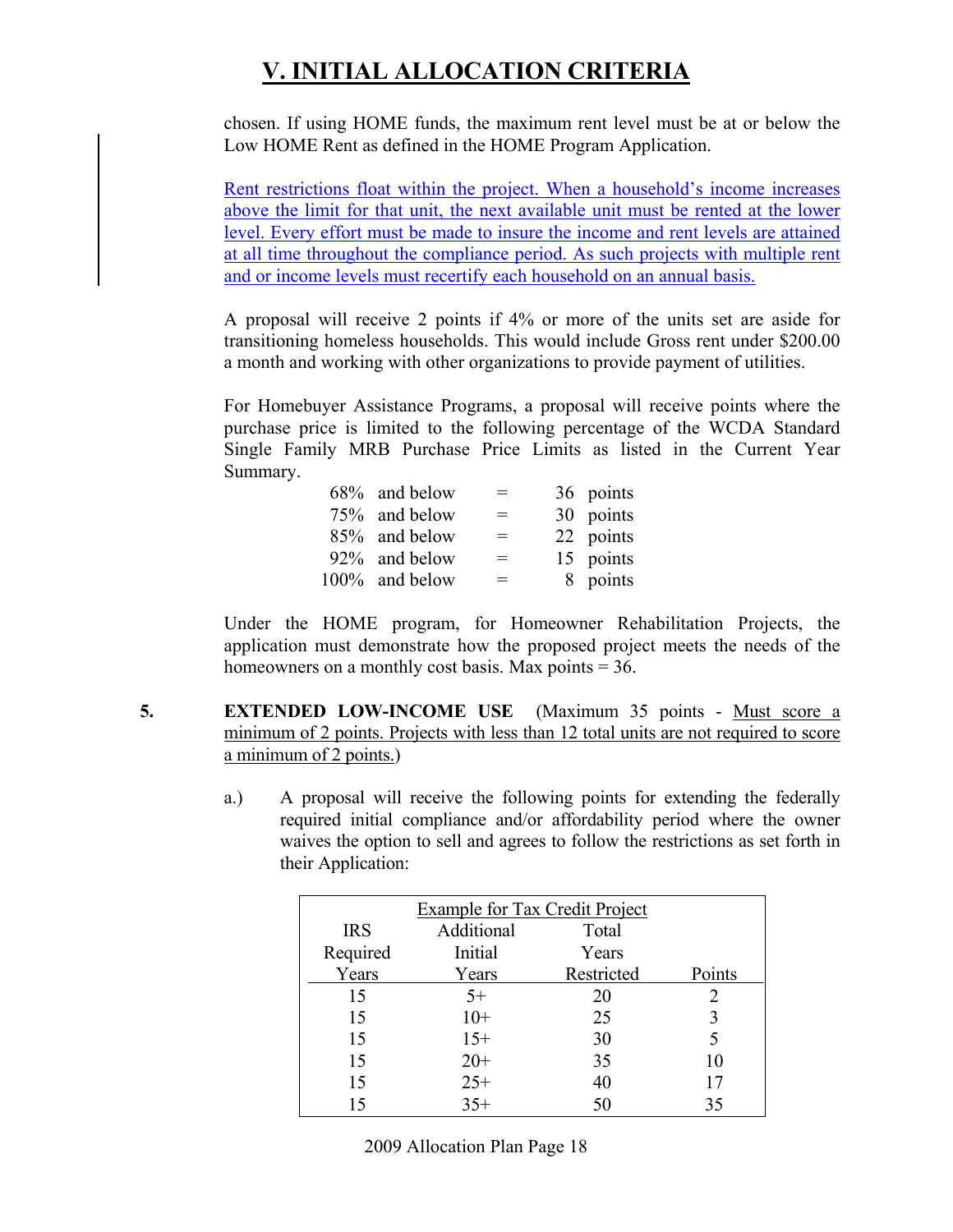| <b>Example for HOME Rental Rehab. Projects, Homebuyer</b> |            |            |        |  |  |
|-----------------------------------------------------------|------------|------------|--------|--|--|
| Assistance Programs, and HOME Homeowner Rehab             |            |            |        |  |  |
| Projects Less than \$15,000/unit                          |            |            |        |  |  |
| <b>HOME</b>                                               | Additional | Total      |        |  |  |
| Required                                                  | Initial    | Years      |        |  |  |
| Years                                                     | Years      | Restricted | Points |  |  |
| 5                                                         | $5+$       | 10         | 2      |  |  |
|                                                           | $10+$      | 15         | 3      |  |  |
| 5                                                         | $15+$      | 20         |        |  |  |
| 5                                                         | $20+$      | 25         | 10     |  |  |
| 5                                                         | $25+$      | 30         |        |  |  |
|                                                           | $35+$      |            | 35     |  |  |

| Example for HOME Rental Rehab. Projects, and |                                                         |            |        |  |  |
|----------------------------------------------|---------------------------------------------------------|------------|--------|--|--|
|                                              | Homebuyer Assistance Programs, \$15,000 - \$40,000/unit |            |        |  |  |
| HOME Req.                                    | Additional Total Years                                  |            |        |  |  |
| Years                                        | <b>Initial Years</b>                                    | Restricted | Points |  |  |
| 10                                           | $5+$                                                    | 15         |        |  |  |
| 10                                           | $10+$                                                   | 20         |        |  |  |
| 10                                           | $15+$                                                   | 25         |        |  |  |
| 10                                           | $20+$                                                   | 30         | 10     |  |  |
| 10                                           | $25+$                                                   | 35         | 17     |  |  |
| 10                                           | $35+$                                                   | 45         | 35     |  |  |

| <b>Example for HOME Homeowner Rehabilitation Projects,</b> |                      |                    |        |  |
|------------------------------------------------------------|----------------------|--------------------|--------|--|
| \$15,000 - \$19,999/unit                                   |                      |                    |        |  |
| HOME Req.                                                  | Additional           | <b>Total Years</b> |        |  |
| Years                                                      | <b>Initial Years</b> | Restricted         | Points |  |
| 10                                                         | $5+$                 | 15                 |        |  |
| 10                                                         | $10+$                | 20                 |        |  |
| 10                                                         | $15+$                | 25                 |        |  |
| 10                                                         | $20+$                | 30                 | 10     |  |
| 10                                                         | $25+$                | 35                 | 17     |  |
| 10                                                         | $35+$                | 45                 | 35     |  |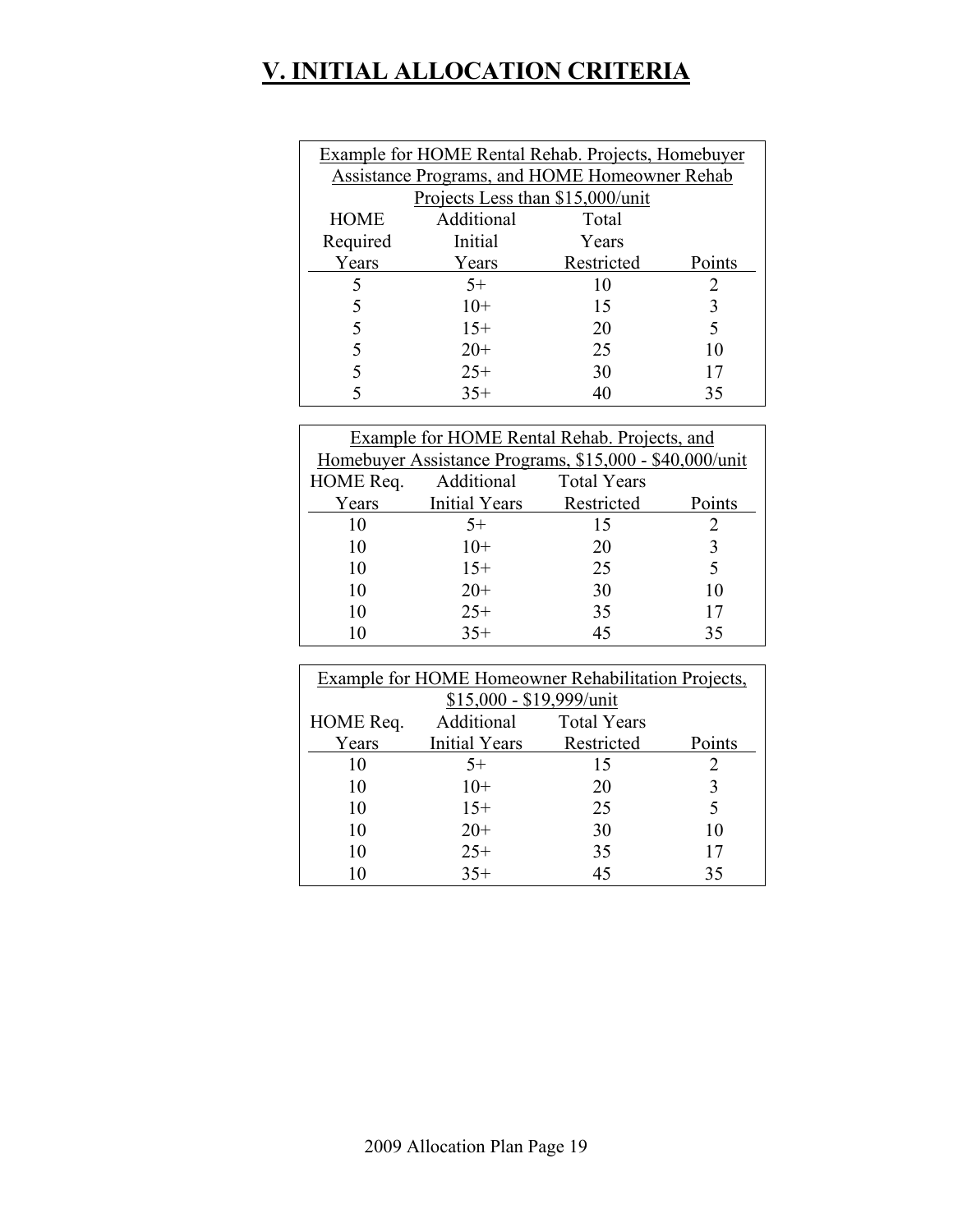| <b>Example for HOME Homeowner Rehabilitation Projects,</b> |               |                    |        |  |
|------------------------------------------------------------|---------------|--------------------|--------|--|
| \$20,000 - \$25,000/unit                                   |               |                    |        |  |
| HOME Req.                                                  | Additional    | <b>Total Years</b> |        |  |
| Years                                                      | Initial Years | Restricted         | Points |  |
| 20                                                         | $5+$          | 25                 |        |  |
| 20                                                         | $10+$         | 30                 |        |  |
| 20                                                         | $15+$         | 35                 |        |  |
| 20                                                         | $20+$         | 40                 | 10     |  |
| 20                                                         | $25+$         | 45                 | 17     |  |
| 20                                                         | $35+$         | 55                 | 35     |  |

| <b>Example for HOME Rental Rehab. Projects Over</b> |                      |             |        |  |  |
|-----------------------------------------------------|----------------------|-------------|--------|--|--|
|                                                     | \$40,000/unit        |             |        |  |  |
| HOME Req.                                           | Additional           | Total Years |        |  |  |
| Years                                               | <b>Initial Years</b> | Restricted  | Points |  |  |
| 15                                                  | $5+$                 | 20          |        |  |  |
| 15                                                  | $10+$                | 25          | 3      |  |  |
| 15                                                  | $15+$                | 30          |        |  |  |
| 15                                                  | $20+$                | 35          | 10     |  |  |
| 15                                                  | $25+$                | 40          | 17     |  |  |
| 15                                                  | $35+$                | 50          | 35     |  |  |

| Example for HOME Rental             |                                       |            |        |  |
|-------------------------------------|---------------------------------------|------------|--------|--|
|                                     | New Construction Projects All Amounts |            |        |  |
| Additional Total Years<br>HOME Req. |                                       |            |        |  |
| Years                               | Initial Years                         | Restricted | Points |  |
| 20                                  | $5+$                                  | 25         | 2      |  |
| 20                                  | $10+$                                 | 30         |        |  |
| 20                                  | $15+$                                 | 35         |        |  |
| 20                                  | $20+$                                 | 40         | 10     |  |
| 20                                  | $25+$                                 | 45         | 17     |  |
|                                     | $35+$                                 | 55         | 35     |  |

**Affordability Period must be equal to or greater than the term and amortization period of HOME financing.** 

Tax Credit Projects requesting credits that exceed the total per unit Eligible Basis published by WCDA in the Current Year Summary Attachment "A", must score a minimum of 35 points in the Extended Use Category.

At the time of allocation, a Restrictive Land Use Covenant or HOME Agreement for rental projects or Deed Restrictions for home ownership projects shall be executed between the applicant and WCDA to define the terms and length of the affordability period.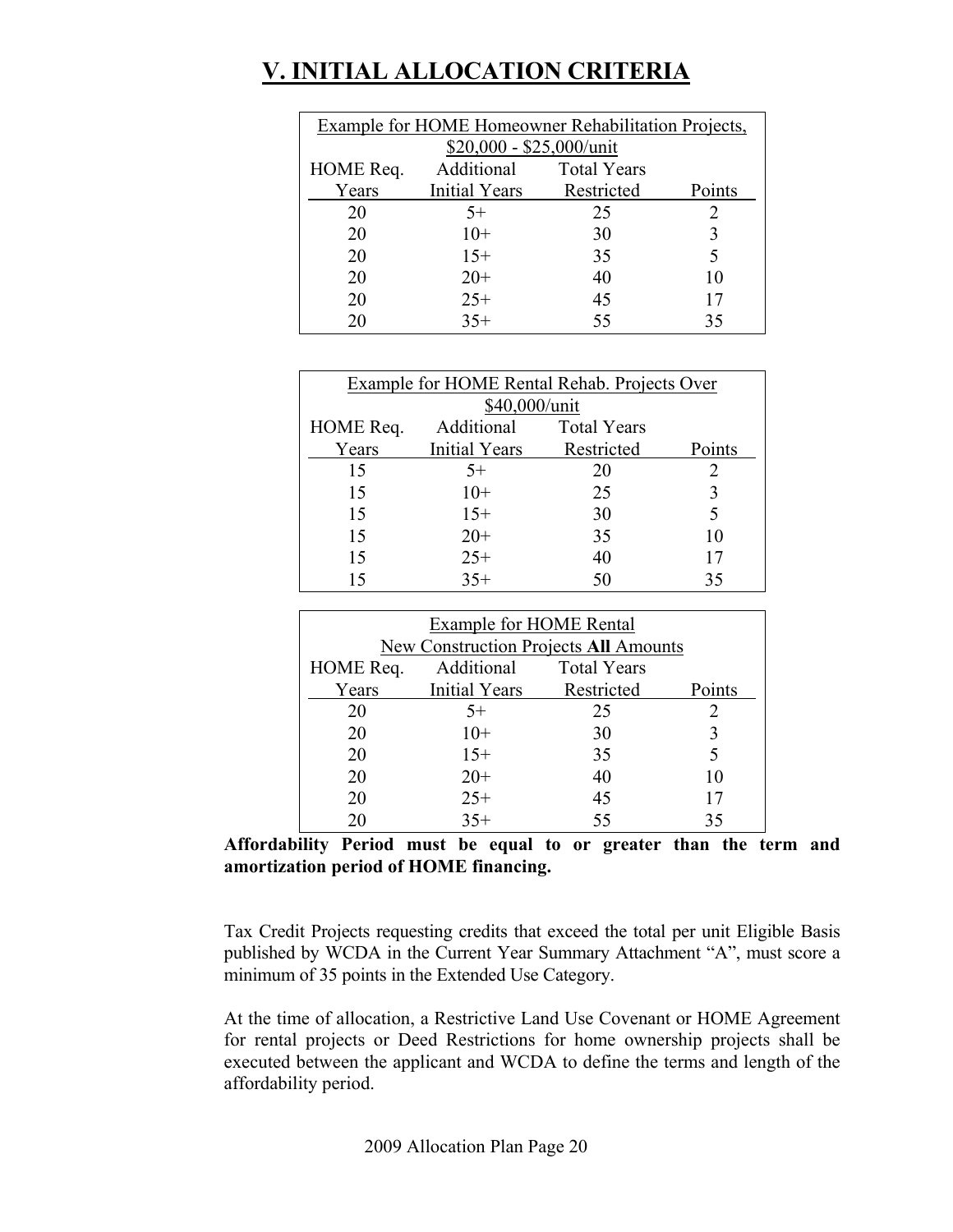#### **6. COMMUNITY REVITALIZATION IN QUALIFIED CENSUS TRACTS**

(Maximum 25 points)

A proposal will receive up to 25 points if the project being developed, is located in a Qualified Census Tract and contributes to a concerted Community Revitalization Plan. Until "Community Revitalization Plan" (CRP) has been formally defined by HUD or the IRS, a Developer may provide a letter from the local jurisdiction, or the state, that the project sits in a CRP area.

#### B. **Secondary Criteria**

- **1. PROJECT LOCATION** (Maximum 25 points, and/or up to negative 200 points)
	- a. APPROPRIATE LOCATION A project may receive up to 10 points for being within a proximity of  $1\frac{1}{2}$  miles ( $\frac{1}{2}$  mile for elderly) of appropriate services needed by the residents occupying the units (must list services and distance from project to be eligible to receive points). Homebuyer Assistance Programs may receive up to 10 points for projects located in cities with adequate infrastructure (police and fire protection, water, sewer and trash capacity) and social services. Negative points may be assessed for not having necessary infrastructure or for items listed in B. 1. b. below. INDIVIDUAL SITES MUST BE APPROVED PRIOR TO COMMITTING OR DISBURSING ANY FUNDS.
	- b. CONCENTRATION OF LOW-INCOME HOUSING A project may receive up to 15 points if it is demonstrated that the project will not contribute to a concentration of Low-Income housing. Homebuyer Assistance projects will be eligible for points based on policies adopted to ensure there will be no concentration of Low-Income housing.
	- c. INAPPROPRIATE LOCATIONS Inappropriate locations such as locations in 100-year flood areas, noise areas, areas of concentrated lowincome, near hazardous site areas (above ground storage tanks of hazardous materials), airport clear zones, those sites listed in the EPA CERCLIS data base, and other hazards outlined by HUD in their Environmental Review Requirements or known or discovered by WCDA, etc., may receive up to a negative 200 points. The points will be assigned as follows (more than one category may apply):

Points Location contains:

- -200 Items that can NOT be mitigated
- -175 Mitigation required, but not addressed or budgeted in the application
- -150 Mitigation required which has been addressed but not budgeted
- -50 Mitigation May be required, not addressed and not budgeted (each item)

2009 Allocation Plan Page 21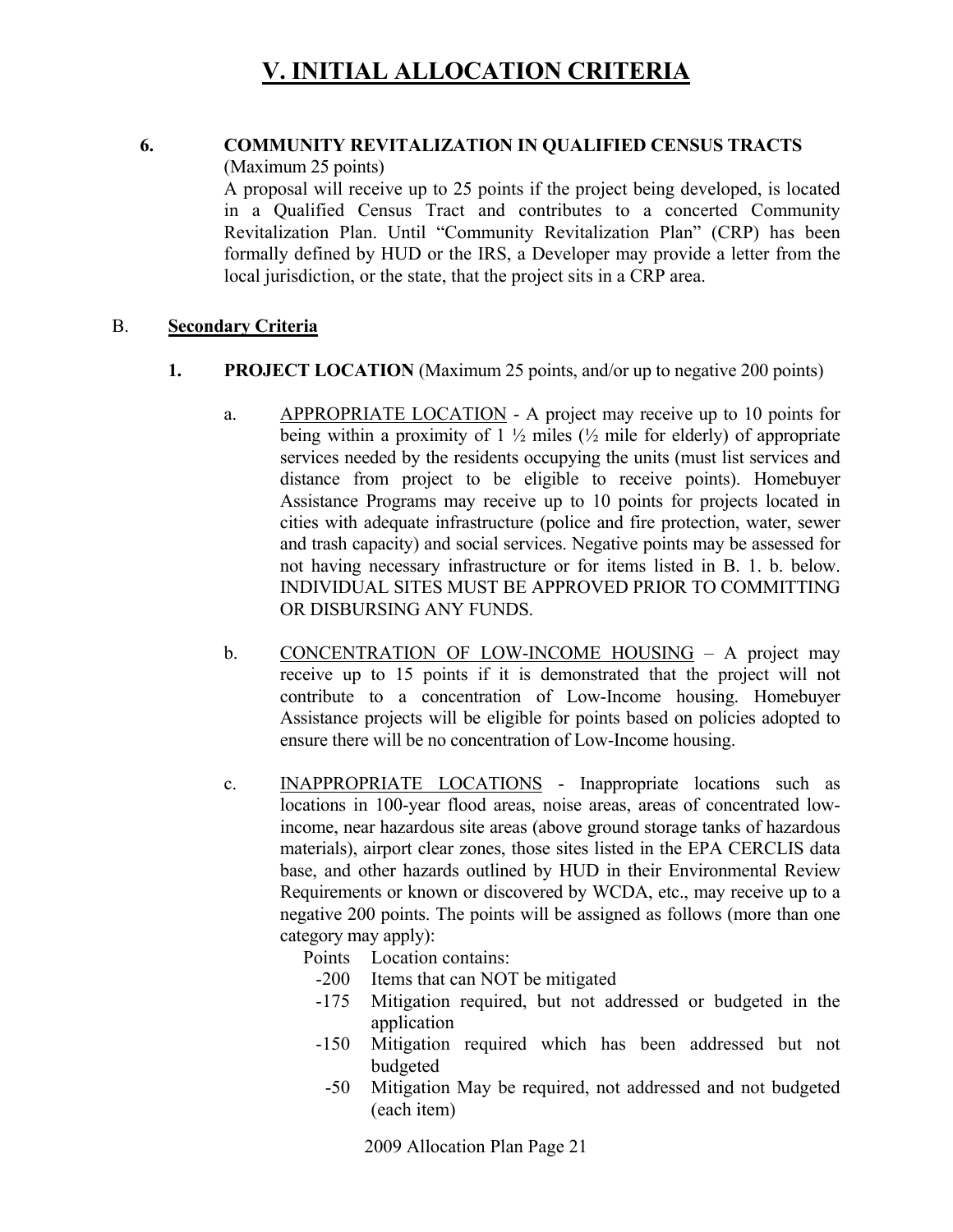- -20 Mitigation required which has been addressed and cost is included in the budget (each item)
- -100 Located in a commercial area
- -150 Located in a light industrial area
- -200 Located in an industrial area

Location or Site has issues relating to or lacks close proximity to:

- -75 basic living needs
- -50 services
- -25 conveniences (parking etc.)

Under the **HOME** program, for Homeowner Rehabilitation projects, where proximity of project(s) is not within the specified radius, the application needs to detail particular strategy or necessity, which makes non-conforming project location vital to the community.

#### **2. PROJECT CHARACTERISTICS**

(Maximum 111 points, and/or up to negative 275 points)

a. PROJECT DESIGN (Maximum 75 points, or up to negative 75 points) A project may receive up to 75 points, or up to negative 75 points, for the design of the project provided it addresses the need outlined in the Market Study for the appropriate unit size and type.

For rental projects applicants must describe the amenities that promote or enhance the quality of life for the tenants.

| Examples:                               | <b>Community Room</b>   | Computer Room                       |
|-----------------------------------------|-------------------------|-------------------------------------|
| Exercise Room                           | Laundry                 | Playground                          |
| Garages                                 | Swimming Pool           | Frost Free Refrigerator             |
| Garbage Disposal                        | Microwave               | Stove Exhaust Fan                   |
| Dishwasher                              | Self Clean Oven         | 2 bath in 2 bedroom units           |
| Air conditioning                        | <b>Emergency Call</b>   | <b>Energy Efficient Appliances</b>  |
| Patio/Balconies                         | <b>Exterior Storage</b> | Wash/Dry Hookups in units           |
| High speed internet access in each unit |                         | <b>Historic Character preserved</b> |

Preserves Project Based Rental Assistance

For Homebuyer Assistance projects applicants must fully describe the benefit of the assistance provided compared to other programs available in the community. Items considered will also include long term affordability; affordability of current payback structure, does loan fully amortize by the end of the Affordability Period. Balloon payments or structures that require the homeowner to refinance are strongly discouraged and will rank low.

Points for Rental and Homebuyer Assistance projects will also be awarded taking into consideration the type of financing (conventional vs. subsidized), total amount of subsidy, and cost reduction items (i.e. substantiated lower lot costs, value engineering etc.).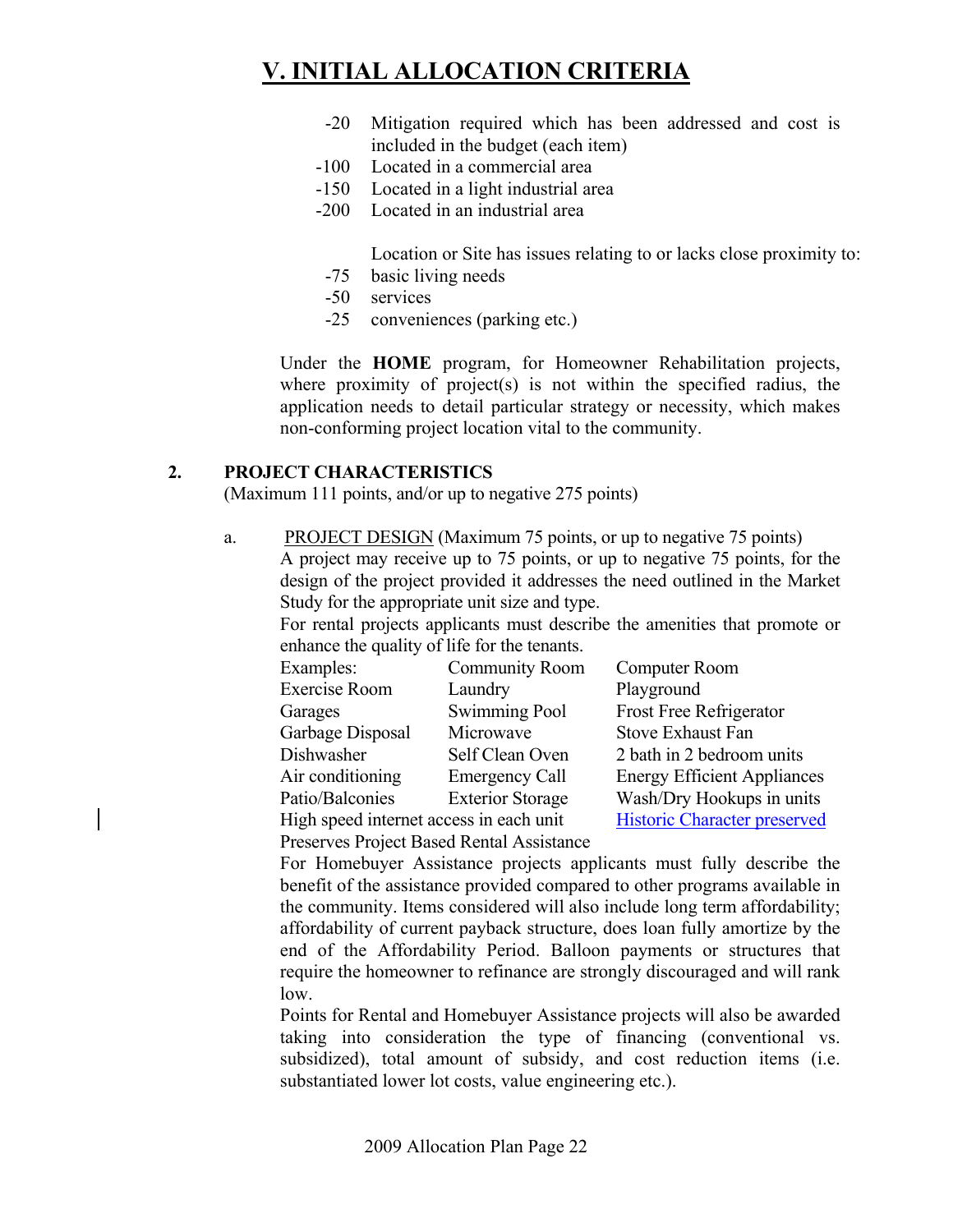- b. ENERGY EFFICIENT AND OR GREEN BUILDING FEATURES (Maximum 10 points) i) A proposal may receive up to 5 points for energy efficient and or green building features committed to above and beyond code requirements and normal construction practices (Unit Efficiency Rating must be provided) i.e. Low water flow fixtures T8 vs. T12 lighting fixtures Programmable thermostats Energy Star Appliances Efficient Heating and Cooling Site configuration (sun and wind) ii) Up to 5 points will be awarded if the developer commits to obtaining an Energy Star Certification from a HERS rater for every unit. (Homebuyer Assistance projects not eligible, however see "e" below) c. PROJECT SITE CONTROL (Maximum 3 points)\* A proposal will receive up to 3 points for having control of the site. (Homebuyer Assistance projects not eligible, however see "e" below)
- d. PROPER ZONING (Maximum 3 points)\* A proposal will receive up to 3 points for having the proper zoning. (Homebuyer Assistance projects not eligible, however see "e" below)
- e. \*PURCHASE PRICE LIMITS Homebuyer Assistance projects will receive up to 11 points for written commitments from housing builders/sellers to sell homes at or below the Purchase Price limits committed to in the application.

#### f. TIERING INCOME AND RENTS

If more than two income/rent levels are proposed a negative 5 points will be assessed for each income/rent category over the limit of 2 in each bedroom size.

- g. SUBSIDY Projects requesting tax credits that exceed the total per unit Eligible Basis or projects where all subsidy sources exceed the limits published by WCDA in the Current Year Summary Attachment "A", will receive a negative 10 to 200 points. Projects with HOME, CDBG and/or WCDA Housing Trust Fund as the only or majority of the sources will receive up to a negative 200 points.
- h. OTHER SUPPORTIVE FINANCING<sup>\*</sup> Projects with other committed Below Market Interest Rate Permanent Financing will receive up to 5 points. (i.e. USDA Rural Development – Rural Housing Service, other first mortgage financing) (Homebuyer Assistance projects not eligible however see "e" above)
- i. REVITALIZATION AREA OR REDUCTION OF BARRIERS IN COMMUNITY (Maximum 20 points)

2009 Allocation Plan Page 23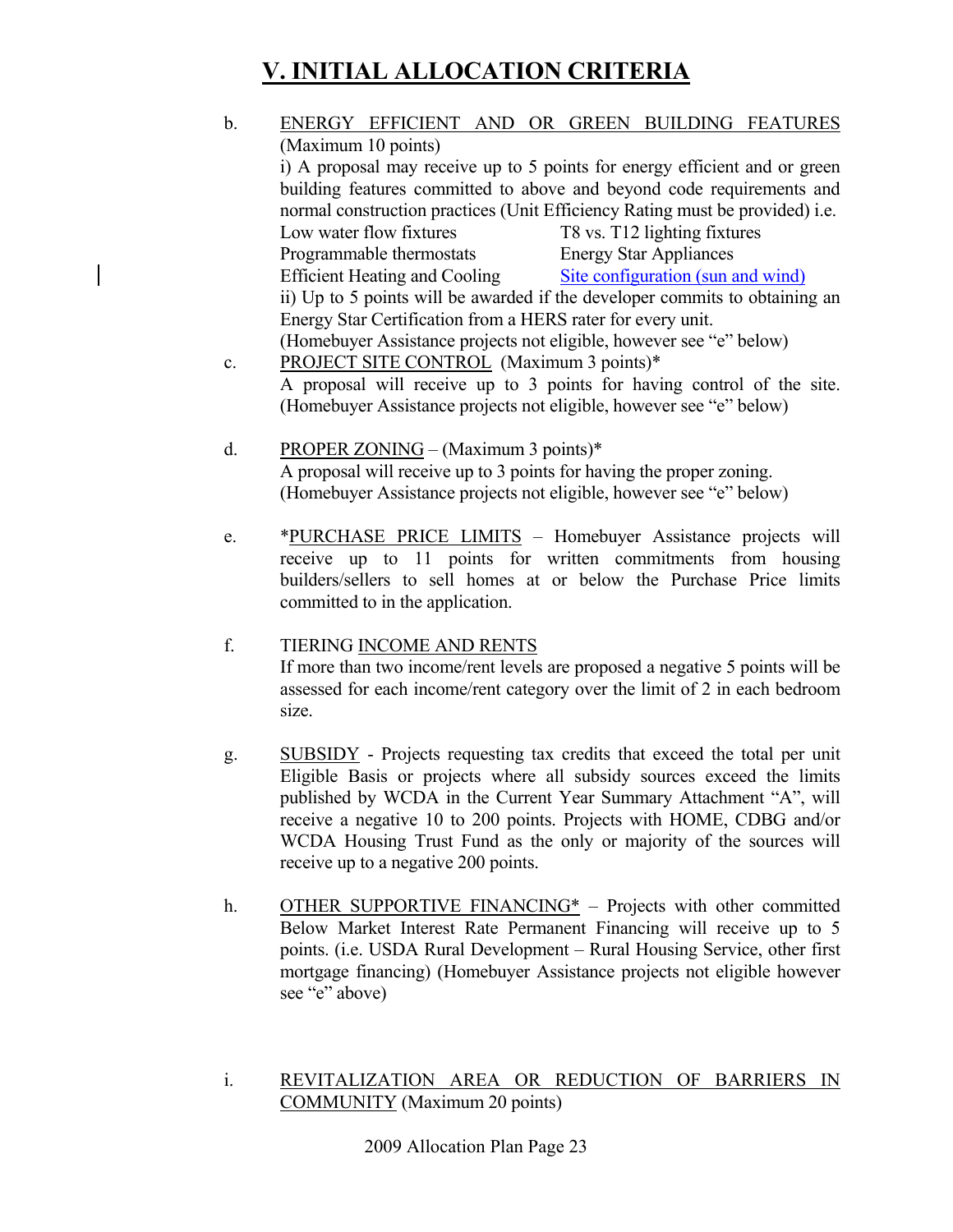- 1) A proposal will receive up to 20 points if the current project involves use of existing housing as part of a community revitalization plan. Until "Community Revitalization Plan" (CRP) has been formally defined by HUD or the IRS, a Developer may provide a letter from the local jurisdiction, or the state, that the project sits in a CRP area and/or
- 2) A proposal will receive up to 20 points if the community is actively reducing barriers associated with Affordable Housing i.e.:
	- (a) Reducing or waiving fees or real estate tax concessions for Affordable Housing.
	- (b) Within the last five years the Jurisdiction has convened or funded comprehensive studies, commissions, or hearings, or has established a formal ongoing process, to review, the rules, regulations, development standards and processes of the jurisdiction to assess their impact on the supply of Affordable Housing.
	- (c) Within the last five years the Jurisdiction has initiated regulatory reforms as a result of the above.
	- (d) Jurisdiction has a single consolidated permit application process for housing development that includes building, zoning, engineering, environmental and related permits or "fast track" permitting and approvals for all affordable housing projects.
	- (e) Reduction or waiver of unit size, parking or green space requirements for all affordable housing developments.
	- (f) The jurisdiction has funded, directly or through partnerships, comprehensive studies of current and estimated housing needs taking into account the anticipated growth of the region, for existing and future residents, including low-, moderate-, and middle-income families for at least the next five years.
	- (g) Lower cost land development requirements for Affordable Housing developments, i.e. higher density, narrower streets, sidewalks on only one side of the street etc.

#### **3. SPONSOR/APPLICANT CHARACTERISTICS** (Up to negative 200 points)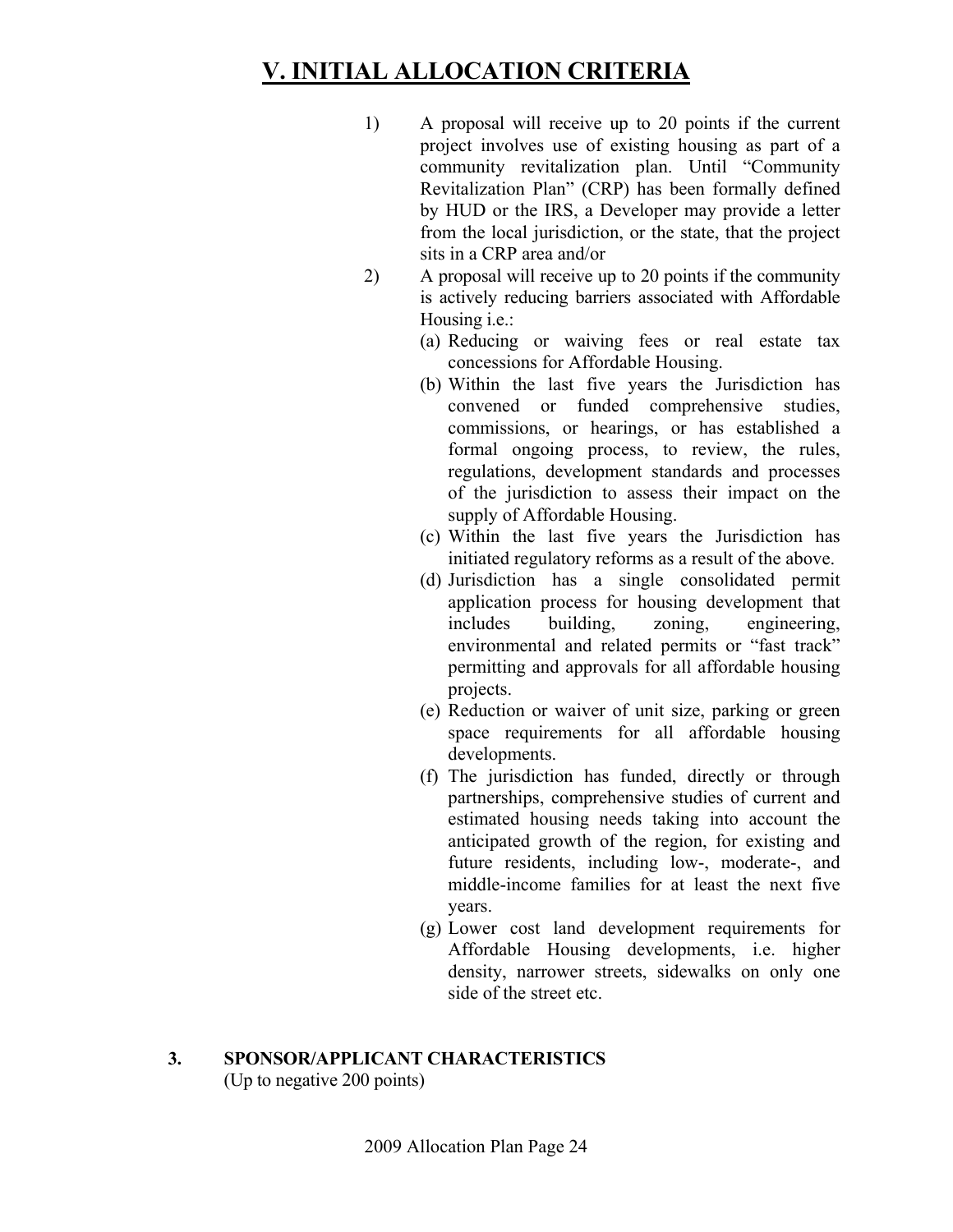POOR PERFORMANCE – Up to a negative 200 points will be assessed for any or all of the following:

- Physical and/or Financial condition of any and all existing projects
- Frequency, conditions and type of waivers requested from WCDA or other allocating agencies on previously funded projects
- Poor performance by Sponsors and developers, including but not limited to failure to provide all close out documents within 6 months of being placed in service, liens filed against projects, etc.
- Number of cleared and/or outstanding compliance issues.
- Sponsors or Developers with projects in the process of or in foreclosure, receivership, or similar legal action
- **4. SPECIAL NEEDS (SPECIFIC GROUP) HOUSING**  (Maximum 4 points)

A proposal will receive up to four points for restricting occupancy of all units to a special needs (Specific Group) population, including but not limited to any one of the following populations:

- homeless chronically mentally ill physically disabled
	-
- frail elderly developmentally disabled long term transitional housing
- Preservation of Project Based Rental Assistance

The only Specific Group allowed for Tax Credit projects are those listed above.

**5. PUBLIC HOUSING WAITING LISTS** - (Maximum 2 pts. Must score a minimum of 2 pts.)

Proposals that commit to giving preference to individuals and families on the public housing waiting lists, and commit to limiting the gross rent accepted from all sources to not exceed the maximum percentage as presented in the application, will receive 2 points. Homebuyer Assistance proposals that commit to giving preference to individuals and families on the public housing waiting list should they qualify for purchasing a home will receive 2 points.

#### **6. HOUSING NEEDS FOR FAMILIES OR INDIVIDUALS WITH CHILDREN** (Maximum 4 points)

A proposal will receive up to 4 points for targeting unit occupancy to Families or Individuals with Children.

#### **7. SUPPORT OR CONTRIBUTIONS FROM LOCAL SOURCES**

(Maximum 65 points, measured on significance and overall impact to the project.)

- a. SUPPORT a proposal will receive up to 20 points for a letter of **support** signed by the Chief Executive Officer from the applicable jurisdiction.
- b. FINANCIAL SUPPORT A proposal will receive up to 35 points for financial support or contributions from local sources derived from nonfederal sources (i.e. donated real estate, labor, materials, cash, or waiver of local fees etc.), which results in reduced project costs and reduced federal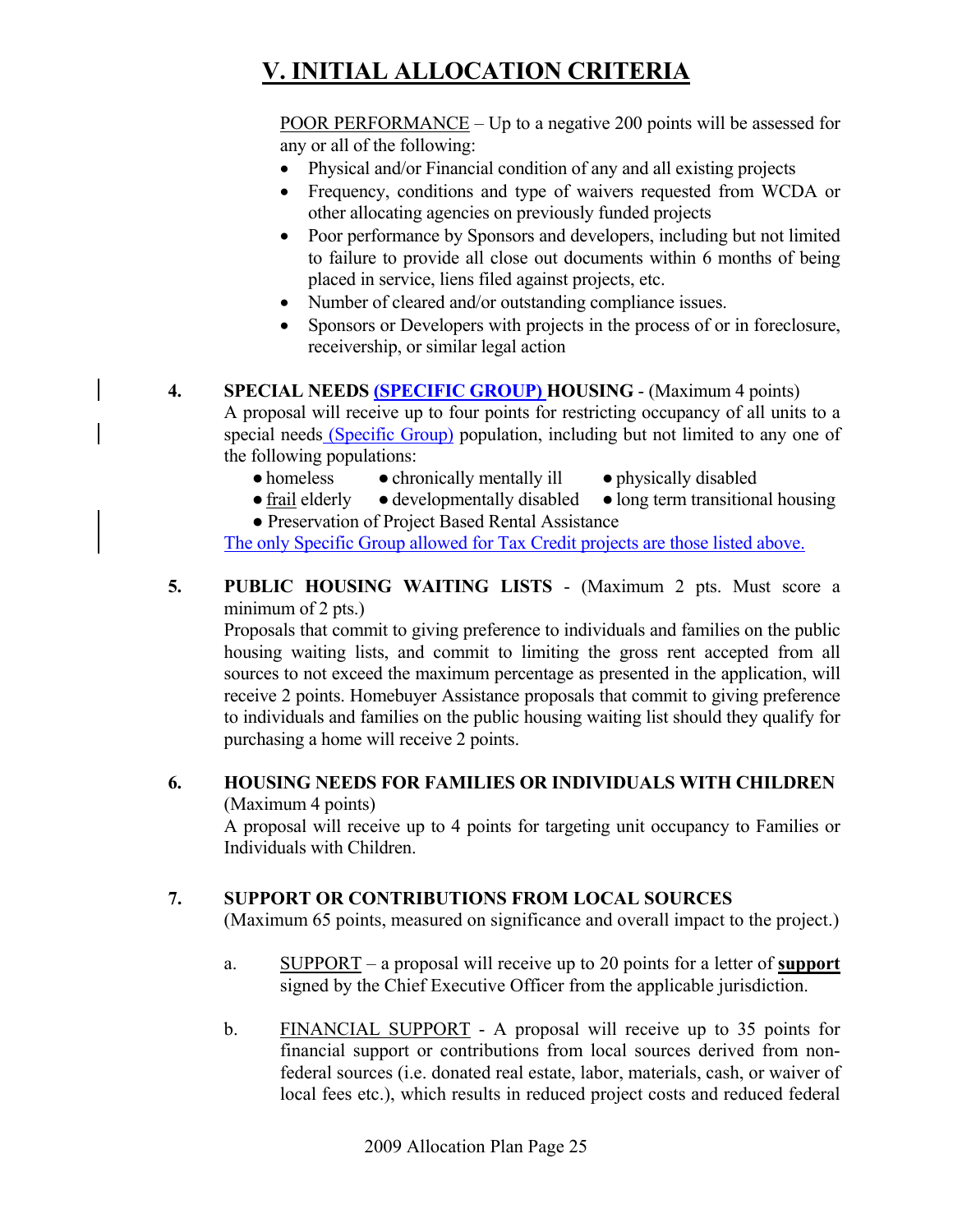subsidy only to the extent that the project costs do not exceed the maximum costs outlined in Section 9 below. In order to receive points, documentation from the provider of the Financial Support must be provided showing award and specifics of the Financial Support (i.e. Grant award notification, **firm** commitment of Below Market Interest Rate loan).

#### **8**. **MANAGEMENT CAPACITY** (Up to a negative 200 points)

POOR PERFORMANCE - Up to a negative 200 points will be assessed for any or all of the following:

- Physical condition of any and all existing projects
- Frequency, conditions and type of waivers requested from WCDA on previously funded projects
- managers associated with any project that has a history of poor performance
- Number of cleared compliance issues
- Number of outstanding compliance issues
- Ongoing maintenance issues
- Managers who have had a project placed or in the process of being placed in foreclosure, receivership, or similar legal action
- **9. TOTAL PROJECT COSTS** Projects submitted with Total Project Costs above the tolerance level published in the Current Year Summary Attachment "A", will receive up to a negative 10 points for every 1% over the tolerance level. WCDA reserves the right to waive, all or a portion of the assessment of negative points, if in WCDA's sole discretion, high project costs are justifiable from information provided by the applicant.

#### **10. OWNER/GENERAL PARTNER EQUITY IN PROJECT**

(Maximum 20 points, measured on significance and overall impact to the project) A proposal will receive up to 20 points for financial support or contributions from the Owner or General Partner derived from non-federal sources (i.e. donated real estate, labor, materials, cash, or waiver of local fees etc.), which results in reduced project costs and reduced federal subsidy only to the extent that the project costs do not exceed the maximum costs outlined in Section 9 above less the donated equity. In order to receive points, documentation must be provided to support value of donation (i.e. appraisal for land donation).

#### **C.** Tie Breaker Criteria – Tie Breaker Criteria will only be used in the even of a tie.

#### **1. TOTAL PROJECT COSTS** (Maximum 40 points)

a. New Construction rental projects submitted with Development costs below the tolerance level published in the Current Year Summary Attachment "A", will receive the following points:

2009 Allocation Plan Page 26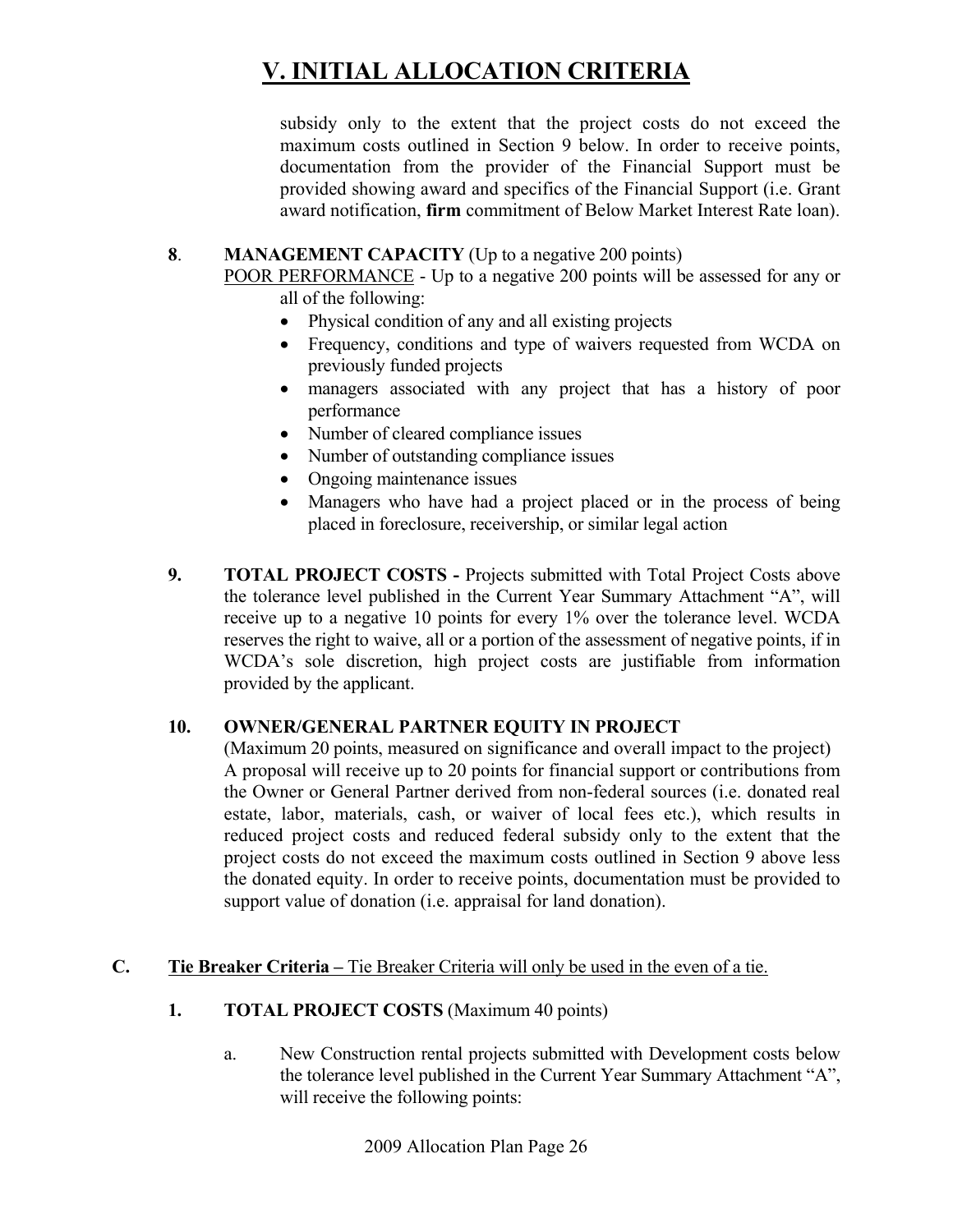| below tolerance Points |    | below tolerance Points |                 |
|------------------------|----|------------------------|-----------------|
| $10\% - 14\%$          |    | $15\% - 19\%$          | $\overline{15}$ |
| $20\% - 24\%$          | 30 | $25% +$                | 40              |

#### b. **COST EFFECTIVE UPGRADES AND AMENITIES** (Maximum 40 points)

 Rehabilitation projects will receive up to 40 points for amenities and/or cost-effective upgrades incorporated into the rehabilitation.

#### **3. REDUCED FEES**

(Maximum 30 points)

a. For Rental Production Projects (excluding Cities, Counties and Towns), where the **combined** Developer and Builder fees are less than 15%, there will be bonus points awarded as follows:

| Combined fees |        | Combined fees |        |
|---------------|--------|---------------|--------|
| at or below   | Points | at or below   | Points |
| 13%           |        | $7\%$         | 15     |
| $11\%$        |        | $5\%$         | 30     |
| 9%            |        |               |        |

b. For Cities, Counties and Towns applying for eligible HOME Projects, and Homebuyer Assistance Programs who request less than the maximum administrative fee of 10% of the total project, there will be bonus points awarded as follows:

| Admin fee at or below | <b>Points</b> | Admin fee at or below | Points |
|-----------------------|---------------|-----------------------|--------|
| $8\%$                 |               | $2\%$                 | 25     |
| 6%                    | 15            | $0\%$                 | 30     |
| $4\%$                 | 20            |                       |        |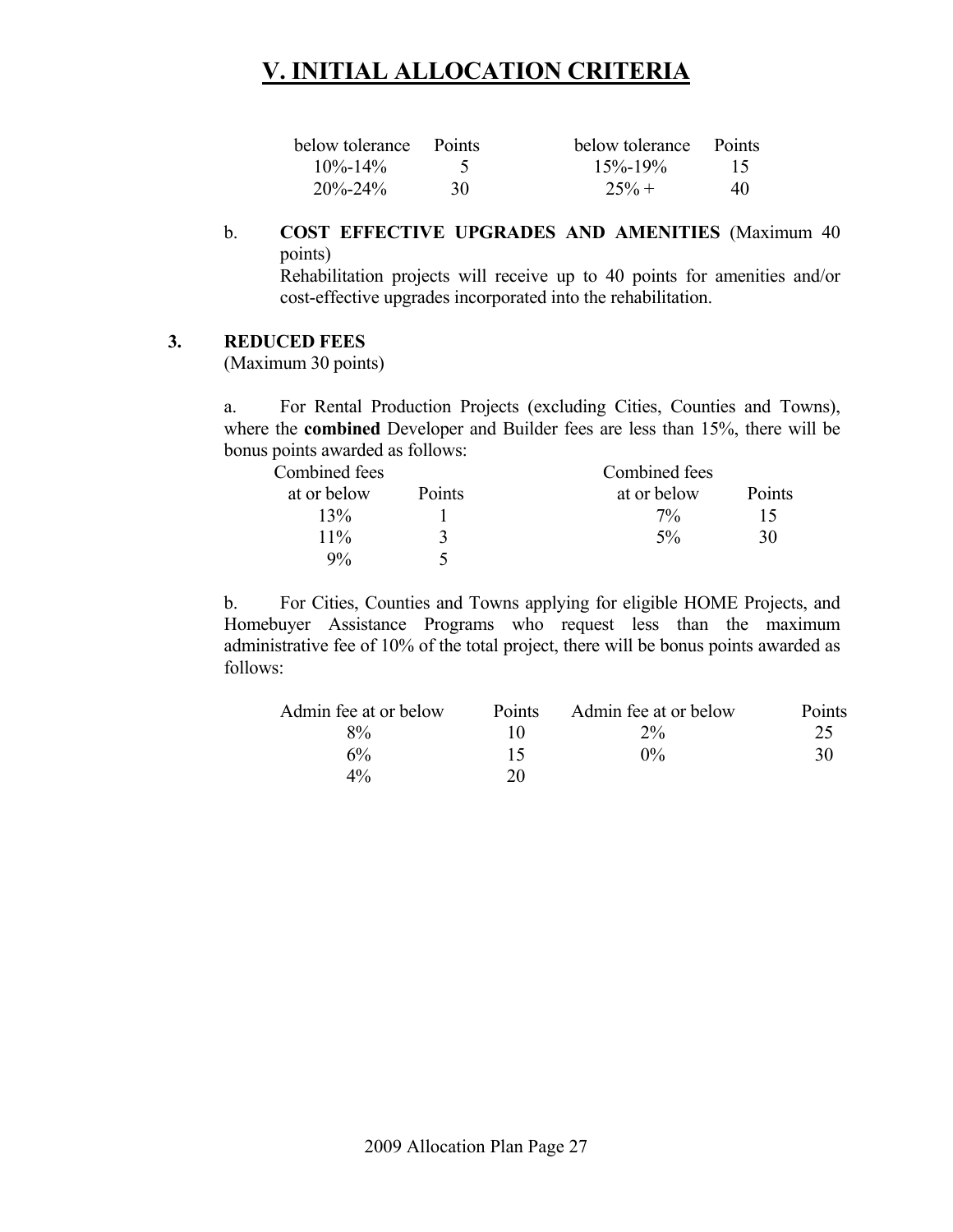# **VI. MAXIMUM ALLOCATIONS**

WCDA in its sole discretion reserves the right to limit funding to 60% of available credits or HOME funds to any one project. WCDA reserves the right to redirect funds within a project between HOME, Tax Credits, CDBG, and/or other resources available to WCDA which best utilizes the available resources.

Federal law mandates that, although a proposed development may be eligible for a 9% or a 4% tax credit amount, WCDA may not allocate more credit than is necessary for the financial feasibility of the project and its viability as a qualified low-income housing project throughout the compliance period. Accordingly, WCDA may designate a lesser amount of credits than otherwise permissible, as it solely determines.

WCDA may designate a project as being in a difficult development area, thereby receiving up to a 30% increase in the Eligible Basis, if the project is located in a HUD designated difficult Development Area or Qualified Census Tract, or if the average rents for all units are at or below 40% Area Median Income, and the project needs the increase to be financially feasible. This is only available to projects which receive an allocation of Tax Credits on or after 2009.

Section 102(d) of the 1989 HUD Reform Act requires HUD to certify that any new or additional HUD assistance for a project is "not more than is necessary to provide affordable housing" after taking into account any other governmental support. Therefore, WCDA reserves the right to disclose a project's application information to appropriate Federal, State or Local authorities and take the necessary actions to accomplish the intent of the subsidy layering rules. WCDA does not perform the Subsidy Layering Review. Projects needing the Subsidy Layering Review must be submitted to HUD.

WCDA will evaluate each proposed Tax Credit project's financial feasibility and its viability at three different times; time of application, time of allocation, and the date the building is placed in service. This financial evaluation will take into consideration:

- A. Sources and uses of funds;
- B. Total financing planned for the project;
- C. Proceeds expected to be generated from the sale of tax credits;
- D. Annual operating expenses;
- E. Debt coverage ratio;
- F. Vacancy rate;
- G. Total project costs;
- H. Projects will be underwritten at 9% or 4% Applicable Rate unless election to lock the rate is made, in which case the locked in Applicable Rate will be used.
- I. Any other relevant factors.

Projects must meet the limitations and restrictions as outlined in the Allocation Plan at each underwriting. Thus, the amount of credit allocated to a project may change at any of these evaluation times.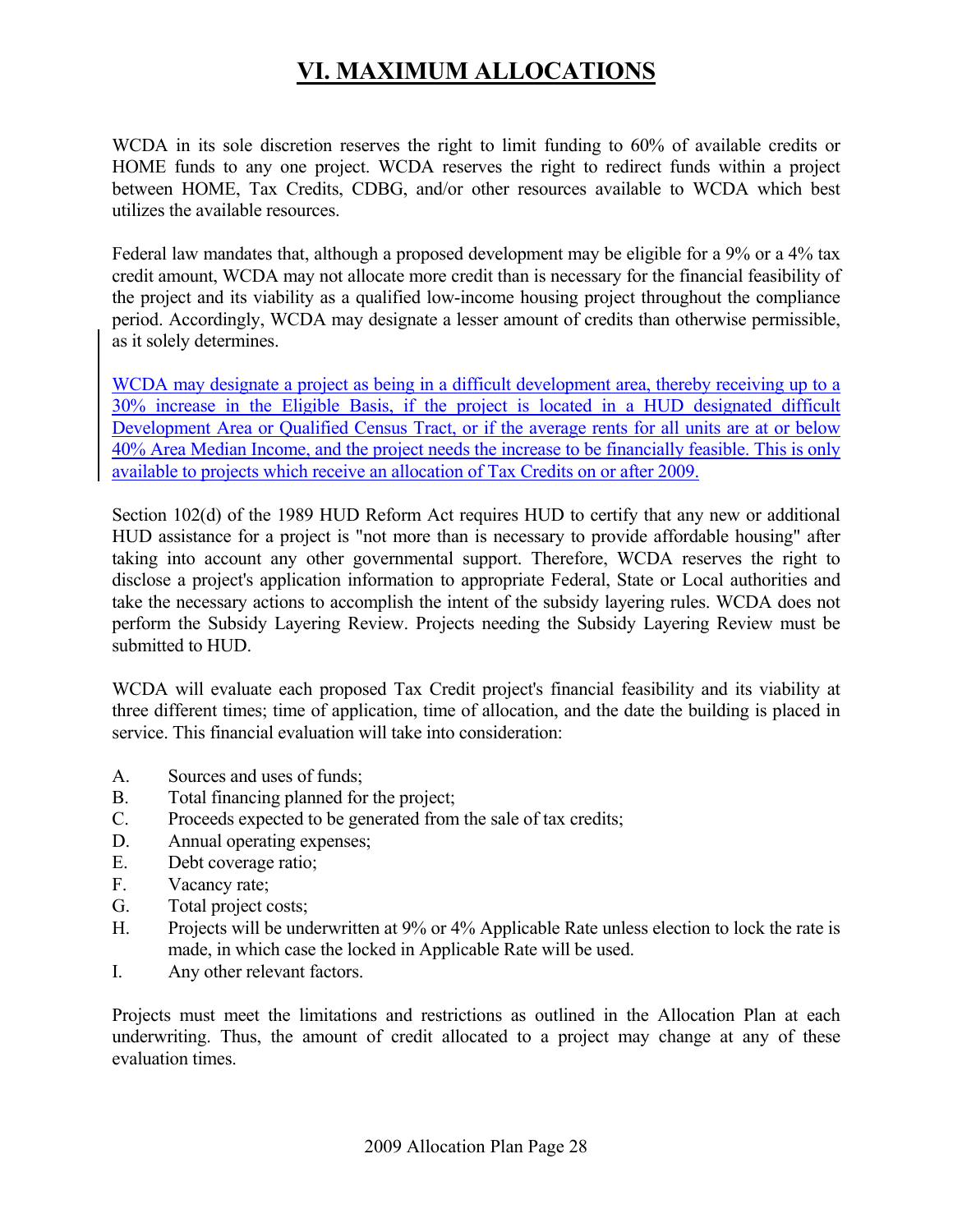# **VI. MAXIMUM ALLOCATIONS**

HOME funding is evaluated in much the same manner as Tax Credits (with the exclusion of item C. above). This evaluation occurs at the time of application and continues during the course of project construction. Projects must meet the limitations and restrictions as outlined in the Allocation Plan at each underwriting. Thus, the terms of the HOME funds may change at any of these evaluation times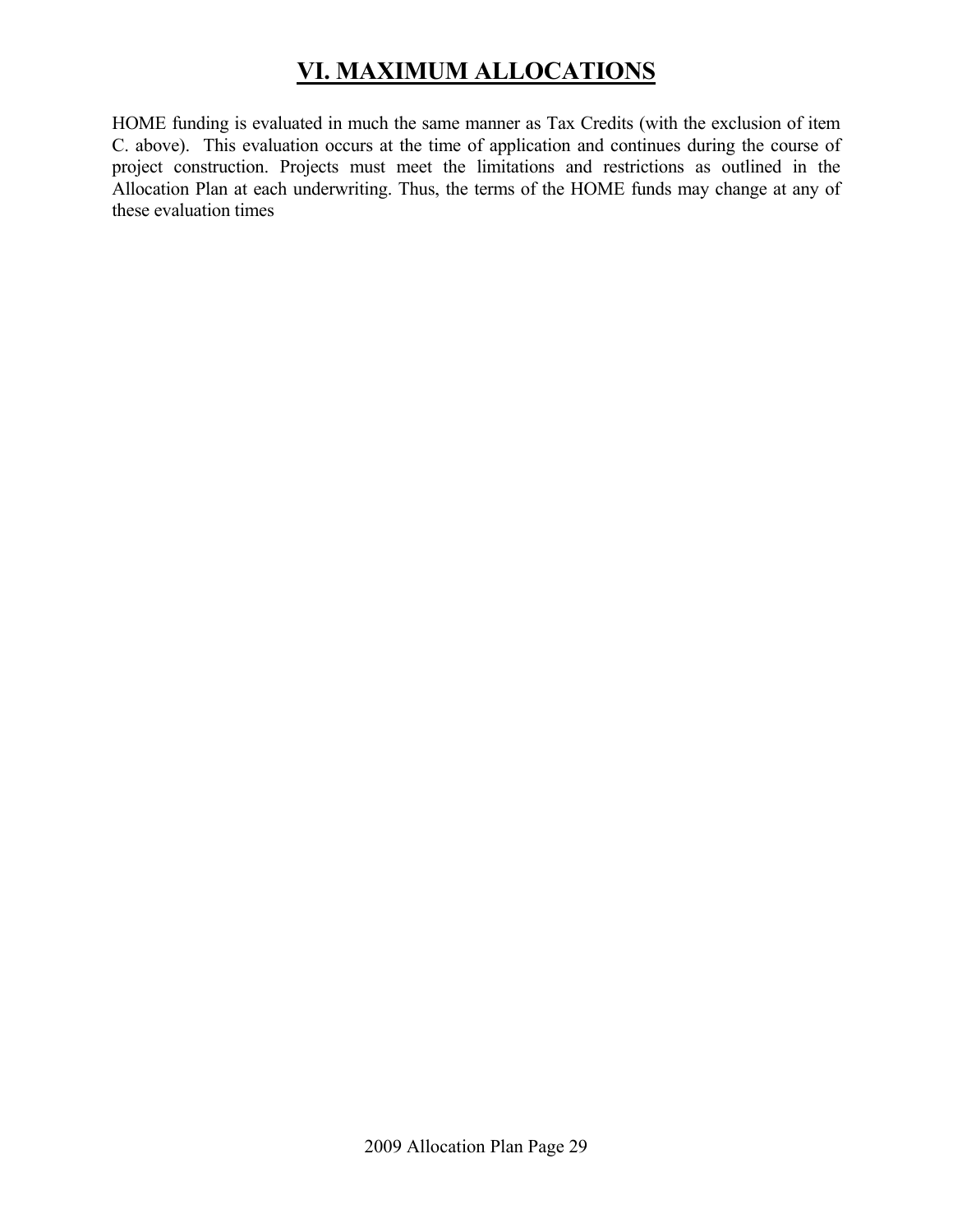**All** projects must adhere to the following limitations and/or requirements:

- A. All Projects must provide a Narrative as outlined in the Current Year Summary Attachment "D-1".
- B. WCDA reserves the right to negotiate lower Developer and Builder fees on projects when there is an identity of interest among parties.
- C. A Quarterly Progress Report (See Current Year Summary Attachment "D" Item "2.a. or 2.b.") must be filed with the WCDA outlining progress toward completion. These reports must be received by the  $1<sup>st</sup>$  day of March, June, September, and December, until  $8609$ 's are issued (for Tax Credits) or HOME project completion reports have been completed.
- D. All parties must sign a release form allowing WCDA to check their references.
- E. All projects must meet or exceed the Minimum Specifications as published in the Current Year Summary Attachment "A". The Tax Credit Allocation and/or HOME funds may be pulled if any violations are found and the participants may be banned from participating in the program.
- F. Once the project is completed and placed in service the architect (if utilized) and the developer must sign a certification and acknowledgement that the project meets or exceeds all specifications, and they have read and understand consequences of violating these minimums. (See Current Year Summary Attachment "B")
- G. Copies of Federal Cost Certifications for Rural Development, FHA, and Tax-Exempt financed projects must be submitted at final cost certification.
- H. All projects that exceed the Total per unit Costs published by WCDA in the Current Year Summary Attachment "A", must include documentation, satisfactory to WCDA, justifying the higher costs. (E.g. three or more bids for construction items, current Real Estate listings for like properties in the area, impact on the community, etc.)
- I. Project Design and Materials must comply with all applicable codes, rules and regulations, including but not limited to; zoning, building, and energy codes, accessibility requirements, and other local, state and federal requirements. At a minimum, all new construction projects must meet a national building code (UBC, CABO, or BOCA) or International Building Code (IBC), must meet the Model Energy Code, and must meet Accessibility Requirements under ADA. More restrictive codes or regulations may be required by local cities, counties, or towns, but in no case may new construction projects fail to meet UBC or IBC, MEC and ADA.
- J. All projects must submit proof project will not be located in a 100-year flood plain.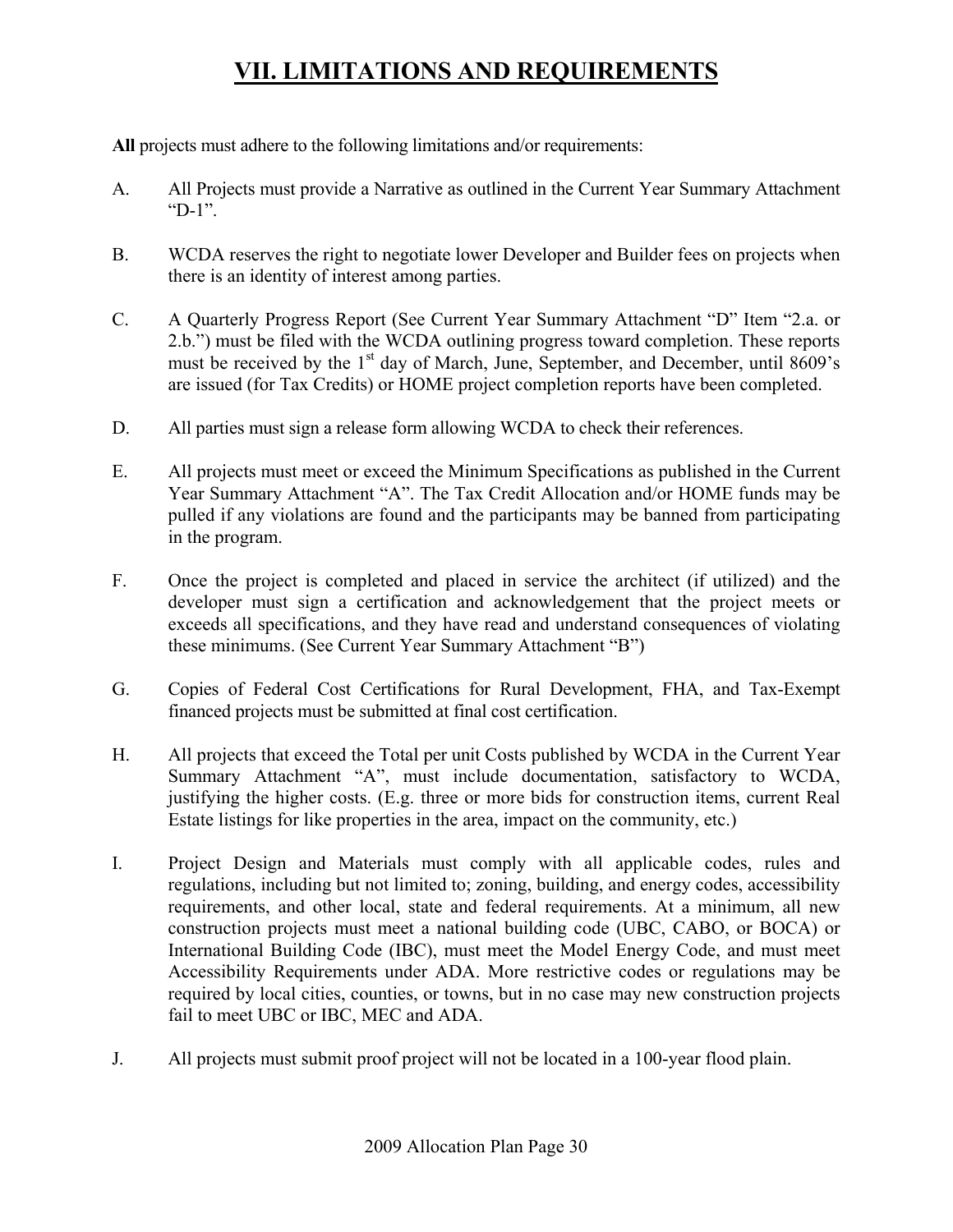- K. Projects returning a current allocation of funding (CDBG, HOME, HTF and/or Tax Credits) and submitting a new application for any type of funding, may jeopardize the allocation of the other WCDA funding sources and WCDA may, in its sole discretion, rescind the allocation of the other funding sources if a new allocation is not awarded.
- L. The Purchase Price of Land and or projects, which are not considered arms length transactions, or are from related parties is restricted to the lesser of:
	- i. the appraised value of the land and or buildings to be owned by the project; or
	- ii. the pro-rata share of the **Original Purchase Price,** if the Original purchase was within one year of application**;** or
	- iii. if owned by a related project which was provided subsidy, the land acquisition price shall be zero.
- M. All projects must meet the minimum and maximum levels (i.e. income, rent, Purchase Price, etc.) in effect and published as of 30 days prior to the application deadline date. These minimums and maximums will be used by WCDA when underwriting the project.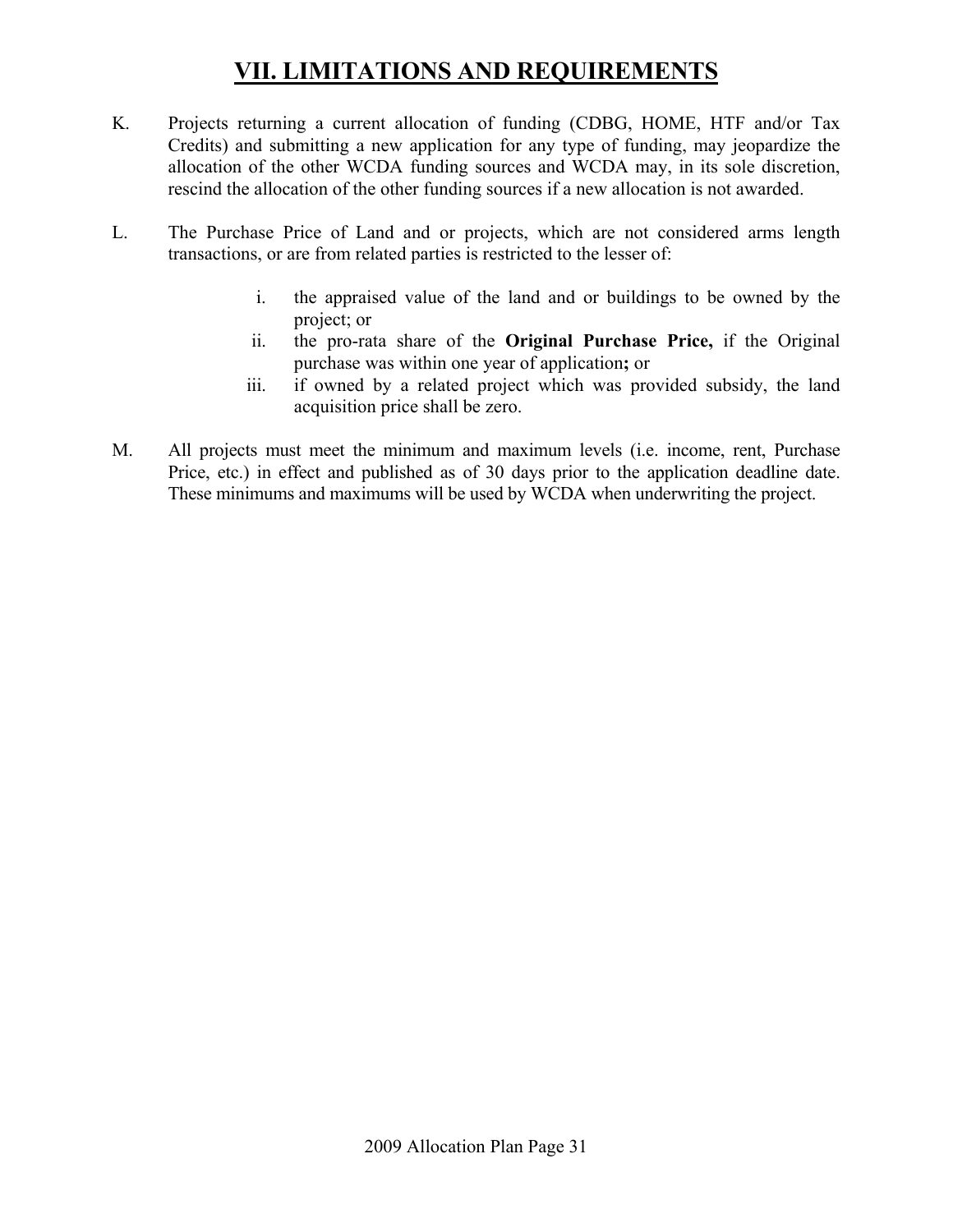All **Rental** projects must adhere to the following limitations and/or requirements:

- A. When underwriting a project, the Annual Operating Expenses that will be used is published in the Current Year Summary Attachment "A".
- B. When underwriting a project, the Debt coverage ratio, using rent at the committed amount, must be between 1.20 [1.15 for RHS] and 1.25 for foreclosable debt plus HOME Investment Partnerships Program loans and Deferred Developer Fee. (Deferred Developer fee will be included in the Debt Coverage Ratio at 0% with a 12 year amortization.)
- C. When underwriting a project, the vacancy rate shall not exceed 7%.
- D. Operating Reserves to be equal to four months of projected operating expenses, plus debt service payments, and annual reserve payments. Operating reserves in excess of four months will not be considered when calculating eligible basis or performing the gap calculation.
- E. Minimum replacement Reserves must equal \$250.00 per unit annually for New Construction developments for seniors and \$300.00 per unit annually for new construction for families and developments involving rehabilitation.
- F. Preference must be given to individuals and families on the public housing waiting lists, and projects must commit to limiting the gross rent accepted from all sources to not exceed the maximum as presented in the application.
- G. Rental Rehabilitation projects
	- 1. Rehabilitation projects must have a minimum expenditure of fifteen thousand dollars (\$15,000) of actual rehabilitation hard costs (not including General Requirements, Contractor Overhead or Profit) per unit in Life, Safety, Health, or Code Requirements which includes required major systems repairs or replacements of
		- Electrical
		- Heating
		- Roofing
		- Foundation/Structural
		- Major energy upgrades

Creation of additional units and/or common space (i.e. community room, laundry room, or an office) is considered new construction, not rehabilitation.

- 2. No more than 30% of rehabilitation costs can go for required General Property Improvements, (non-Life, Safety, Health, or Code Requirements).
- 3. A Capital Needs Assessment must be provided by an unrelated Professional Capital Needs Assessment provider to include a unit by unit breakdown and budget at time of application. The assessment should include an opinion as to the proposed budget for recommended improvements and should identify critical building systems or components that have reached or exceeded their expected useful lives. The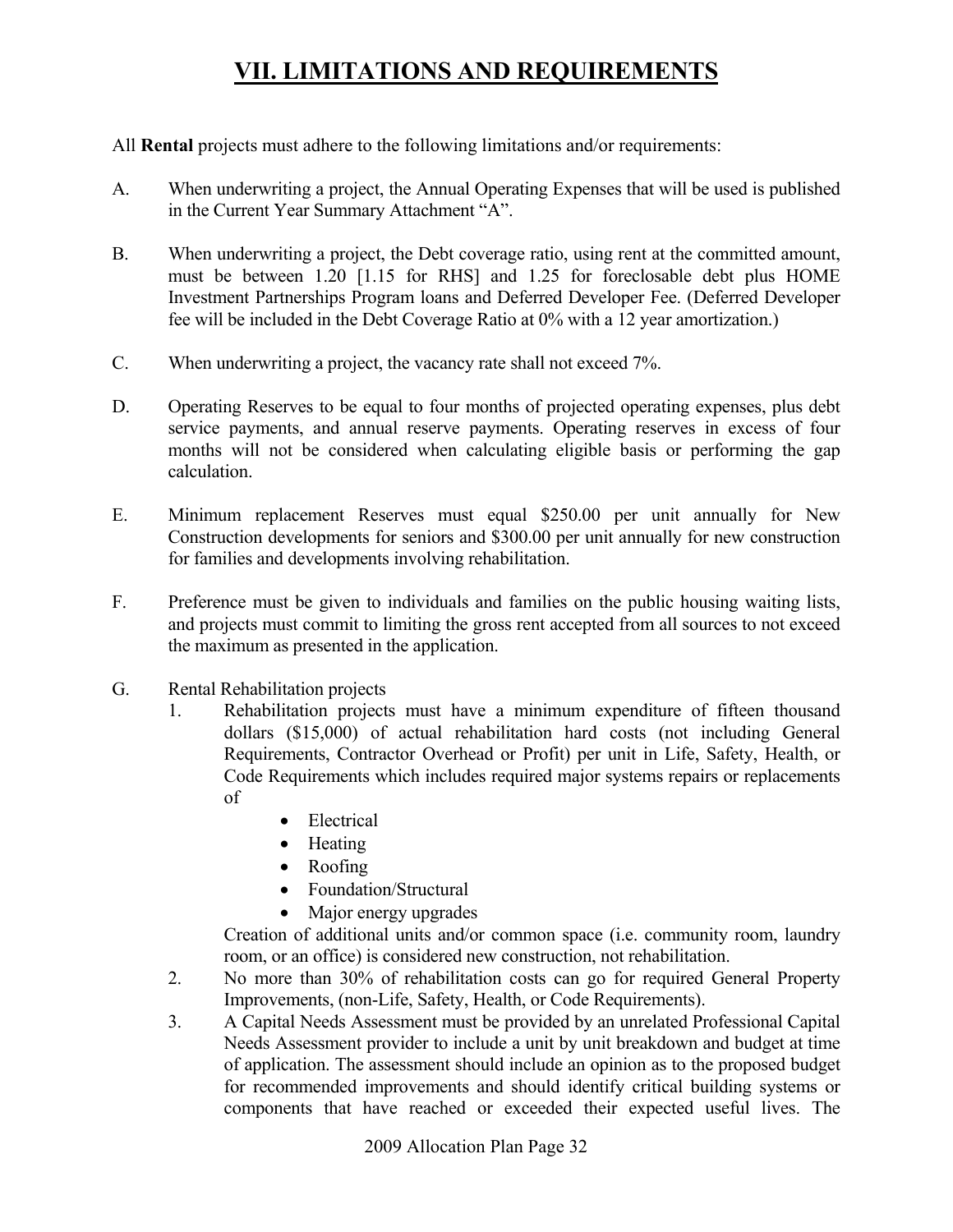Assessment should also include a projection of recurring probable expenditures for significant systems and components impacting use and tenancy, which are not considered operation or maintenance expenses, to determine the appropriate replacement reserve deposits on a per unit per year basis. The assessment should examine and analyze the following:

- Site, including topography, drainage, pavement, curbing, sidewalks, parking, landscaping, amenities, water, sewer, storm drainage, and gas and electric utilities and lines;
- Structural systems, both substructure and superstructure, including exterior walls and balconies, exterior doors and windows, roofing system, and drainage;
- Interiors, including unit and common area finishes, carpeting, tile, plaster walls, paint condition, etc.), unit kitchen finishes, cabinets and appliances, unit bathroom finishes and fixtures, and common area lobbies and corridors; and
- Mechanical systems, including plumbing and domestic hot water, HVAC, electrical, lighting fixtures, fire protection, and elevators.
- 4. Financial Statements including Income and Expense statements for at least the past 10 years must be provided.
- 5. The acquisition price on which Housing Credits are allocated will be limited to the lesser of the sale price or the appraised value of the property prior to rehabilitation.
- H. When calculating maximum rents, all rents must be rounded **down** to the next dollar.
- I. Projects must submit Financial Statements to WCDA by March 31 of each year during the compliance period. (Audited if available)
- J. All projects submitted with an interest rate, for the permanent financing, above the market rate will be underwritten at the average market rate.
- K. Rents committed to as a percentage of Area Median Income will be used in the Land Use Restrictive Covenants Agreement, cash flows, and ranking criteria.
- L. There may be **no** more than a 5% differential between rent and income levels.
- M. Rental projects will be monitored for compliance by Spectrum Enterprises. A Manual, including submission requirements and forms is located on their web site at http://www.spectrumlihtc.com/, or you may obtain a copy by contacting them at 207-767-8000. Failure to provide information, and in the format as required in the Manual, will be considered non-compliance and reported to the IRS. It is important to note that an owner's representative must be present during all times during the inspection, preferably a maintenance staff person familiar with the building systems and an administrative person familiar to the residents. WCDA and SPECTRUM policy forbids any inspector going into

2009 Allocation Plan Page 33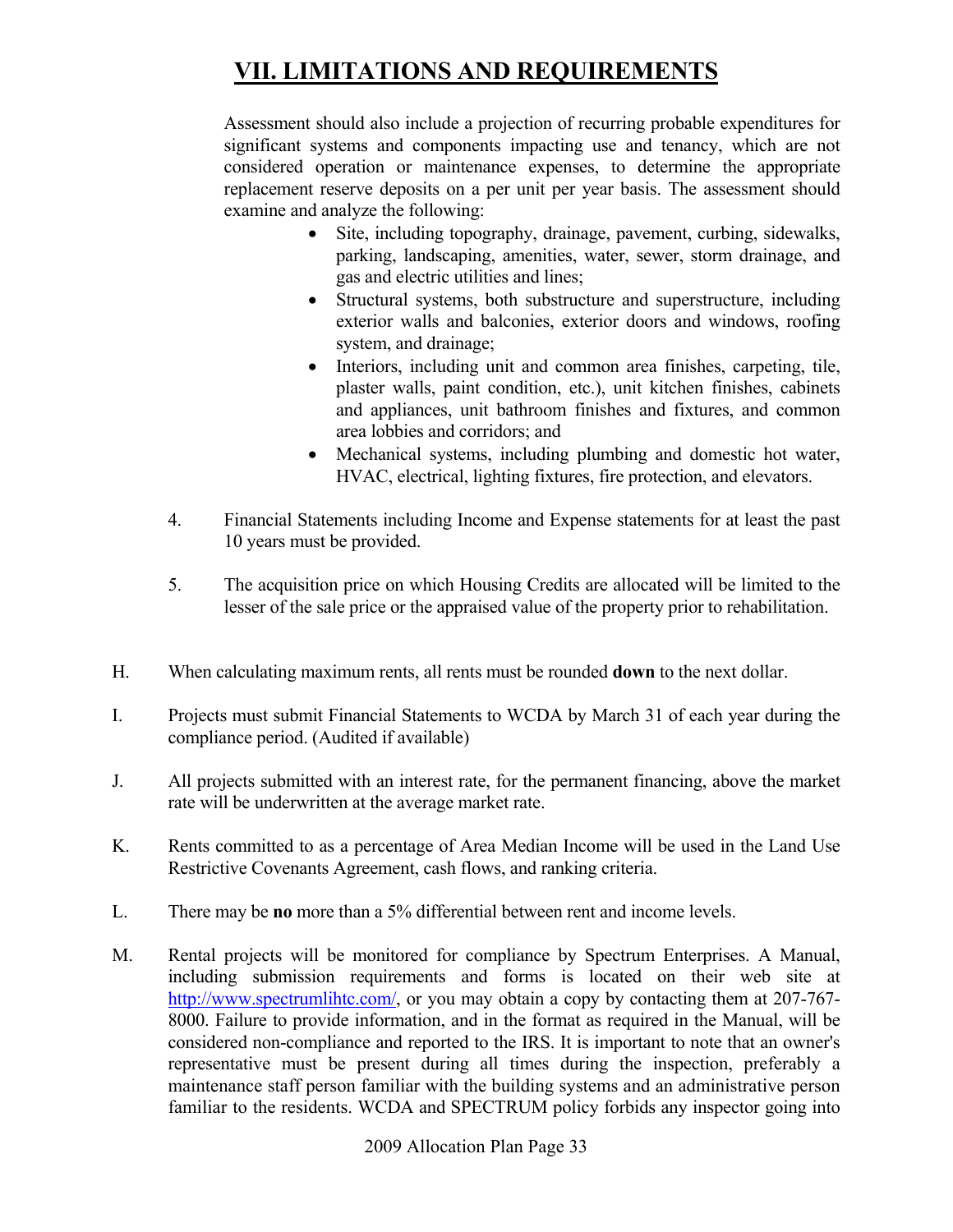any unit or part thereof unaccompanied. Monitoring time at each property is limited and we request that you help monitors in maintaining their schedule. Failure to provide assistance will result in a failed unit, possible loss of credit, and/or a re-inspection billed to the owner. The IRS now requires that unit inspections be performed on the same units that are selected for file review. Units where admittance is not possible for any reason will be failed and/or subject to re-inspection at the owner's expense. Any unit issue corrected before the inspector leaves the property will be cleared. If an owner chooses to have a reinspection done the owner will be responsible for any additional fees and/or costs associated with the re-inspection. And if it can not be completed until after the close of that compliance period IRS form 8823 will be issued.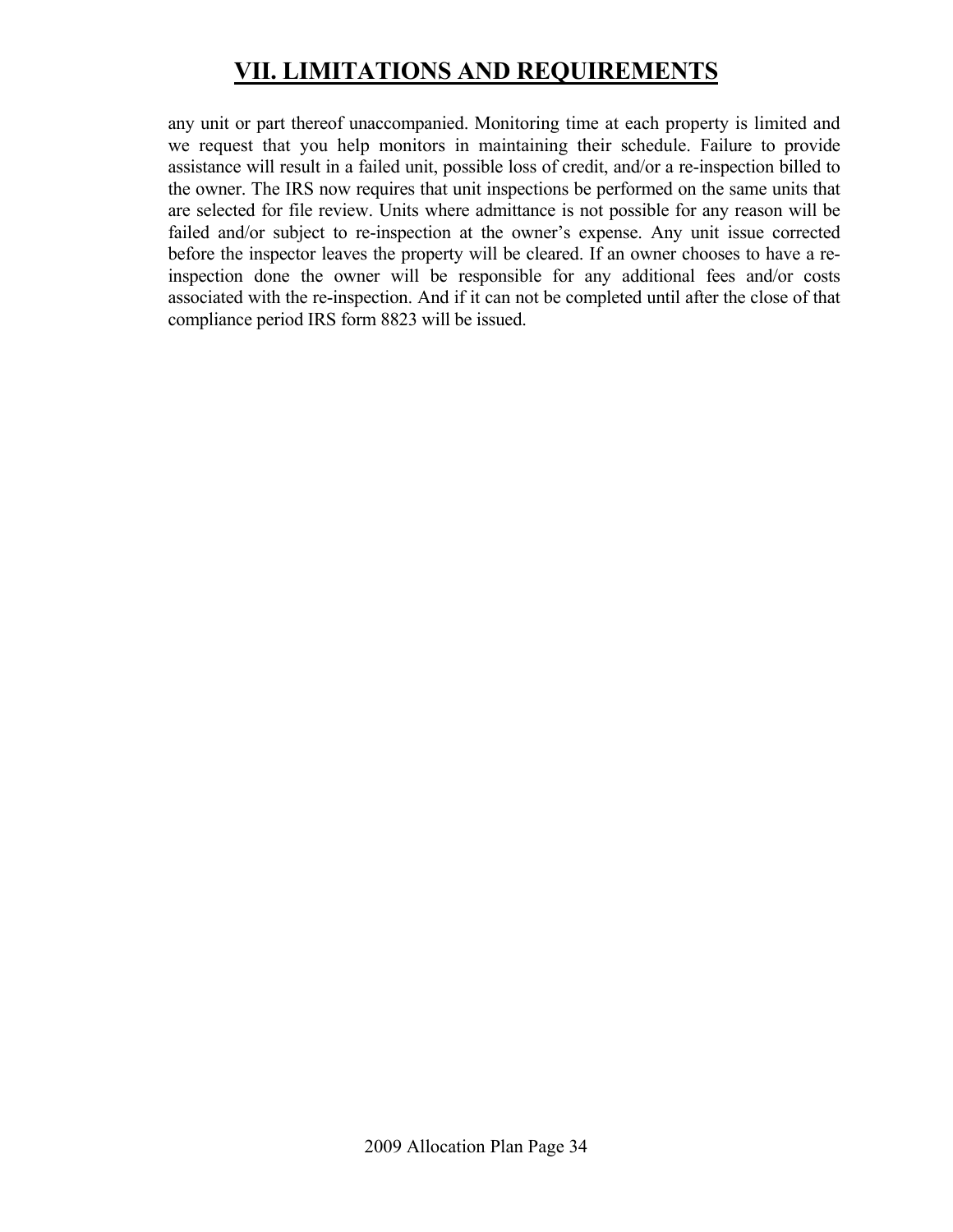All **HOME Program** projects must adhere to the following limitations and/or requirements:

- A. Projects must be prepared to provide WCDA, within 30 days of notification of funding, the exact legal description of property and other information necessary to conduct an Environmental Review.
- B. The owner/applicant must secure appropriate title prior funding. Appropriate title includes Fee Simple Title. . All Lease forms of ownership must be Pre-approved by WCDA **PRIOR** to Application.
- C. Extended Title Insurance must be provided including lien, survey and easement coverage, coverage for rights, interests or claims not shown of public record, and a foundation endorsement.
- A.D. The Title Company will act as disbursement agent for all construction funds.
- B.E. No HOME funds will be disbursed until firm commitments are received from all funding sources.
- $C.F.$  WCDA will determine the HOME repayment terms in accordance with the Allocation Plan limits and restrictions when the HOME documents are prepared for closing after the first mortgage rate and term have been set.
- D.G. The amortization period and term of the HOME loan must be equal to or less then the Affordability Period.
- E.H. Project located in entitlement cities, Cheyenne and Casper, must provide a current (no older than 6 months) signed letter of consistency with the Consolidated Plan from the applicable Jurisdiction.
- F.I. All HOME Match must be documented at time of application by Source providing the Match that Grant has been awarded or Fee Reduction has been approved, or by lending institution providing a firm commitment of a Below Market Interest Rate Loan in order to receive allowable points.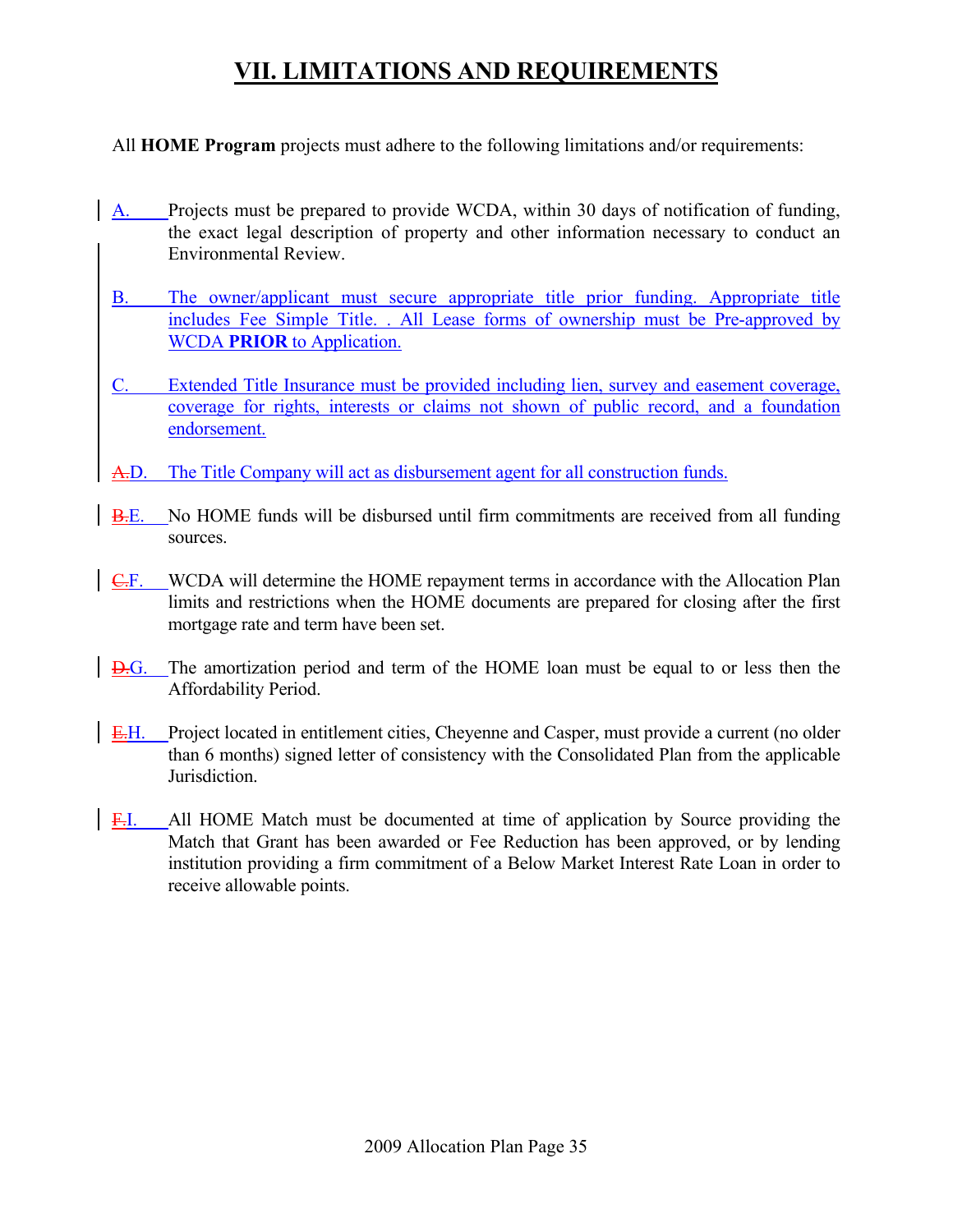All **HOME Program Rental Projects** must adhere to the following limitations and/or requirements:

- A. When combining HOME funds with the Tax Credit program, HOME funds must be amortized at no less than 3% for no more than 40 years and debt service on the HOME funds must start no later than six months after the date the project is Placed-In-Service.
- B. Rental Projects must restrict rents on HOME units to not exceed the Low-HOME rent.
- C. Maximum rents for HOME units are outlined in each project's HOME Agreement. These limits do not automatically change when HUD Income Limits change. Increases must be approved in writing by WCDA. Requests for increases will be reviewed no more than once a year.
- D. HOME units in Rental Projects are floating within the project. When a household's income increases above the limit for that unit, the next available unit must be rented at the lower level. Every effort must be made to insure the income and rent levels are attained at all time throughout the compliance period. As such projects with multiple rent and or income levels must recertify each household on an annual basis.
- E. All HOME Rental Project Owners must attend Compliance Training by a nationally recognized firm; Spectrum Enterprises, Housing Credit College by Elizabeth Mooreland Consulting, or other firms as approved by WCDA, prior to the project being placed in service or provide a Certification showing they have completed the training in the past 5 years.
- F. A Representative of the Management Company for all HOME rental projects must attend Compliance Training by a nationally recognized firm; Spectrum Enterprises, Housing Credit College by Elizabeth Mooreland Consulting, or other firms as approved by WCDA, prior to the project being placed in service or provide a Certification showing they have completed the training in the past 3 years.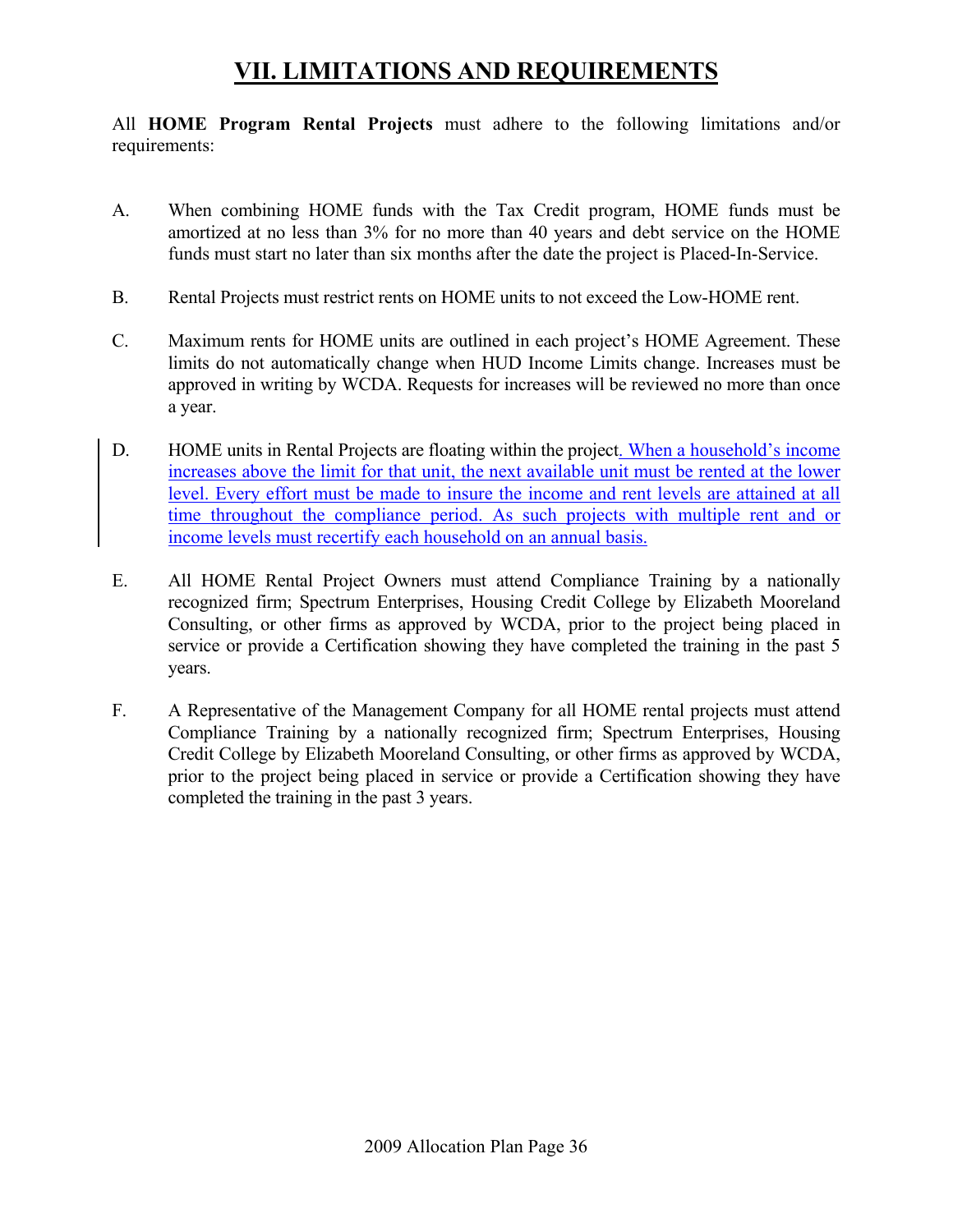All **HOME Program Homeowner Rehabilitation** projects must adhere to the following limitations and/or requirements:

- A. Homeowner Rehabilitation projects must request reimbursement from WCDA at a minimum on a quarterly basis.
- B. For All Homeowner Rehabilitation Programs Once HOME funds are invested in a home, additional HOME funds may not be invested in the same home for 15 years.
- C. For All Homeowner Rehabilitation Programs Administration fees can only be drawn as a percentage of each draw.
- D. For All Homeowner Rehabilitation Programs the maximum amount of HOME subsidy may not exceed \$25,000.00
- E. Should a property be sold or cease to be occupied by a qualified household during the period of time specified, all original HOME funds must be returned to the WCDA HOME Investment Partnerships Program plus the "Allocated Pro-Rata Share" of the Net Proceeds, (aka Shared Appreciation). The "Allocated Pro-Rata Share" shall equal the Minimum Affordability Period committed to in the application for funding (but not less than the minimum years specified above) less the number of years the Homeowner occupied the property after the rehabilitation was completed, divided the Minimum Affordability Period committed to in the application for funding (but not less than the minimum years specified above). The "Net Proceeds" shall equal the Gross Sales Price less the appraised value prior to the rehabilitation, and Closing Costs approved by WCDA. (Federal Regulations prohibit anyone from profiting from the use of Federal Funds.) .This requirement must be stipulated in the lien document (mortgage) which must be recorded.
- F. At application Homeowner Rehabilitation projects must submit a complete program description. This must contain the rules in which applicants apply to you for funding and must include:
	- a. Minimum amount of HOME funding in each unit
	- b. Maximum amount of HOME funding in each unit
	- c. Maximum income limits for each household
	- d. Affordable Period requirements, must be equal to or greater than Affordability Requirements as stated in the HOME Program Description
	- e. How the determination will be made on amortized vs. deferred loans
	- f. How the determination will be made on how much is to be paid back and how the monthly payments will be calculated
	- g. How program will meet the Lead Safe requirements, including testing and Certified **Contractors**
	- h. List of items eligible as rehabilitation expenses

 This criteria is part of the scoring and can not change at any time during implementation of the program.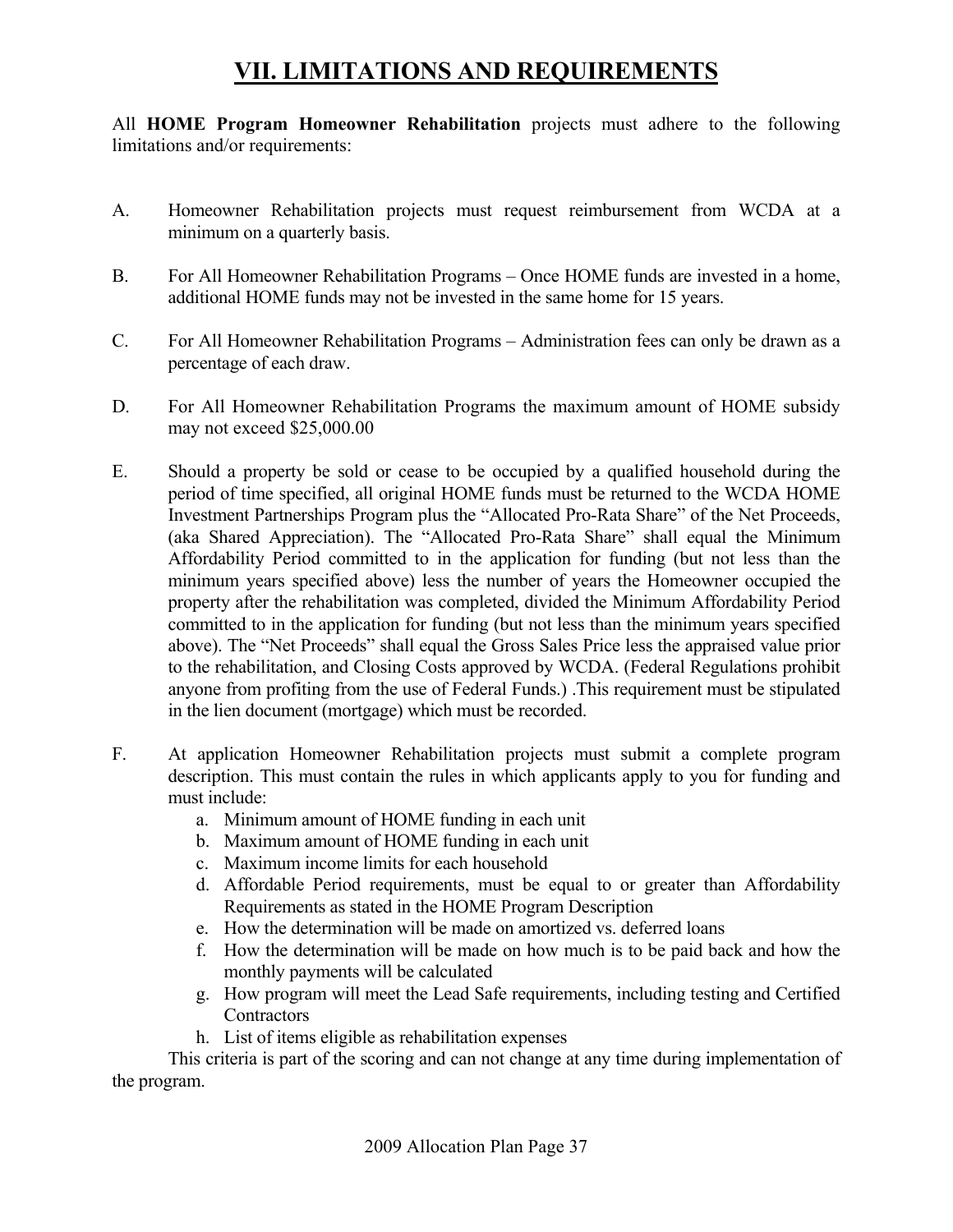All **HOME Program Homebuyer Assistance Projects** must adhere to the following limitations and/or requirements:

- A. Homes must be newly Constructed single family homes, or existing owner occupied or vacant single-family homes built on or after January 1, 1978.
- B. The income of the household being assisted may not exceed 80% Area Median Income as adjusted for family size as disclosed in the Current Year Summary Attachment "C" Item "1". (The row labeled "Low-Income" equals 80% of Area Median Income.)
- C. The appraised value may not exceed the current WCDA Standard Single Family MRB Purchase Price Limit.(See Current Year Summary Attachment "A" Item "9".)
- D. The Total Acquisition Cost may not exceed the current WCDA Standard Single Family MRB Purchase Price Limit. (See Current Year Summary Attachment "A" Item "9".)
- E. The home must be the Primary Residence of the Homeowner throughout the entire Affordability Period.
- F. The home must be owned in fee simple title All Lease forms of ownership must be PREapproved by WCDA PRIOR to Applicationor 99 year leasehold.
- G. The amount of HOME Subsidy may not exceed \$20,000.00 per unit.
- H. The minimum amount of HOME Subsidy may not be less than \$1,000.00 per unit.
- I. Program must have established minimum First Mortgage PITI Debt to Income of not less than 28%
- J. The project must meet minimum Match requirements as outlined in the Current Year Summary Attachment "E".
- K. The project must comply with the Uniform Relocation Assistance and Real Property Acquisition Act requirements.
- L. Funds will be made available at closing only after WCDA reviews all required documents including but not limited to:

Income documentation Statement from the lender identifying the first year's calculated PITI payment Real Property Acquisition Requirements Deed Restrictions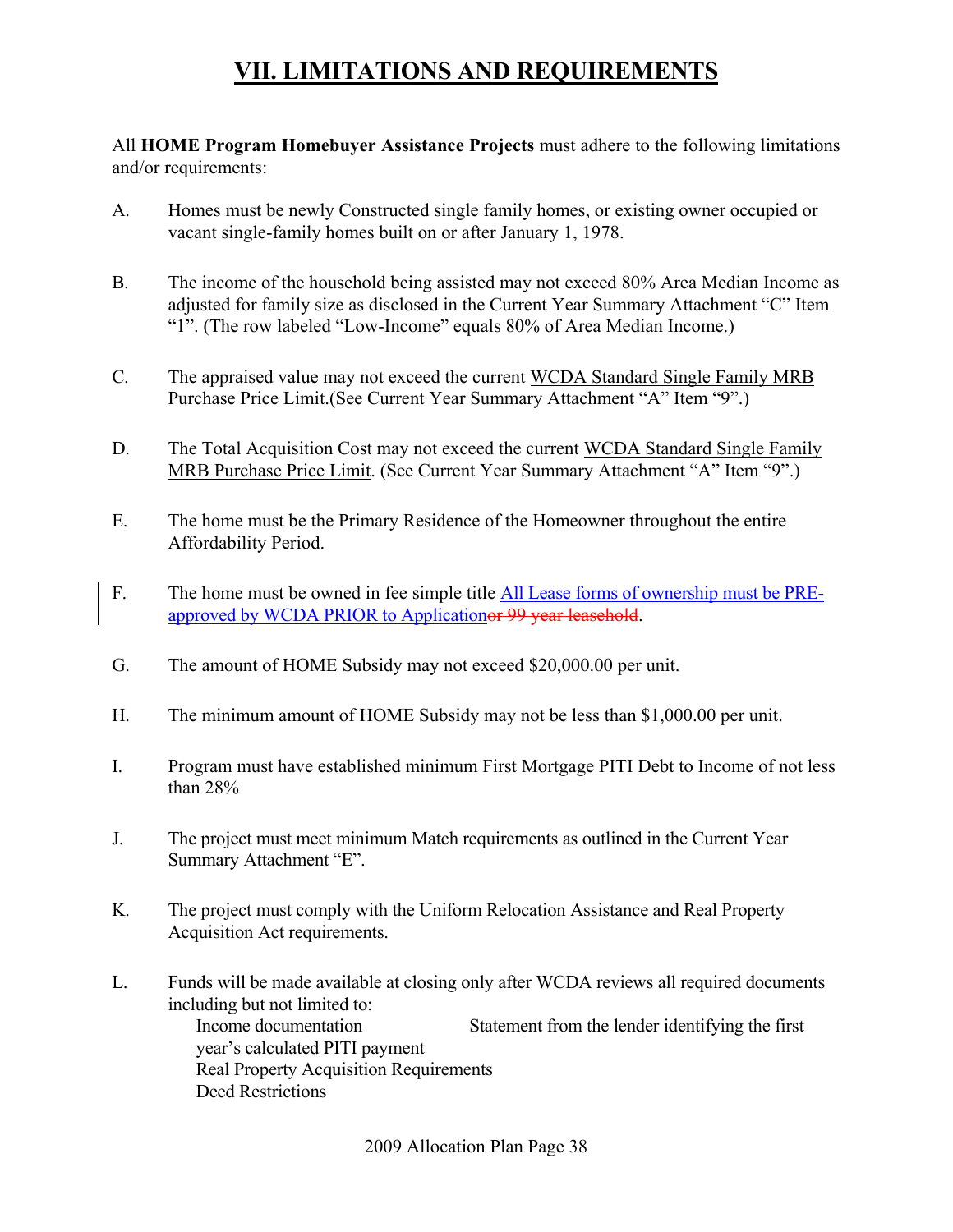Complete Purchase Contract including all Addendums, Counter Offers, Amendments, etc. Closing Statement (must be provided within 15 days of closing) Appraisal Certificate of Occupancy

Environmental Review Match documentation

Project completion forms Certificates from Builder and Architect

- M. Funds must be committed to specific homebuyers within 2 years and must be expended within 4 years of signing the HOME documents.
- N. Homebuyer Assistance funding must be closed by a Title Company or the first Mortgage lender.
- O. Monitoring, servicing and origination fees on HOME financing are not allowed.
- P. Maximum administration fees are 10%, are limited to necessary expenditures as outlined in 92.207 (a) and can only be drawn as a percentage of each draw.
- Q. Applicants must include in their program that during the Affordability Period, Recapture or Resale Requirements will be consistent with the Guidelines as described in 24 CFR Part 92.254. And if Recapture provisions are imposed, the Shared Net Proceeds as outlined in 24 CFR Part 92.254 a. 5. ii. A. 3. option must adopted.
- R. Details of how program is structured to guard against windfall profits to homebuyers.
- S. All Recaptured Funds and Program Income must be returned to the WCDA HOME Investment Partnerships Program.
- T. If construction of the home has not been completed when the purchase contract is signed the homebuyer must income qualify at the time the contract is signed.
- U. If HUD calls for repayment of funds for any reason, the applicant must reimburse WCDA for such repayments.
- V. Upon expiration of the agreement any unused funds will be deobligated.
- W. Should an applicant choose to no longer participate in the program, voluntarily or involuntarily, any accounts receivable attributable to the use of HOME funds must be transferred and/or assigned to WCDA.
- X. HOME Investment Partnerships Program conflict of interest provisions require that HOME funding may not be used by entities or organizations if activities of that entity or organization are financed in whole or in part, directly or indirectly, by contributions, service fees, or other payments from sellers of housing, whether or not made in conjunction with the sale of the specific housing acquired.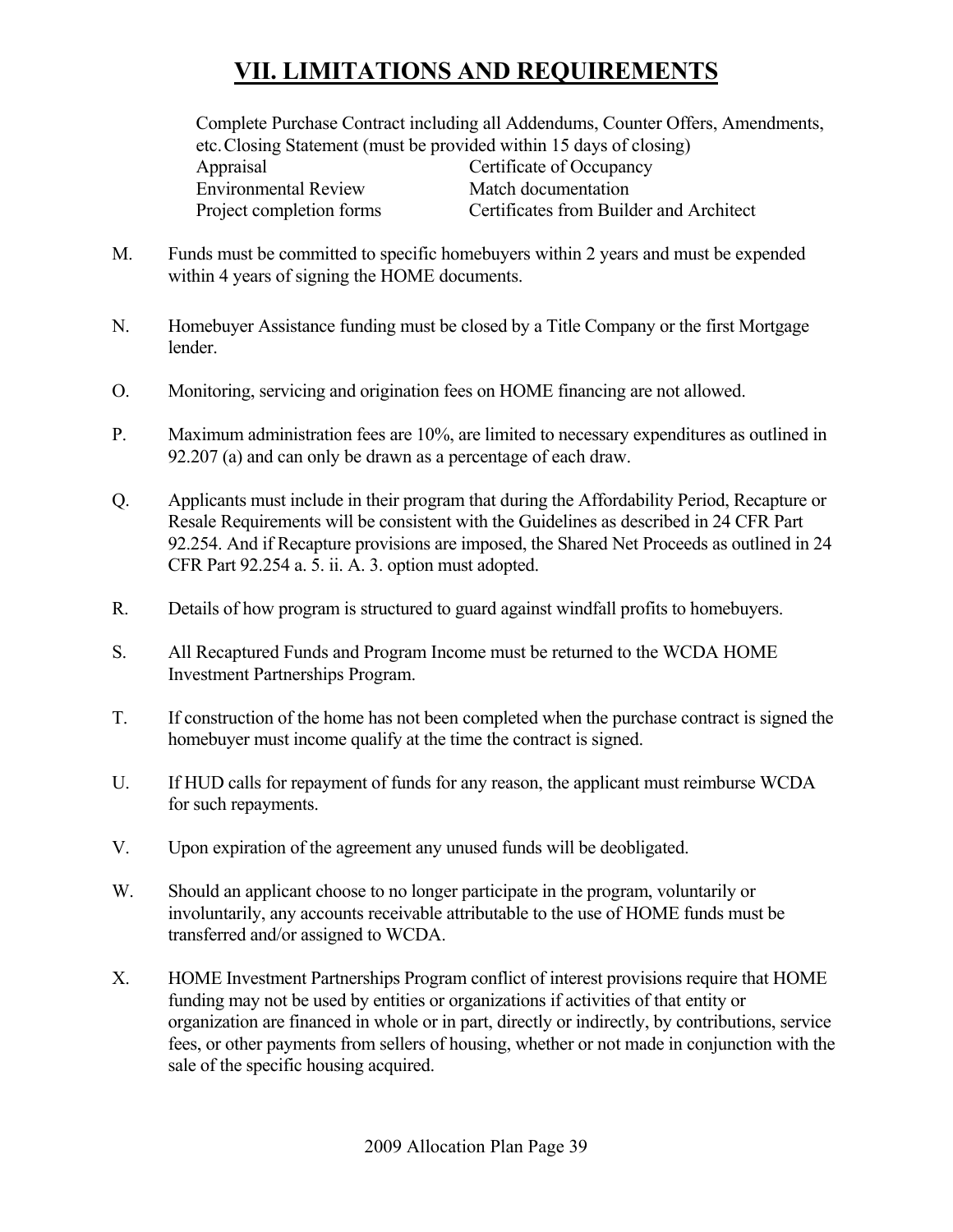- Y. The Homebuyer Assistance Loan when combined with the first mortgage loan may not exceed 105% of the appraised value of the property.
- Z. Homebuyer Assistance Projects may not be combined with any other funding from or administered by WCDA including but not limited to: Down Payment Assistance Program, Homebuyer Assistance Program, interest rate subsidy program funded by HOME Investment Partnerships Program, funding from CDBG or Housing Trust Fund, with the exception of WCDA's Standard Single Family Mortgage Revenue Bond Program, WCDA's Spruce Up Wyoming I & II programs.
- AA. Maximum Acquisition Cost for HOME units are outlined in each project's HOME Agreement. These limits do not automatically change when HUD Limits or the Affordable Housing Allocation Plan changes. Increases must be approved in writing by WCDA.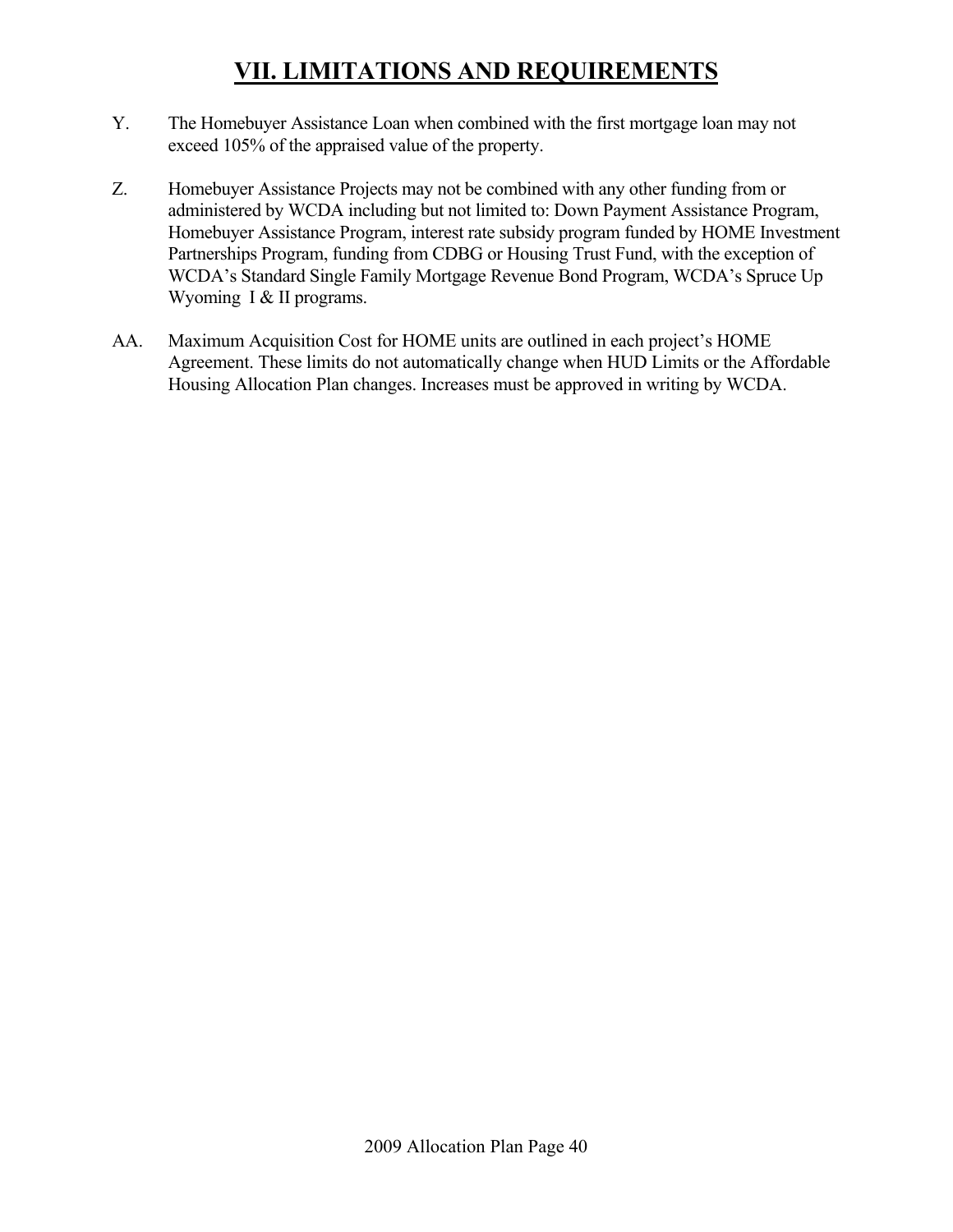#### All **Tax Credit** projects must adhere to the following limitations and/or requirements:

- A. For Tax Credit projects, owners must have appropriate title to the Real Property at time of Carryover/10%Test and must submit documentation of such with the Carryover/10%Test Package. Appropriate Title is Fee Simple Title. All Lease forms of ownership must be Preapproved by WCDA PRIOR to Application.
- B. The Land Use Restrictive Covenants must be recorded and the Original recorded document must be submitted with the Carryover/10% Test Package. This document must be recorded prior to **ANY** other encumbering documents, including but not limited to construction loan and bridge loan documents.
- C. IRS Rules and Regulations outline costs, which are not allowed in Eligible Basis. In addition to those, WCDA does not allow the following costs in Eligible basis:
	- 1. Appraisals
	- 2. Construction interest after the Placed in Service Date
	- 3. Demolition
	- 4. Off-site Improvements
	- 5. Donated Services (such as cost reductions for HOME Match). Donated Services are also not included in the Gap calculation for total costs or sources of funds.
- D. Tax Credit projects submitted with a syndication rate below the published tolerance level in the Current Year Summary Attachment "A", will be underwritten at the average rate published.
- E. Extended Initial Compliance Period Federal law requires a 15-year initial low income use and a 15 year extended use period with an option to sell the project at the end of the initial period. WCDA requires the initial compliance period to be a minimum of 20 years, unless converting to Homeownership as outlined in the federal statue and this Allocation Plan. Projects with plans to convert to Homeownership will have a Land Use Restrictive Agreement recorded on the property with a 50-year initial low income use period, which will be released as units are sold to eligible Homeowners. Projects requesting credits that exceed the total per unit Eligible Basis published by WCDA in the Current Year Summary Attachment "A", must score a minimum of 35 points in the Extended Use Category.
- F. Projects who offer homeownership must provide details of how program is structured to guard against windfall profits to tenants who exercise the First Right of Refusal.
- G. Violations of the WCDA Restrictive Land Use Covenant are considered non-compliance issues and reportable to the IRS. (See Compliance Monitoring Package)
- H. "Within thirty days of your completion of Part II of the Form 8609 and filing same with the Internal Revenue Service, a completed copy must be mailed to the compliance monitoring staff at the Agency for its records. Failure to return the completed form to the compliance monitoring staff within the required timeframe is a form of noncompliance which will be reported by the Agency to the Internal Revenue Service."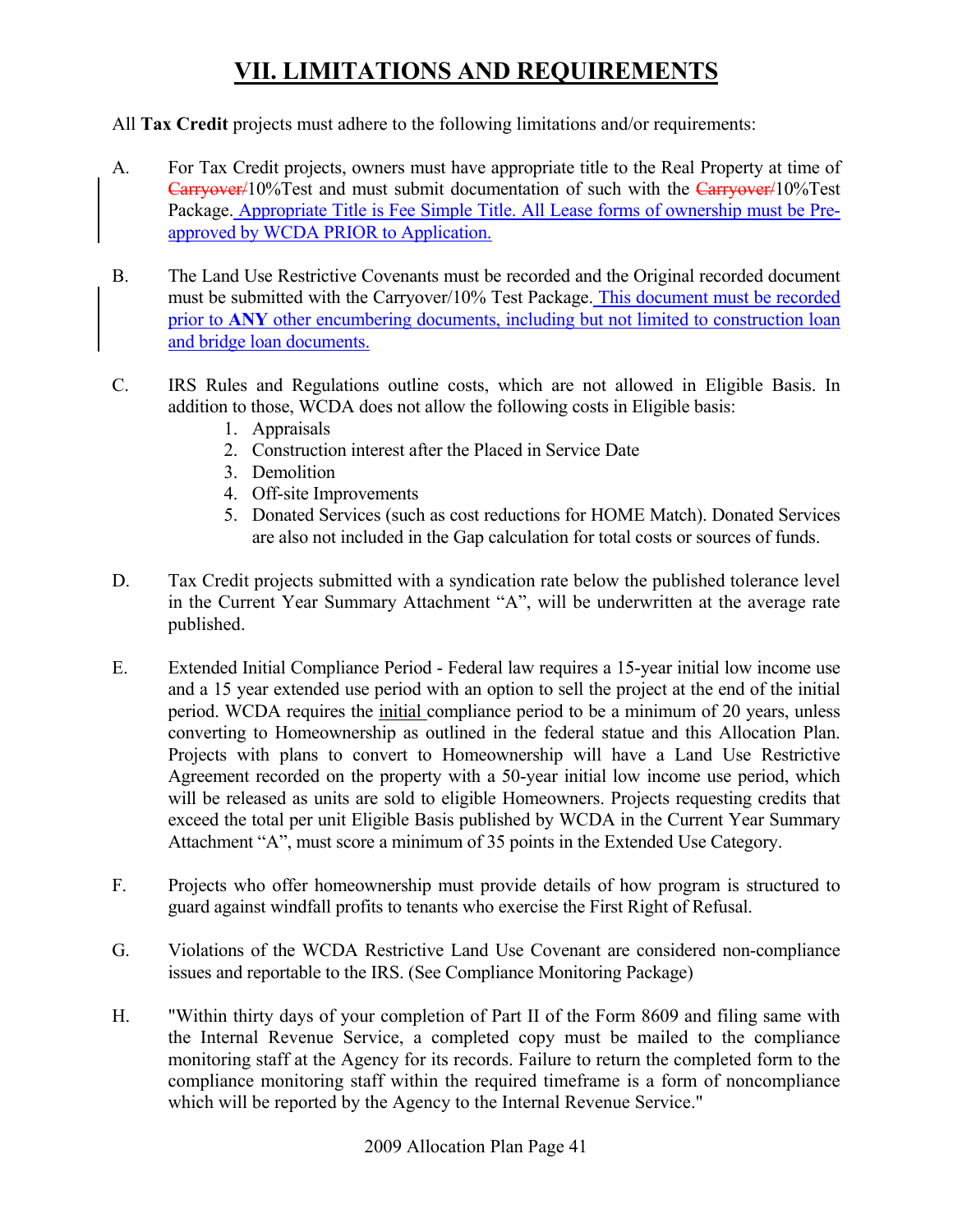- I. Developer fees will be limited to no more than 15% of development costs up to a maximum of \$1,000,000.00. Development costs are defined as total project costs minus all acquisition costs, off-site improvement costs, developer's fees, syndication costs, reserves and consultant's fees. (Total Project Costs are out of pocket money and do not include donated services, donated materials, and/or waived fees.) For Acquisition / Rehabilitation and Rehabilitation projects, the Developer's fee on acquisition costs is limited to 15% on projects with 12 units or less; 10% on projects with 13 to 24 units; 5% on projects with 25 to 36 units; and 0% on projects with over 36 units. Special Consideration may be given for project size, project characteristics, and/or project location.
- J. Eligible consultant fees are defined as Architect's Fee and Engineer's Fee. All other consultant fees, including accounting fees, will be permitted only within the Developer's Fee limit.
- K. Builder's fees will be limited as follows:
	- 1. Builder's Profit will be limited to no more than 6% of the construction costs.
	- 2. Builder's Overhead will be limited to no more than 2% of the construction costs.
	- 3. General Requirements will be limited to no more than 6% of the construction costs. Construction costs equal, On-Site Work plus New Structures, Rehabilitation, and Accessory Structures.
- L. When combining the Tax Credit program with HOME funds, the HOME funds must be amortized at no less than 3% for no more than 40 years and debt service on the HOME funds must start no later than six months after the date the project is Placed-In-Service. (WCDA at its sole discretion may waive or modify the required terms on the HOME repayment.)
- M. When combining the Tax Credit program with HOME funds, neither the retention funds for the HOME financing nor the IRS form(s) 8609 will be released until all required documentation is received for both programs.
	- N. All Tax Credit Project Owners must attend and pass the required testing to obtain a Compliance Certification by a nationally recognized firm; Spectrum Enterprises, Housing Credit College by Elizabeth Mooreland Consulting or other firms as approved by WCDA, prior to the project being placed in service or provide a Certification showing they have completed the training successfully in the past 5 years.
	- O. A Representative of the Management Company for all Tax Credit Projects must attend and pass the required testing to obtain a Compliance Certification by a nationally recognized firm; Spectrum Enterprises, Housing Credit College by Elizabeth Mooreland Consulting or other firms as approved by WCDA, prior to the project being placed in service or provide a Certification showing they have completed the training successfully in the past 3 years.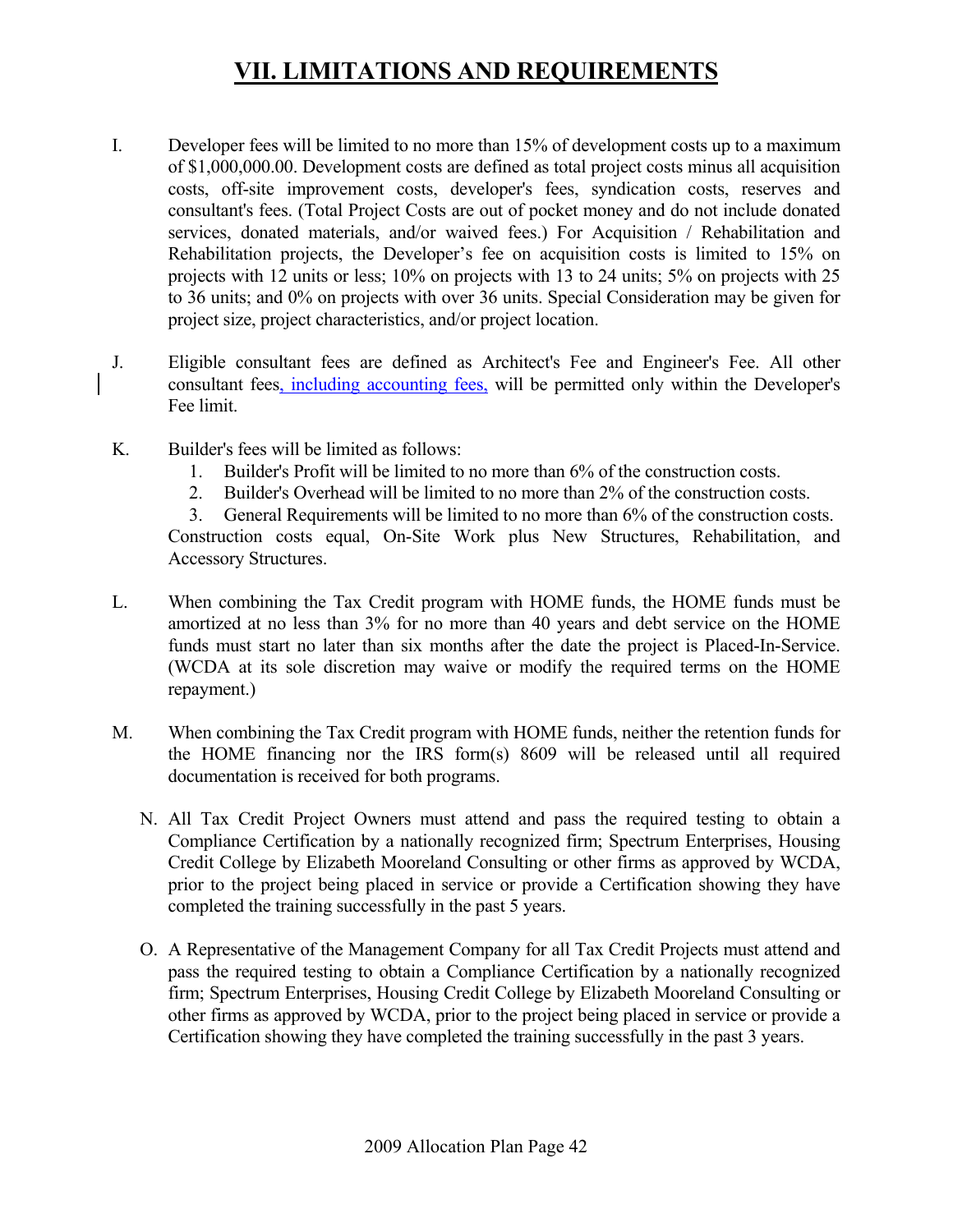# **VIII. EVALUATION & ALLOCATION**

#### **Tax Credit Program**

In addition to adopting a qualified allocation plan, housing credit agencies must also evaluate each Tax Credit project to insure that the project receives only the amount of credit necessary to assure project feasibility and viability throughout the credit period. Therefore, evaluations will be performed by WCDA at the following times: 1) when the initial application is received, 2) when the 10% test application is received, and 3) when the project is placed-in-service and an application for Final Allocation is made.

WCDA will make allocations of tax credits at the time an eligible project or portion of a project, which has received an Initial Allocation, is placed-in-service (available for rental occupancy), or when an application has been received, reviewed, and approved for an Initial Allocation.

The Tax Credit amount allocated is based on WCDA's determination of the qualified basis for the project or portion of the project, the gap calculation, and costs per unit. A Cost Certification, a certification of sources of funds (financing, grants, etc.), the amount of funds received from the syndication of the credits, and the percentage of the housing credit dollar amount used for project costs other than the costs of intermediaries, by an independent qualified professional is required for a Carryover/10% Test Allocation (See Carryover/10% Test Allocation Package) and a Final Allocation (See Final Allocation Package of Tax Credits).

The Tax Credit allocation may be reduced to comply with federal law based on WCDA's final review of the project.

WCDA will provide a Carryover/10% Test Allocation package to applicants upon request. Carryover/10% Test allocations may be requested as soon as an eligible project has met the 10% requirement. Projects must supply a 10% Test Package and all required supporting documentation no later than as described in the project's Carryover document or within 11 months from the date of the Carryover document, whichever is less. Projects requesting a Carryover/10% Test Allocation, which received an Initial Allocation before July  $1<sup>st</sup>$ , must submit an Application for Carryover/10% Test to WCDA not later then December 1 of the applicable year. Projects that received an Initial Allocation on or after July  $1<sup>st</sup>$  will have six months from the date of Initial Allocation to expend an amount equal to at least 10 percent of the reasonably expected basis in the building, and submit an Application for Carryover/10% Test to WCDA not later then 30 days after the expiration of the 6 month time period. Projects may will be assessed a penalty-fee of \$500.00 per day for Carryover/10% Test Allocation packages received after the deadline. WCDA may establish different deadlines prior to year-end for allocation requests in order to permit timely processing of documents.

WCDA will provide a Final Allocation package to applicants upon request. Final allocations may be requested as soon as an eligible building is placed-in-service. Applications for Final allocation must be received by WCDA not later then December 1 of the applicable year. Projects may be assessed a penalty-fee of \$500.00 per day for Final Allocation packages received after December 1. WCDA may establish different deadlines prior to year-end for allocation requests in order to permit timely processing of documents.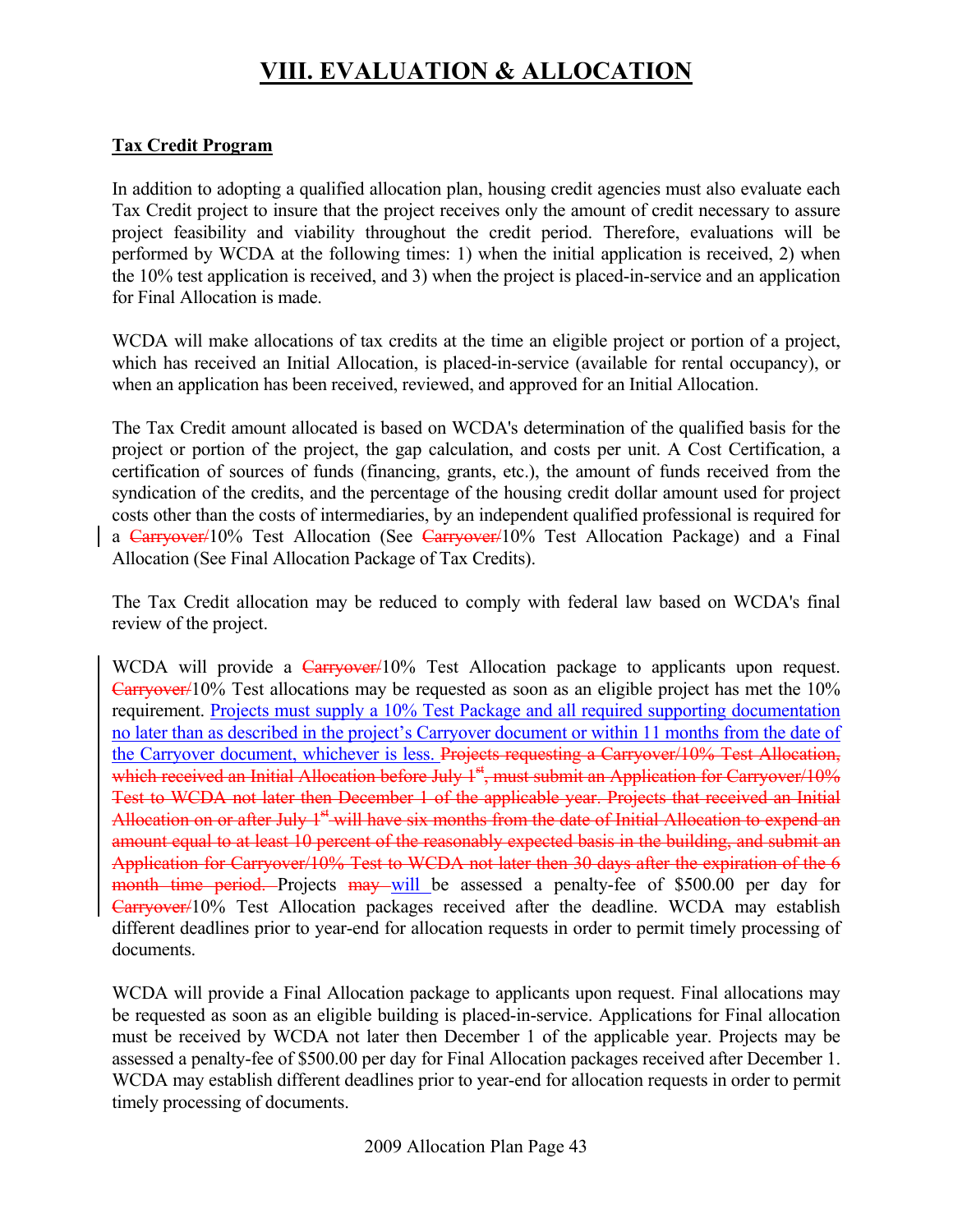## **VIII. EVALUATION & ALLOCATION**

WCDA will provide the accountant's cost certificate form for the 10% Test and the Final Allocation. This form must be used without alteration to obtain a 10% test acknowledgement and/or IRS form 8609.

Applicants must be current on all fees before IRS form 8609 will be issued.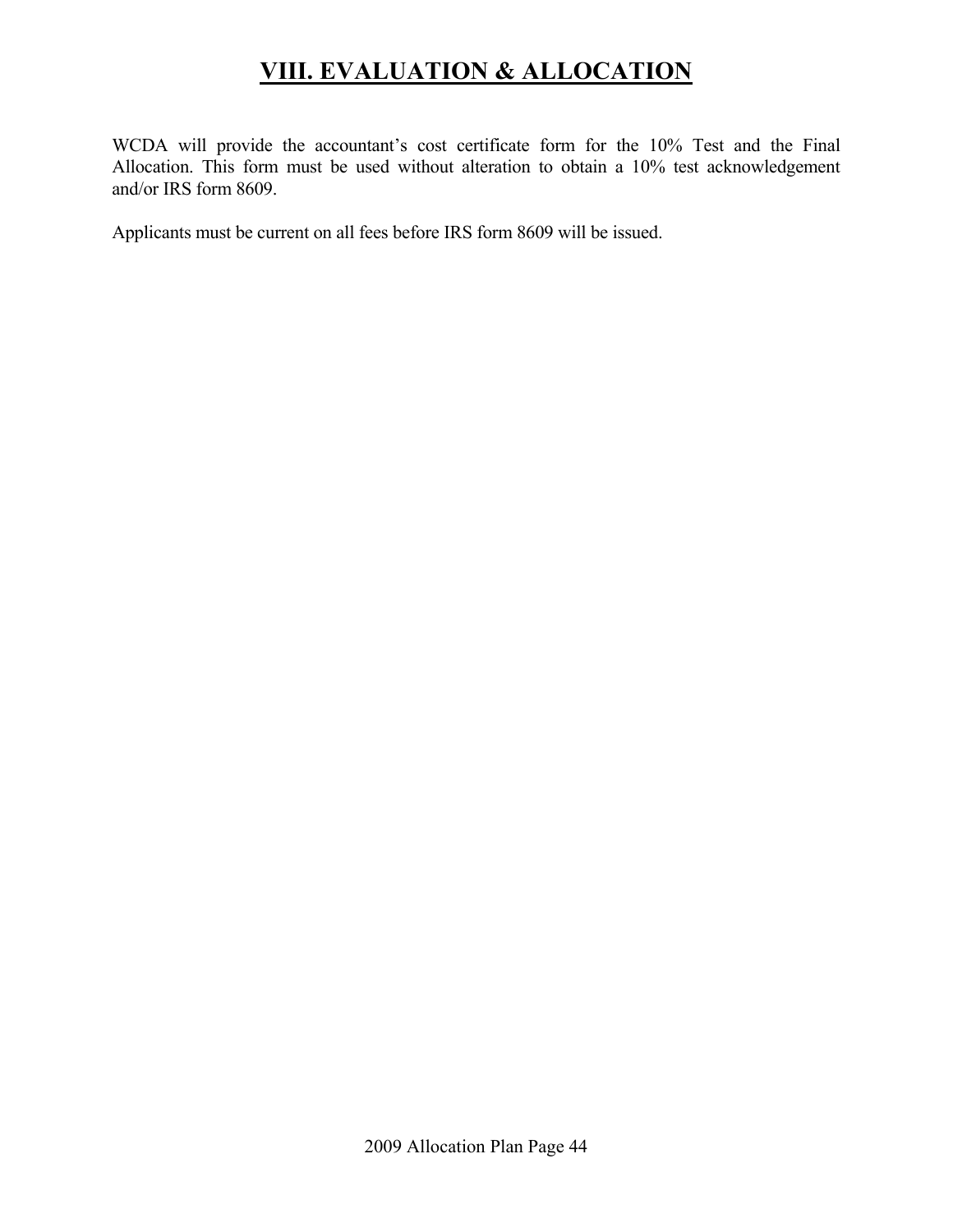#### A. Introduction

The Wyoming Community Development Authority "WCDA" is required by HUD's HOME Investment Partnership Program at 24 CFR Part 92 to monitor HOME projects for noncompliance. WCDA is also required by Section 42 of the Internal Revenue Code of 1986, as amended ("IRC 42"), to monitor Low-Income Housing Tax Credit ("LIHTC") projects for noncompliance with the provisions of IRC 42, and to notify the Internal Revenue Service ("IRS") of such noncompliance of which the Agency becomes aware. In addition, the WCDA will monitor the projects during the remaining term of the Land Use Restrictive Covenants Agreement.

WCDA has delegated the compliance monitoring function to an Authorized Delegate. WCDA has prepared this Compliance Monitoring Plan (the "plan"), and the Authorized Delegate has prepared a Compliance Monitoring Manual (the "Manual"), which sets forth the procedures that WCDA and the Authorized Delegate shall follow, and those procedures that an owner of a HOME and/or LIHTC project (the "Project Owner") is required to follow. It is important to note, however, that the Plan and Manual are to be used only as a supplement to compliance with 24 CFR Part 92 for HOME projects and Section 42 of the Internal Revenue Code of 1986 and the Treasury Regulations thereunder for Tax Credit projects. The Plan and Manual should not be considered a complete guide on compliance. The responsibility for compliance lies with the owner of the building(s). Because of the complexity of these Programs and the necessity to consider its applicability to specific circumstances, owners are urged to seek competent professional legal and accounting advice regarding compliance issues. WCDA's and the Authorized Delegate's obligation to monitor for compliance with the requirements of the Regulations does not make WCDA and/or the Authorized Delegate liable for an owner's noncompliance.

The Compliance Monitoring Manual is available through a link on WCDA's web site at http://www.wyomingcda.com/Housing\_Dev/Housing\_Low\_Income.html

As a condition to the allocation of HOME Program Funding and/or Low-Income Housing Tax Credits, Project Owners are required to enter into a binding agreement to comply with the terms and conditions of the Plan and do so upon submission of an application. The Plan is part of the Agency's Affordable Housing Allocation Plan for the State of Wyoming.

#### B. Owner's Responsibilities

1. Recordkeeping and Retention Requirements

Each owner of a low-income rental housing project must keep records for each qualified low-income building in the project that show for each year in the compliance period

a. The total number of residential rental units in the building (including the number of bedrooms and the size in square feet of each residential rental unit);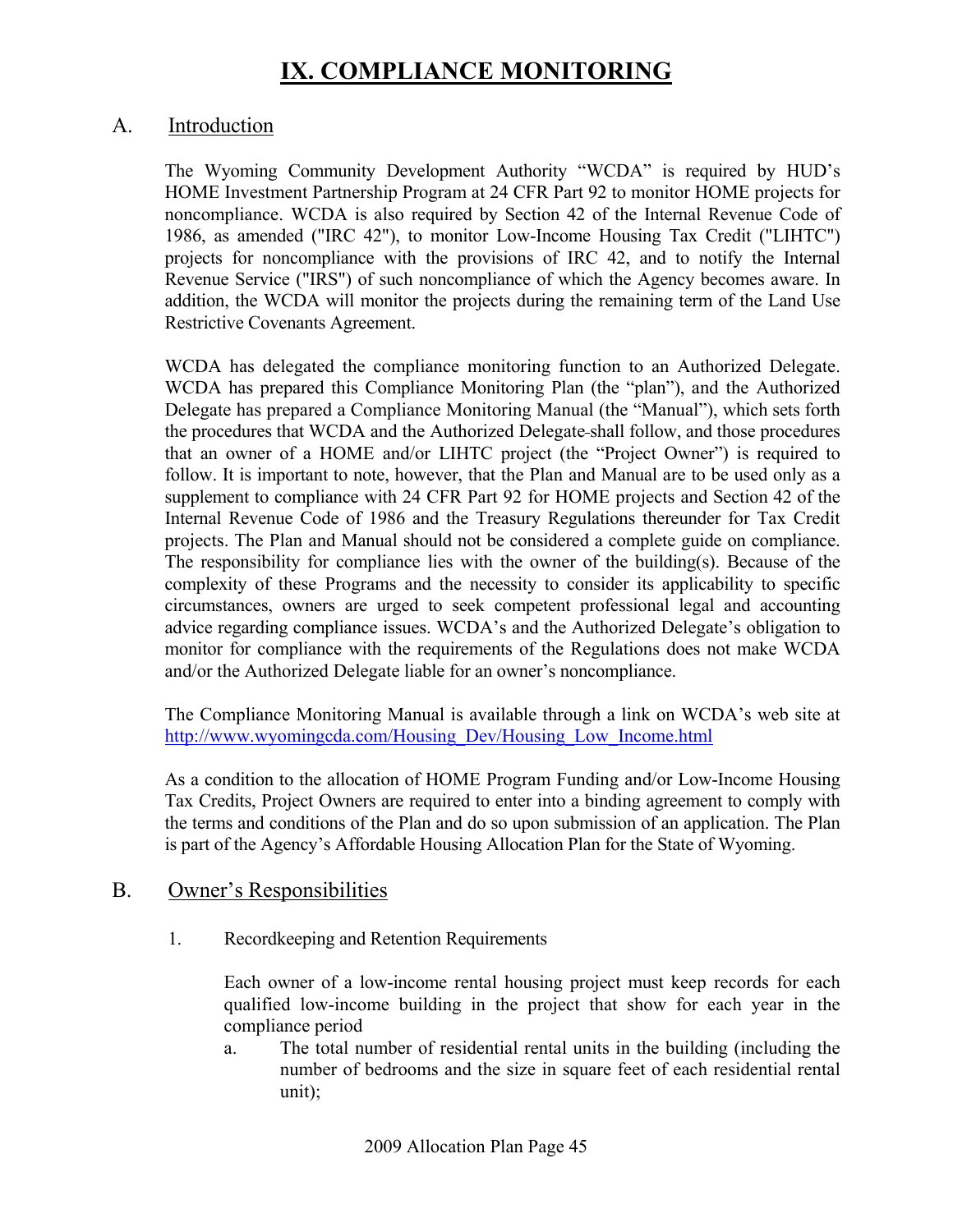- b. The percentage of residential rental units in the building that are rent restricted units;
- c. Designation of each unit as "Market", "HOME", and/or "Tax Credit";
- d. The rent charged to each tenant on each residential rental unit in the building (including any utility allowances);
- e. The rent subsidy and source received on each residential rental unit in the building;
- f. The number of occupants in each restricted unit;
- g. The restricted unit vacancies in the building and information that shows when, and to whom, the next available units were rented;
- h. The annual income certification of each tenant in restricted units;
- i. Documentation to support each tenant's income certification;
- j. The Ethnicity of Head of Household for each restricted unit;
- k. Type of Household (Single/non-elderly, Elderly, Related/Single Parent, Related/Two Parent, Other, or Vacant Unit);
- l. The Character and use of the nonresidential portion of the building; and
- m. The eligible basis and qualified basis of the building at the end of the first year of the credit period (applies to Tax Credit project only).

Forms to meet these requirements are available in the Compliance Monitoring Manual.

Owners must retain the original local health, safety, or building code violation reports or notices that were issued by the State of local government unit and copies of all documents pertaining to fair housing complaints which have been filed for WCDA's and/or the Authorized Delegate's inspection. Retention of the original violation reports or notices is not required once the Authorized Delegate reviews the violation reports or notices and completes its inspection, unless the violation remains uncorrected.

Under the record retention provision for HOME funded Projects, the owner must retain the general records for five years after project completion. Tenant income, rent and inspection information must be kept for the most recent five years, until five years after the affordability period ends.

Under the record retention provision for tax credit projects, the owner must retain the records described above for at least 6 years after the due date (with extensions) for filing the federal income tax return for that year. The records for the first year of the credit period however, must be retained for at least 6 years beyond the due date (with extensions) for filing the federal income tax return for the last year of the compliance period of the building.

The IRS Code allows for various options in calculating the Utility Allowances. An owner may request a change in the option used for a project only once during the compliance period. Projects may not vacillate back and forth between options.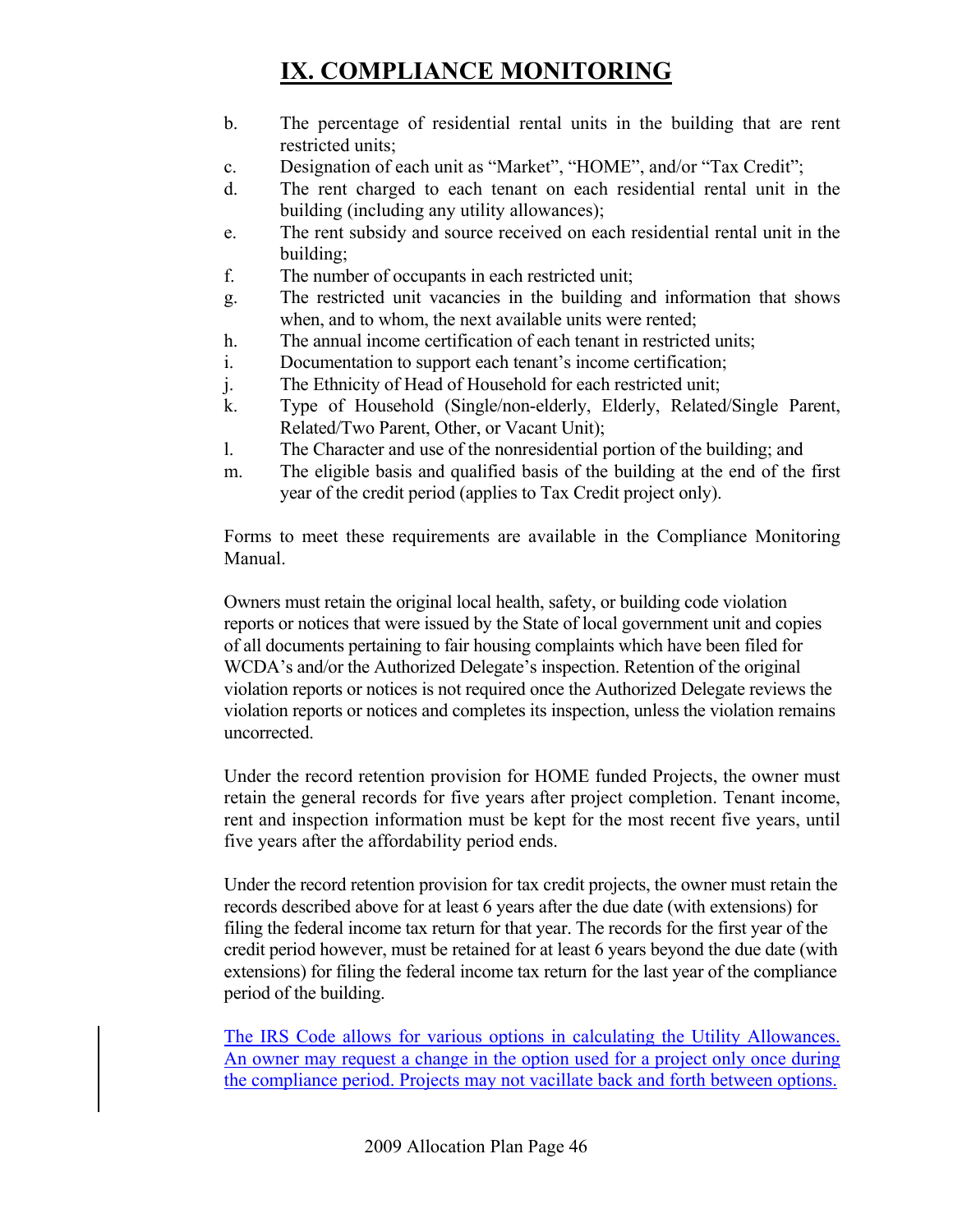Owners must provide tenant data annually including **but not limited to** tenant race, ethnicity, family composition, age, income, use of rental assistance or other similar assistance, disability status, and monthly rental payments on the WCDA prescribed form as required by the Housing Tax Credit Coordination Act of 2008.

#### 2. Certification

 The owner of a HOME funded project is required to submit an Annual Re-Certification Form for each project.

All projects are required once each year to re-exam and recertify the income eligibility of all tenants. 100% tax credit project must also re-examine and recertify the income eligibility of all tenants annually unless ALL units in the project are restricted at the **same** income and rent restrictions. These projects must re-examine and recertify the income eligibility of all tenants the first year no later than the anniversary of the effective date of the tenants original certification. Future recertifications are not required for 100% Tax Credit projects with 100% of the units restricted at the **same** rent and income levels. Project which have more than one (1) rent or income level must continue to recertify the income eligibility of all tenants annually throughout the compliance period. **This is effective for all projects, regardless of the year the tax credits were awarded.** The owner of a low-income housing Tax Credit project is required to submit to the Authorized Delegate, a Certification as required by IRC  $\S1.42-5(c)(1)$ .

 The required Certification forms are available in the Compliance Monitoring Manual.

- 3. Submission of Reports to WCDA
	- a. Each year during the Compliance period, every project must submit the following documents as required by the Authorized Delegate:
		- Copies of any and all local/state/other health, safety, or building code violation reports, stating whether the violation has been corrected
		- Copies of all documents pertaining to fair housing complaints which have been filed
		- Any other reports required by the Authorized Delegate in the Compliance Monitoring Manual
		- HOME Funded Projects must also submit:
		- Annual Re-certification form
		- Tax Credit Projects must also submit:
		- Owner's Certificate of Continuing Program Compliance
		- Compliance Monitoring Fees
		- Executed IRS Form 8821 (Tax Information Authorization)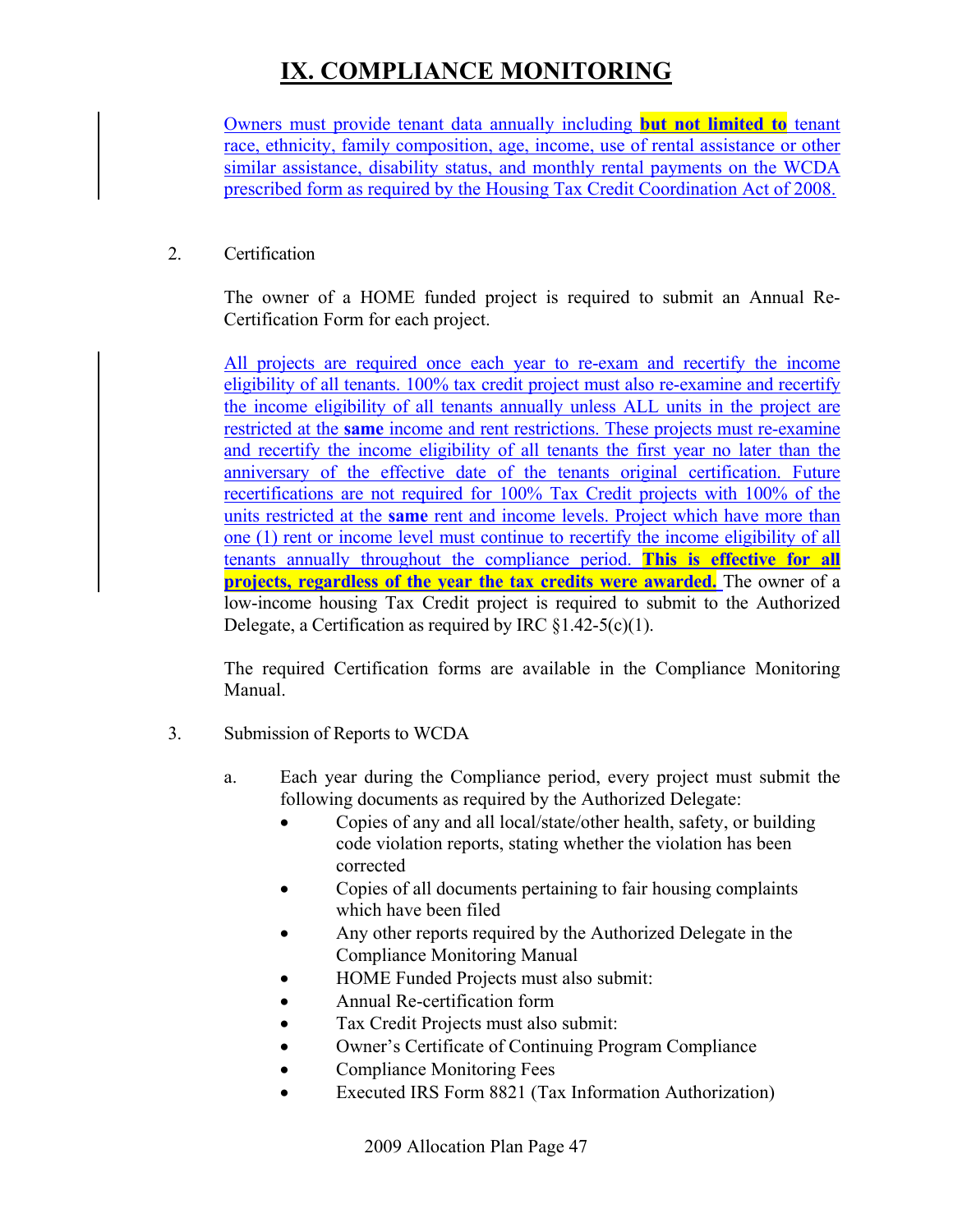- Any other IRS forms necessary for compliance monitoring
- b. All projects must submit Year End Financial Statements to WCDA by March 31 of each year during the compliance period. (Audited if available)
- c. "Within thirty days of your completion of Part II of the Form 8609 and filing same with the Internal Revenue Service, a completed copy must be mailed to the compliance monitoring staff at the Agency for its records. Failure to return the completed form to the compliance monitoring staff within the required timeframe is a form of noncompliance which will be reported by the Agency to the Internal Revenue Service."

#### C. Review and Inspections

As a condition of HOME funding or the allocation of Tax Credits, WCDA and/or the Authorized Delegate has the right to perform on-site inspections of any restricted building or project.

An on-site review of tenant certifications including the applications, third-party verifications and supporting documentation of income, and physical inspections will be conducted in accordance with the applicable regulations. WCDA and the Authorized Delegate shall have access to all official project records, including IRS reporting forms, upon reasonable notification. All official project records or complete copies of such records must be made available to WCDA and/or the Authorized Delegate upon request.

#### 1. HOME PROJECTS

The Authorized Delegate will conduct on-site inspections of all buildings in the project no less than:

- a. every three years for a project of one to four units,
- b. every two years for a project with five to 25 units, and
- c. annually for projects with 26 or more units.

The Authorized Delegate will physically inspect at least 20 percent of the project's restricted units and review the low-income certifications, the documentation supporting the certifications, and the rent records for the tenants in those units; and

The Authorized Delegate will randomly select which restricted units and tenant records are to be inspected and reviewed by the Authorized Delegate. The unit and tenant records to be inspected and reviewed will be chosen in a manner that will not give owners of restricted projects advance notice that a unit and tenant records for a particular year will or will not be inspected and reviewed. However, the Authorized Delegate may give an owner reasonable notice that an inspection of the building and restricted units or tenant record review will occur so that the owner may notify tenants of the inspection or assemble tenant records for review.

#### 2. TAX CREDIT PROJECTS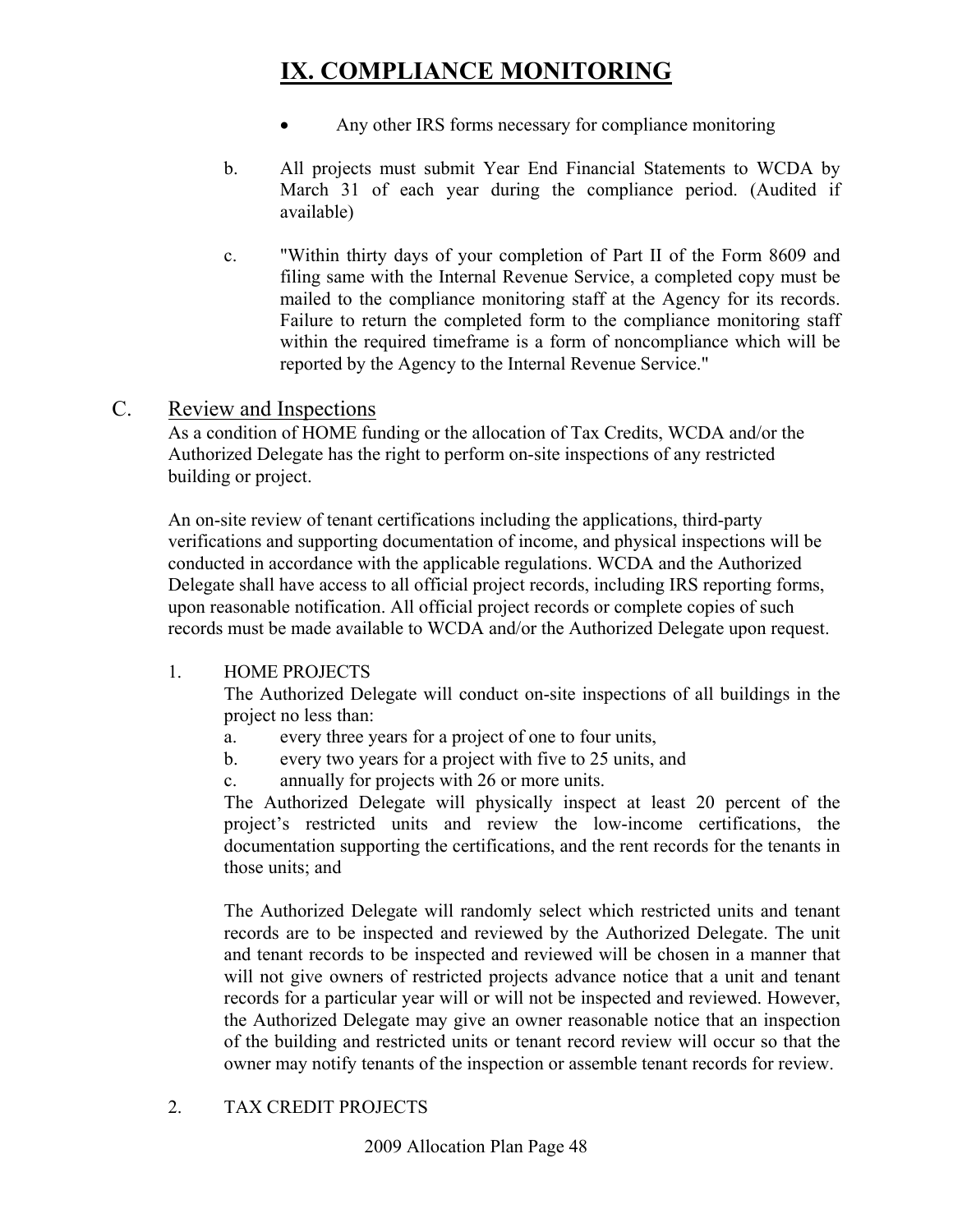- a. The Authorized Delegate will review annually the Certification submitted under paragraph "B" for compliance.
- b. The Authorized Delegate will conduct on-site inspections of all buildings in the project by the end of the second calendar year following the year the last building in the project is placed in service and at least once every 3 years thereafter. The Authorized Delegate will physically inspect at least 20 percent of the project's restricted units and review the low-income certifications, the documentation supporting the certifications, and the rent records for the tenants in those units; and

The Authorized Delegate will randomly select which restricted units and tenant records are to be inspected and reviewed by the Authorized Delegate. The unit and tenant records to be inspected and reviewed will be chosen in a manner that will not give owners of restricted projects advance notice that a unit and tenant records for a particular year will or will not be inspected and reviewed. However, the Authorized Delegate may give an owner reasonable notice that an inspection of the building and restricted units or tenant record review will occur so that the owner may notify tenants of the inspection or assemble tenant records for review.

## D. Notification of Noncompliance Requirements

The Authorized Delegate will give notification to owners within 90 days of any findings of noncompliance. The owner will be allowed a correction period which will be determined by The Authorized Delegate on an individual basis. The owner must notify The Authorized Delegate of any and all corrections. If non-compliance is not corrected during the Correction Period, the owner is responsible for paying any fees necessary to conduct an audit and/or re-inspection to obtain a corrected 8823.

For Tax Credit projects, WCDA will promptly notify the IRS of any project noncompliance within its responsibility as contained in the Code. Neither the Authorized Delegate nor WCDA have jurisdiction to interpret or administer the Code, except in those instances where specific delegation has been authorized.

Violations of the WCDA Extended Use Agreement are non-compliance issues and reportable to the IRS.

## E. Modification of the Compliance Monitoring Procedure

This Compliance Monitoring Procedure is subject to modifications by WCDA in order to comply with Section 42 of the Code, all regulations, rules, rulings, policies, procedures and any other official comments promulgated and issued by the Internal Revenue Service, or the Treasury Department (including currently existing and future promulgations and issuances) in the case of Low Income Housing Tax Credit projects, or 24 CFR Part 92 in the case of projects under the HOME Investment Partnerships Program. Further, this Compliance Monitoring Procedure is also subject to any other modifications that WCDA in its sole discretion considers necessary.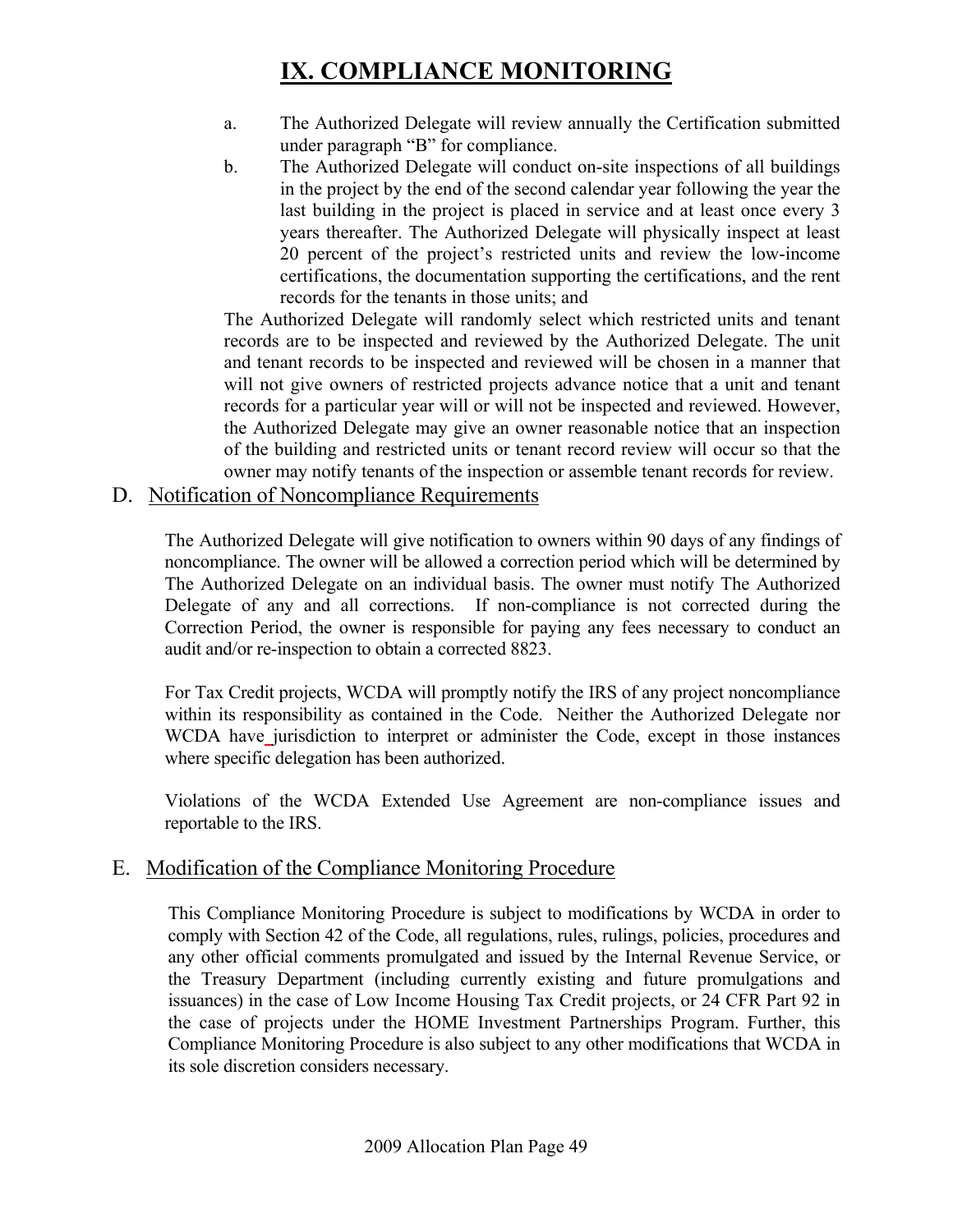#### F. Compliance Training

All Tax Credit Project Owners must attend and pass the required testing to obtain a Compliance Certification by a nationally recognized firm; Spectrum Enterprises, Housing Credit College by Elizabeth Mooreland Consulting or other firms as approved by WCDA, prior to the project being placed in service or provide a Certification showing they have completed the training successfully in the past 5 years.

A Representative of the Management Company for all Tax Credit Projects must attend and pass the required testing to obtain a Compliance Certification by a nationally recognized firm; Spectrum Enterprises, Housing Credit College by Elizabeth Mooreland Consulting or other firms as approved by WCDA, prior to the project being placed in service or provide a Certification showing they have completed the training successfully in the past 3 years.

All HOME Rental Project Owners must attend Compliance Training by a nationally recognized firm; Spectrum Enterprises, Housing Credit College by Elizabeth Mooreland Consulting, or other firms as approved by WCDA, prior to the project being placed in service or provide a Certification showing they have completed the training in the past 5 years.

A Representative of the Management Company for all HOME rental projects must attend Compliance Training by a nationally recognized firm; Spectrum Enterprises, Housing Credit College by Elizabeth Mooreland Consulting, or other firms as approved by WCDA, prior to the project being placed in service or provide a Certification showing they have completed the training in the past 3 years.

Due to lack of entities offering testing on HOME only projects, testing is not a requirement for projects which only contain HOME funding. However if any project has a history of non-compliance, WCDA may require successful completion of a Compliance Seminar/Schooling etc. which may include passing the required testing for Certification.

## F. Compliance Fees

A Tax Credit Project Owner is required to submit to WCDA the compliance fees annually on or before the 31st of March with Year End Financial Statements. The compliance fee is \$35.00 per unit due annually during the compliance period. The compliance period is defined as the IRS Initial compliance period, plus the extended compliance period agreed to in the application, plus the IRS required Extended Use period, plus the 3 year vacancy decontrol period. This fee may be adjusted from time to time as WCDA deems necessary.

### G. Liability

### **COMPLIANCE WITH THE REQUIREMENTS OF THE HOME PROGRAM AND/OR THE TAX CREDIT PROGRAM IS THE RESPONSIBILITY OF THE OWNER OF THE BUILDING FOR WHICH THE FUNDING AND/OR CREDIT IS ALLOWABLE. WCDA's**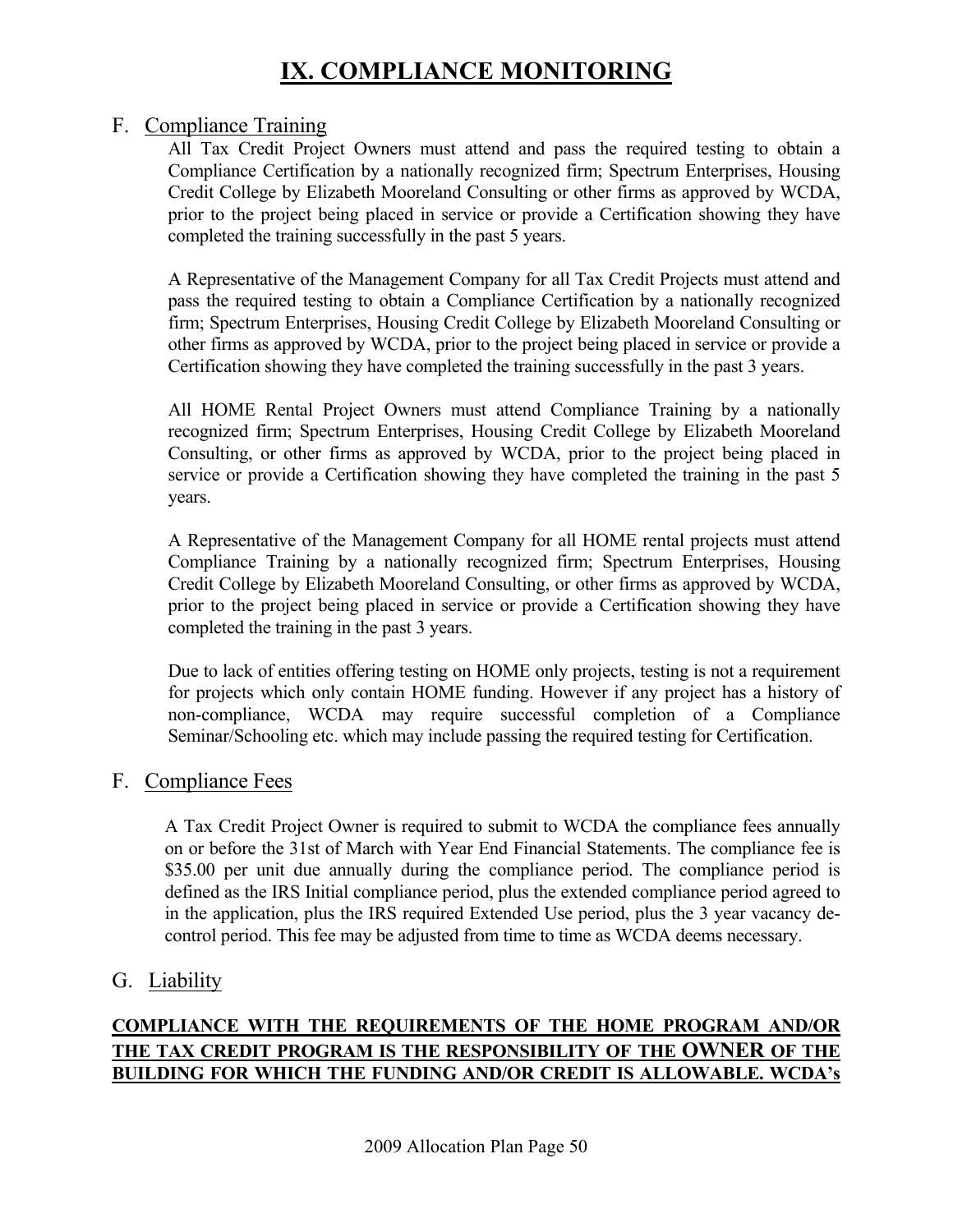### **OBLIGATION TO MONITOR FOR COMPLIANCE WITH THE REQUIREMENTS DOES NOT MAKE WCDA LIABLE FOR THE OWNER'S NONCOMPLIANCE.**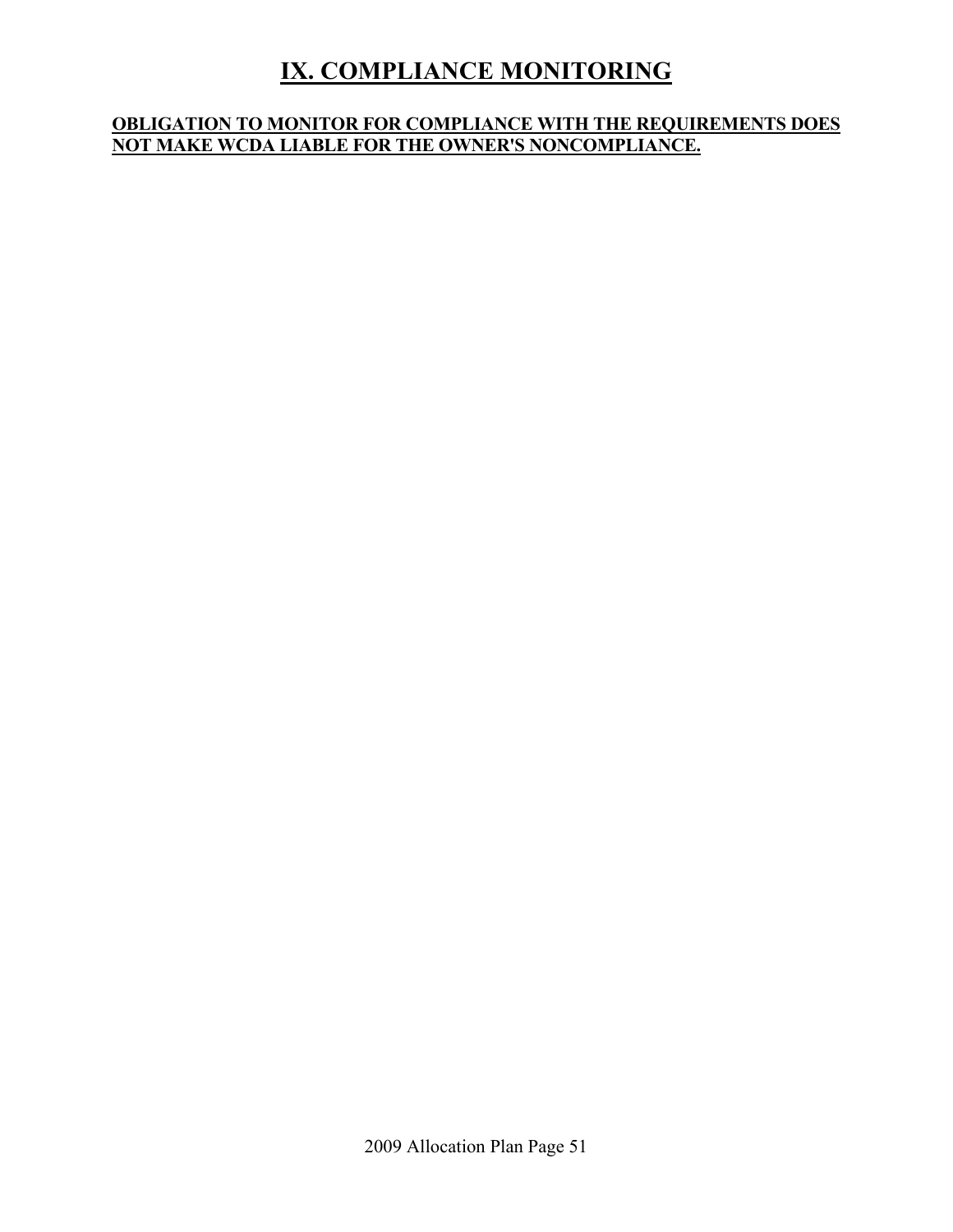## **X. DISCLAIMER**

## WCDA's review of documents submitted in connection with this allocation is for its own purposes. **WCDA MAKES NO REPRESENTATIONS TO THE OWNER OR ANYONE ELSE AS TO COMPLIANCE WITH THE INTERNAL REVENUE CODE, TREASURY REGULATIONS, OR ANY OTHER LAWS OR REGULATIONS GOVERNING LOW-INCOME HOUSING TAX CREDITS OR HOME PROGRAM.**

The Tax Credit and HOME amounts allocated shall be made solely at the discretion of the Authority, but in no way represents or warrants to any sponsor, investor, lender or others that the project is, in fact, feasible or viable.

The Allocation Plan, Current Year Summary, Application Form, Tax Credit Carryover/10% Test Allocation package and Tax Credit Final Allocation Package, Compliance Monitoring Procedure Plan, HOME Program Description and Consolidated Plan may be amended, from time to time, as guidelines and regulations are issued under Section 42 of the Internal Revenue Code, or under 24CFR Part 92 HOME Investment Partnerships Program, or as WCDA deems necessary to carry out the goals of these programs.

No board member, agent or employee of WCDA shall be personally liable concerning any matters arising out of, or in relation to, the allocation of the Low-Income Housing Tax Credit, or the allocation of HOME Investment Partnerships Program funds.

The information concerning housing needs in the State of Wyoming published in A Profile of Wyoming Demographics, Economics and Housing, is currently being used as a guide by the WCDA in its review of applications; however, applicants must provide their own information concerning housing needs to support their applications. A printed copy of A Profile of Wyoming Demographics, Economics and Housing is available on WCDA's web site (www.wyomingcda.com) or by contacting WCDA. WCDA makes no representations about the accuracy of its information, which was provided by a third party source. Developers should not rely on nor use such information in underwriting the feasibility of their project or assessing local demand.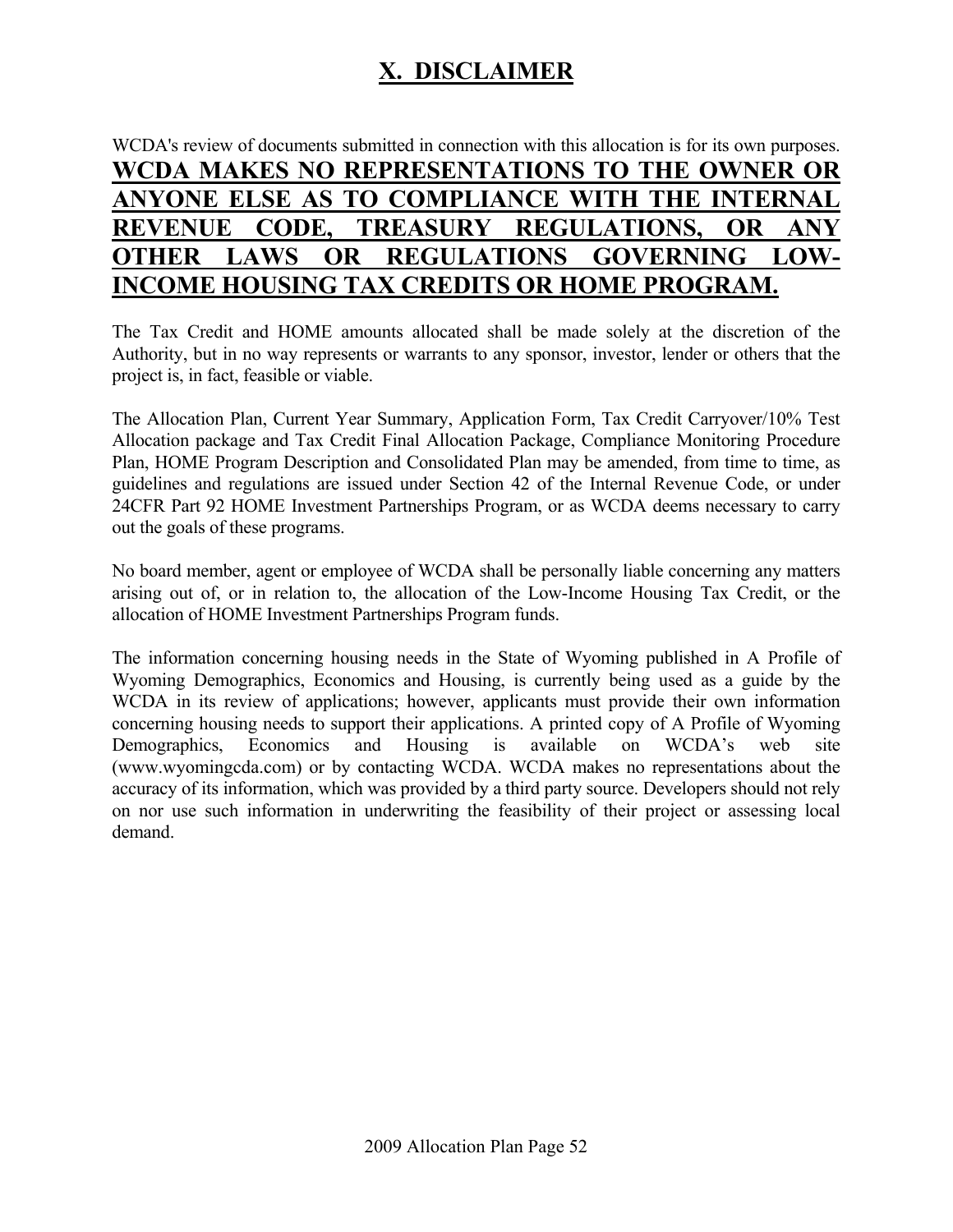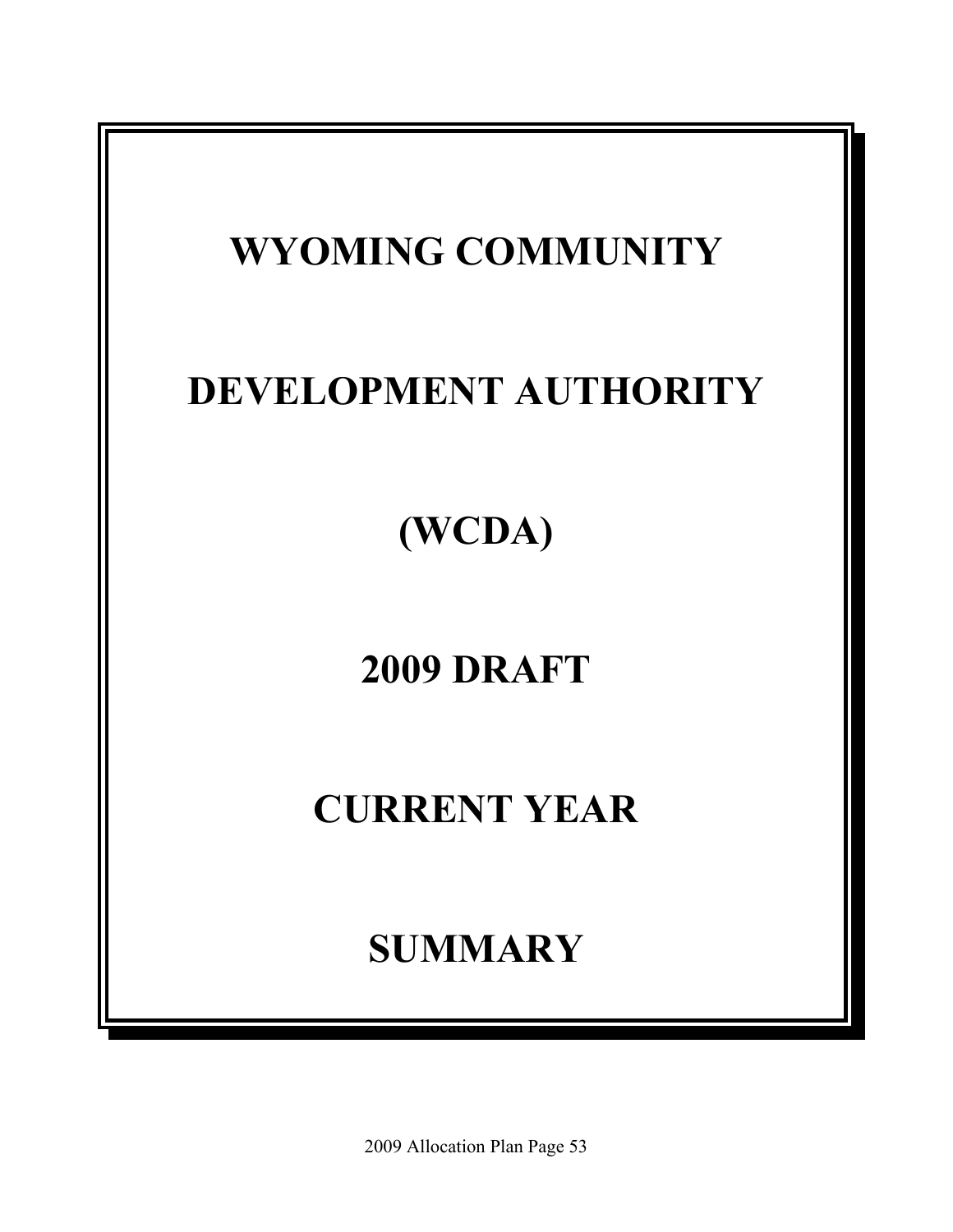#### **Item 1 – Initial Allocation Cycles for the year 2008.**

**Applications must be received in the WCDA office at 155 N. Beech, Casper, Wyoming on or before 5:00 p.m. on the dates listed below. Late applications will not be ranked.** 

| Cycle Number | <b>Submission Deadline</b>                               |
|--------------|----------------------------------------------------------|
|              | RECEIVED by $5:00$ p.m. January 30, 2009                 |
|              | Additional rounds may be opened if funding is available. |

#### **Item 2– Anticipated HOME Funding:**

Based on previous year's allocations, the WCDA **anticipates** approximately \$3.5 million in available HOME funding plus approximately \$15,000.00 under the American Dream Down Payment Initiative (ADDI) as follows:

| Direct Administration Category                                           | 1,450,000    |
|--------------------------------------------------------------------------|--------------|
| Community Housing Development Organizations (CHDO)                       | 525,000      |
| (A Maximum of \$52,500 is available from the CHDO set-aside for          |              |
| Project Specific Technical Assistance and site Control Loans.)           |              |
| CHDO General (not project) Operating costs and Capacity Building Reserve | 175,000      |
| WCDA HOMERUN Program (Homeownership set a-side)                          | 1,015,000    |
| Administration and Contingency Reserve                                   | 350,000      |
| <b>TOTAL AVAILABLE</b>                                                   | 3,515,000.00 |
|                                                                          |              |

#### **Item 3 – Tax Credit Availability Estimation**

| The total amount of credit available in Wyoming for 2009 is estimated as follows: |                      |
|-----------------------------------------------------------------------------------|----------------------|
| *Per Capita Credits                                                               | \$<br>2,325,000      |
| Housing Assistance and Tax Act of 2008 additional Credit for 2008                 | 230,000              |
| Housing Assistance and Tax Act of 2008 additional Credit for 2009                 | 230,000              |
| Carryforward Credits                                                              | $-0-$                |
| <b>Return Credits</b>                                                             | $-0-$                |
| Forward Commitments from 2007                                                     | $-()$                |
| <b>TOTAL AVAILABLE</b>                                                            | \$2,325,0002,785,000 |
| Set-aside for non-profits $(10\%)$                                                | \$232,500278,500     |
| * Based on 2008 Tax Credit authority.                                             |                      |

#### **Item 4 –Total per unit Project Costs for RENTAL projects:**

For underwriting, the Total per unit Project Costs will be limited to the following:

| <u>Managers</u> | 0-Bdrm    | 1-Bdrm    | 2-Bdrm    | 3-Bdrm    | 4-Bdrm    |
|-----------------|-----------|-----------|-----------|-----------|-----------|
|                 | \$106,400 | \$123,200 | \$148,400 | \$186,200 | \$203,000 |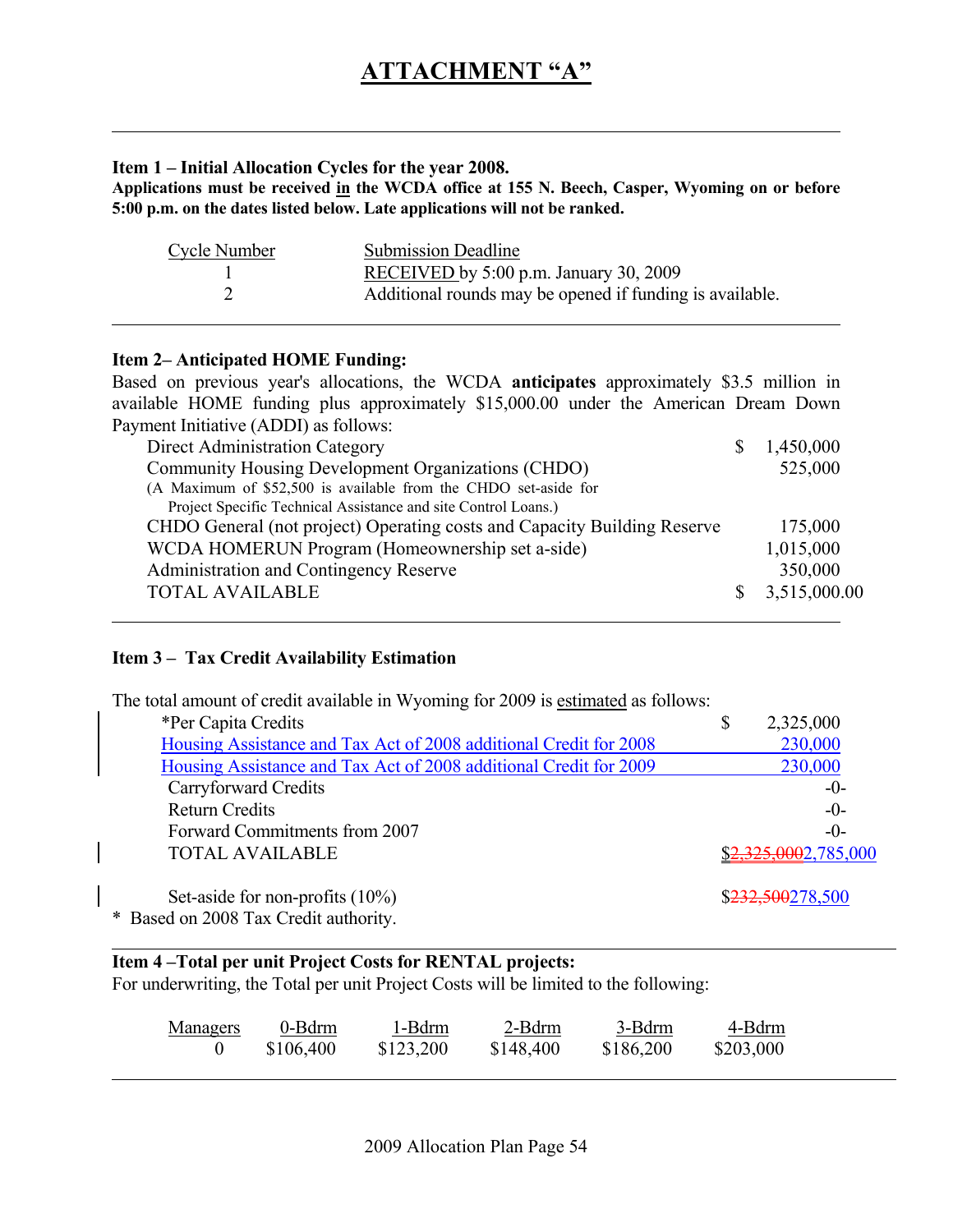#### **Item 5 – Operating Expenses Limitations**

The Annual Operating Expenses used for underwriting will be \$270.00 per unit per month with owner paying water, sewer and trash, and tenant paying heating, hot water, lights, cooking. Adjustments will be made if different parties pay above listed utilities. (Managers unit(s) not counted in total number of units.) WCDA reserves the right to adjust this amount to reflect current market conditions. Group homes under one roof are considered ONE unit. i.e. a 3-bedroom group home is considered ONE 3-bedroom unit, **not** three 1-bedroom units for Operating Expense Limitations.

#### **Item 6 - Property Development Standards**

At a minimum, applicants must demonstrate their projects meet all applicable codes and regulations for new construction or rehabilitation, including but not limited to: Model Energy Code (MEC), Uniform Building Code (UBC) and Accessibility Requirements under the American with Disabilities Act (ADA). In order to receive significant ranking points for project quality, the application must demonstrate in a narrative form, those steps the applicant has taken to create a project above and beyond the minimums.

Project components that significantly improve the Life, Safety and Health of occupants will be considered for additional points. Further, facets of the project that contribute to ease of maintenance, long term viability, and appeal of the project will be considered to be significant.

The applicant must clearly, concisely and undisputedly demonstrate that the project is significantly higher in quality than the minimums. This can be accomplished through straight narration, as well as with the addition of pertinent site plans, building elevations, and exhibits of similar types of developments. It must include ratings of products/materials used, i.e. Energy Star ratings, warranty information etc. to be considered.

Significant ranking upgrades include, but are not limited to, upgraded or unique features in categories such as:

| Floor coverings                             | Garages                                | Durability roofing/siding materials                                                           |
|---------------------------------------------|----------------------------------------|-----------------------------------------------------------------------------------------------|
| Natural lighting                            | Negative Air flow vents in crawl space |                                                                                               |
| Bedroom Size                                | Washer/Dryer Hookups                   | Items proven to reduce possible mold                                                          |
|                                             | Quality and design of windows          | Other maintenance reducing features                                                           |
| Storage Units                               | Low maintenance Landscaping            |                                                                                               |
|                                             |                                        | Amenities (i.e.) Dishwashers, Garbage Disposals, Stove hood fan, air-conditioning, self-clean |
| ovens, frost free refrigerator/freezer etc. |                                        |                                                                                               |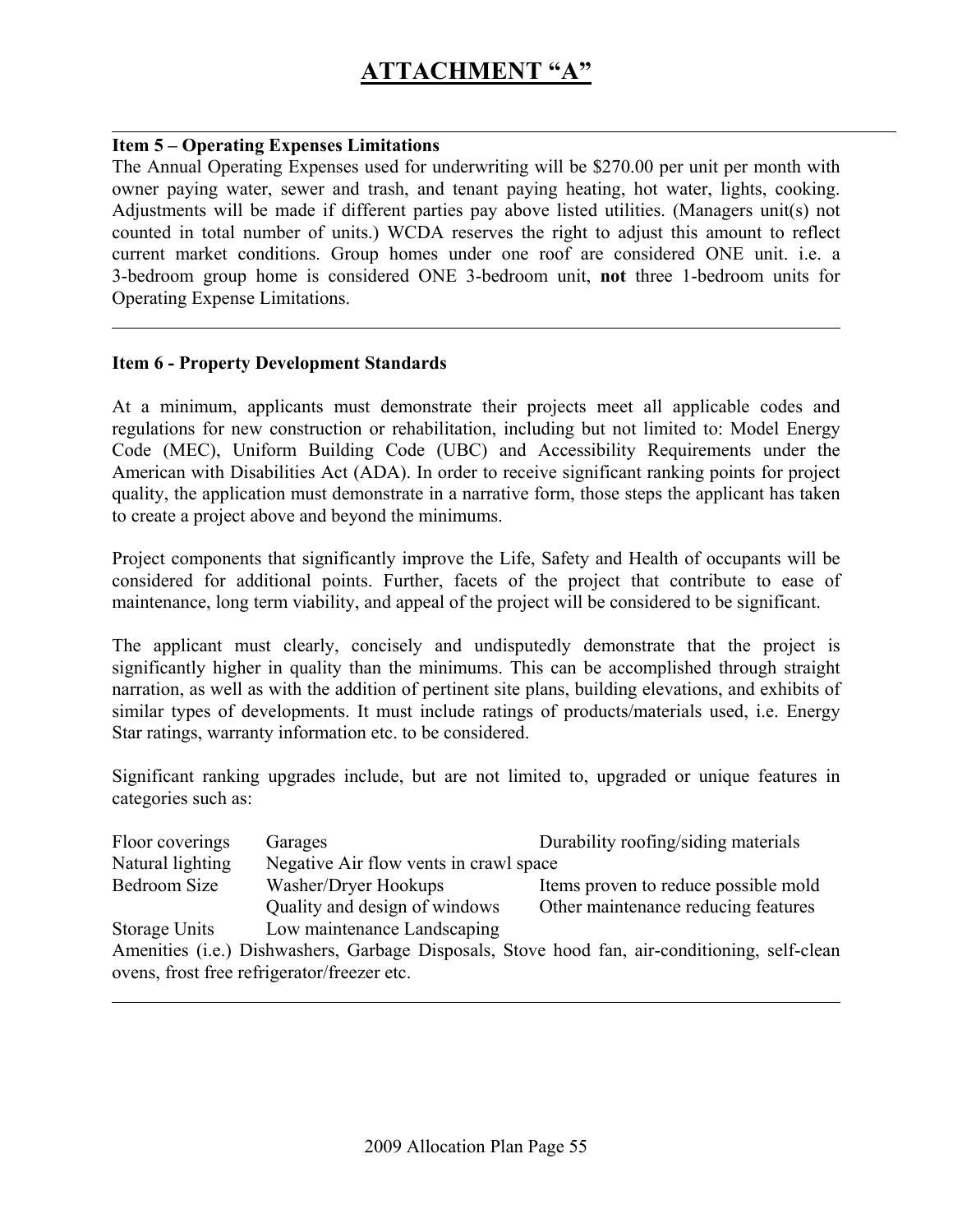#### **Item 7 - Market Study Requirements**

Minimum Market Study requirements:

- a statement of the competence of the market analyst;
- a description of the proposed site;
- evaluation of the project's suitability for the local market (design, unit composition, physical characteristics and mix, amenities etc.);
- statement of reasonableness of proposed rent for the area (Not applicable for Homebuyer Assistance Programs);
- demographic analysis of the **current** number of households in the City and the Primary Market Area which are income eligible and can afford to pay the proposed rent (or mortgage payment), rent tenure, ownership tenure, and the number of units currently available to serve these households;
- Each unit composition (income and rent makeup) must have a breakdown of income eligibility, rent tenure, size appropriate households the above demographic analysis must be provided, **for each income and rent level** proposed in the application;
- Unit compositions which are less than 15% of the total number of units are not to be included in the overall total project needs recap;
- forecast of housing needs in the future;
- geographic definition and analysis of the market area;
- statement of reasonableness of Primary Market Area boundaries (Must make sense) **Do Not Use the Entire County**;
- analysis of practically available operating expenses and turnover rates of comparable properties in the market area (Not applicable for Homebuyer Assistance Programs);
- analysis of household sizes and types in the City and the Primary Market Area;
- analysis of the homeownership alternative and the effect it will have on the project;
- a description of comparable developments in the City and the Primary Market Area Primary Market Area (Not applicable for Homebuyer Assistance Programs);
- a description of where the households are moving from (substandard housing, other communities, relatives homes etc.);
- a description of rent levels, amenities, concessions offered, vacancy rates and number of households on waiting lists by unit size of **all** projects in the city and the Primary Market Area;
- vacancy analysis of ALL housing;
- vacancy analysis of ALL rental housing in the city and the Primary Market Area;
- vacancy analysis of ALL subsidized rental housing in the city and the Primary Market Area (Not applicable for Homebuyer Assistance Programs);
- number of units needed, showing number of households in the market area which are income eligible, type eligible (senior vs. family vs. special needs populations, rent tenure (renters vs. homeowners), and the number of units currently available to serve these households;
- current market saturation level (Units Needed vs. Proposed);
- capture rate;
- absorption period and absorption rate;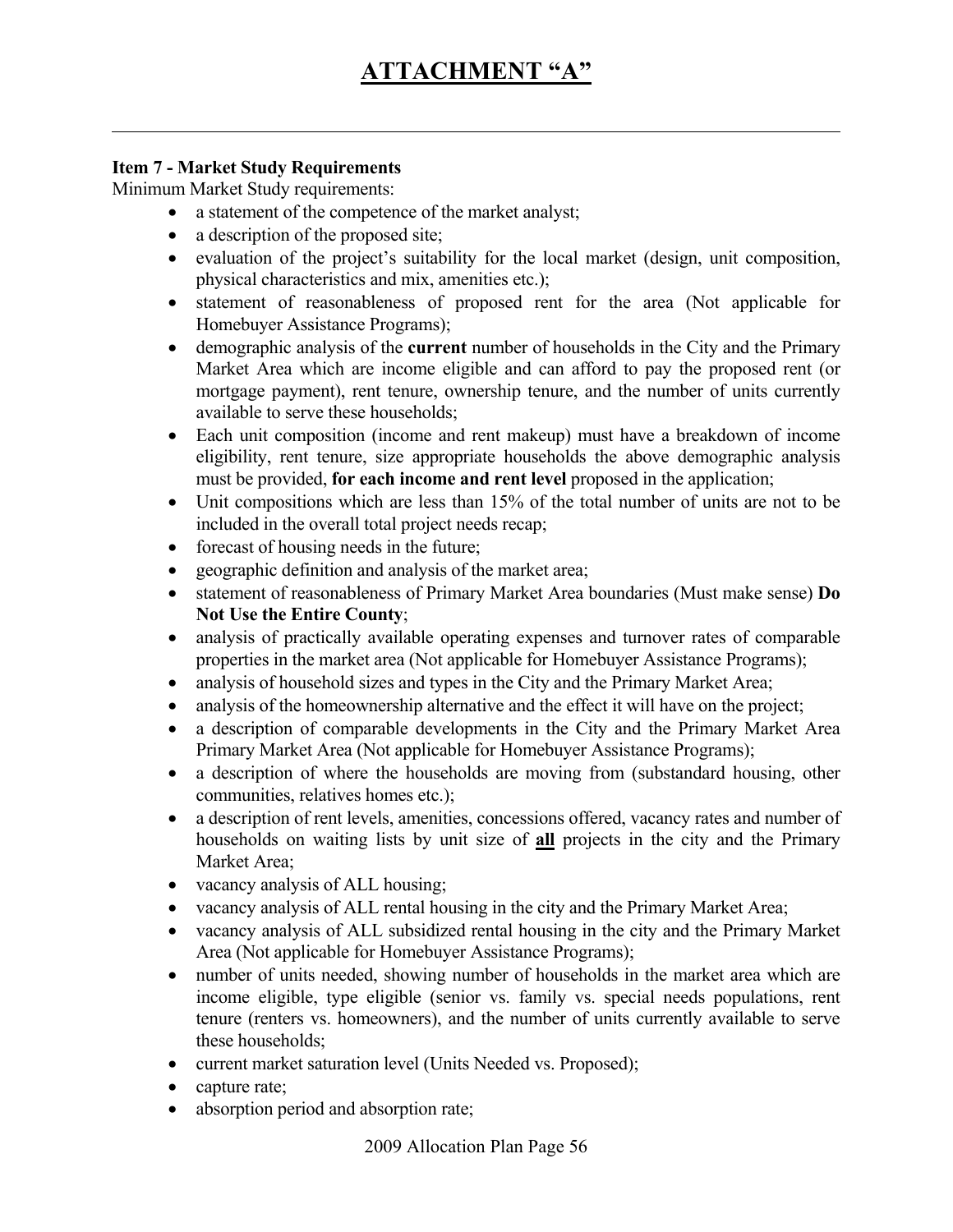# **ATTACHMENT "A"**

- projected operating funds and expenses, when available at the time of the study (Not applicable for Homebuyer Assistance Programs);
- expected market absorption of the proposed housing
- a description of the effect on the market area, including the impact on Housing Credit and other existing affordable rental housing;
- calculations based on household size over the average for the Primary Market Area (such as 4-8 member households) must include analysis of number of larger households and incomes for said households;
- for the calculation of number of eligible households, the maximum net rent a household will pay must NOT exceed 30% of their household income (Acceptable Rent Burden) and for Homebuyer Assistance Programs the maximum PITI payment must not exceed 30% of gross household income;
- Analysis of purchase price, square footage, quality and number of units for sale for both New Construction and Existing Single Family units (For Homebuyer Assistance Programs only);
- Market Study Recap below (Attachment B Item 1a or 1b); and
- any other pertinent information that may be available.

#### **Item 8 – Maximum HOME Subsidy per unit Rental Units**

The maximum, average subsidy per HOME assisted unit is established by HUD. Maximum Subsidy limits for Wyoming are as follows:

| 0-Bdrm   | 1-Bdrm   | 2-Bdrm    | 3-Bdrm    | 4-Bdrm    |
|----------|----------|-----------|-----------|-----------|
| \$80,000 | \$90,000 | \$110,000 | \$140,000 | \$155,000 |

These maximum per unit subsidies may go higher in some areas of the state. Contact WCDA for those areas.

**Homebuyer Assistance Programs** – The Maximum HOME subsidy per unit is \$20,000.00.

**Homeowner Rehabilitation Programs** – The Maximum HOME subsidy per unit is \$25,000.00.

Only units receiving HOME monies are considered "HOME Assisted Units". HOME expenditure limits, rent and occupancy rules only apply to HOME Assisted Units. The minimum HOME expenditure per HOME Assisted Unit cannot be less than an average of \$1,000 per unit.

|  |  |  |  | Item 9 - WCDA Standard Single Family MRB Purchase Price Limit (for HOME |  |  |  |  |  |  |  |  |
|--|--|--|--|-------------------------------------------------------------------------|--|--|--|--|--|--|--|--|
|--|--|--|--|-------------------------------------------------------------------------|--|--|--|--|--|--|--|--|

homeownership and homeowner rehab.) Teton County Only All Other Counties One-Family One-Family

\$285,000 \$237,000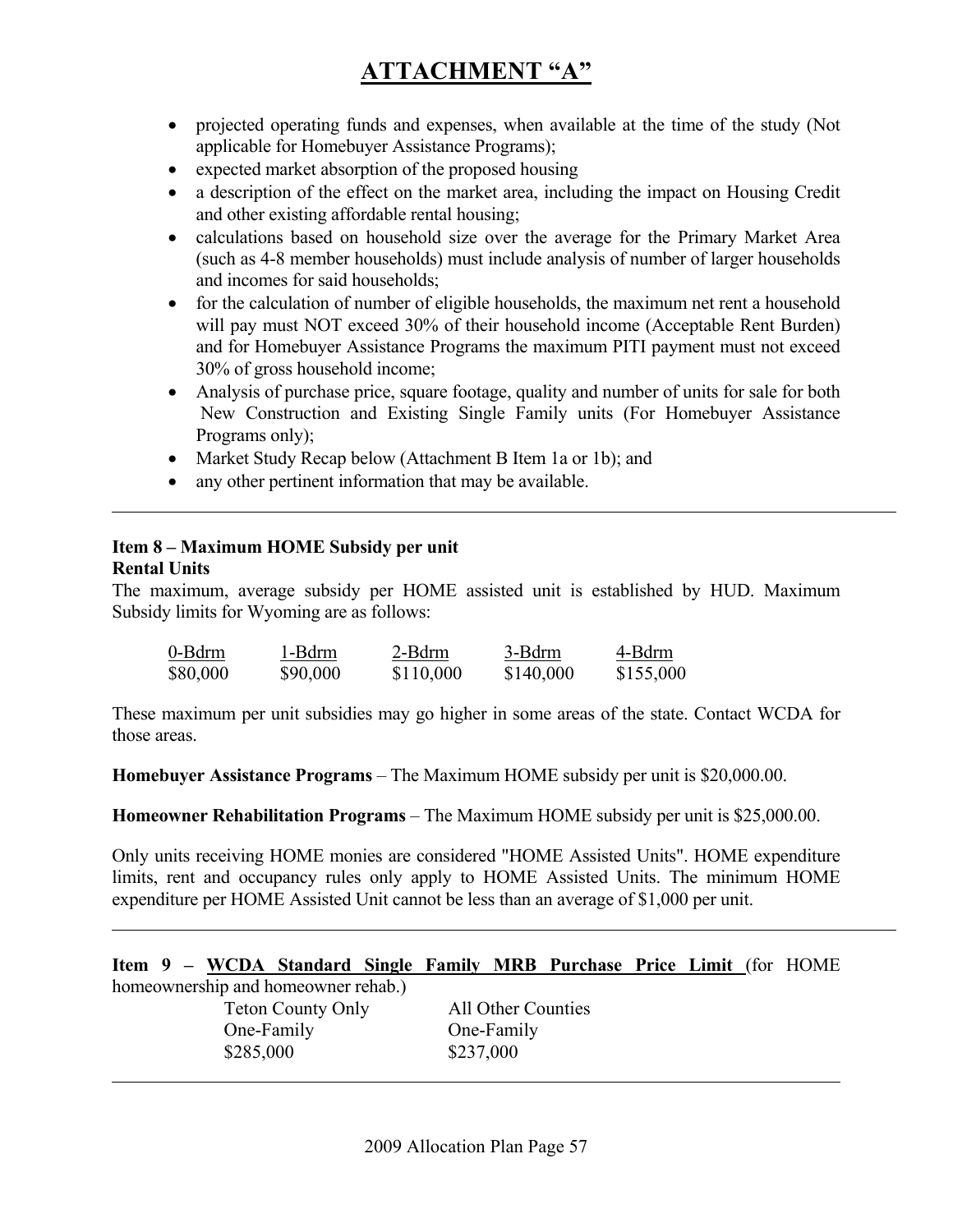#### **Item 10 –Match Requirements**

| HUD Match Requirement for program       | 25.0% |
|-----------------------------------------|-------|
| WCDA Match Requirement for each project | 4.5%  |

## **Item 11 – HOME Run Purchase Price Limits by County (as of April 1, 2007)**

\$160,000 – All Counties

**Item 12 – HOME Run Income Limits by County (as of May 1, 2008):** The Total Annual Family Income cannot exceed 80% of HUD's median income by family size and county. The Income Limits are as follows:

|              | <b>Maximum Income Allowable</b> |              |          |                    |          |          |          |          |
|--------------|---------------------------------|--------------|----------|--------------------|----------|----------|----------|----------|
| County       |                                 |              |          | <b>Family Size</b> |          |          |          |          |
|              |                                 | $\mathbf{2}$ | 3        | 4                  | 5        | 6        |          | 8        |
| Campbell     | \$40,200                        | \$45,950     | \$51,700 | \$57,450           | \$62,050 | \$66,650 | \$71,250 | \$75,850 |
| Laramie      | \$35,050                        | \$40,100     | \$45,100 | \$50,100           | \$54,100 | \$58,100 | \$62,100 | \$66,150 |
| Natrona      | \$34,000                        | \$38,850     | \$43,700 | \$48,550           | \$52,450 | \$56,300 | \$60,200 | \$64,100 |
| Sublette     | \$35,300                        | \$40,300     | \$45,350 | \$50,400           | \$54,450 | \$58,450 | \$62,500 | \$66,550 |
| Sweetwater   | \$39,950                        | \$45,650     | \$51,350 | \$57,050           | \$61,600 | \$66,200 | \$70,750 | \$75,300 |
| Teton        | \$43,050                        | \$49,200     | \$55,350 | \$61,500           | \$66,400 | \$71,350 | \$76,250 | \$81,200 |
| <b>Uinta</b> | \$36,450                        | \$41,700     | \$46,900 | \$52,100           | \$56,250 | \$60,450 | \$64,600 | \$68,750 |
| All Others   | \$33,650                        | \$38,500     | \$43,300 | \$48,100           | \$51,950 | \$55,800 | \$59,650 | \$63,500 |

#### **Item 13 –Total per unit Eligible Basis**

For underwriting the allocation of Tax Credits; the Total per unit Eligible Basis will be limited to the following per unit subsidy limits.

| <b>Managers</b> | 0-Bdrm | 1-Bdrm    | 2-Bdrm    | 3-Bdrm    | 4-Bdrm    |
|-----------------|--------|-----------|-----------|-----------|-----------|
|                 |        | \$100,000 | \$117,000 | \$141,000 | \$177,000 |
| \$192,800       |        |           |           |           |           |

#### **Item 14 – Tax Credit Syndication Tolerance Level**

The tolerance level for the Syndication rate is 85.0%. WCDA reserves the right to adjust this level to reflect current market conditions.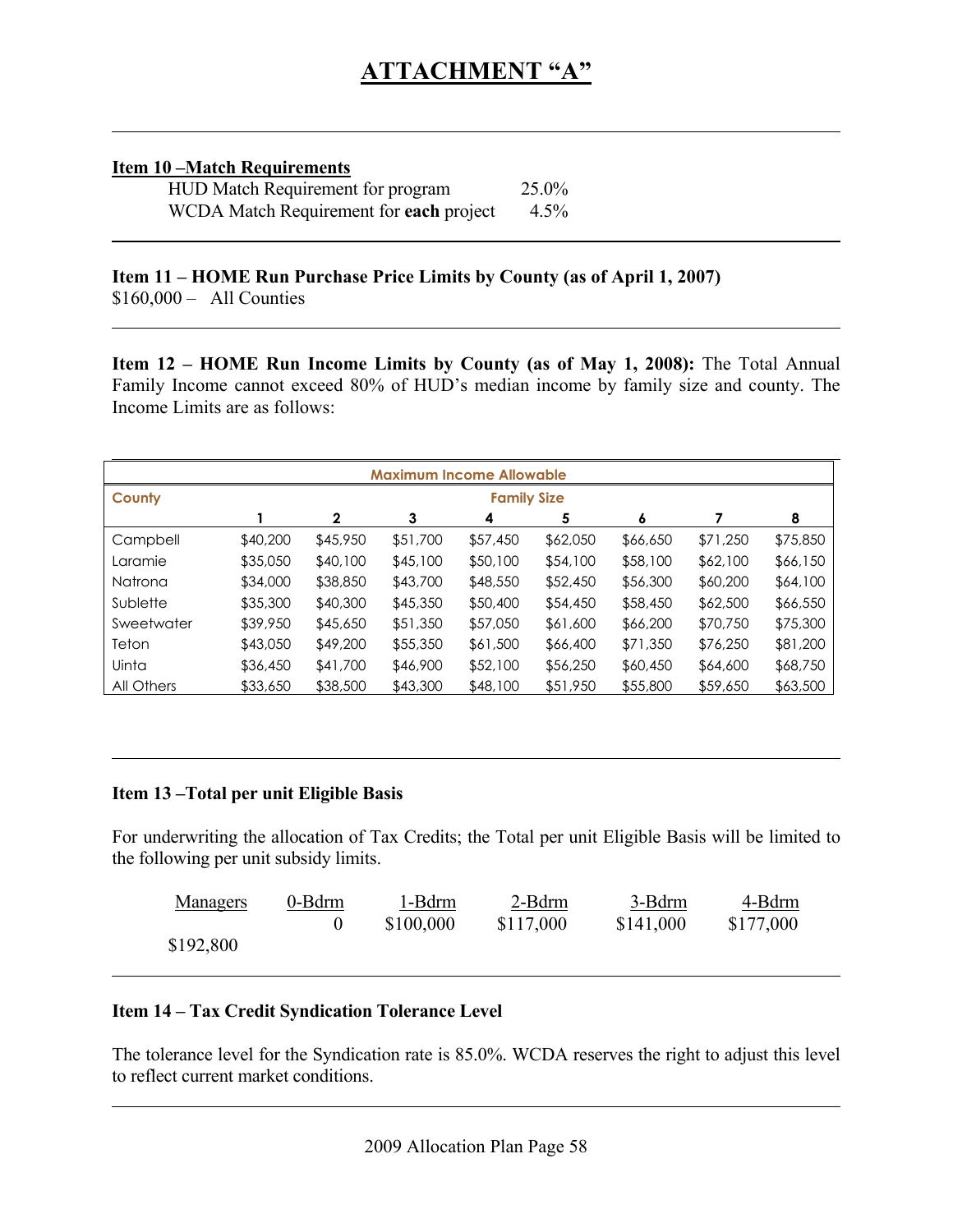## **ATTACHMENT "A"**

#### **Item 15 – Qualified Census Track (QCT) Numbers and Difficult to Develop Areas (DDA)** (For Tax Credit Projects Only).

As a result of recent changes in the federal tax law, the definition of Qualified Census Tract has been expanded in include areas with a poverty rate of 25% or greater. HUD should be issuing new QCT's in the future. For the purposes of this Allocation Plan the following QCT's apply until modified by HUD.

## **QUALIFIED CENSUS TRACK NUMBERS METROPOLITAN AREAS**

Casper 2.00

## **QUALIFIED CENSUS TRACK NUMBERS NON-METROPOLITAN AREAS**

Albany Fremont 9630.00 9401.00 9634.00 9635.00

### **DIFFICULT DEVELOPMENT AREAS**

Teton County

In addition WCDA may designate a project as being in a Difficult Development Area, thereby receiving up to a 30% increase in the Eligible Basis, if the average rents for all units are at or below 40% Area Median Income, and the project needs the increase to be financially feasible. **This is only available to projects which receive an allocation of Tax Credits on or after 2009.**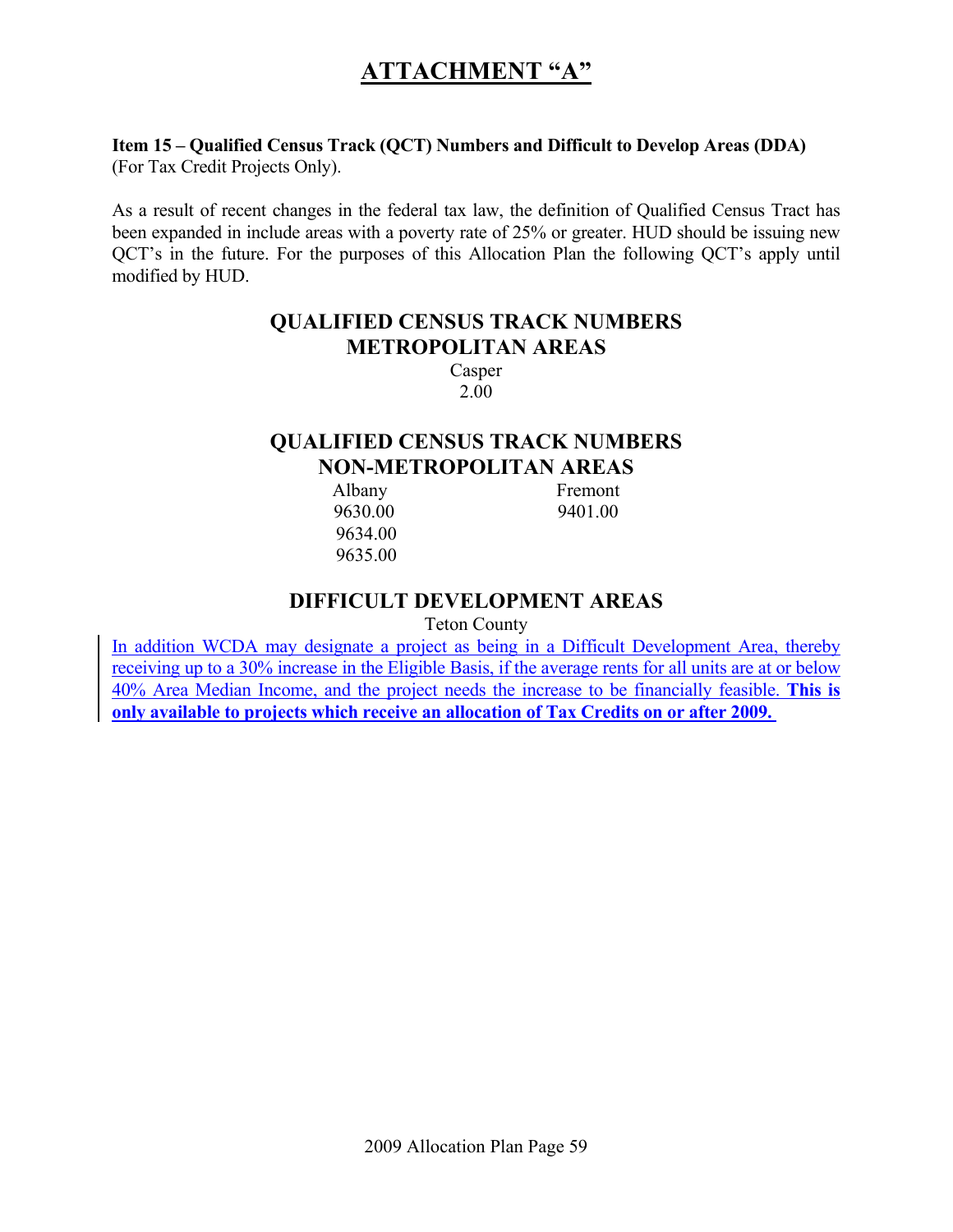## **ATTACHMENT "B" Item "1a"**

# MARKET STUDY RECAP FOR RENTAL PROJECTS PROJECT NAME:\_\_\_\_\_\_\_\_\_\_\_\_\_\_\_\_\_\_\_\_\_\_\_\_\_\_\_\_\_\_\_\_\_\_\_\_\_\_\_\_\_\_

| <b>PMA</b> | <b>CITY</b> | <b>ELIGIBLE HOUSEHOLDS</b>                                                         |
|------------|-------------|------------------------------------------------------------------------------------|
|            |             | Population                                                                         |
|            |             | Number of Households (HH)                                                          |
|            |             | X Percent of HH Income Eligible and can afford to pay the rent without assistance* |
|            |             | = Number of Income Eligible households                                             |
|            |             | X Percentage Rent Tenure                                                           |
|            |             | = Number of Renter, Income Eligible households                                     |
|            |             | X Percentage Household Size Appropriate                                            |
|            |             | = Number of Renter, Income Eligible, Household Size Appropriate households         |
|            |             | X Percentage Households with special needs being targeted                          |
|            |             | (i.e. elderly, handicapped etc, If applicable)                                     |
|            |             | = Number of Qualified Households                                                   |
|            |             | - Existing Subsidized units meetings needs of Qualified Households                 |
|            |             | - Existing Market Rate units meetings needs of Qualified Households                |
|            |             | = Number of units needed                                                           |
|            |             | - units planned and/or under construction                                          |
|            |             | = NEW UNITS NEEDED                                                                 |

| <b>PMA</b> | <b>CITY</b> | <b>CURRENT CAPTURE RATE OF UNITS</b>          |
|------------|-------------|-----------------------------------------------|
|            |             | Number of Units Proposed                      |
|            |             | / Number of Qualified Households (from above) |
|            |             | = Current Capture Rate                        |

| <b>PMA</b> | <b>CITY</b> | ON GOING CAPTURE RATE OF UNITS                              |
|------------|-------------|-------------------------------------------------------------|
|            |             | Number of Units Proposed                                    |
|            |             | / Number of Units in Community serving Qualified Households |
|            |             | = On-going Capture Rate                                     |

| <b>PMA</b> | <b>CITY</b> | <b>SATURATION</b>                         |  |
|------------|-------------|-------------------------------------------|--|
|            |             | Number of Units Proposed                  |  |
|            |             | / Number of New Units Needed (from above) |  |
|            |             | $=$ Saturation                            |  |

| <b>PMA</b> | <b>CITY</b> | <b>AVERAGE RENTS</b>                                                                    |
|------------|-------------|-----------------------------------------------------------------------------------------|
|            |             | Average Market Rate rents for 1-bedroom units (with utility adjustments if appropriate) |
|            |             | Average Market Rate rents for 2-bedroom units (with utility adjustments if appropriate) |
|            |             | Average Market Rate rents for 3-bedroom units (with utility adjustments if appropriate) |
|            |             | Average Market Rate rents for 4-bedroom units (with utility adjustments if appropriate) |
|            |             | Average Market Rate rents for 5-bedroom units (with utility adjustments if appropriate) |

\*omit "without assistance" on projects with Project Based Rental Assistance.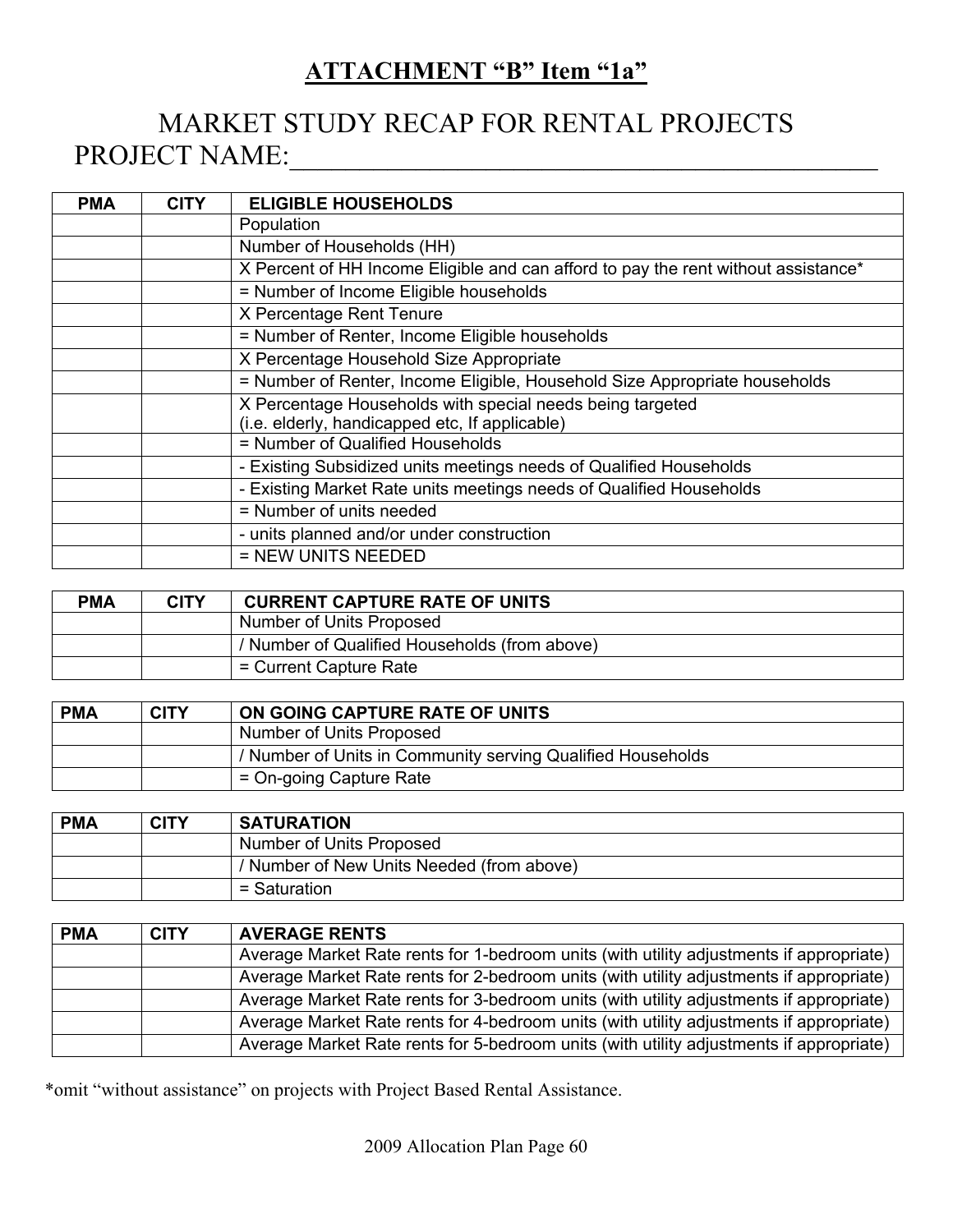# **ATTACHMENT "B" Item "1a"** MARKET STUDY RECAP FOR RENTAL PROJECTS (cont.) PROJECT NAME:

| <b>PMA</b> | <b>CITY</b> | <b>AVERAGE RENTS (SUBSIDIZED = LIHTC, HUD, RD ETC.)</b>                                |
|------------|-------------|----------------------------------------------------------------------------------------|
|            |             | Average rents for SUBSIDIZED 1-bedroom units (with utility adjustments if appropriate) |
|            |             | Average rents for SUBSIDIZED 2-bedroom units (with utility adjustments if appropriate) |
|            |             | Average rents for SUBSIDIZED 3-bedroom units (with utility adjustments if appropriate) |
|            |             | Average rents for SUBSIDIZED 4-bedroom units (with utility adjustments if appropriate) |
|            |             | Average rents for SUBSIDIZED 5-bedroom units (with utility adjustments if appropriate) |
|            |             |                                                                                        |
|            |             | Average rents for COMPARABLE 1-bedroom units (with utility adjustments if appropriate) |
|            |             | Average rents for COMPARABLE 2-bedroom units (with utility adjustments if appropriate) |
|            |             | Average rents for COMPARABLE 3-bedroom units (with utility adjustments if appropriate) |
|            |             | Average rents for COMPARABLE 4-bedroom units (with utility adjustments if appropriate) |
|            |             | Average rents for COMPARABLE 5-bedroom units (with utility adjustments if appropriate) |
|            |             | must include explanation of why COMPARABLE                                             |

| <b>PMA</b> | <b>CITY</b> | <b>AVERAGE SQUARE FOOTAGE</b>                                         |
|------------|-------------|-----------------------------------------------------------------------|
|            |             | Average square footage of 1-bedroom units in the community            |
|            |             | Average square footage of 2-bedroom units in the community            |
|            |             | Average square footage of 3-bedroom units in the community            |
|            |             | Average square footage of 4-bedroom units in the community            |
|            |             | Average square footage of 5-bedroom units in the community            |
|            |             |                                                                       |
|            |             | Average square footage of 1-bedroom COMPARABLE units in the community |
|            |             | Average square footage of 2-bedroom COMPARABLE units in the community |
|            |             | Average square footage of 3-bedroom COMPARABLE units in the community |
|            |             | Average square footage of 4-bedroom COMPARABLE units in the community |
|            |             | Average square footage of 5-bedroom COMPARABLE units in the community |
|            |             | must include explanation of why COMPARABLE                            |

| <b>ABSORPTION RATE</b>                                                             |
|------------------------------------------------------------------------------------|
| Number of months anticipated from Placed in Service Date to occupancy of all units |
| Number of months from Placed in Service Date to Stabilization                      |

| <b>PMA</b> | <b>PMA</b> | <b>CITY</b> | <b>CITY</b> | <b>VACANCY RATE</b>                      |
|------------|------------|-------------|-------------|------------------------------------------|
| Physical   | Economic   | Physical    | Economic    |                                          |
|            |            |             |             | Vacancy rate of <b>ALL</b> units -       |
|            |            |             |             | Include chart showing vacancy by project |
|            |            |             |             | Vacancy rate of Subsidized units -       |
|            |            |             |             | Include chart showing vacancy by project |
|            |            |             |             | Vacancy Rate of Comparable Properties -  |
|            |            |             |             | Include chart showing vacancy by project |
|            |            |             |             | & explanation of why "Comparable         |

# MARKET STUDY RECAP FOR RENTAL PROJECTS (cont.)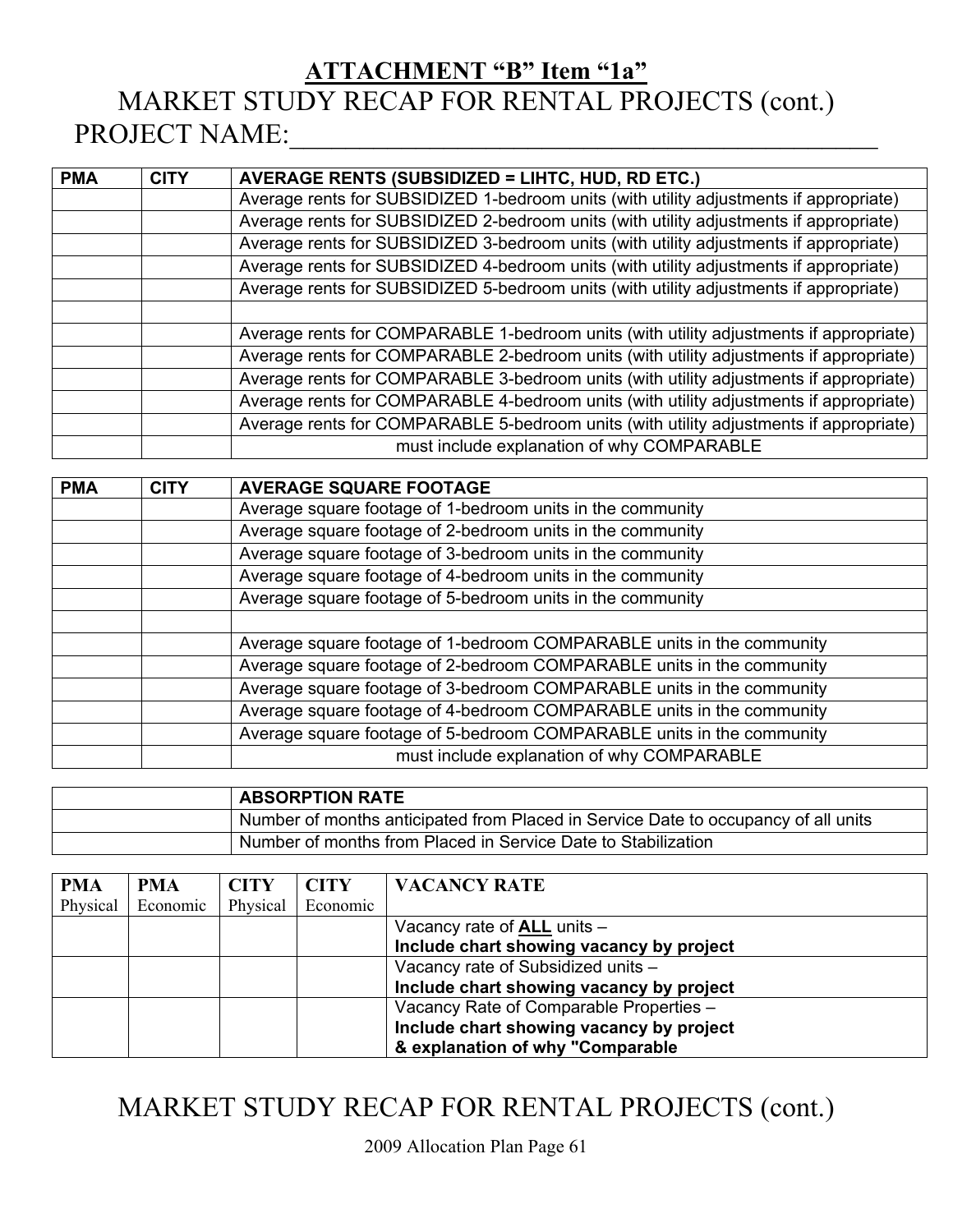# **ATTACHMENT "B" Item "1a"**

PROJECT NAME:\_\_\_\_\_\_\_\_\_\_\_\_\_\_\_\_\_\_\_\_\_\_\_\_\_\_\_\_\_\_\_\_\_\_\_\_\_\_\_\_\_\_

|                                         | Distance from other locations (List distance from project to the following locations) |
|-----------------------------------------|---------------------------------------------------------------------------------------|
| <b>Employment opportunities</b>         | <b>Bank</b>                                                                           |
| Fire                                    | Church                                                                                |
| Police                                  | Post Office                                                                           |
| <b>Elementary School</b>                | Hospital                                                                              |
| Junior or Middle School                 | <b>Doctor Offices</b>                                                                 |
| <b>High School</b>                      | Park                                                                                  |
| College                                 | Recreation                                                                            |
| <b>Convenience Store</b>                | Library                                                                               |
| <b>Discount Store</b>                   | <b>Senior Center</b>                                                                  |
| <b>Grocery Store</b>                    | Laundry Mat - if facilities not on site                                               |
| Is there a Grocery Store that delivers? |                                                                                       |
| Pharmacy                                |                                                                                       |
| Is there a Pharmacy that delivers?      |                                                                                       |

| <b>ENVIRONMENTAL ISSUES</b>                                          |
|----------------------------------------------------------------------|
| Please list any and all environmental issues noted during site visit |
| Flood Plain / Wetlands                                               |
| <b>Proximity to Railroad Tracks</b>                                  |
| Proximity to 4-lane thorough fares                                   |
| Proximity to above ground storage tanks                              |
| Endangered species / animal habitat                                  |
| Proximity to Airport                                                 |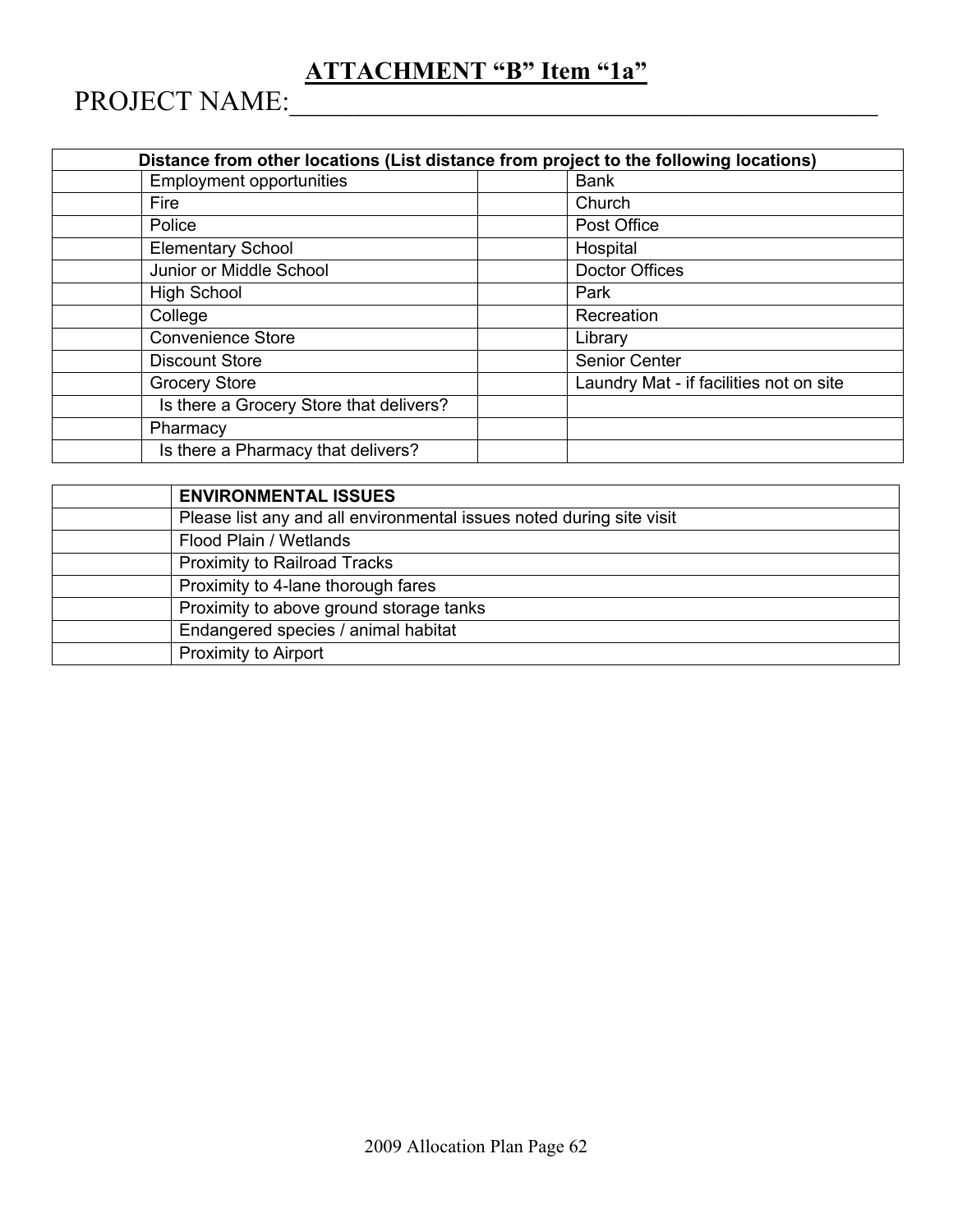## **ATTACHMENT "B" Item "1b"**

# MARKET STUDY RECAP FOR HOMEBUYER ASSISTANCE PROJECTS PROJECT NAME:\_\_\_\_\_\_\_\_\_\_\_\_\_\_\_\_\_\_\_\_\_\_\_\_\_\_\_\_\_\_\_\_\_\_\_\_\_\_\_\_\_\_

| <b>ELIGIBLE HOUSEHOLDS</b>                                                     |
|--------------------------------------------------------------------------------|
| Population                                                                     |
| Number of Households (HH)                                                      |
| X Percent of HH Income Eligible and can afford to pay the monthly housing cost |
| = Number of Income Eligible households                                         |
| X Percentage Rent Tenure                                                       |
| = Number of non-owner, Income Eligible households                              |
| X Percentage Household Size Appropriate                                        |
| = Number of Qualified Households                                               |
| - Existing units meetings needs of Qualified Households                        |
| = Number of units needed                                                       |
| - units planned and/or under construction                                      |
| = NEW UNITS NEEDED                                                             |
|                                                                                |

| <b>PMA</b> | <b>CITY</b> | <b>CURRENT CAPTURE RATE OF UNITS</b>          |
|------------|-------------|-----------------------------------------------|
|            |             | Number of Units Proposed                      |
|            |             | / Number of Qualified Households (from above) |
|            |             | = Current Capture Rate                        |

| <b>PMA</b> | <b>CITY</b> | ON GOING CAPTURE RATE OF UNITS                              |
|------------|-------------|-------------------------------------------------------------|
|            |             | Number of Units Proposed                                    |
|            |             | / Number of Units in Community serving Qualified Households |
|            |             | = On-going Capture Rate                                     |

| <b>PMA</b> | <b>CITY</b> | <b>SATURATION</b>                         |
|------------|-------------|-------------------------------------------|
|            |             | Number of Units Proposed                  |
|            |             | / Number of New Units Needed (from above) |
|            |             | = Saturation                              |

| <b>PMA</b> | <b>CITY</b> | <b>AVERAGE RENTS</b>                                                                    |
|------------|-------------|-----------------------------------------------------------------------------------------|
|            |             | Average Market Rate rents for 2-bedroom units (with utility adjustments if appropriate) |
|            |             | Average Market Rate rents for 3-bedroom units (with utility adjustments if appropriate) |
|            |             | Average Market Rate rents for 4-bedroom units (with utility adjustments if appropriate) |
|            |             | Average Market Rate rents for 5-bedroom units (with utility adjustments if appropriate) |

| <b>PMA</b> | <b>CITY</b> | <b>AVERAGE PURCHASE PRICE</b>                                      |
|------------|-------------|--------------------------------------------------------------------|
|            |             | Average Purchase Price for 2-bedroom units - New Construction Only |
|            |             | Average Purchase Price for 3-bedroom units - New Construction Only |
|            |             | Average Purchase Price for 4-bedroom units - New Construction Only |
|            |             | Average Purchase Price for 5-bedroom units - New Construction Only |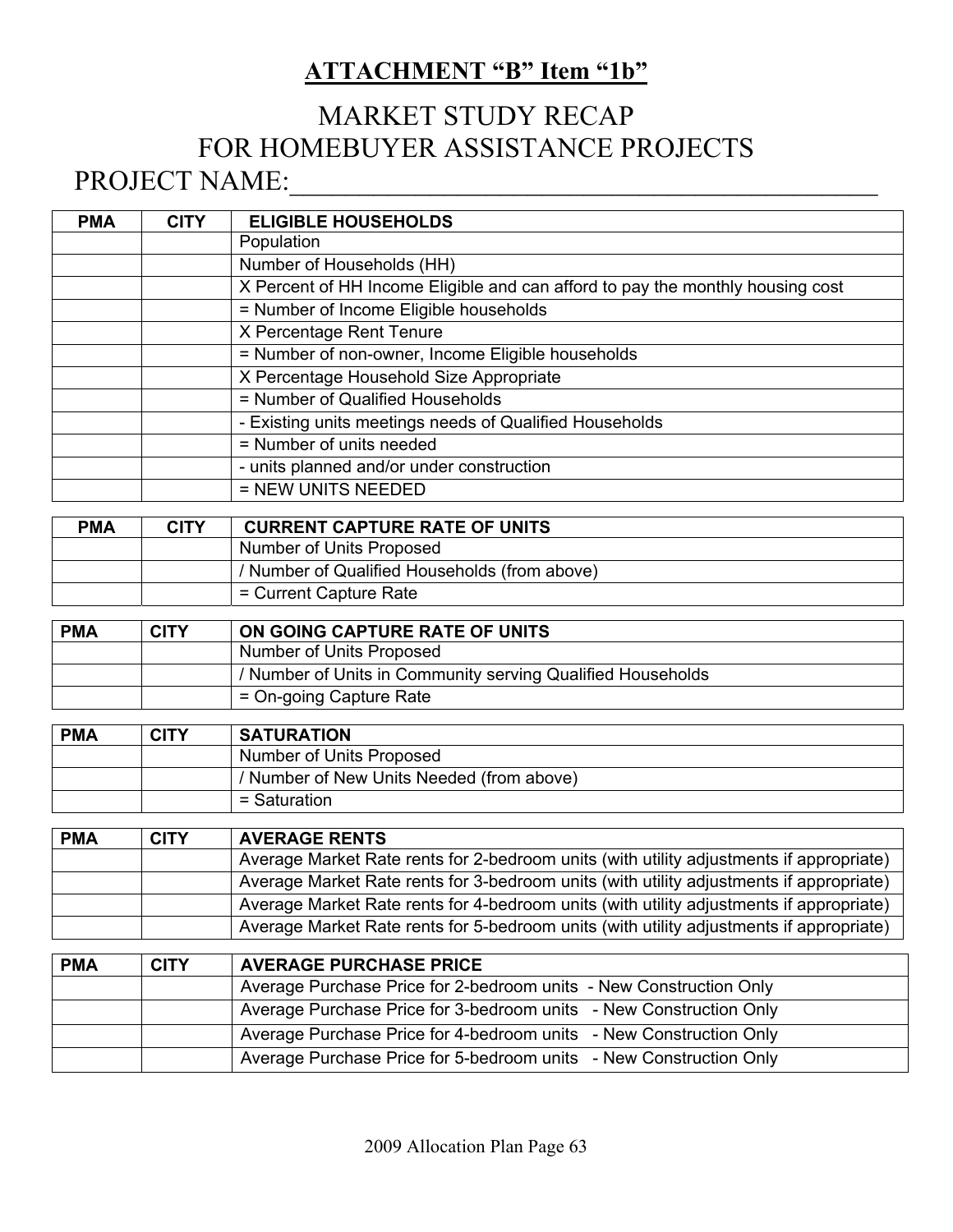# **ATTACHMENT "B" Item "1b"** MARKET STUDY RECAP FOR HOMEBUYER ASSISTANCE PROJECTS

# PROJECT NAME:\_\_\_\_\_\_\_\_\_\_\_\_\_\_\_\_\_\_\_\_\_\_\_\_\_\_\_\_\_\_\_\_\_\_\_\_\_\_\_\_\_\_

| <b>PMA</b> | <b>CITY</b> | <b>AVERAGE PURCHASE PRICE</b>                                   |
|------------|-------------|-----------------------------------------------------------------|
|            |             | Average Purchase Price for 2-bedroom units – Existing Unit Only |
|            |             | Average Purchase Price for 3-bedroom units - Existing Unit Only |
|            |             | Average Purchase Price for 4-bedroom units - Existing Unit Only |
|            |             | Average Purchase Price for 5-bedroom units - Existing Unit Only |

| <b>PMA</b> | <b>CITY</b> | <b>AVERAGE SQUARE FOOTAGE</b>                              |
|------------|-------------|------------------------------------------------------------|
|            |             | Average square footage of 2-bedroom units in the community |
|            |             | Average square footage of 3-bedroom units in the community |
|            |             | Average square footage of 4-bedroom units in the community |
|            |             | Average square footage of 5-bedroom units in the community |
|            |             |                                                            |
|            |             | Average square footage of 2-bedroom COMPARABLE units       |
|            |             | Average square footage of 3-bedroom COMPARABLE units       |
|            |             | Average square footage of 4-bedroom COMPARABLE units       |
|            |             | Average square footage of 5-bedroom COMPARABLE units       |
|            |             | must include explanation of why COMPARABLE                 |

| Current | 6 mo avg NUMBER OF UNITS FOR SALE                      |
|---------|--------------------------------------------------------|
|         | Number of 2-bedroom unit listed on MLS and/or for Sale |
|         | Number of 3-bedroom unit listed on MLS and/or for Sale |
|         | Number of 4-bedroom unit listed on MLS and/or for Sale |
|         | Number of 5-bedroom unit listed on MLS and/or for Sale |

| NUMBER OF UNITS ON THE MARKET FOR SALE BY BEDROOM SIZE AND PRICE FOR SALE |  |                                                            |  |  |  |                                         |  |
|---------------------------------------------------------------------------|--|------------------------------------------------------------|--|--|--|-----------------------------------------|--|
| $#$ bed                                                                   |  | $$80-$100   $100-$120   $120-$140   $140-$160   $160-$180$ |  |  |  | \$180-\$200   \$200-\$220   \$220-\$250 |  |
|                                                                           |  |                                                            |  |  |  |                                         |  |
|                                                                           |  |                                                            |  |  |  |                                         |  |
|                                                                           |  |                                                            |  |  |  |                                         |  |
|                                                                           |  |                                                            |  |  |  |                                         |  |

| <b>ABSORPTION RATE</b>                                                 |
|------------------------------------------------------------------------|
| Number of months anticipated from Award Date to occupancy of all units |

| <b>PMA</b> | <b>PMA</b>        | CITY | <b>CITY</b>       | VACANCY RATE                             |
|------------|-------------------|------|-------------------|------------------------------------------|
|            | Physical Economic |      | Physical Economic |                                          |
|            |                   |      |                   | Vacancy rate of <b>ALL</b> units -       |
|            |                   |      |                   | Include chart showing vacancy by project |
|            |                   |      |                   | Vacancy Rate of Rental Properties -      |
|            |                   |      |                   | Include chart showing vacancy by project |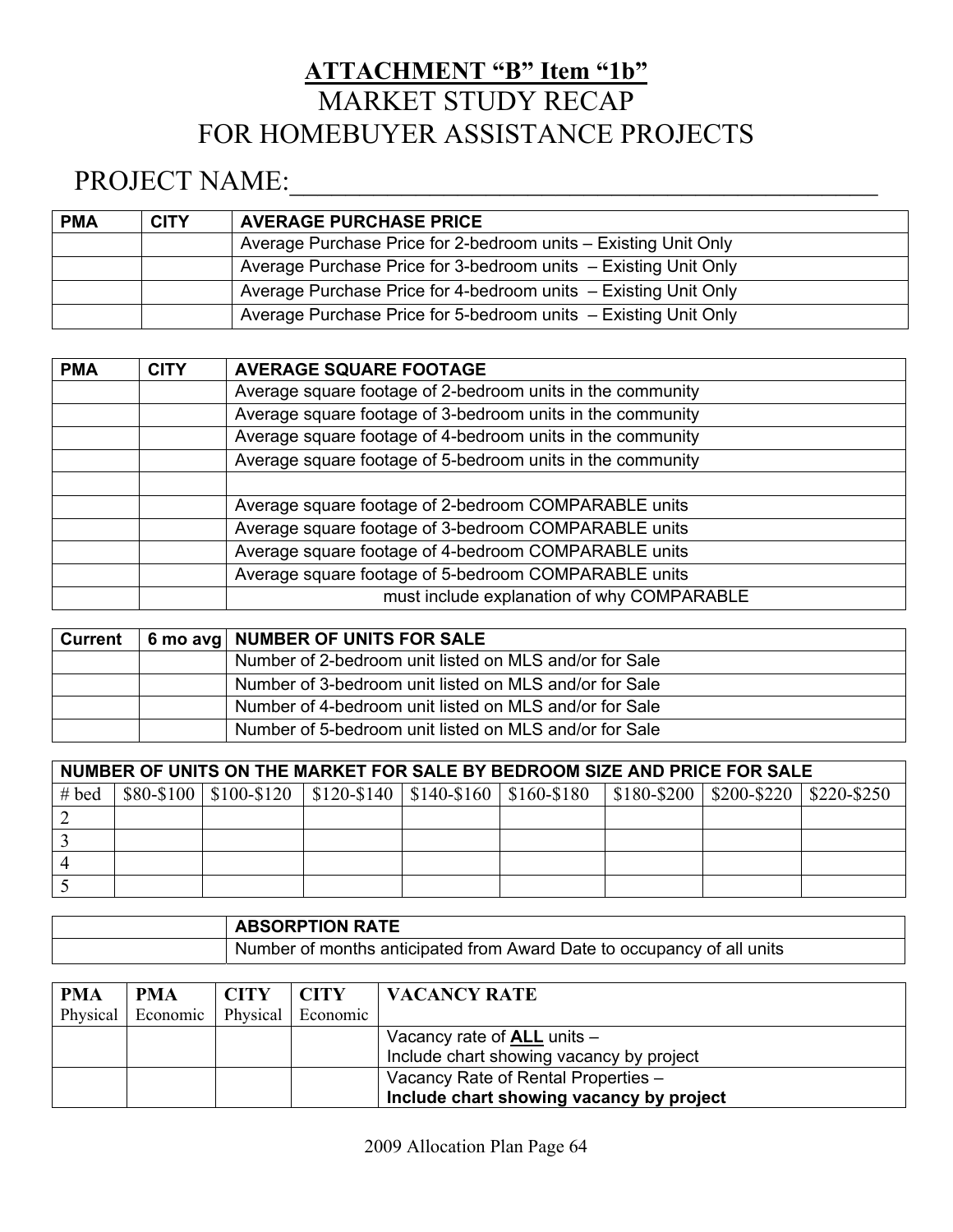# **ATTACHMENT "B" Item "1b"** MARKET STUDY RECAP FOR HOMEBUYER ASSISTANCE PROJECTS

# PROJECT NAME:\_\_\_\_\_\_\_\_\_\_\_\_\_\_\_\_\_\_\_\_\_\_\_\_\_\_\_\_\_\_\_\_\_\_\_\_\_\_\_\_\_\_

| List if the following services are in the community |                                         |                                         |  |  |  |  |
|-----------------------------------------------------|-----------------------------------------|-----------------------------------------|--|--|--|--|
|                                                     | <b>Employment opportunities</b>         | <b>Bank</b>                             |  |  |  |  |
|                                                     | Fire                                    | Church                                  |  |  |  |  |
|                                                     | Police                                  | Post Office                             |  |  |  |  |
|                                                     | <b>Elementary School</b>                | Hospital                                |  |  |  |  |
|                                                     | Junior or Middle School                 | <b>Doctor Offices</b>                   |  |  |  |  |
|                                                     | <b>High School</b>                      | Park                                    |  |  |  |  |
|                                                     | College                                 | Recreation                              |  |  |  |  |
|                                                     | <b>Convenience Store</b>                | Library                                 |  |  |  |  |
|                                                     | <b>Discount Store</b>                   | Senior Center                           |  |  |  |  |
|                                                     | <b>Grocery Store</b>                    | Laundry Mat - if facilities not on site |  |  |  |  |
|                                                     | Is there a Grocery Store that delivers? |                                         |  |  |  |  |
|                                                     | Pharmacy                                |                                         |  |  |  |  |
|                                                     | Is there a Pharmacy that delivers?      |                                         |  |  |  |  |
|                                                     |                                         |                                         |  |  |  |  |

| <b>ENVIRONMENTAL ISSUES</b>                                                               |
|-------------------------------------------------------------------------------------------|
| Please provide a map listing any and all known environmental issues noted within the city |
| limits                                                                                    |
| Flood Plain / Wetlands                                                                    |
| <b>Railroad Tracks</b>                                                                    |
| 4-lane thorough fares                                                                     |
| Above ground storage tanks                                                                |
| Endangered species / animal habitat                                                       |
| Commercial, Private and Military Airports                                                 |
| Recognized hazard site (CERCLIS, Brownsfield, EPA etc.)                                   |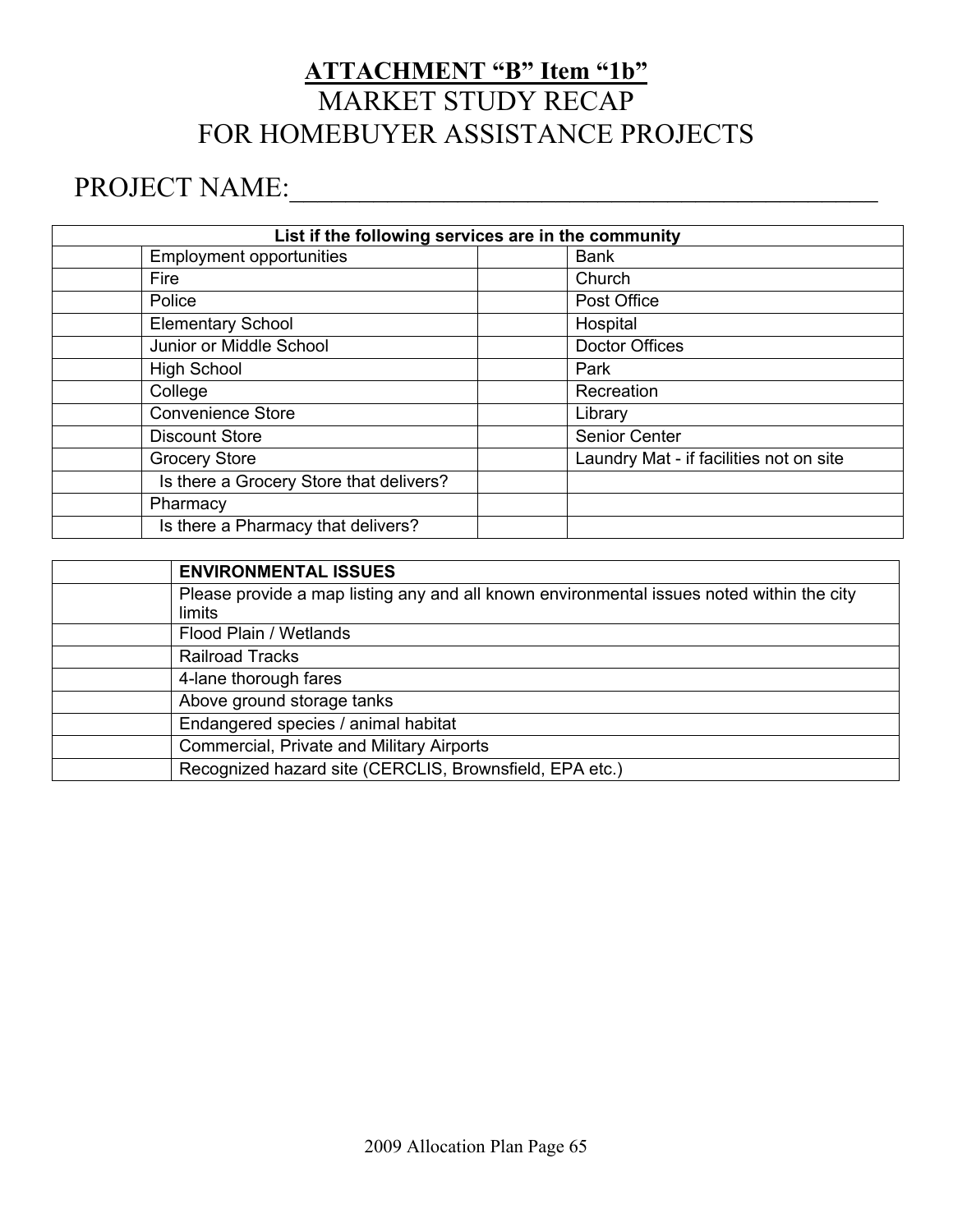## **Contractor's Certification**

No Modifications are allowed to this Contractor's Certification.

| Project <sup>-</sup> |
|----------------------|
|                      |

Property Legal Description:

Owners Name, and Address:

The undersigned has served as the general contractor of the real property constructed at  $\sim$ 

(the "Premises") for

("Project Owner") for which the undersigned acknowledges is to receive or has received Low Income Housing Tax Credits under Section 42 of the Internal Revenue Code and/or HOME funding under Title II of the Home Investment Partnerships Act of the National Affordable Housing Act of 1990. Accordingly, the undersigned hereby certifies to Owner and the Wyoming Community Development Authority that the Premises is in compliance with all requirements and restrictions of all applicable zoning, environmental, building, fire, health and other governmental ordinances, rules and regulations and the requirements of the appropriate board of fire underwriters or other similar body acting in and for the locality in which the Premises is located. Further, the Premises complies with the International Building Code or one of three model codes (Uniform Building Code [ICBO], National Building Code [BOCA], Standard Building Code [SBCCI]; or the Council of American Building Officials [CABO] one or two family code; or the Minimum Property Standards [MPS] in 24 CFR 200.926. This newly constructed housing meets the current edition of the Model Energy Code Published by the Council of American Building Officials and handicapped accessibility requirements under the Fair Housing Act (42 U.S.C. 3601-3620), where applicable. The Premises also meets all applicable State and local housing quality standards and code requirements and if there are no such standards or code requirements, the housing meets the housing property standards under the HOME Investment Program in 24 CFR 982.401. The undersigned further certifies that Premises were built to specifications of architectural drawings for dated the contract of the contract of the contract of the contract of the contract of the contract of the contract of the contract of the contract of the contract of the contract of the contract of the contract of the cont

If this project consists of manufactured housing it meets the Manufactured Home Construction and Safety Standards established in 24 CFR Part 3280. These standards pre-empt State and local codes covering the same aspects of performance for such housing. The project complies with applicable State and local laws or codes governing installation. In the absence of such laws or codes, the project complies with the manufacturer's written instructions for installation of manufactured housing units and is connected to permanent utility hookups.

Dated  $\qquad \qquad \, . \qquad \qquad .$ 

Name of Contractor's Company or Contractor's Agent:

Name and Title of Contractor or Contractor's Agent:

Street Address:

City, State, Zip Code:

Telephone Number (including area code):

Signature of Contractor or Contractor's Agent: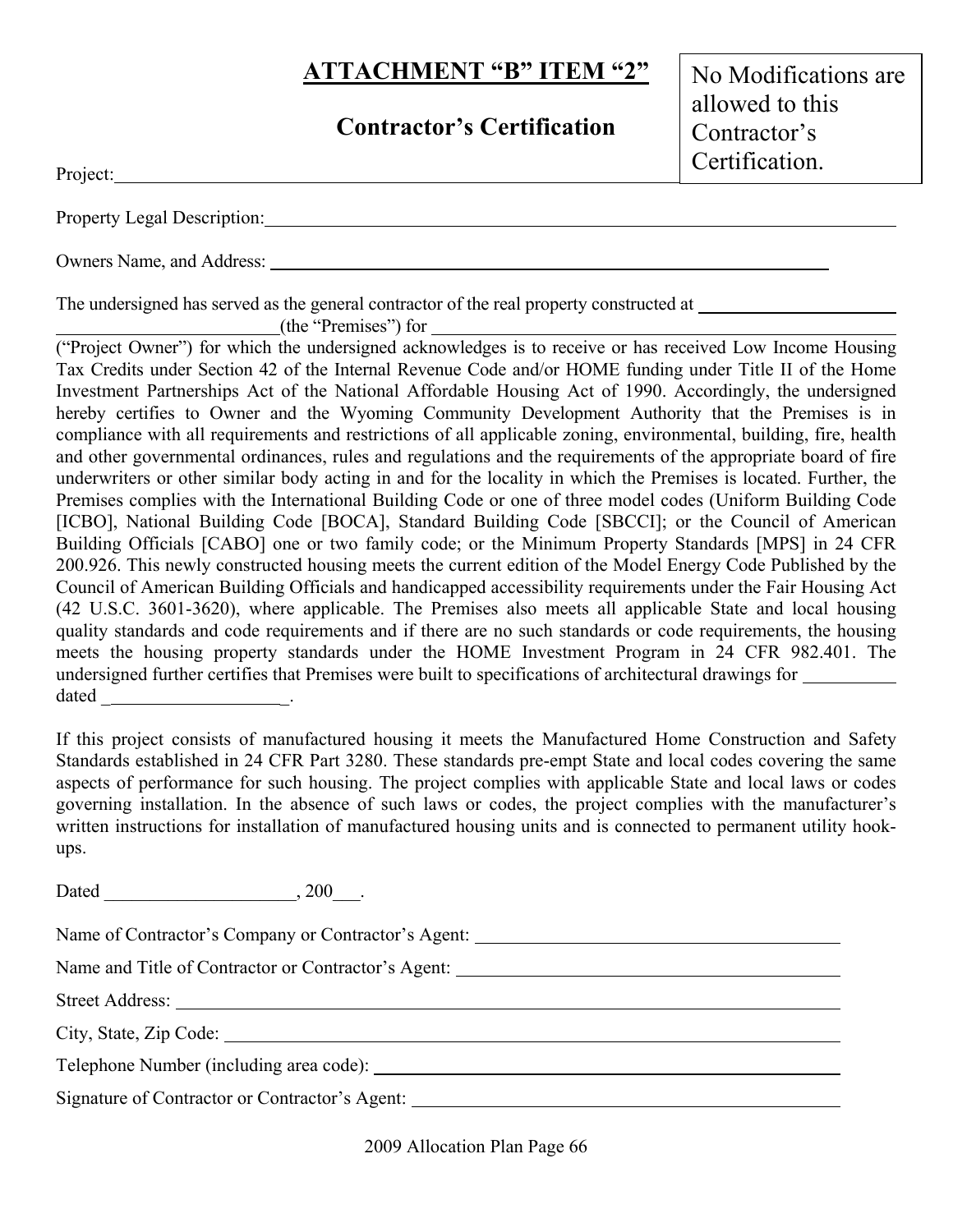#### ARCHITECT'S CERTIFICATE

#### **Part I**

The undersigned, an architect duly licensed and registered in the State of \_\_\_\_\_\_\_\_\_, has prepared for prepared for the project Owner, final plans, working  $d$  drawings and detailed specifications (and addenda) dated  $\frac{1}{20}$ (collectively, the "Plans and Specifications") in connection with certain real property located at \_\_\_\_\_\_\_\_\_\_\_\_\_\_\_\_\_\_\_\_\_\_\_\_\_\_\_\_\_\_\_\_\_\_\_\_\_\_\_\_\_\_ (the "Premises") for which the undersigned acknowledges will receive low income housing tax credits under Section 42 of the Internal Revenue Code and/or HOME funding under Title II of the Home Investment Partnerships Act of the National Affordable Housing Act of 1990 to finance or refinance the costs to acquire, rehabilitate, or construct the Project.

Accordingly, the undersigned hereby certifies to Project Owner and the Wyoming Community Development Authority that:

- A) The Plans and Specifications comply with and conform in all respects to the requirements of existing law, have been duly filed with and have been approved by all governmental and municipal authorities having jurisdiction there over, and the Plans and Specifications are in compliance with all requirements and restrictions of all applicable zoning, environmental, building, fire, health and other governmental ordinances, rules and regulations and the requirements of the appropriate board of fire underwriters or other similar body acting in and for the locality in which the Premises is located. Further, the Plans and Specifications comply with:
	- 1) the International Building Code; or
		- one of three model codes (Uniform Building Code [ICBO], National Building Code [BOCA], Standard [Southern] Building Code [SBCCI]; or

 the Council of American Building Officials [CABO] one or two family code; or the Minimum Property Standards [MPS] in 24 CFR 200.925 or 200.926.

- 2) If this is a newly constructed housing project it meets the current edition of the Model Energy Code Published by the Council of American Building Officials.
- 3) The Plan and Specifications also meet all applicable State and local housing quality standards and code requirements and if there are no such standards or code requirements, the housing meets the housing quality standards in 24 CFR 982.401.
- 4) the accessibility requirement at 24 CFR part 8, which implements Section 504 of the Rehabilitation Act of 1973 (29 U.S.C. 794) and covered multifamily dwellings, as defined at 24 CFR 100.201, it also meets the design and construction requirement at 24 CFR 100.205, which implements Title III of the Americans with Disabilities Act of 1990 and the Fair Housing Act (42 U.S.C. 3601-3619), as it relates to the following:

#### *Accessible Building Entrance on an Accessible Route:*

Covered multifamily dwellings must have at least one building entrance on an accessible route, unless it is impractical to do so because of terrain or unusual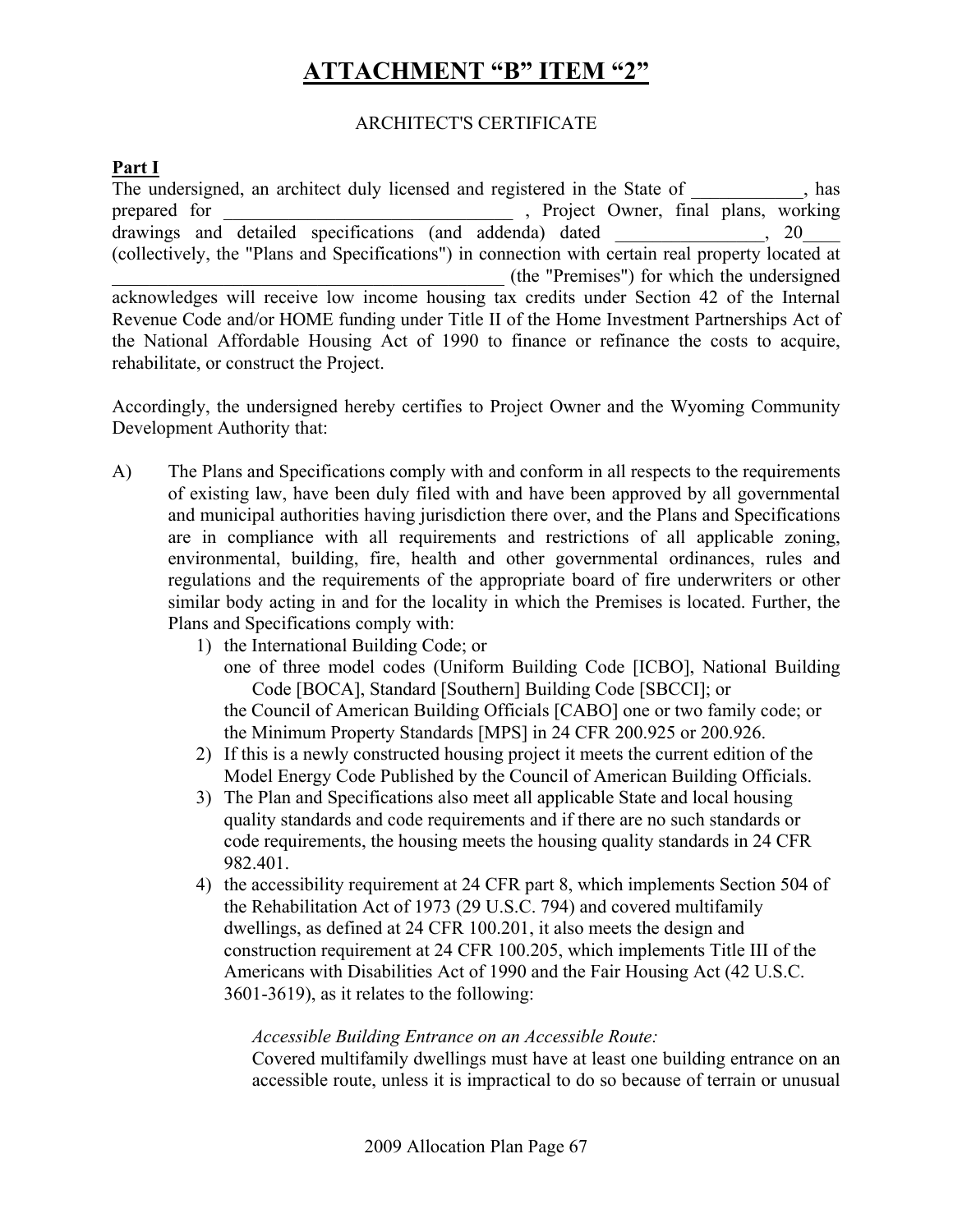characteristics of the site. For all such dwellings with a building entrance on an accessible route the following six requirements apply:

#### *Accessible and Usable Public and Common Use Areas:*

Public and common use areas must be readily accessible to and usable by people with disabilities.

#### *Usable Doors:*

All doors designed to allow passage into and within all premises must be sufficiently wide to allow passage by persons in wheelchairs.

#### *Accessible Route Into and Through the Covered Dwelling Units:*

There must be an accessible route into and through the dwelling units, providing access for people with disabilities throughout the unit.

#### *Light Switches, Electrical Outlets, Thermostats and Other Environmental Controls in Accessible Locations:*

All premises within the dwelling units must contain light switches, electrical outlets, thermostats and other environmental controls in accessible locations.

#### *Reinforced Walls for Grab Bars:*

All premises within dwelling units must contain reinforcements in bathroom walls to allow later installation of grab bars around toilet, tub, shower stall and shower seat, where such facilities are provided.

#### *Usable Kitchens and Bathrooms:*

Dwelling units must contain usable kitchens and bathrooms such that an individual who uses a wheelchair can maneuver about the space.

These Fair Housing Act requirements can be found in the Fair Housing Act Design Manual.

- B) The Plans and Specifications are in compliance with Standards so that units in the project meet Energy Star Standards and \_\_\_\_\_ units meet Section 504 accessibility Standards.
- C) The Plans and Specifications do not require the installation or use of any asbestos containing materials in connection with the construction or use of the Premises.
- D) If this project consists of manufactured housing, it meets the Manufactured Home Construction and Safety Standards established in 24 CFR part 3280. These standards preempt state and local codes covering the same aspects of performance for such housing.
- E) All of the preconditions have been met justifying the issuance of all necessary approvals, certificates, permits and licenses that may be required from such governmental authorities having jurisdiction there over pertaining to the construction of the Premises.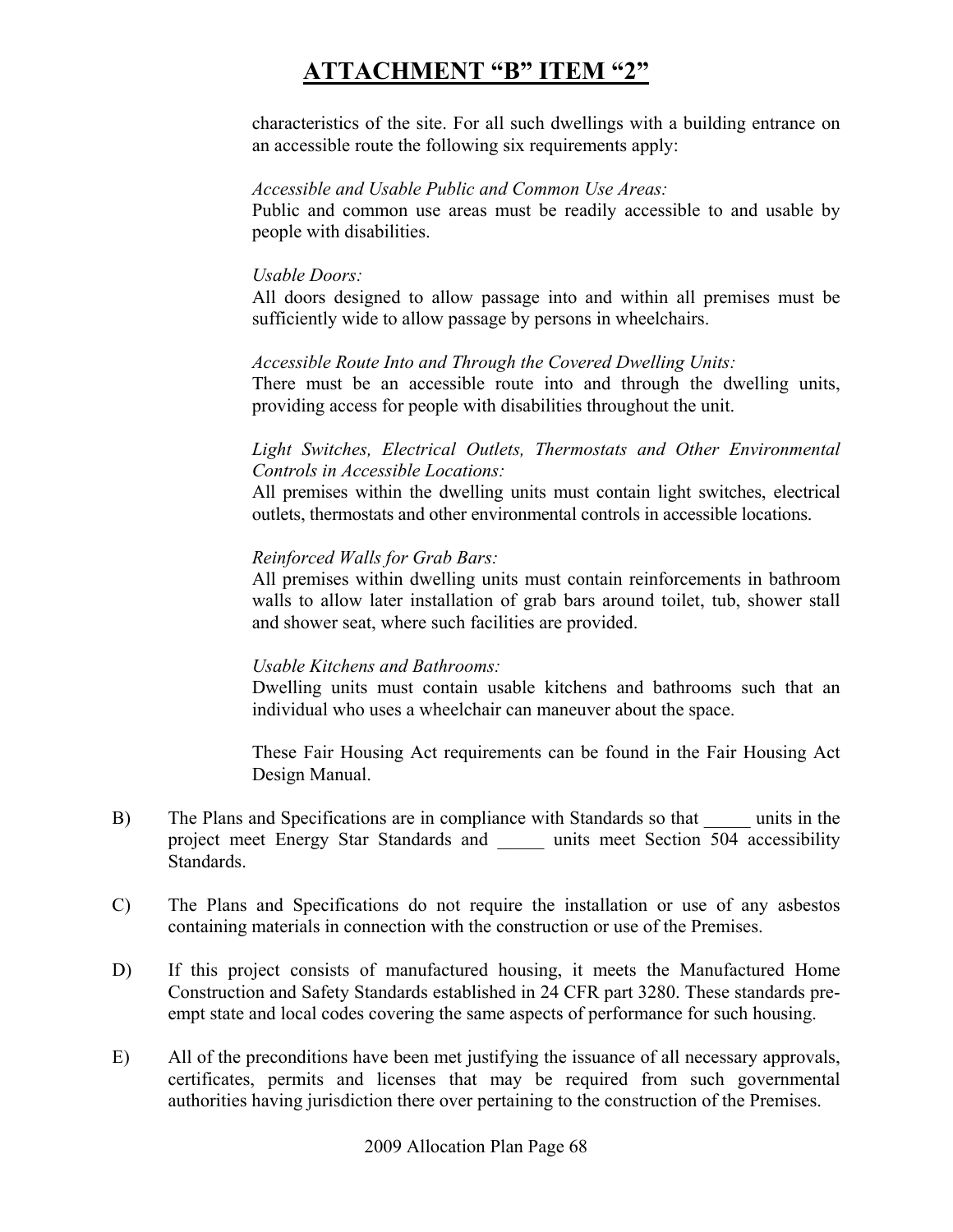Dated: \_\_\_\_\_\_\_\_\_\_\_\_\_\_\_\_\_\_\_, 200\_\_\_

ARCHITECT SIGNATURE: University of the set of the set of the set of the set of the set of the set of the set of the set of the set of the set of the set of the set of the set of the set of the set of the set of the set of

Name of Company:

(APPLICANT MUST RETURN TWO ORIGINALS WHICH HAVE BEEN EXECUTED ABOVE BY THE ARCHITECT. ONE OF WHICH WILL BE RETURNED TO THE DEVELOPER AFTER COMPLETION OF THE PROJECT FOR EXECUTION BELOW BY THE ARCHITECT IN REGARD TO THE ITEMS LISTED BELOW.)

#### **Part II**

The project now being completed, the undersigned, an architect duly licensed and registered as stated above, certifies to Project Owner and the Wyoming Community Development Authority that:

- A) There are no building or other municipal violations filed or noted against the Premises.
- B) All necessary gas, steam, telephone, electric, water and sewer services and other utilities required to adequately service the Premises are now available to the Premises. All street drainage, water distribution and sanitary sewer systems have been accepted for perpetual maintenance by the appropriate governmental authority or utility.

C) If this project consists of manufactured housing, the project complies with applicable state and local laws or codes governing installation. In the absence of such laws or codes, the project complies with the manufacturer's written instructions for installation of manufactured housing units.

Furthermore, in the professional opinion of the undersigned, the Premises is constructed in a good workmanship-like manner substantially in accordance with the Plans and Specifications and is free and clear of any damage or structural defects that would, in any material respect, affect the value of the Premises. In the further opinion of the undersigned, all of the preconditions have been met justifying the issuance of the permanent certificate or certificates of occupancy for the Premises (or the letter or certificate of compliance or completion stating that the construction complies with all requirements and restrictions of all governmental ordinances, rules and regulations).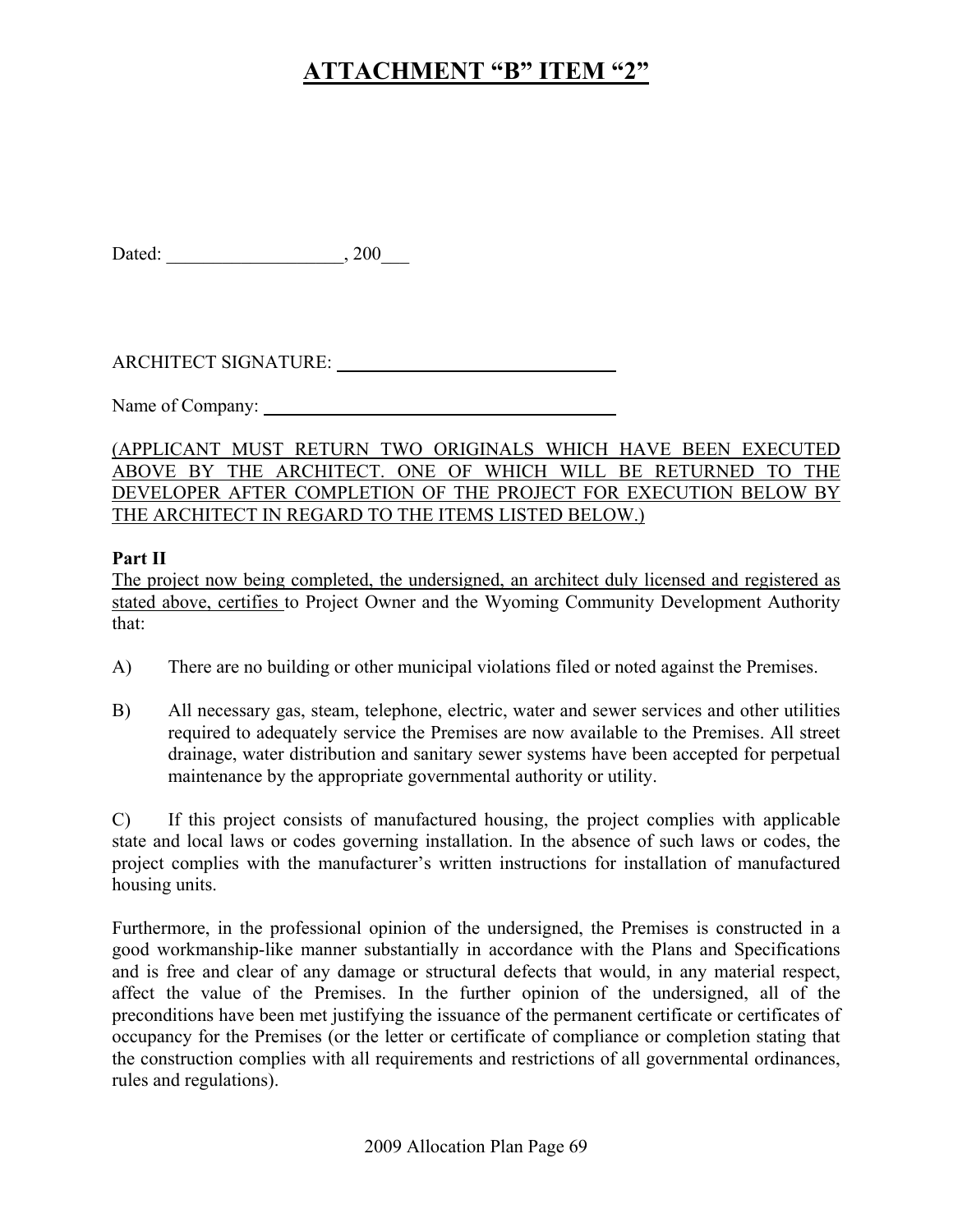Dated: \_\_\_\_\_\_\_\_\_\_\_\_\_\_\_\_\_\_\_, 200\_\_\_

ARCHITECT SIGNATURE:

Name of Company: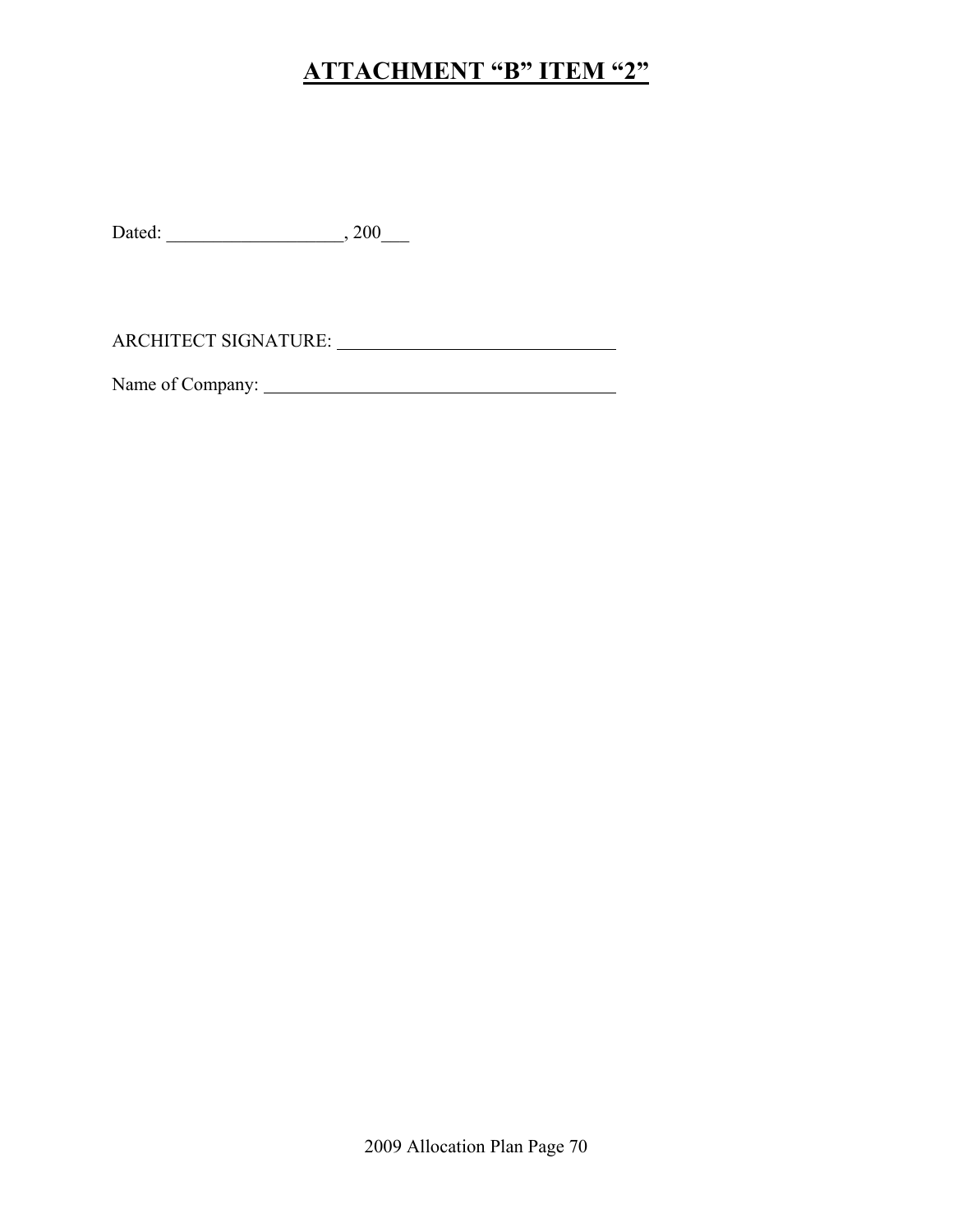# CURRENT YEAR SUMMARY ATTACHMENT "C" ITEM 1 – INCOME LIMITS STATE:WYOMING ---------------------------I N C O M E L I M I T S----------------------------

|                                      | PROGRAM         |       | 1 PERSON 2 PERSON 3 PERSON 4 PERSON 5 PERSON 6 PERSON 7 PERSON 8 PERSON |       |       |       |       |       |       |
|--------------------------------------|-----------------|-------|-------------------------------------------------------------------------|-------|-------|-------|-------|-------|-------|
| Casper, WY MSA<br>FY 2008 MFI: 60700 | 30% OF MEDIAN   | 12750 | 14550                                                                   | 16400 | 18200 | 19650 | 21100 | 22550 | 24000 |
|                                      | VERY LOW INCOME | 21250 | 24300                                                                   | 27300 | 30350 | 32800 | 35200 | 37650 | 40050 |
|                                      | LOW-INCOME      | 34000 | 38850                                                                   | 43700 | 48550 | 52450 | 56300 | 60200 | 64100 |
| Cheyenne, WY MSA                     |                 |       |                                                                         |       |       |       |       |       |       |
| FY 2008 MFI: 62600                   | 30% OF MEDIAN   | 13150 | 15050                                                                   | 16900 | 18800 | 20300 | 21800 | 23300 | 24800 |
|                                      | VERY LOW INCOME | 21900 | 25050                                                                   | 28150 | 31300 | 33800 | 36300 | 38800 | 41300 |
|                                      | LOW-INCOME      | 35050 | 40100                                                                   | 45100 | 50100 | 54100 | 58100 | 62100 | 66150 |
| Albany County, WY                    |                 |       |                                                                         |       |       |       |       |       |       |
| FY 2008 MFI: 58100                   | 30% OF MEDIAN   | 12650 | 14450                                                                   | 16250 | 18050 | 19500 | 20950 | 22400 | 23850 |
|                                      | VERY LOW INCOME | 21050 | 24050                                                                   | 27050 | 30050 | 32450 | 34850 | 37250 | 39650 |
|                                      | LOW-INCOME      | 33650 | 38500                                                                   | 43300 | 48100 | 51950 | 55800 | 59650 | 63500 |
| Big Horn County, WY                  |                 |       |                                                                         |       |       |       |       |       |       |
| FY 2008 MFI: 50000                   | 30% OF MEDIAN   | 12650 | 14450                                                                   | 16250 | 18050 | 19500 | 20950 | 22400 | 23850 |
|                                      | VERY LOW INCOME | 21050 | 24050                                                                   | 27050 | 30050 | 32450 | 34850 | 37250 | 39650 |
|                                      | LOW-INCOME      | 33650 | 38500                                                                   | 43300 | 48100 | 51950 | 55800 | 59650 | 63500 |
| Campbell County, WY                  |                 |       |                                                                         |       |       |       |       |       |       |
| FY 2008 MFI: 71800                   | 30% OF MEDIAN   | 15100 | 17250                                                                   | 19400 | 21550 | 23250 | 25000 | 26700 | 28450 |
|                                      | VERY LOW INCOME | 25150 | 28700                                                                   | 32300 | 35900 | 38750 | 41650 | 44500 | 47400 |
|                                      | LOW-INCOME      | 40200 | 45950                                                                   | 51700 | 57450 | 62050 | 66650 | 71250 | 75850 |
| Carbon County, WY                    |                 |       |                                                                         |       |       |       |       |       |       |
| FY 2008 MFI: 55600                   | 30% OF MEDIAN   | 12650 | 14450                                                                   | 16250 | 18050 | 19500 | 20950 | 22400 | 23850 |
|                                      | VERY LOW INCOME | 21050 | 24050                                                                   | 27050 | 30050 | 32450 | 34850 | 37250 | 39650 |
|                                      | LOW-INCOME      | 33650 | 38500                                                                   | 43300 | 48100 | 51950 | 55800 | 59650 | 63500 |
| Converse County, WY                  |                 |       |                                                                         |       |       |       |       |       |       |
| FY 2008 MFI: 60100                   | 30% OF MEDIAN   | 12650 | 14450                                                                   | 16250 | 18050 | 19500 | 20950 | 22400 | 23850 |
|                                      | VERY LOW INCOME | 21050 | 24050                                                                   | 27050 | 30050 | 32450 | 34850 | 37250 | 39650 |
|                                      | LOW-INCOME      | 33650 | 38500                                                                   | 43300 | 48100 | 51950 | 55800 | 59650 | 63500 |
| Crook County, WY                     |                 |       |                                                                         |       |       |       |       |       |       |
| FY 2008 MFI: 56500                   | 30% OF MEDIAN   | 12650 | 14450                                                                   | 16250 | 18050 | 19500 | 20950 | 22400 | 23850 |
|                                      | VERY LOW INCOME | 21050 | 24050                                                                   | 27050 | 30050 | 32450 | 34850 | 37250 | 39650 |
|                                      | LOW-INCOME      | 33650 | 38500                                                                   | 43300 | 48100 | 51950 | 55800 | 59650 | 63500 |
| Fremont County, WY                   |                 |       |                                                                         |       |       |       |       |       |       |
| FY 2008 MFI: 49700                   | 30% OF MEDIAN   | 12650 | 14450                                                                   | 16250 | 18050 | 19500 | 20950 | 22400 | 23850 |
|                                      | VERY LOW INCOME | 21050 | 24050                                                                   | 27050 | 30050 | 32450 | 34850 | 37250 | 39650 |
|                                      | LOW-INCOME      | 33650 | 38500                                                                   | 43300 | 48100 | 51950 | 55800 | 59650 | 63500 |
| Goshen County, WY                    |                 |       |                                                                         |       |       |       |       |       |       |
| FY 2008 MFI: 52500                   | 30% OF MEDIAN   | 12650 | 14450                                                                   | 16250 | 18050 | 19500 | 20950 | 22400 | 23850 |
|                                      | VERY LOW INCOME | 21050 | 24050                                                                   | 27050 | 30050 | 32450 | 34850 | 37250 | 39650 |
|                                      | LOW-INCOME      | 33650 | 38500                                                                   | 43300 | 48100 | 51950 | 55800 | 59650 | 63500 |
| Hot Springs County, WY               |                 |       |                                                                         |       |       |       |       |       |       |
| FY 2008 MFI: 51600                   | 30% OF MEDIAN   | 12650 | 14450                                                                   | 16250 | 18050 | 19500 | 20950 | 22400 | 23850 |
|                                      | VERY LOW INCOME | 21050 | 24050                                                                   | 27050 | 30050 | 32450 | 34850 | 37250 | 39650 |
|                                      | LOW-INCOME      | 33650 | 38500                                                                   | 43300 | 48100 | 51950 | 55800 | 59650 | 63500 |
| Johnson County, WY                   |                 |       |                                                                         |       |       |       |       |       |       |
| FY 2008 MFI: 56800                   | 30% OF MEDIAN   | 12650 | 14450                                                                   | 16250 | 18050 | 19500 | 20950 | 22400 | 23850 |
|                                      | VERY LOW INCOME | 21050 | 24050                                                                   | 27050 | 30050 | 32450 | 34850 | 37250 | 39650 |
|                                      | LOW-INCOME      | 33650 | 38500                                                                   | 43300 | 48100 | 51950 | 55800 | 59650 | 63500 |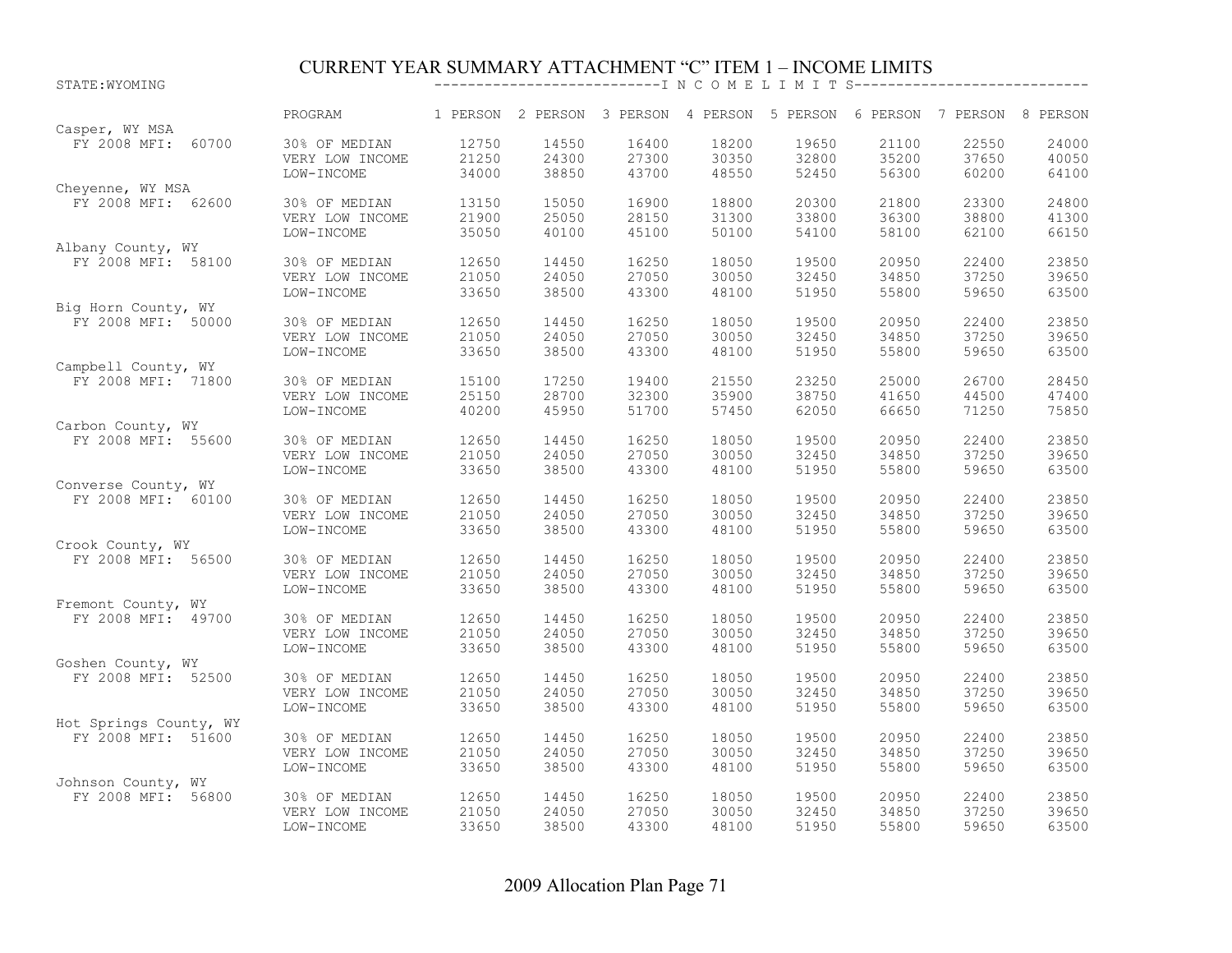#### CURRENT YEAR SUMMARY ATTACHMENT "C" ITEM 1 – INCOME LIMITS

| STATE: WYOMING        |                 |       |       |                                                                         |       |       |       |       |       |
|-----------------------|-----------------|-------|-------|-------------------------------------------------------------------------|-------|-------|-------|-------|-------|
|                       | PROGRAM         |       |       | 1 PERSON 2 PERSON 3 PERSON 4 PERSON 5 PERSON 6 PERSON 7 PERSON 8 PERSON |       |       |       |       |       |
| Lincoln County, WY    |                 |       |       |                                                                         |       |       |       |       |       |
| FY 2008 MFI: 59100    | 30% OF MEDIAN   | 12650 | 14450 | 16250                                                                   | 18050 | 19500 | 20950 | 22400 | 23850 |
|                       | VERY LOW INCOME | 21050 | 24050 | 27050                                                                   | 30050 | 32450 | 34850 | 37250 | 39650 |
|                       | LOW-INCOME      | 33650 | 38500 | 43300                                                                   | 48100 | 51950 | 55800 | 59650 | 63500 |
| Niobrara County, WY   |                 |       |       |                                                                         |       |       |       |       |       |
| FY 2008 MFI: 43700    | 30% OF MEDIAN   | 12650 | 14450 | 16250                                                                   | 18050 | 19500 | 20950 | 22400 | 23850 |
|                       | VERY LOW INCOME | 21050 | 24050 | 27050                                                                   | 30050 | 32450 | 34850 | 37250 | 39650 |
|                       | LOW-INCOME      | 33650 | 38500 | 43300                                                                   | 48100 | 51950 | 55800 | 59650 | 63500 |
| Park County, WY       |                 |       |       |                                                                         |       |       |       |       |       |
| FY 2008 MFI: 54100    | 30% OF MEDIAN   | 12650 | 14450 | 16250                                                                   | 18050 | 19500 | 20950 | 22400 | 23850 |
|                       | VERY LOW INCOME | 21050 | 24050 | 27050                                                                   | 30050 | 32450 | 34850 | 37250 | 39650 |
|                       | LOW-INCOME      | 33650 | 38500 | 43300                                                                   | 48100 | 51950 | 55800 | 59650 | 63500 |
| Platte County, WY     |                 |       |       |                                                                         |       |       |       |       |       |
| FY 2008 MFI: 53700    | 30% OF MEDIAN   | 12650 | 14450 | 16250                                                                   | 18050 | 19500 | 20950 | 22400 | 23850 |
|                       | VERY LOW INCOME | 21050 | 24050 | 27050                                                                   | 30050 | 32450 | 34850 | 37250 | 39650 |
|                       |                 |       |       |                                                                         |       |       |       |       |       |
|                       | LOW-INCOME      | 33650 | 38500 | 43300                                                                   | 48100 | 51950 | 55800 | 59650 | 63500 |
| Sheridan County, WY   |                 |       |       |                                                                         |       |       |       |       |       |
| FY 2008 MFI: 56700    | 30% OF MEDIAN   | 12650 | 14450 | 16250                                                                   | 18050 | 19500 | 20950 | 22400 | 23850 |
|                       | VERY LOW INCOME | 21050 | 24050 | 27050                                                                   | 30050 | 32450 | 34850 | 37250 | 39650 |
|                       | LOW-INCOME      | 33650 | 38500 | 43300                                                                   | 48100 | 51950 | 55800 | 59650 | 63500 |
| Sublette County, WY   |                 |       |       |                                                                         |       |       |       |       |       |
| FY 2008 MFI: 63000    | 30% OF MEDIAN   | 13250 | 15100 | 17000                                                                   | 18900 | 20400 | 21900 | 23450 | 24950 |
|                       | VERY LOW INCOME | 22050 | 25200 | 28350                                                                   | 31500 | 34000 | 36550 | 39050 | 41600 |
|                       | LOW-INCOME      | 35300 | 40300 | 45350                                                                   | 50400 | 54450 | 58450 | 62500 | 66550 |
| Sweetwater County, WY |                 |       |       |                                                                         |       |       |       |       |       |
| FY 2008 MFI: 71300    | 30% OF MEDIAN   | 15000 | 17100 | 19250                                                                   | 21400 | 23100 | 24800 | 26550 | 28250 |
|                       | VERY LOW INCOME | 24950 | 28500 | 32100                                                                   | 35650 | 38500 | 41350 | 44200 | 47050 |
|                       | LOW-INCOME      | 39950 | 45650 | 51350                                                                   | 57050 | 61600 | 66200 | 70750 | 75300 |
| Teton County, WY      |                 |       |       |                                                                         |       |       |       |       |       |
| FY 2008 MFI: 83300    | 30% OF MEDIAN   | 17500 | 20000 | 22500                                                                   | 25000 | 27000 | 29000 | 31000 | 33000 |
|                       | VERY LOW INCOME | 29150 | 33300 | 37500                                                                   | 41650 | 45000 | 48300 | 51650 | 55000 |
|                       | LOW-INCOME      | 43050 | 49200 | 55350                                                                   | 61500 | 66400 | 71350 | 76250 | 81200 |
| Uinta County, WY      |                 |       |       |                                                                         |       |       |       |       |       |
| FY 2008 MFI: 65100    | 30% OF MEDIAN   | 13700 | 15650 | 17600                                                                   | 19550 | 21100 | 22700 | 24250 | 25800 |
|                       | VERY LOW INCOME | 22800 | 26050 | 29300                                                                   | 32550 | 35150 | 37750 | 40350 | 42950 |
|                       | LOW-INCOME      | 36450 | 41700 | 46900                                                                   | 52100 | 56250 | 60450 | 64600 | 68750 |
| Washakie County, WY   |                 |       |       |                                                                         |       |       |       |       |       |
| FY 2008 MFI: 55600    | 30% OF MEDIAN   | 12650 | 14450 | 16250                                                                   | 18050 | 19500 | 20950 | 22400 | 23850 |
|                       | VERY LOW INCOME | 21050 | 24050 | 27050                                                                   | 30050 | 32450 | 34850 | 37250 | 39650 |
|                       | LOW-INCOME      | 33650 | 38500 | 43300                                                                   | 48100 | 51950 | 55800 | 59650 | 63500 |
| Weston County, WY     |                 |       |       |                                                                         |       |       |       |       |       |
| FY 2008 MFI: 52500    | 30% OF MEDIAN   | 12650 | 14450 | 16250                                                                   | 18050 | 19500 | 20950 | 22400 | 23850 |
|                       | VERY LOW INCOME | 21050 | 24050 | 27050                                                                   | 30050 | 32450 | 34850 | 37250 | 39650 |
|                       | LOW-INCOME      | 33650 | 38500 | 43300                                                                   | 48100 | 51950 | 55800 | 59650 | 63500 |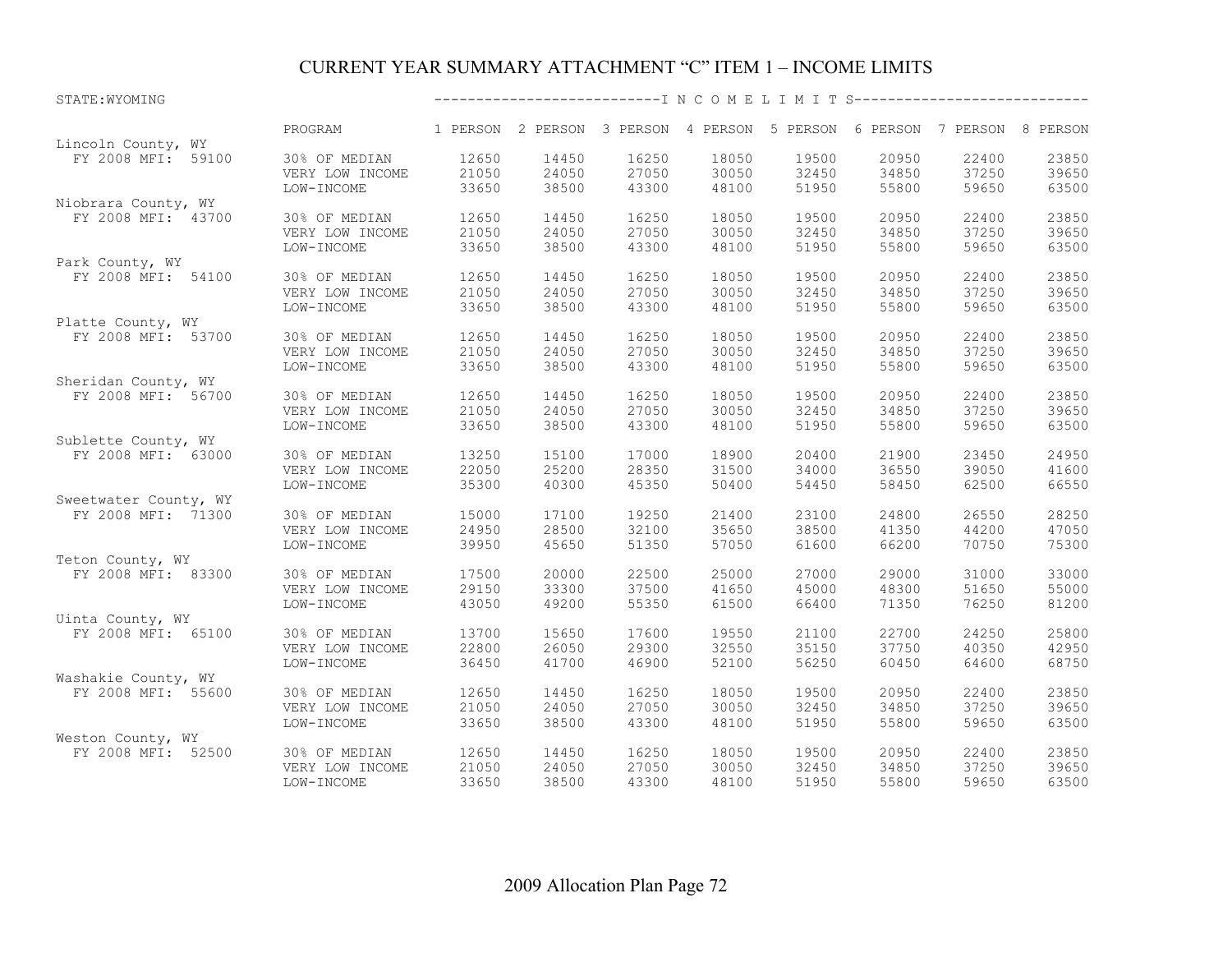| U.S. DEPARTMENT OF HUD 04/2008<br><b>STATE: WYOMING</b> | -------------------------2008 HOME    PROGRAM RENTS---------------------------- |                   |     |      |      |      |      |      |
|---------------------------------------------------------|---------------------------------------------------------------------------------|-------------------|-----|------|------|------|------|------|
|                                                         |                                                                                 |                   |     |      |      |      |      |      |
|                                                         | <b>PROGRAM</b>                                                                  | <b>EFFICIENCY</b> | 1BR | 2BR  | 3BR  | 4BR  | 5BR  | 6BR  |
| Casper, WY MSA                                          |                                                                                 |                   |     |      |      |      |      |      |
|                                                         | LOW HOME RENT LIMIT                                                             | 401               | 439 | 555  | 789  | 880  | 971  | 1062 |
|                                                         | HIGH HOME RENT LIMIT                                                            | 401               | 439 | 555  | 808  | 973  | 1119 | 1265 |
|                                                         | For Information Only:                                                           |                   |     |      |      |      |      |      |
|                                                         | <b>FAIR MARKET RENT</b>                                                         | 401               | 439 | 555  | 808  | 973  | 1119 | 1265 |
|                                                         | 50% RENT LIMIT                                                                  | 531               | 569 | 682  | 789  | 880  | 971  | 1062 |
|                                                         | 65% RENT LIMIT                                                                  | 670               | 719 | 866  | 992  | 1086 | 1180 | 1275 |
| Cheyenne, WY MSA                                        |                                                                                 |                   |     |      |      |      |      |      |
|                                                         | LOW HOME RENT LIMIT                                                             | 492               | 519 | 658  | 813  | 907  | 1001 | 1095 |
|                                                         | <b>HIGH HOME RENT LIMIT</b>                                                     | 492               | 519 | 658  | 896  | 1123 | 1220 | 1319 |
|                                                         | For Information Only:                                                           |                   |     |      |      |      |      |      |
|                                                         | <b>FAIR MARKET RENT</b>                                                         | 492               | 519 | 658  | 896  | 1153 | 1326 | 1499 |
|                                                         | 50% RENT LIMIT                                                                  | 547               | 586 | 703  | 813  | 907  | 1001 | 1095 |
|                                                         | 65% RENT LIMIT                                                                  | 693               | 743 | 894  | 1024 | 1123 | 1220 | 1319 |
| Albany County, WY                                       |                                                                                 |                   |     |      |      |      |      |      |
|                                                         | LOW HOME RENT LIMIT                                                             | 449               | 514 | 652  | 781  | 871  | 961  | 1051 |
|                                                         | HIGH HOME RENT LIMIT                                                            | 449               | 514 | 652  | 895  | 948  | 1090 | 1232 |
|                                                         | For Information Only:                                                           |                   |     |      |      |      |      |      |
|                                                         | <b>FAIR MARKET RENT</b>                                                         | 449               | 514 | 652  | 895  | 948  | 1090 | 1232 |
|                                                         | 50% RENT LIMIT                                                                  | 526               | 563 | 676  | 781  | 871  | 961  | 1051 |
|                                                         | 65% RENT LIMIT                                                                  | 664               | 713 | 857  | 981  | 1075 | 1167 | 1261 |
| Big Horn County, WY                                     |                                                                                 |                   |     |      |      |      |      |      |
|                                                         | LOW HOME RENT LIMIT                                                             | 445               | 465 | 556  | 726  | 868  | 962  | 1051 |
|                                                         | HIGH HOME RENT LIMIT                                                            | 445               | 465 | 556  | 726  | 868  | 998  | 1128 |
|                                                         | For Information Only:                                                           |                   |     |      |      |      |      |      |
|                                                         | <b>FAIR MARKET RENT</b>                                                         | 445               | 465 | 556  | 726  | 868  | 998  | 1128 |
|                                                         | 50% RENT LIMIT                                                                  | 526               | 563 | 676  | 781  | 871  | 961  | 1051 |
|                                                         | 65% RENT LIMIT                                                                  | 664               | 713 | 857  | 981  | 1075 | 1167 | 1261 |
| Campbell County, WY                                     |                                                                                 |                   |     |      |      |      |      |      |
|                                                         | LOW HOME RENT LIMIT                                                             | 498               | 537 | 601  | 814  | 886  | 1019 | 1152 |
|                                                         | HIGH HOME RENT LIMIT                                                            | 498               | 537 | 601  | 814  | 886  | 1019 | 1152 |
|                                                         | For Information Only:                                                           |                   |     |      |      |      |      |      |
|                                                         | <b>FAIR MARKET RENT</b>                                                         | 498               | 537 | 601  | 814  | 886  | 1019 | 1152 |
|                                                         | 50% RENT LIMIT                                                                  | 628               | 673 | 807  | 933  | 1041 | 1148 | 1256 |
|                                                         | 65% RENT LIMIT                                                                  | 796               | 854 | 1028 | 1179 | 1295 | 1411 | 1527 |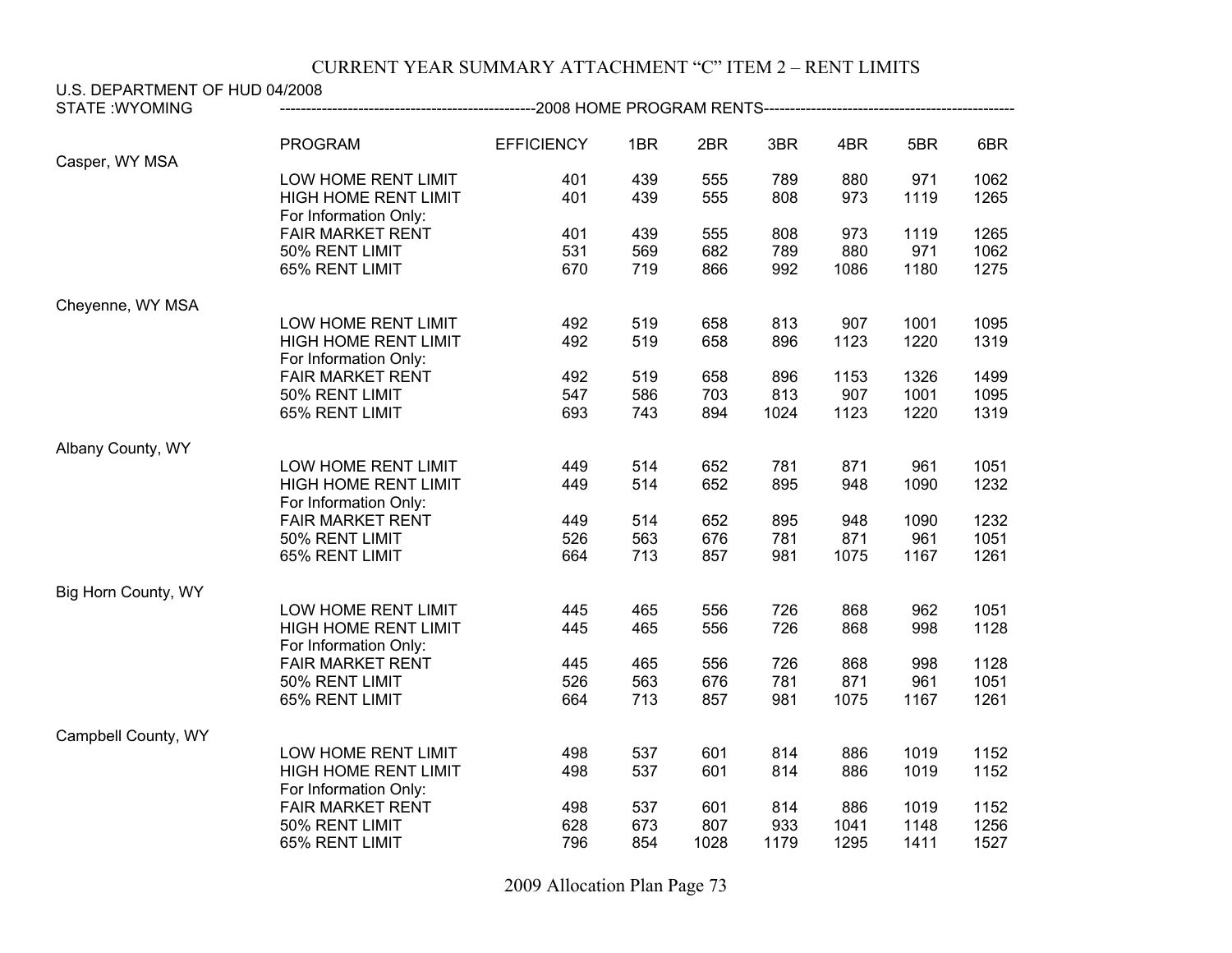| U.S. DEPARTMENT OF HUD 04/2008<br><b>STATE: WYOMING</b> |                             |                   |     |     |     |      |      |      |
|---------------------------------------------------------|-----------------------------|-------------------|-----|-----|-----|------|------|------|
|                                                         |                             |                   |     |     |     |      |      |      |
|                                                         | <b>PROGRAM</b>              | <b>EFFICIENCY</b> | 1BR | 2BR | 3BR | 4BR  | 5BR  | 6BR  |
| Carbon County, WY                                       |                             |                   |     |     |     |      |      |      |
|                                                         | LOW HOME RENT LIMIT         | 361               | 432 | 555 | 695 | 845  | 961  | 1051 |
|                                                         | HIGH HOME RENT LIMIT        | 361               | 432 | 555 | 695 | 845  | 972  | 1099 |
|                                                         | For Information Only:       |                   |     |     |     |      |      |      |
|                                                         | <b>FAIR MARKET RENT</b>     | 361               | 432 | 555 | 695 | 845  | 972  | 1099 |
|                                                         | 50% RENT LIMIT              | 526               | 563 | 676 | 781 | 871  | 961  | 1051 |
|                                                         | 65% RENT LIMIT              | 664               | 713 | 857 | 981 | 1075 | 1167 | 1261 |
| Converse County, WY                                     |                             |                   |     |     |     |      |      |      |
|                                                         | LOW HOME RENT LIMIT         | 361               | 446 | 555 | 757 | 871  | 961  | 1051 |
|                                                         | HIGH HOME RENT LIMIT        | 361               | 446 | 555 | 757 | 976  | 1122 | 1261 |
|                                                         | For Information Only:       |                   |     |     |     |      |      |      |
|                                                         | <b>FAIR MARKET RENT</b>     | 361               | 446 | 555 | 757 | 976  | 1122 | 1269 |
|                                                         | 50% RENT LIMIT              | 526               | 563 | 676 | 781 | 871  | 961  | 1051 |
|                                                         | 65% RENT LIMIT              | 664               | 713 | 857 | 981 | 1075 | 1167 | 1261 |
| Crook County, WY                                        |                             |                   |     |     |     |      |      |      |
|                                                         | LOW HOME RENT LIMIT         | 445               | 465 | 556 | 726 | 868  | 961  | 1051 |
|                                                         | <b>HIGH HOME RENT LIMIT</b> | 445               | 465 | 556 | 726 | 868  | 998  | 1128 |
|                                                         | For Information Only:       |                   |     |     |     |      |      |      |
|                                                         | <b>FAIR MARKET RENT</b>     | 445               | 465 | 556 | 726 | 868  | 998  | 1128 |
|                                                         | 50% RENT LIMIT              | 526               | 563 | 676 | 781 | 871  | 961  | 1051 |
|                                                         | 65% RENT LIMIT              | 664               | 713 | 857 | 981 | 1075 | 1167 | 1261 |
| Fremont County, WY                                      |                             |                   |     |     |     |      |      |      |
|                                                         | LOW HOME RENT LIMIT         | 438               | 441 | 560 | 702 | 871  | 961  | 1051 |
|                                                         | <b>HIGH HOME RENT LIMIT</b> | 438               | 441 | 560 | 702 | 894  | 1028 | 1162 |
|                                                         | For Information Only:       |                   |     |     |     |      |      |      |
|                                                         | <b>FAIR MARKET RENT</b>     | 438               | 441 | 560 | 702 | 894  | 1028 | 1162 |
|                                                         | 50% RENT LIMIT              | 526               | 563 | 676 | 781 | 871  | 961  | 1051 |
|                                                         | 65% RENT LIMIT              | 664               | 713 | 857 | 981 | 1075 | 1167 | 1261 |
| Goshen County, WY                                       |                             |                   |     |     |     |      |      |      |
|                                                         | LOW HOME RENT LIMIT         | 460               | 461 | 555 | 684 | 871  | 961  | 1051 |
|                                                         | HIGH HOME RENT LIMIT        | 460               | 461 | 555 | 684 | 942  | 1083 | 1225 |
|                                                         | For Information Only:       |                   |     |     |     |      |      |      |
|                                                         | <b>FAIR MARKET RENT</b>     | 460               | 461 | 555 | 684 | 942  | 1083 | 1225 |
|                                                         | 50% RENT LIMIT              | 526               | 563 | 676 | 781 | 871  | 961  | 1051 |
|                                                         | 65% RENT LIMIT              | 664               | 713 | 857 | 981 | 1075 | 1167 | 1261 |
|                                                         |                             |                   |     |     |     |      |      |      |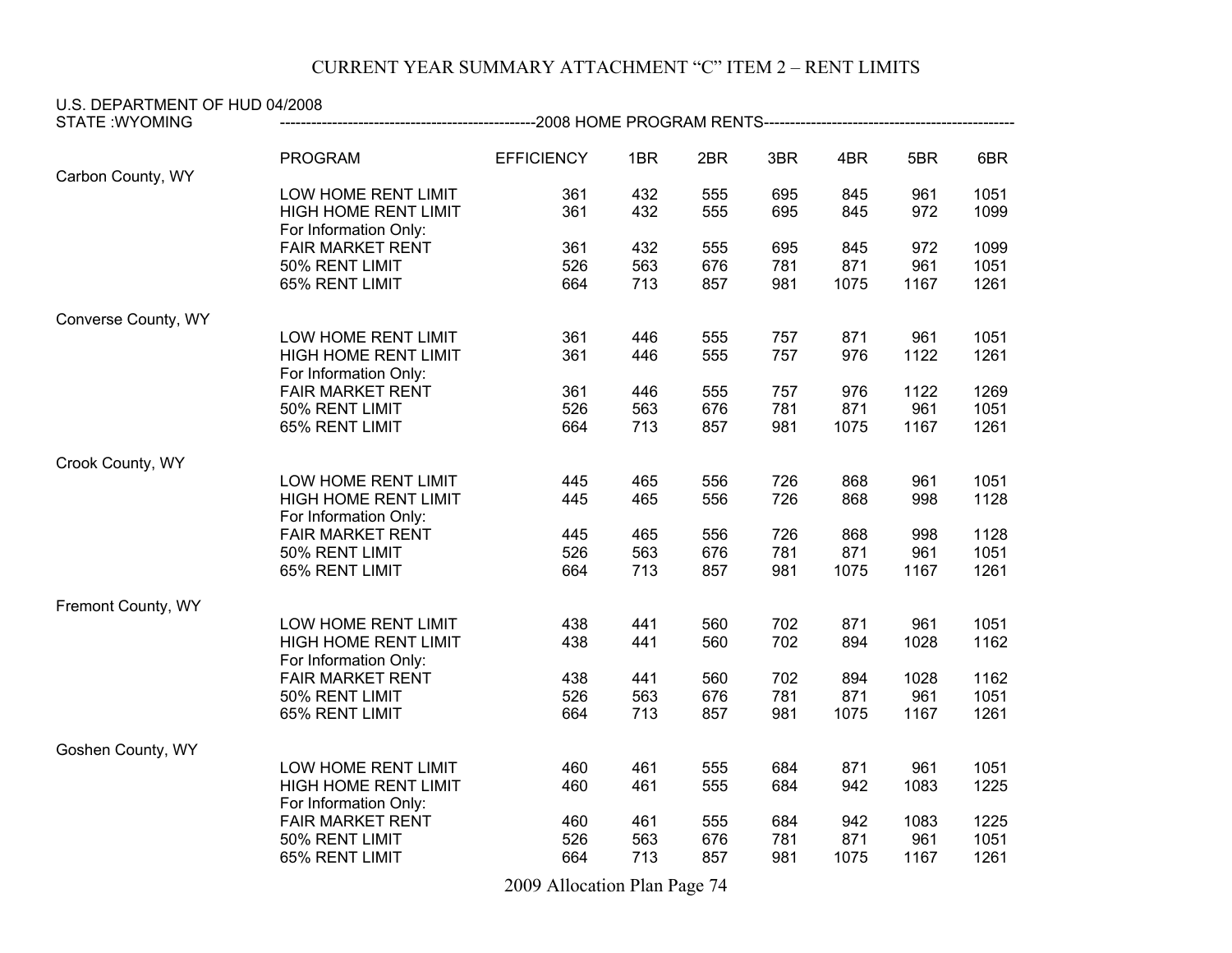| U.S. DEPARTMENT OF HUD 04/2008 |                             |                   |     |     |     |      |      |      |
|--------------------------------|-----------------------------|-------------------|-----|-----|-----|------|------|------|
| <b>STATE: WYOMING</b>          |                             |                   |     |     |     |      |      |      |
|                                | <b>PROGRAM</b>              | <b>EFFICIENCY</b> | 1BR | 2BR | 3BR | 4BR  | 5BR  | 6BR  |
| Hot Springs County, WY         |                             |                   |     |     |     |      |      |      |
|                                | LOW HOME RENT LIMIT         | 445               | 465 | 556 | 726 | 868  | 961  | 1051 |
|                                | HIGH HOME RENT LIMIT        | 445               | 465 | 556 | 726 | 868  | 998  | 1128 |
|                                | For Information Only:       |                   |     |     |     |      |      |      |
|                                | <b>FAIR MARKET RENT</b>     | 445               | 465 | 556 | 726 | 868  | 998  | 1128 |
|                                | 50% RENT LIMIT              | 526               | 563 | 676 | 781 | 871  | 961  | 1051 |
|                                | 65% RENT LIMIT              | 664               | 713 | 857 | 981 | 1075 | 1167 | 1261 |
| Johnson County, WY             |                             |                   |     |     |     |      |      |      |
|                                | LOW HOME RENT LIMIT         | 446               | 464 | 572 | 726 | 868  | 961  | 1051 |
|                                | HIGH HOME RENT LIMIT        | 446               | 464 | 572 | 726 | 868  | 998  | 1128 |
|                                | For Information Only:       |                   |     |     |     |      |      |      |
|                                | <b>FAIR MARKET RENT</b>     | 446               | 464 | 572 | 726 | 868  | 998  | 1128 |
|                                | 50% RENT LIMIT              | 526               | 563 | 676 | 781 | 871  | 961  | 1051 |
|                                | 65% RENT LIMIT              | 664               | 713 | 857 | 981 | 1075 | 1167 | 1261 |
| Lincoln County, WY             |                             |                   |     |     |     |      |      |      |
|                                | LOW HOME RENT LIMIT         | 491               | 519 | 591 | 781 | 871  | 961  | 1051 |
|                                | HIGH HOME RENT LIMIT        | 491               | 519 | 591 | 789 | 934  | 1074 | 1214 |
|                                | For Information Only:       |                   |     |     |     |      |      |      |
|                                | <b>FAIR MARKET RENT</b>     | 491               | 519 | 591 | 789 | 934  | 1074 | 1214 |
|                                | 50% RENT LIMIT              | 526               | 563 | 676 | 781 | 871  | 961  | 1051 |
|                                | 65% RENT LIMIT              | 664               | 713 | 857 | 981 | 1075 | 1167 | 1261 |
| Niobrara County, WY            |                             |                   |     |     |     |      |      |      |
|                                | LOW HOME RENT LIMIT         | 445               | 465 | 556 | 726 | 868  | 961  | 1051 |
|                                | <b>HIGH HOME RENT LIMIT</b> | 445               | 465 | 556 | 726 | 868  | 998  | 1128 |
|                                | For Information Only:       |                   |     |     |     |      |      |      |
|                                | <b>FAIR MARKET RENT</b>     | 445               | 465 | 556 | 726 | 868  | 998  | 1128 |
|                                | 50% RENT LIMIT              | 526               | 563 | 676 | 781 | 871  | 961  | 1051 |
|                                | 65% RENT LIMIT              | 664               | 713 | 857 | 981 | 1075 | 1167 | 1261 |
| Park County, WY                |                             |                   |     |     |     |      |      |      |
|                                | LOW HOME RENT LIMIT         | 416               | 478 | 562 | 706 | 871  | 961  | 1051 |
|                                | <b>HIGH HOME RENT LIMIT</b> | 416               | 478 | 562 | 706 | 930  | 1070 | 1209 |
|                                | For Information Only:       |                   |     |     |     |      |      |      |
|                                | <b>FAIR MARKET RENT</b>     | 416               | 478 | 562 | 706 | 930  | 1070 | 1209 |
|                                | 50% RENT LIMIT              | 526               | 563 | 676 | 781 | 871  | 961  | 1051 |
|                                | 65% RENT LIMIT              | 664               | 713 | 857 | 981 | 1075 | 1167 | 1261 |
|                                |                             |                   |     |     |     |      |      |      |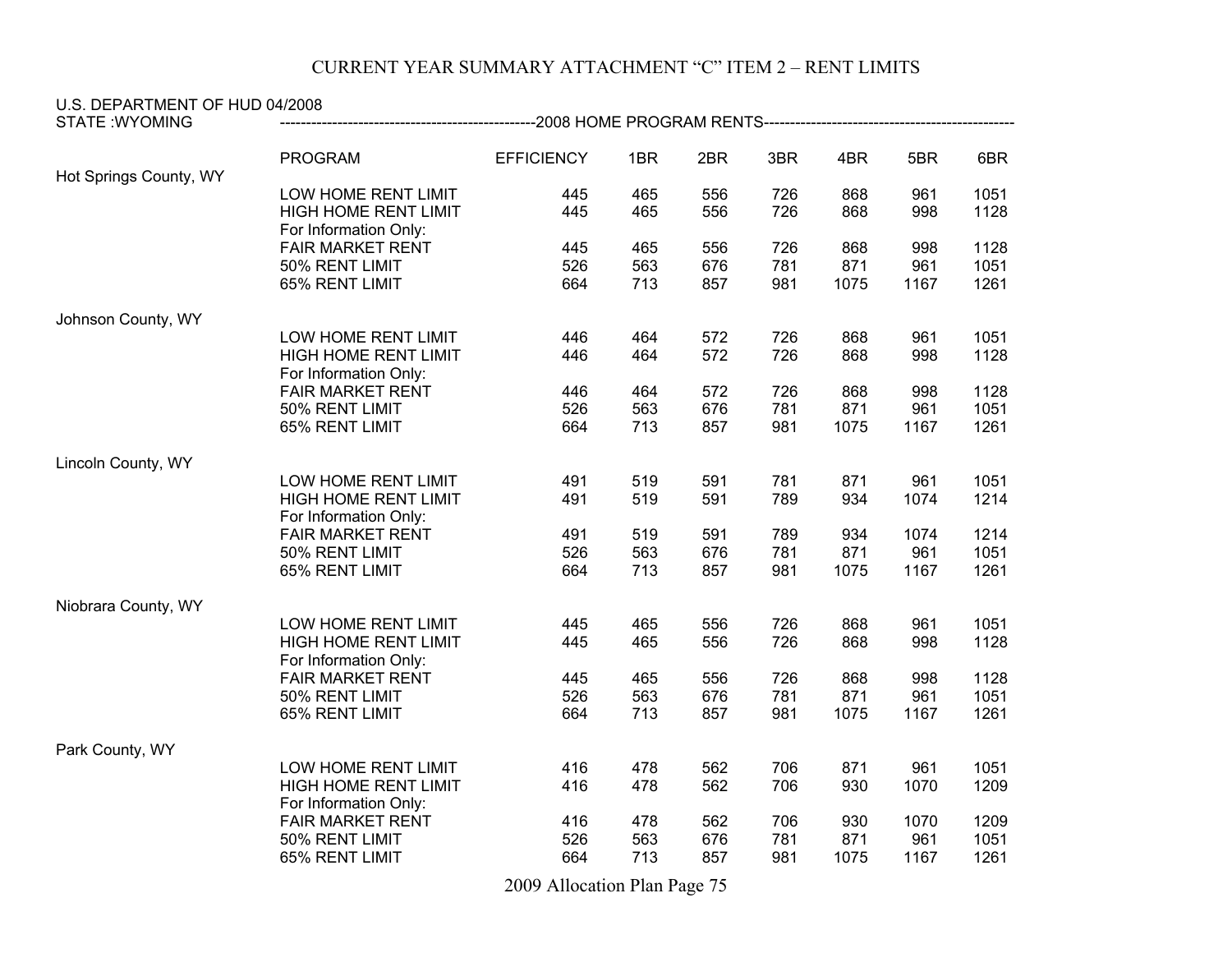| U.S. DEPARTMENT OF HUD 04/2008 |                             |                   |     |      |      |      |      |      |
|--------------------------------|-----------------------------|-------------------|-----|------|------|------|------|------|
| <b>STATE: WYOMING</b>          |                             |                   |     |      |      |      |      |      |
|                                | <b>PROGRAM</b>              | <b>EFFICIENCY</b> | 1BR | 2BR  | 3BR  | 4BR  | 5BR  | 6BR  |
| Platte County, WY              |                             |                   |     |      |      |      |      |      |
|                                | LOW HOME RENT LIMIT         | 445               | 465 | 556  | 726  | 868  | 961  | 1051 |
|                                | HIGH HOME RENT LIMIT        | 445               | 465 | 556  | 726  | 868  | 998  | 1128 |
|                                | For Information Only:       |                   |     |      |      |      |      |      |
|                                | <b>FAIR MARKET RENT</b>     | 445               | 465 | 556  | 726  | 868  | 998  | 1128 |
|                                | 50% RENT LIMIT              | 526               | 563 | 676  | 781  | 871  | 961  | 1051 |
|                                | 65% RENT LIMIT              | 664               | 713 | 857  | 981  | 1075 | 1167 | 1261 |
| Sheridan County, WY            |                             |                   |     |      |      |      |      |      |
|                                | LOW HOME RENT LIMIT         | 447               | 482 | 592  | 757  | 871  | 961  | 1051 |
|                                | HIGH HOME RENT LIMIT        | 447               | 482 | 592  | 757  | 924  | 1063 | 1201 |
|                                | For Information Only:       |                   |     |      |      |      |      |      |
|                                | <b>FAIR MARKET RENT</b>     | 447               | 482 | 592  | 757  | 924  | 1063 | 1201 |
|                                | 50% RENT LIMIT              | 526               | 563 | 676  | 781  | 871  | 961  | 1051 |
|                                | 65% RENT LIMIT              | 664               | 713 | 857  | 981  | 1075 | 1167 | 1261 |
| Sublette County, WY            |                             |                   |     |      |      |      |      |      |
|                                | LOW HOME RENT LIMIT         | 494               | 520 | 603  | 789  | 913  | 1008 | 1102 |
|                                | HIGH HOME RENT LIMIT        | 494               | 520 | 603  | 789  | 935  | 1075 | 1216 |
|                                | For Information Only:       |                   |     |      |      |      |      |      |
|                                | <b>FAIR MARKET RENT</b>     | 494               | 520 | 603  | 789  | 935  | 1075 | 1216 |
|                                | 50% RENT LIMIT              | 551               | 590 | 708  | 818  | 913  | 1008 | 1102 |
|                                | 65% RENT LIMIT              | 696               | 748 | 899  | 1031 | 1130 | 1229 | 1327 |
| Sweetwater County, WY          |                             |                   |     |      |      |      |      |      |
|                                | LOW HOME RENT LIMIT         | 366               | 445 | 558  | 780  | 810  | 932  | 1053 |
|                                | <b>HIGH HOME RENT LIMIT</b> | 366               | 445 | 558  | 780  | 810  | 932  | 1053 |
|                                | For Information Only:       |                   |     |      |      |      |      |      |
|                                | <b>FAIR MARKET RENT</b>     | 366               | 445 | 558  | 780  | 810  | 932  | 1053 |
|                                | 50% RENT LIMIT              | 623               | 668 | 802  | 926  | 1033 | 1140 | 1247 |
|                                | 65% RENT LIMIT              | 791               | 849 | 1021 | 1171 | 1286 | 1401 | 1516 |
| Teton County, WY               |                             |                   |     |      |      |      |      |      |
|                                | LOW HOME RENT LIMIT         | 728               | 780 | 937  | 1083 | 1207 | 1333 | 1457 |
|                                | HIGH HOME RENT LIMIT        | 764               | 852 | 1072 | 1374 | 1455 | 1651 | 1789 |
|                                | For Information Only:       |                   |     |      |      |      |      |      |
|                                | <b>FAIR MARKET RENT</b>     | 764               | 852 | 1072 | 1413 | 1455 | 1673 | 1892 |
|                                | 50% RENT LIMIT              | 728               | 780 | 937  | 1083 | 1207 | 1333 | 1457 |
|                                | 65% RENT LIMIT              | 928               | 995 | 1197 | 1374 | 1513 | 1651 | 1789 |
|                                |                             |                   |     |      |      |      |      |      |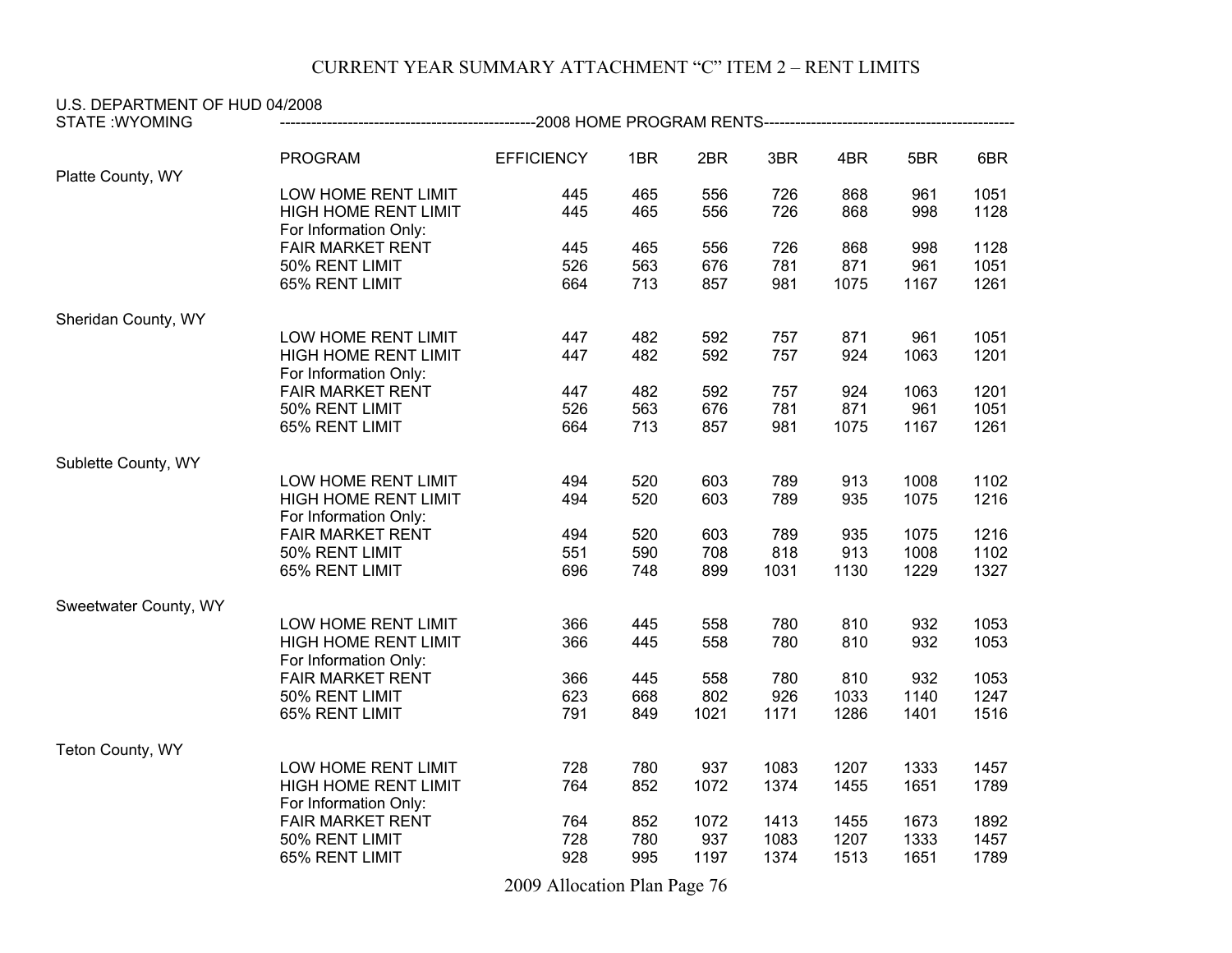| U.S. DEPARTMENT OF HUD 04/2008<br><b>STATE:WYOMING</b> |                                                                             | -2008 HOME PROGRAM RENTS------------------- |                   |                   |                    |                    |                      |                      |
|--------------------------------------------------------|-----------------------------------------------------------------------------|---------------------------------------------|-------------------|-------------------|--------------------|--------------------|----------------------|----------------------|
|                                                        | <b>PROGRAM</b>                                                              | <b>EFFICIENCY</b>                           | 1BR               | 2BR               | 3BR                | 4BR                | 5BR                  | 6BR                  |
| Uinta County, WY                                       | LOW HOME RENT LIMIT<br><b>HIGH HOME RENT LIMIT</b><br>For Information Only: | 386<br>386                                  | 487<br>487        | 555<br>555        | 758<br>758         | 900<br>900         | 1035<br>1035         | 1139<br>1170         |
|                                                        | <b>FAIR MARKET RENT</b><br>50% RENT LIMIT<br>65% RENT LIMIT                 | 386<br>570<br>720                           | 487<br>610<br>773 | 555<br>732<br>929 | 758<br>846<br>1066 | 900<br>943<br>1169 | 1035<br>1041<br>1272 | 1170<br>1139<br>1375 |
| Washakie County, WY                                    |                                                                             |                                             |                   |                   |                    |                    |                      |                      |
|                                                        | LOW HOME RENT LIMIT<br><b>HIGH HOME RENT LIMIT</b><br>For Information Only: | 445<br>445                                  | 465<br>465        | 556<br>556        | 726<br>726         | 868<br>868         | 961<br>998           | 1051<br>1128         |
|                                                        | <b>FAIR MARKET RENT</b><br>50% RENT LIMIT<br>65% RENT LIMIT                 | 445<br>526<br>664                           | 465<br>563<br>713 | 556<br>676<br>857 | 726<br>781<br>981  | 868<br>871<br>1075 | 998<br>961<br>1167   | 1128<br>1051<br>1261 |
| Weston County, WY                                      |                                                                             |                                             |                   |                   |                    |                    |                      |                      |
|                                                        | LOW HOME RENT LIMIT<br><b>HIGH HOME RENT LIMIT</b><br>For Information Only: | 445<br>445                                  | 465<br>465        | 556<br>556        | 726<br>726         | 868<br>868         | 961<br>998           | 1051<br>1128         |
|                                                        | <b>FAIR MARKET RENT</b><br>50% RENT LIMIT<br>65% RENT LIMIT                 | 445<br>526<br>664                           | 465<br>563<br>713 | 556<br>676<br>857 | 726<br>781<br>981  | 868<br>871<br>1075 | 998<br>961<br>1167   | 1128<br>1051<br>1261 |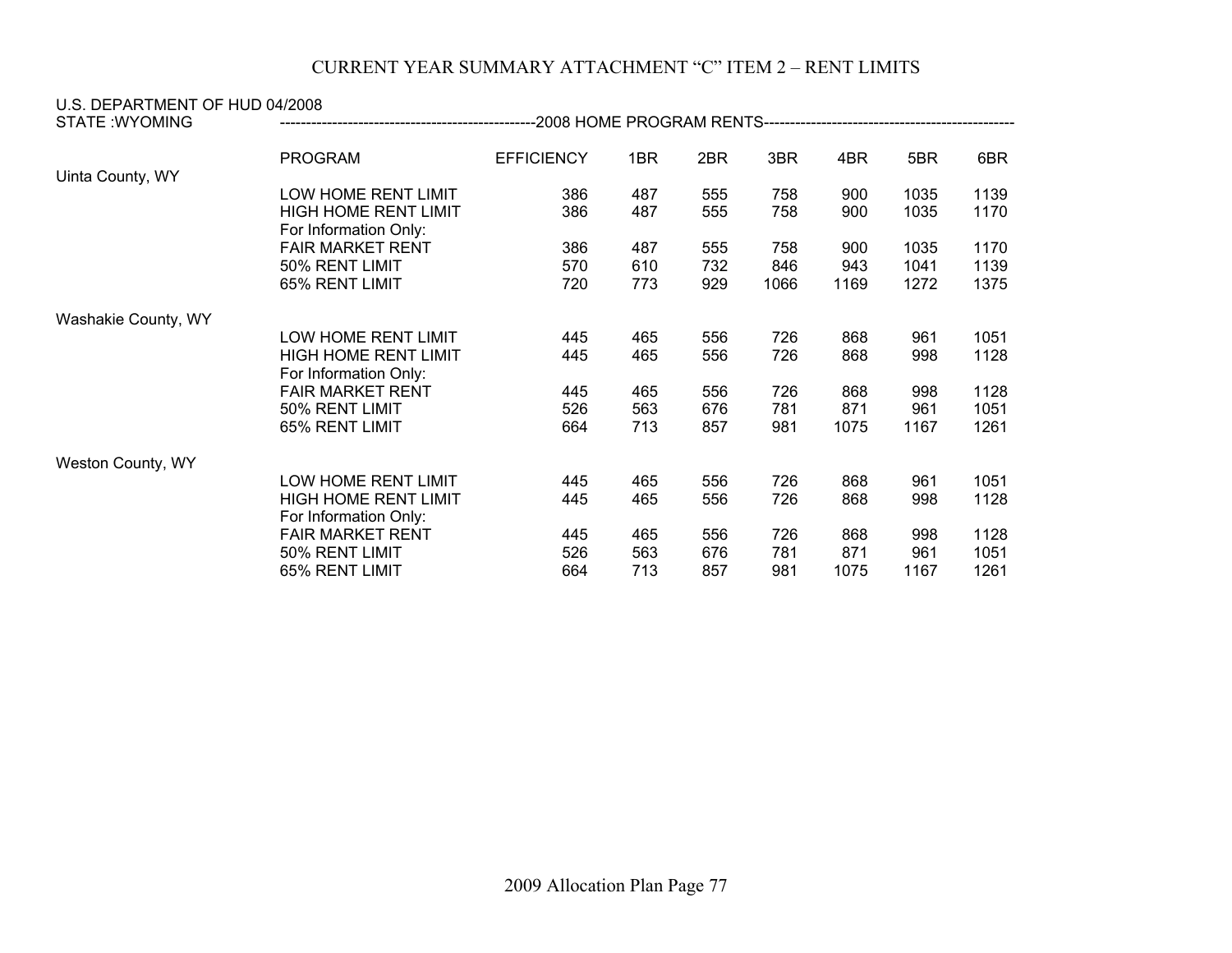## **Attachment "D" Item 1 - Narrative**

# Narrative Required with ALL Applications

## **A. Project Description**

- 1. Problem to be solved.
- 2. Completely describe the proposed program activities: Does the project involve the use of existing property; is the property privately or publicly owned; standard or substandard; occupied or vacant? For special needs housing projects, describe in detail the services that will be provided or coordinated for the property's residents and how client outreach will occur. Describe how the housing units and/or services proposed will be marketed to eligible participants and what kind of screening procedure, if any will be used. Outline the relationship of this proposal to established local housing and community development plans, policies, and strategies and cite date of adoption. Provide any evidence of local support that will add to the assurance of successful program implementation. Describe any known opposition to this proposal. Give enough detail to clearly illustrate all activities associated with the proposed project.
- 3. State the number of persons who will benefit and their income levels. (Indicate data sources.)
- 4. State the percentage of the funds that will benefit low income and very lowincome households.

### **B. A Study of Needs** - (Indicate data sources.)

Given the nature of the proposed project, provide as much measurable/objective information as needed to adequately describe the problem or need this project is designed to address. Describe the target population and discuss the magnitude and duration of the problem and its impact on the target population and the community-at-large. Examples of data that may be used are housing needs studies, the State's Consolidated Plan for Housing and Community Development, condition surveys, market studies, agency service records, census data, and information from local housing and community development plans.

Data used to support an application must be cited in the application. Applicants may use data derived at the city or county level if they can satisfy WCDA that the data is accurate and will not give the applicant an unfair advantage over other applicants. The methodology used, sample size, data sources, etc., must be submitted to WCDA with the application if other than federal or state information is used.

### **C. MATCH REQUIREMENTS - list your match sources for HOME funds.**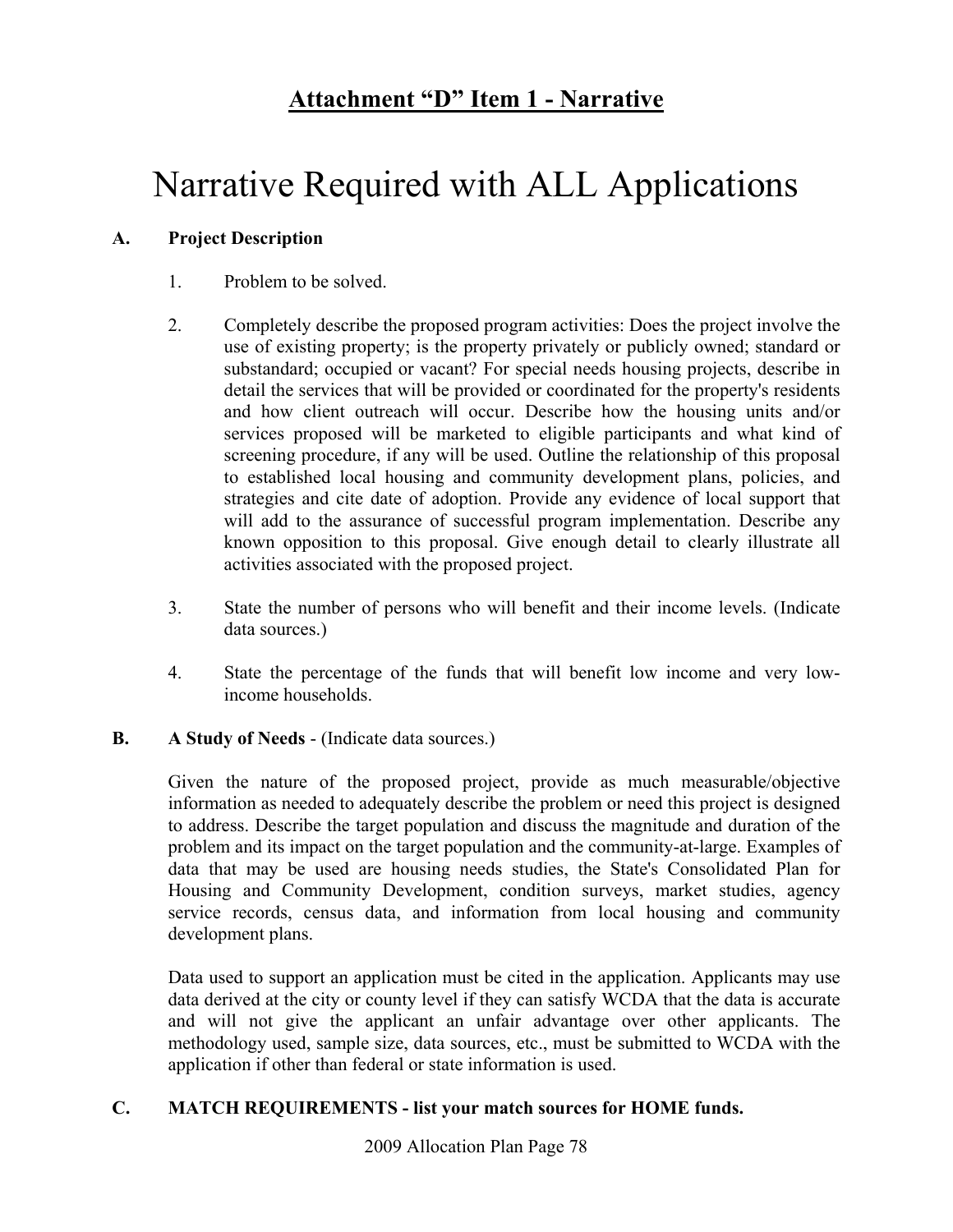## **Attachment "D" Item 1 - Narrative**

Match funds are the local contribution to the partnership. 25% of the HOME dollars requested must be matched with non-federal funds.

- 1. The match obligations can be met with:
	- Cash from a non-federal source
	- Value of waived taxes, fees or charges
	- Value of donated land or real property
	- Cost of infrastructure improvements associated with HOME projects
	- Below market interest rate loans.
	- Banked Match from WCDA (this is not actual cash)

Owner's cash or equity in the project is not an eligible source of match.

#### **D. LEVERAGING: List and describe all resources that will be leveraged by the requested HOME and Tax Credit funding.**

Describe and quantify all resources that will assist with project implementation and management. Include a discussion that identifies whether commitments are firm or tentative and when and under what circumstances tentative commitments will become actualized. Briefly describe the general terms and conditions of other sources and give their expiration date. Explain the organization's ability to access other funds or in-kind contributions and the overall attempts to obtain additional resources. For non-cash contributions, please detail how dollar amounts were calculated.

#### **E. RESULTS: Describe the results you expect to achieve.**

Explain how the proposed activities are directly related to the problem and need described and what the anticipated direct and indirect results of the program will be. Include information on length of commitment to the original target population, the continued affordability of the assisted housing in terms of monthly rent or mortgage costs, and other program results that help illustrate the overall benefit of the proposal. If permanent or temporary displacement or relocation will occur, describe the process used for relocation, the availability of comparable replacement units, and how and with what source these activities will be funded. Quantify whenever possible.

### **F. PROJECT MANAGEMENT: Describe your organization's management ability and management plan for this project.**

Describe the mission, management structure and staffing of your organization. Provide a detailed description of your organization's experience and ability in implementing and managing low-income or special needs housing assistance programs or related activities. Explain any past or current experience with federal or state award or loan programs.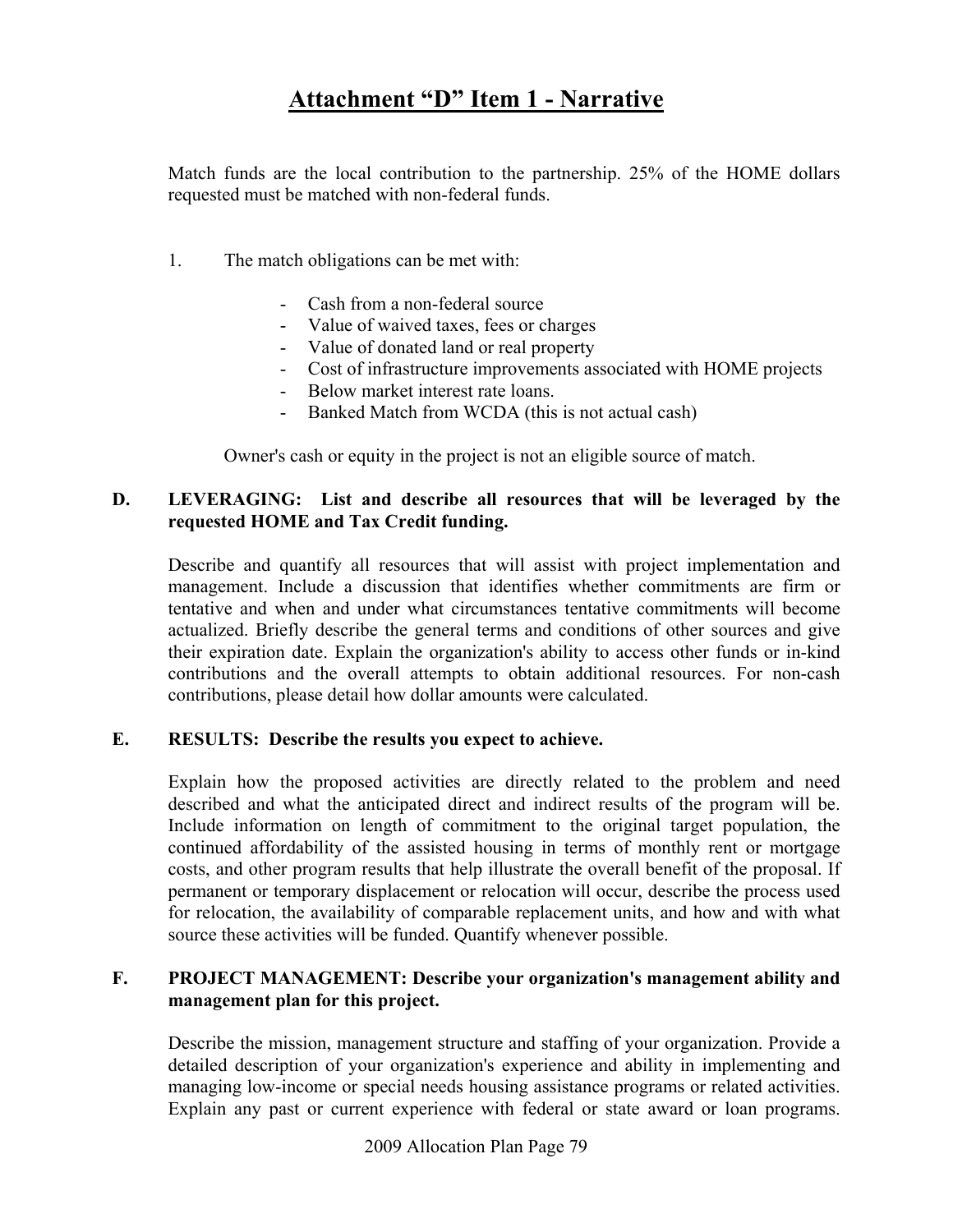## **Attachment "D" Item 1 - Narrative**

Provide an organizational chart showing the staffing and line of authority for the key personnel to be used in the project. Give a brief job description of the overall duties of the staff assigned to manage the program during each phase, a description of related experience, and how the management plan will be structured. If staff has not been hired, provide a job description for each vacant position. If a third party will be involved in management, describe their role.

### **G. STATEMENT: Explain why HOME or Tax Credit dollars are critical to the implementation of this proposal.**

Briefly summarize why HOME or Tax Credit dollars, are necessary for project implementation and why the proposed activities cannot occur without the award of funds. List unsuccessful requests your organization has made for other resources for this project, including source, amount, and if known, reason for rejection. Explain why no other source of funds can replace HOME or Tax Credit resources. Discuss whether the project could be implemented at a lower level or smaller scale without the HOME or Tax Credit award. Describe known public and private projects that address a similar need in your area and explain how this project differs from each of the others.

### **H. Affirmative Marketing Plan:**

Describe how you will market your project to minorities or hard-to-reach very lowincome households. Explain in detail.

NOTE: HOME funds as described in this application are anticipated funding. Final allocation amounts are subject to change based upon the receipt of Federal Award which is anticipated in March of 2009.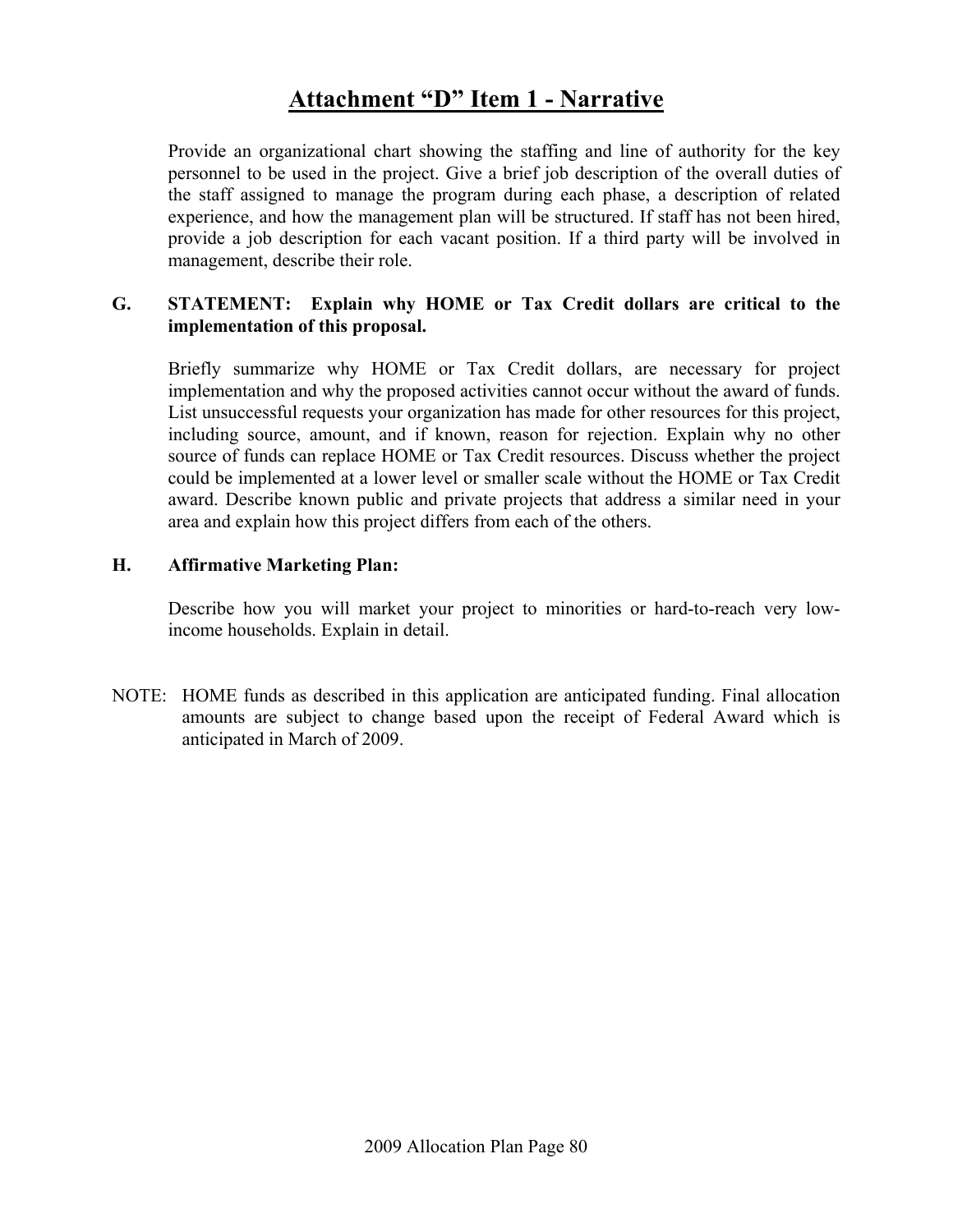## **Attachment "D" Item 2a**

#### QUARTERLY PROGRESS REPORT FOR RENTAL PROJECTS

Quarterly progress reports must be filed with the WCDA outlining progress toward completion. These reports must be received by the 1<sup>st</sup> day of March, June, September, and December, until 8609's are issued (for Tax Credits) or HOME project completion reports have been completed.

Indicate the actual or expected date by which the following activities have or will have been completed.

| Mo./Year |                                       |                                              |
|----------|---------------------------------------|----------------------------------------------|
|          | <b>Site</b>                           | <b>Local Permits</b>                         |
|          | Acquisition                           | <b>Conditional Use Permit</b>                |
|          | Survey                                | Variance                                     |
|          | Zoning Approval                       | Site Plan Review                             |
|          | Plat Design Approval                  | <b>Building Permit</b>                       |
|          | Environmental Phase I                 | Other (specify)                              |
|          | <b>Environmental Review Completed</b> |                                              |
|          |                                       | <b>Equity Syndication</b>                    |
|          | <b>Construction Financing</b>         | Letter of Commitment                         |
|          | Loan Application                      | Partnership Closing                          |
|          | <b>Conditional Commitment</b>         |                                              |
|          | Firm Commitment                       | Other                                        |
|          | Closing and Disbursement              | Final Plans/Specs                            |
|          |                                       | Tax Credit Carryover Allocation              |
|          | <b>Permanent Financing</b>            | 10% of Project Costs Incurred                |
|          | Loan Application                      | <b>Construction Start</b>                    |
|          | Conditional                           | % complete as of report date                 |
|          | Firm Commitment                       | <b>Construction Completion</b>               |
|          | Closing and Disbursement              | Landscape Completion                         |
|          |                                       | Placed in Service (Certificate of Occupancy) |
|          | Other Loans and Grants                | Occupancy of All Low-Income Units            |
|          | Type $&$ Source:                      | Submission of Placed in Service Application  |
|          | Commitment                            | Submission of Minority & Business Women      |
|          | Closing or Award                      | Enterprise information                       |

Any other significant issues not mentioned above, should be outlined below or on a separate sheet of paper and attached to the report.

Project Name Date Signature Date Date Date Date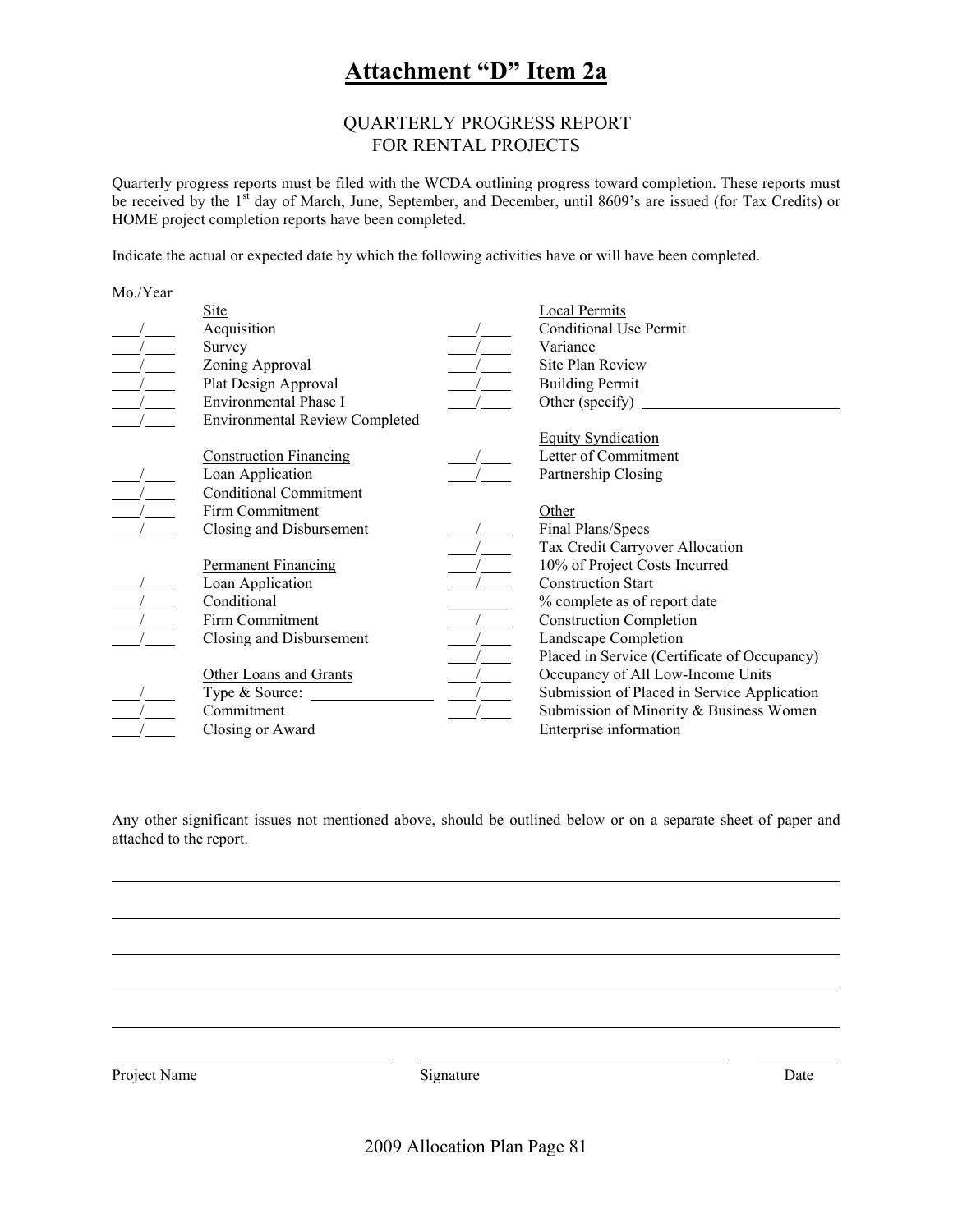## **Attachment "D" Item 2b**

#### QUARTERLY PROGRESS REPORT FOR HOMEBUYER ASSISTANCE AND HOMEOWNER REHABILITATIONPROGRAMS

Quarterly progress reports must be filed with the WCDA outlining progress toward completion. These reports must be received by the 1<sup>st</sup> day of March, June, September, and December, until all HOME project completion reports have been completed.

Quarterly / Accumulative

| Number of applications received                      |
|------------------------------------------------------|
| Number of households pre-qualified                   |
| Number of loans closed                               |
| Total Amount of funding Allocated from WCDA          |
| Amount of funding disbursed to Homebuyers/Homeowners |

Current

- Number of loans scheduled to close in next 30 days
- Number of loans scheduled to close in next 60 days
- Number of loans scheduled to close in next 90 days
- Number of loans scheduled to close in next 120 days
- 
- Number of loans scheduled to close in next 150 days<br>Number of loans scheduled to close in next 180 days Number of loans scheduled to close in next 180 days
- Number of loans scheduled to close in more than 180 days

Any other significant issues not mentioned above, should be outlined below or on a separate sheet of paper and attached to the report.

Project Name Date Signature Date Date Date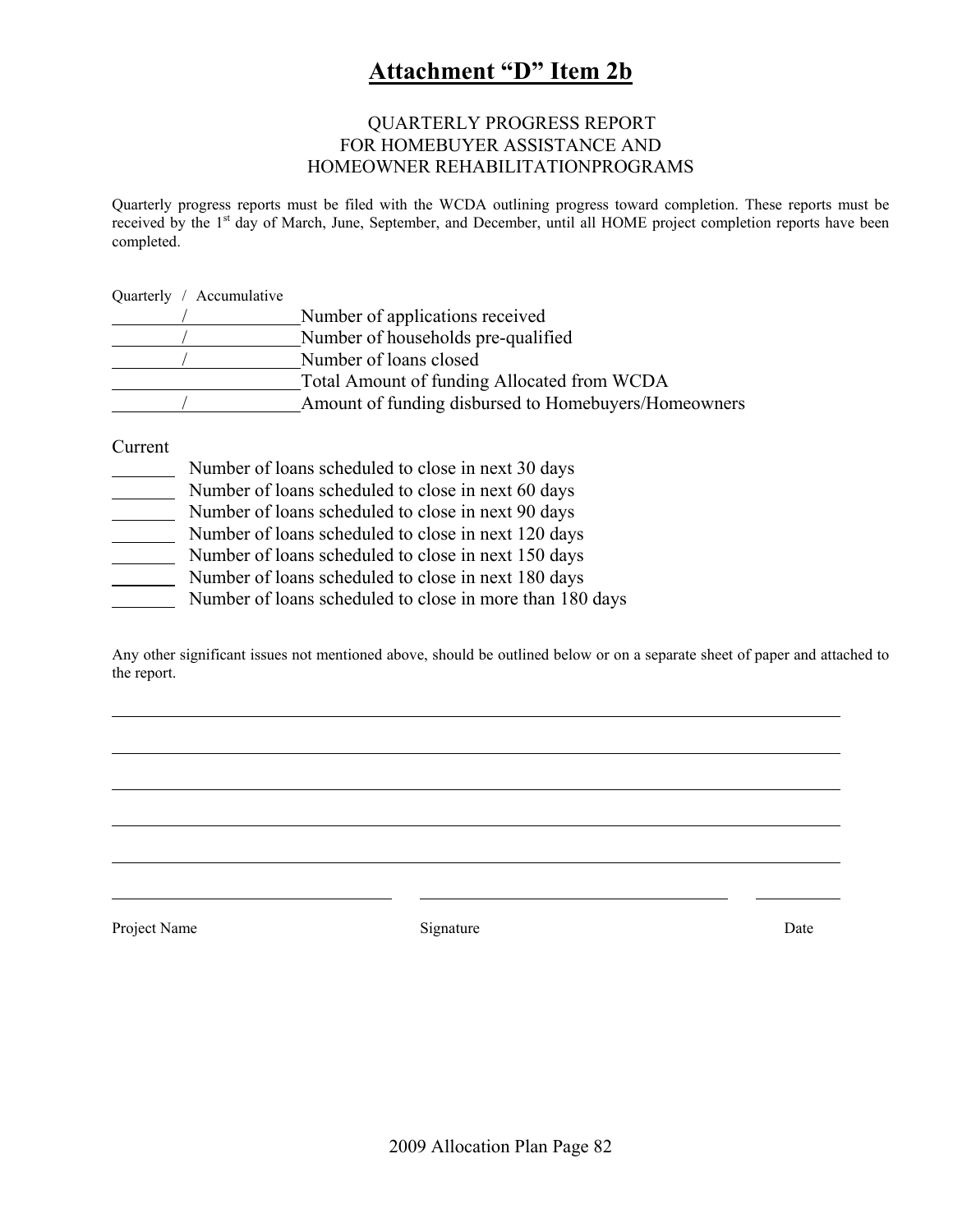#### **HOME INVESTMENT PARTNERSHIPS PROGRAM (HOME)**

For Federal Fiscal Year 2009, the State of Wyoming through the Wyoming Community Development Authority (WCDA) is **anticipating** a \$3,500,000 allocation of HOME funds plus approximately \$15,000 under the American Dream Down Payment Initiative (ADDI). In an effort to quickly allocate HOME funds prior to the construction season, WCDA's application period for HOME funding runs prior to WCDA's receipt of HOME funds from HUD. Therefor no funding can be allocated until after WCDA signs a HOME contract with HUD. The final allocation may be different from the anticipated amount.

### **I. EXECUTIVE SUMMARY**

The HOME Program was created under Title II (the Home Investment Partnerships Act) of the National Affordable Housing Act of 1990. The general purposes of HOME include:

- Expansion of the supply of decent and affordable housing, particularly rental housing, for low and very-low-income Americans.
- Strengthening the abilities of State and local governments to design and implement strategies for achieving adequate supplies of decent, affordable housing.
- Extending and strengthening partnerships among all levels of government and the private sector, including for-profit and non-profit organizations, in the production and operation of affordable housing.

HOME provides funding to meet both the short-term goal of increasing the supply and availability of affordable housing and long-term goals of building partnerships between State and local governments, private and non-profit organizations, while strengthening their capacity to meet the housing needs of low and very low-income residents.

For FY 1994 and subsequent years, there are match requirements that must be met under the HOME Program. Matching funds are the local contribution to the partnership. Match obligations must be met in the fiscal year they occur.

The State of Wyoming **anticipates** receiving an annual allocation in HOME funds of approximately \$3,500,000 plus approximately \$15,000 under the American Dream Down Payment Initiative (ADDI). See the WCDA Affordable Housing Allocation Plan, Attachment A for actual funding levels. These HOME funds will be allocated to local governments, Community Housing Development Organizations (CHDOs), Public Housing Authorities, Non-profit Organizations and for-profit developers of Low-income housing as described below. All projects outside of Casper and Cheyenne must be developed pursuant to the State's Consolidated Plan for Housing and Community Development. Casper and Cheyenne projects must be developed pursuant to their respective local Consolidated Plans.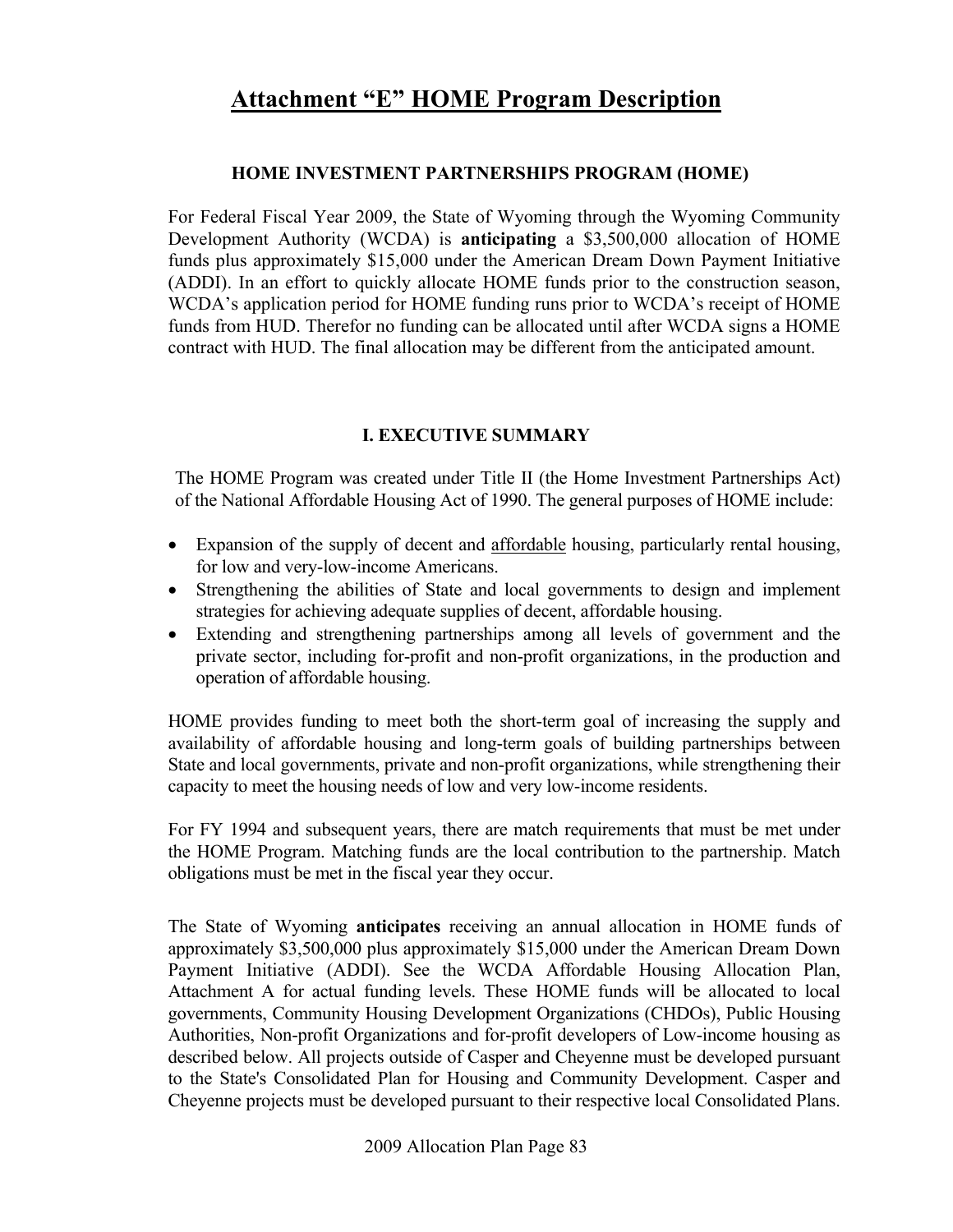Projects located in entitlement cities (Cheyenne and Casper) must have a current letter of consistency with the Consolidated Plan from the appropriate Jurisdiction.

HOME funds must be spent quickly. The time frames for committing and expending funds are very short. From the time WCDA signs a HOME Investment Partnerships Agreement for HOME funds with the Department of Housing and Urban Development, the following **CRITICAL** time frames apply:

- 24 months to enter into written agreements with an Owner/Developer to reserve HOME funds.
- 24 months to commit funds in the HOME IDIS System for specific projects.
- Five years to actually expend funds.

## **II. ELIGIBLE PROGRAM BENEFICIARIES**

The HOME Program beneficiaries are homeowners, homebuyers and tenants with very-low and low-incomes. No HOME funds can be used to benefit property owners or tenants with gross annual incomes greater than 80 percent of HUD's median income. Specific participant eligibility criteria vary depending upon the category of assistance being provided. Program Beneficiary Requirements will be defined within each eligible category listed below.

### **III. DISTRIBUTION OF FUNDS**

The State of Wyoming, through the Wyoming Community Development Authority, will use HOME funds for the following major activities:

### **A. Rental Housing Production**

- 1. Rehabilitation
	- Rehabilitation
	- Conversion
	- Reconstruction
	- Rehab and refinance
- 2. Acquisition and/or Rehabilitation
- 3. New Construction

### **B. Homeowner Rehabilitation**

- 1. Rehabilitation
- 2. Rehabilitation and refinance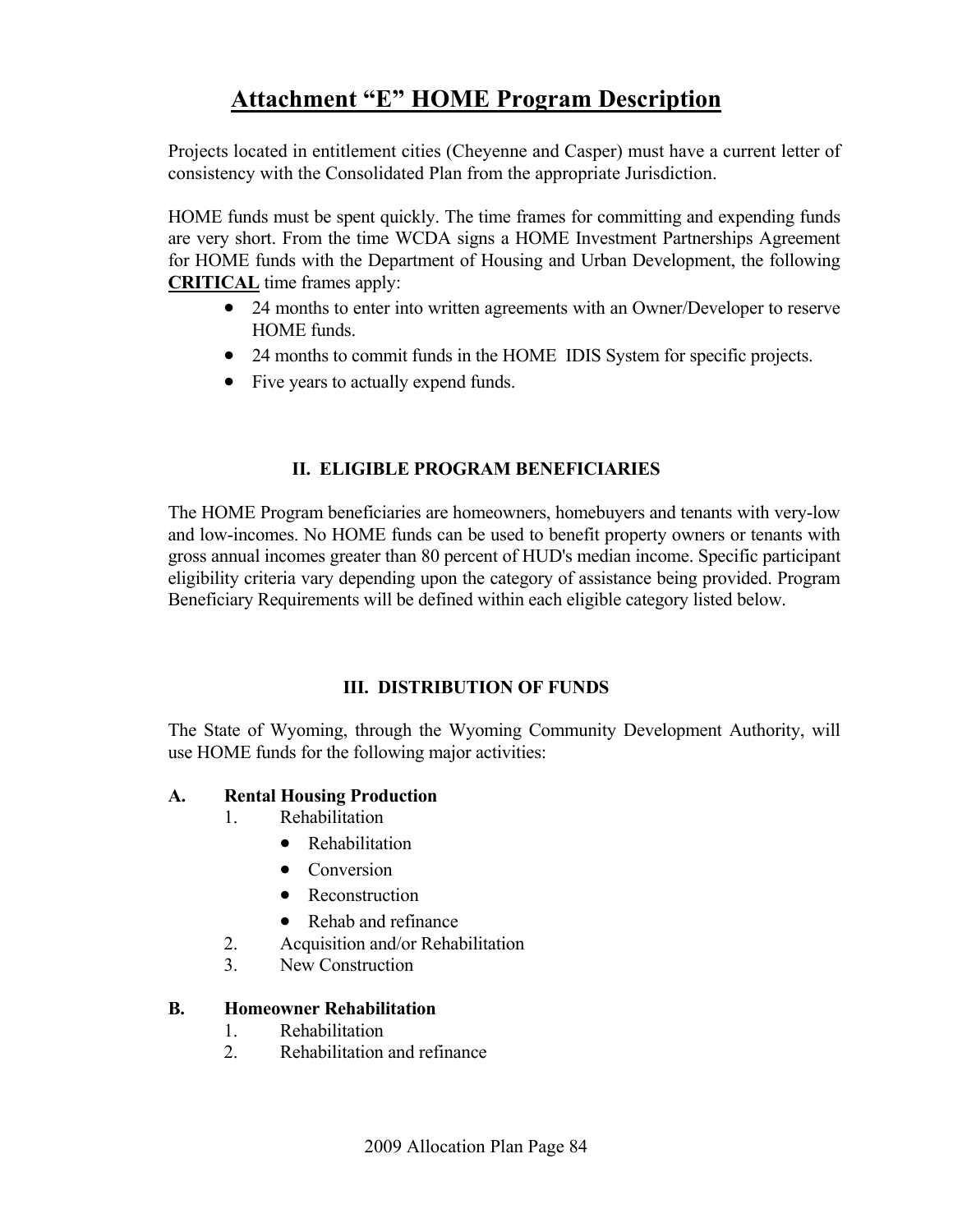## **C. Homeownership Opportunities**

- 1. HOME Run Program
- 2. Homebuyer Assistance Programs (Down Payment Assistance, Gap financing etc.)

## **IV. RENTAL HOUSING PRODUCTION PROVISIONS**

There are three important things to remember about HOME assisted Rental Housing:

- Rents are **strictly** controlled
- Tenants must be low-income (80% of Area Median Income adjusted for family size as determined by HUD). In fact, most tenants in HOME assisted units must be very low-income (50% of Area Median Income adjusted for family size as determined by HUD).
- Both occupancy and rents must be maintained and monitored for a minimum affordability period of 5 to 20 years depending upon the amount of HOME funds provided per unit and the type of project (new or existing). Actual project affordability may exceed 20 years.

Both the rent and income targeting requirements are enforced by deed restrictions and specify remedies for breach of the provisions.

### **A. ELIGIBLE PROPERTY TYPES**

- One or more buildings on a single site that are under common ownership, management and financing.
- Scattered sites are eligible as one project as long as the sites are under common ownership, management and financing, and receive HOME assistance as part of a single undertaking.
- There are no limits on the number of units per project.
- There are no preferences for unit size and style except for what is identified in the applicable Consolidated Plan.
- Properties may be privately or publicly owned.

### **B. INITIAL HOME RENTS**

 Every HOME assisted unit is subject to rent controls designed to make sure that rents are affordable to very low-income households. These maximum rents may be referred to as HOME RENTS. HOME RENTS are subject to change annually and will be made available to applicants by WCDA.

 LOW HOME RENT - 100% of HOME assisted units must have rents that are at or below the LOW HOME RENT. This requirement may be modified on a case by case basis at the discretion of WCDA and within the limits of the Federal Regulations.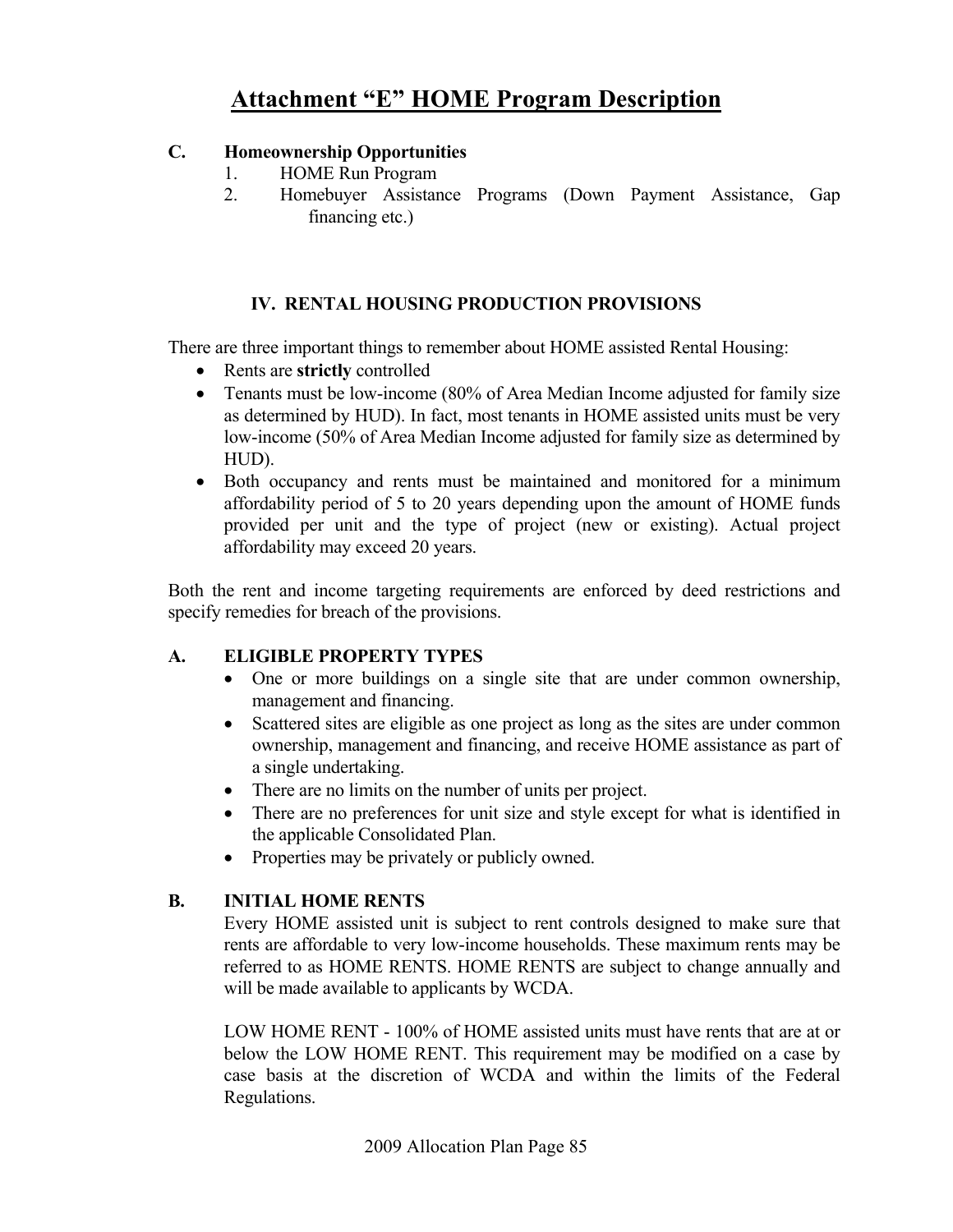The Low Home Rent is shown in the Affordable Housing Plan Current Year Summary Attachment "C" Item "2".

 The maximum allowable HOME RENTS must be reduced if the tenant pays for utilities. Utility adjustments are made in accordance with the utility allowances prepared by the local Public Housing Authority. Utility adjustments proposed by owners/developers for specific projects must be approved by WCDA.

#### **C. AFFORDABILITY PERIOD**

 HOME assisted **Rental** units are rent controlled for varying lengths of time depending upon the average amount of HOME funds invested per unit:

| <b>RENTAL HOUSING</b>               |                                                          | <b>MINIMUM</b><br><b>AFFORDABILITY</b> |
|-------------------------------------|----------------------------------------------------------|----------------------------------------|
| <b>ACTIVITY</b>                     | PER UNIT HOME \$                                         | <b>PERIOD</b>                          |
| Rehab or Acquisition<br>of Existing | $<$ \$15,000/unit<br>$$15,000 - $40,000$<br>$>$ \$40,000 | 5 years<br>10 years<br>15 years        |
| New Construction                    | all amounts                                              | 20 years                               |

 Maximum monthly rents and utility allowances must be recalculated annually by the owner. They are reviewed and approved by WCDA. Rent increases may be permitted, but tenants must be given at least 30 days written notice before increases are implemented. Any increases are also subject to other provisions of the lease agreements and subject to approval by WCDA.

### **D. OCCUPANCY OF HOME ASSISTED RENTAL UNITS**

There are two Federal constraints on occupancy:

1. INCOME TARGETING:

 90% of the units assisted with HOME Funds for rental housing must be used to assist tenants who have annual incomes that are 60% or less of the area median income. The remaining of dwelling units assisted with such funds may be used to assist families with household incomes between 60% and 80% of median.

### 2. PROJECT REQUIREMENT:

 In projects with five or more rental units, or in the case of an owner of multiple one or two unit projects with a total of five or more rental units, not less than 20% of the rental units must be occupied by very low-income families (50% of area median income) bearing rents not greater than the low HOME rents determined by HUD, less any tenant paid utilities.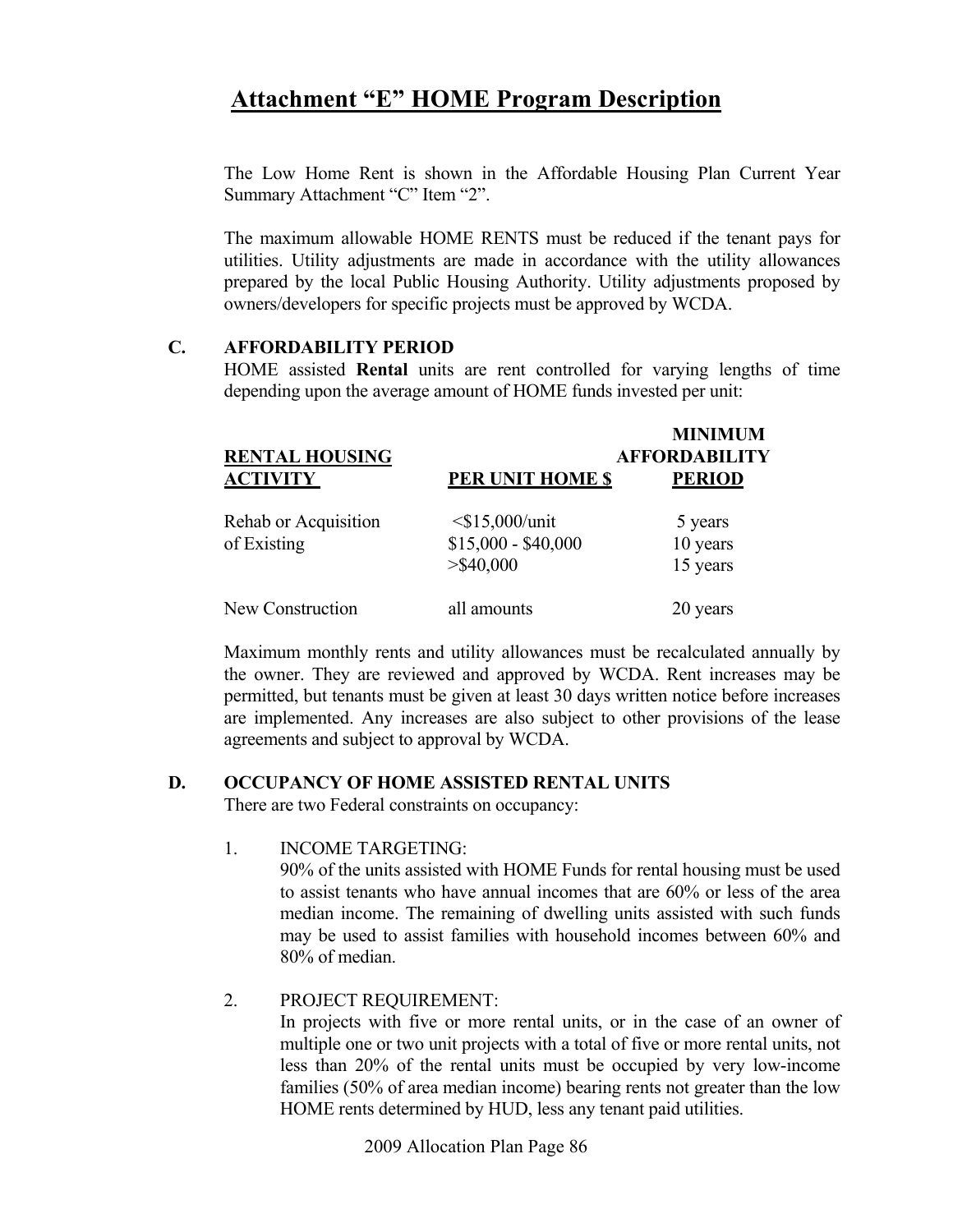Owners of rental housing funded with HOME funds are required to have a written occupancy policy in place prior to the occupancy of HOME-assisted units. This policy should outline who is eligible for the units and be consistent with Fair Housing Laws. The HOME regulations list a number of prohibited lease provisions and some required lease provisions with which owners should become familiar. WCDA has a Suggested Occupancy Policy and a list of these provisions that owners can adapt for their project.

### **E. DETERMINING THE INITIAL INCOME ELIGIBILITY OF HOME TENANTS**

 The income of each tenant must be determined initially in accordance with 24 CFR 92.203. One of the following three definitions of "annual income" must be used:

- 1. Annual Income as defined under the Section 8 Housing Assistance Payments programs in 24 CFR Part 5.609.
- 2. Annual Income as reported under the Census long-form for the most recent available decennial Census.
- 3. Adjusted Gross Income as defined for purposes of reporting under IRS Form 1040 for individual Federal annual income tax purposes.

For most projects, WCDA will require the definition of Annual Income as defined under Section 8 Housing Assistance Payments Program (HAP)(24CFR Part 5.609).

### **F. ANNUAL RECERTIFICATION OF INCOME**

 The annual incomes of tenants in HOME projects must be re-examined each year during the period of affordability. The project owner must re-examine each tenant's annual income in accordance with one of the following three options:

- 1. Examine third party source documents evidencing annual income.
- 2. Obtain from the family a written statement of the amount of the family's annual income and family size, along with a certification that the information is complete and accurate.
- 3. Obtain a written statement from the administrator of a government program under which the family receives benefits and which examines each year the annual income of the family. The statement must indicate the tenant's family size and state the amount of the family's annual income.

 WCDA will require that the owner of HOME assisted rental units report at least once a year on the annual income of all tenants.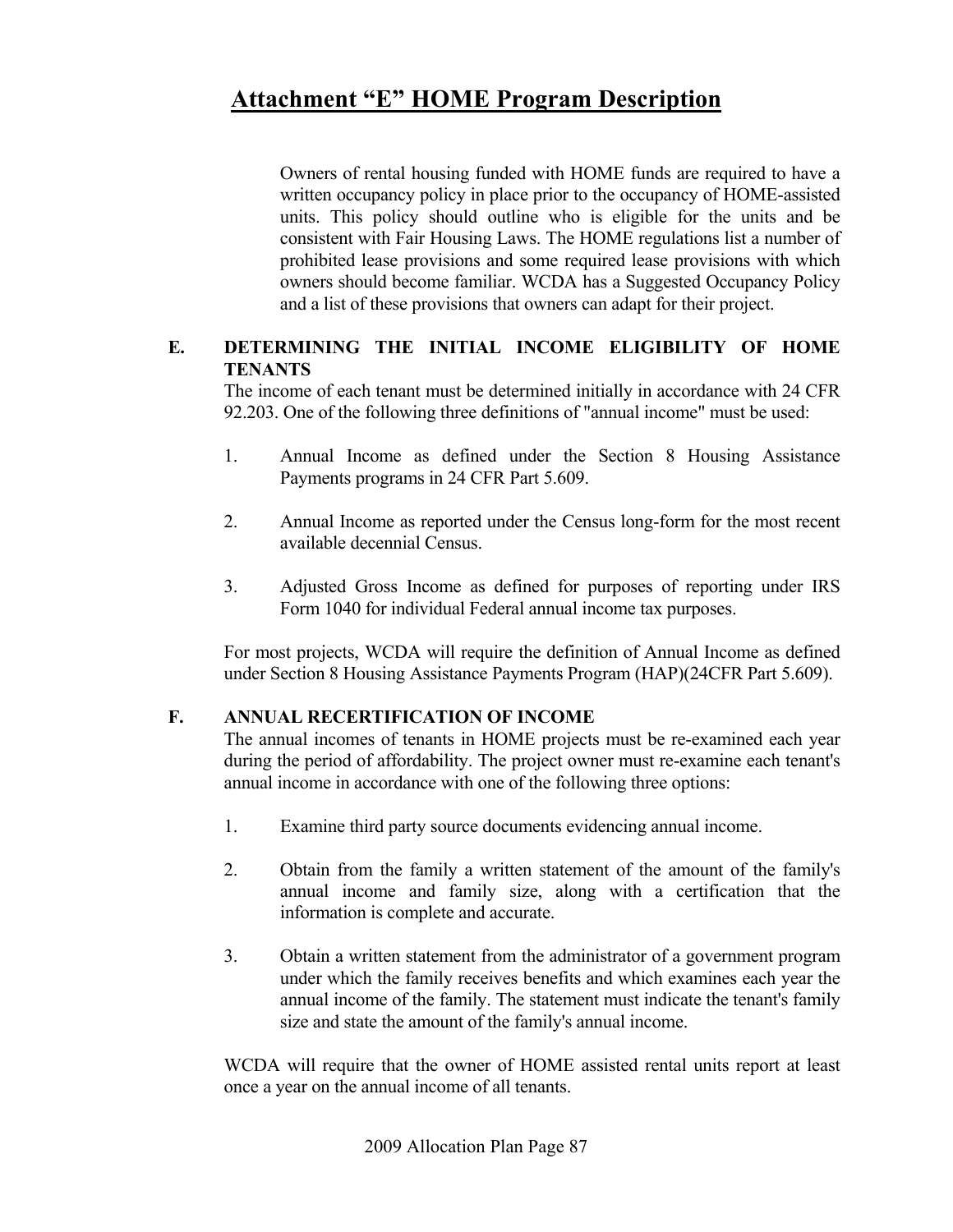## **G. INCREASES IN TENANT INCOME**

 Tenants occupying HOME assisted units whose annual incomes exceed 80% of median (that is, they are no longer low-income) may stay in their HOME assisted apartments. Over income tenants (those who no longer qualify as low income) in HOME assisted units must pay no less than 30% of their adjusted monthly income for rent and utilities. Adjusted income is calculated according to the rules for the Section 8 Program. In general, adjustments are made by deducting from the annual income certain allowances.

 For rental housing with Low-Income Housing Tax Credits and for units under local rent controls, when a tenant's income increases above 80 percent of the area median income, that tenant's rent will not have to be adjusted to 30 percent of the family's income.

 WCDA will review the owner's recertification of tenant income annually. WCDA will review rent and utility allowances annually. WCDA will perform on-site inspection for compliance with Section 8 Housing Quality Standards:

- Annually for projects with more than 25 units.
- Once every two years for projects containing 5 25 units
- Once every three years for projects containing 1-4 units.

WCDA will review the owner's compliance with Written Agreements annually.

### **H. ELIGIBLE ACTIVITIES FOR RENTAL HOUSING PRODUCTION**

 The following activities are eligible for rental housing production with HOME funds:

- 1. REHABILITATION
	- a. Rehabilitation of existing structures. Rehabilitation and Refinancing to permit or continue affordability under 24 CFR 92.252.
		- i. Rehabilitation must be the primary eligible activity requiring at least \$15,000 of required rehabilitation costs per unit.
		- ii. A review of the owner's management practices will be made in order to determine that disinvestment in the property has not occurred, that the long term needs of the project can be met and that the feasibility of serving the targeted population over an extended affordability period can be demonstrated.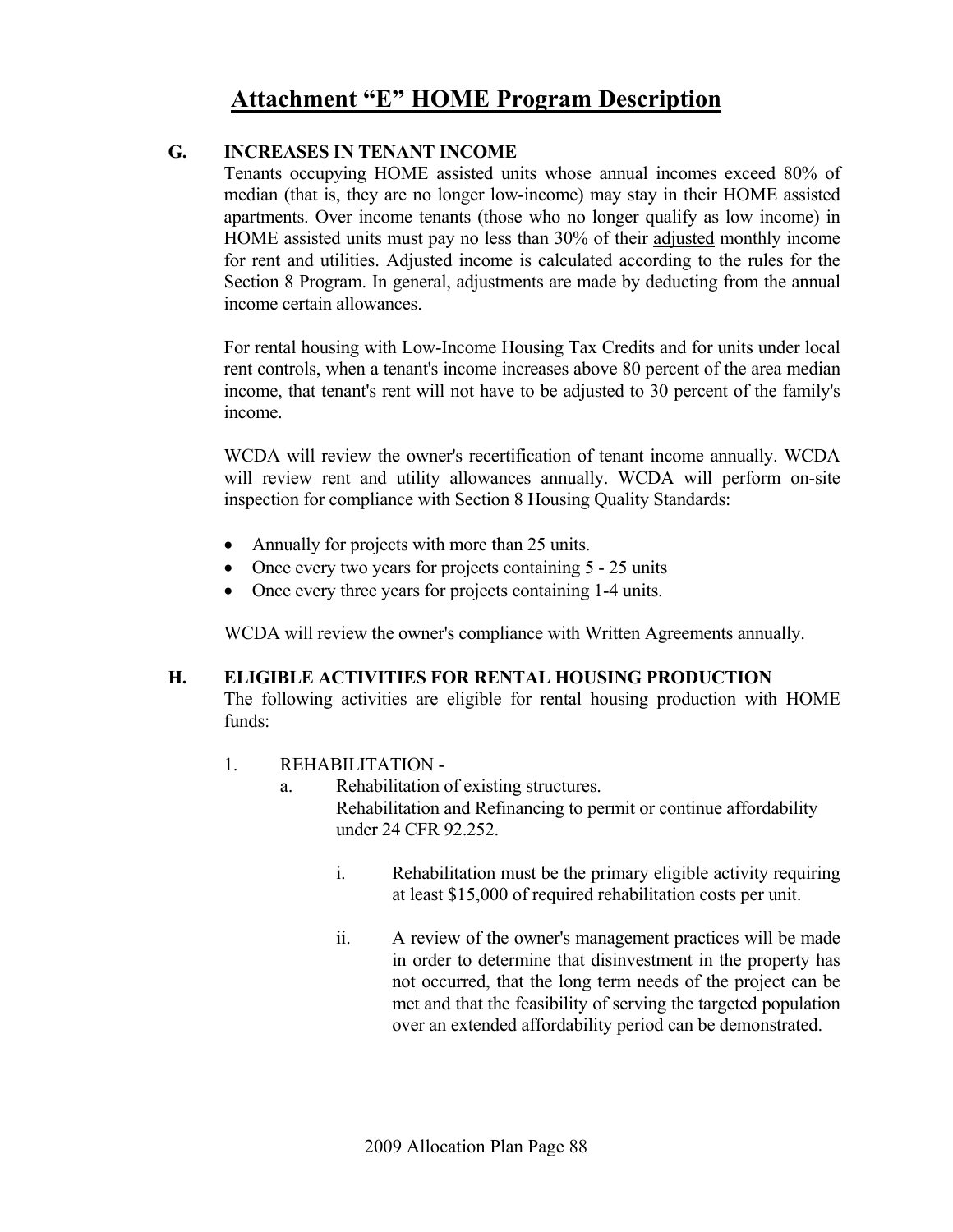- iii. The refinancing must be made for the purposes of maintaining current affordable units or creating additional affordable units.
- iv. The minimum required period of affordability would be 15 years.
- v. Refinancing is an eligible activity throughout the State of Wyoming under the HOME Program.
- vi. HOME funds cannot be used to refinance multifamily loans made or insured by any Federal program, including CDBG.
- b. Conversion Conversion of an existing structure from an alternative use to affordable, residential housing is an eligible activity and is considered rehabilitation. If conversion involves additional units beyond the walls of an existing structure, the project will be deemed new construction.
- c. Reconstruction Reconstruction is defined as the rebuilding, on the same lot, of housing standing on a site at the time of project commitment. The number of housing units on the lot may not be decreased or increased as part of a reconstruction project, but the number of rooms per unit may be increased or decreased. Reconstruction also includes replacing an existing substandard unit of manufactured housing with a new or standard unit of manufactured housing.
- 2. ACQUISITION Acquisition of an eligible property is eligible as part of a rental housing project.
- 3. NEW CONSTRUCTION New Construction is an eligible use of HOME funds. New Construction is also defined as housing that has received an initial certificate of occupancy or equivalent document within a one-year period before the commitment of HOME funds to the project.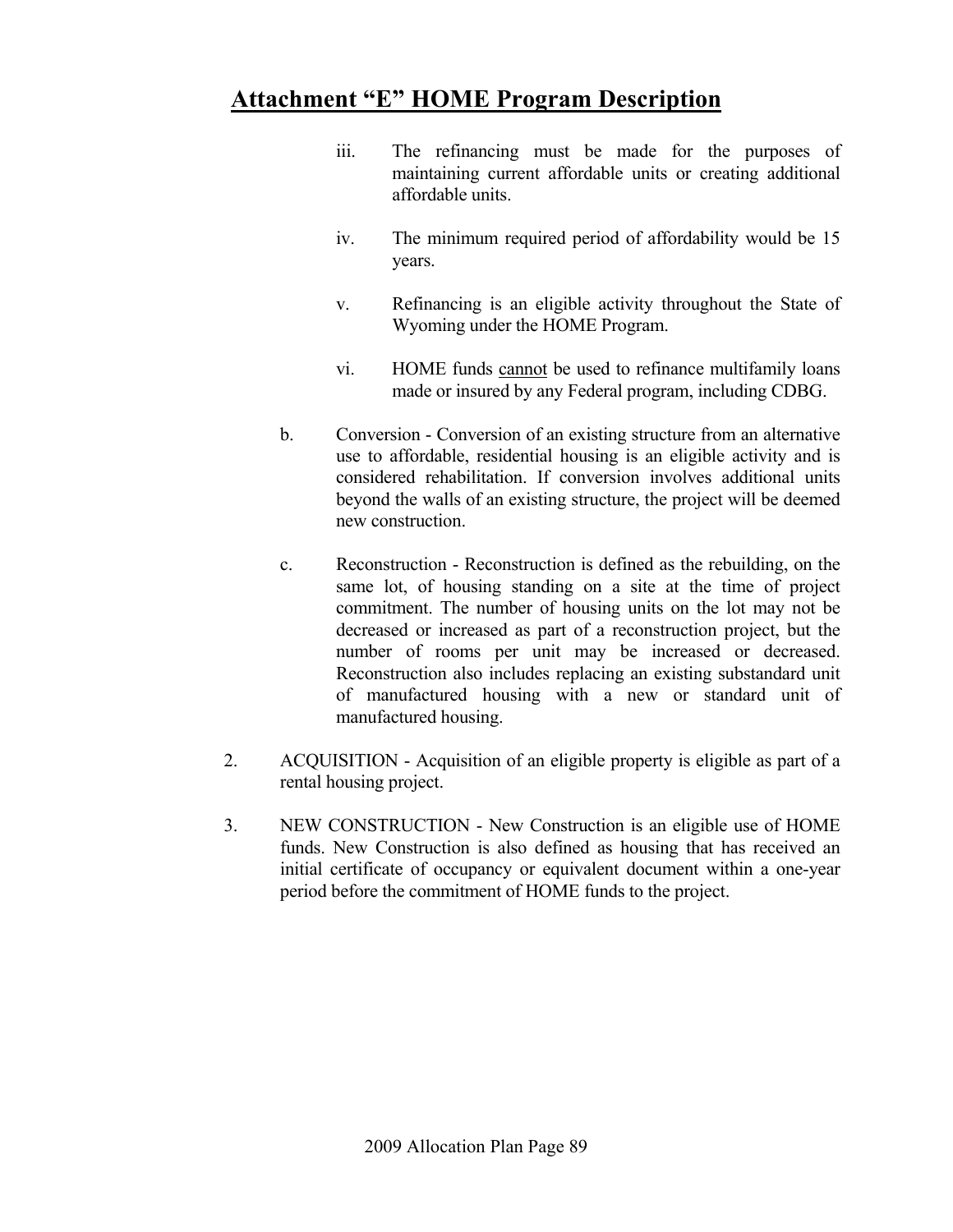### **V. HOMEOWNER REHABILITATION**

City or County governments, Public Housing Authorities, and non-profits may apply for HOME Funds for Homeowner Rehabilitation programs. The maximum administration fee which can be applied for is 10%. This administration fee will be funded as a percentage of each draw.

### **A**. **THE ELIGIBLE PROPERTY OWNER**

 The owner must have a gross annual income that does not exceed 80 percent of HUD's median income for the area. Third party written verification of income will be required. The owner must own the property. A family or individual owns the property if they: **1)** have fee simple title to the property; or **2)** maintain a 99 year leasehold interest (50 year leasehold on reservation lands) in the property; All Lease forms of ownership must be PRE-approved by WCDA PRIOR to Application or **3)** have ownership or membership in a cooperative; **and 4)** do not have any restrictions or encumbrances that would unduly restrict the good and marketable nature of the ownership interest. The owner must occupy the property as a principal residence.

## **B. THE ELIGIBLE PROPERTY TYPE**

An eligible property is any single family property, occupied as a principal residence by the owner in which the value of the property, after rehabilitation, does not exceed the FHA 203 (b) Single Family Mortgage limits in effect at the time of HOME funds commitment. See the WCDA Affordable Housing Allocation Plan, Current Year Summary Attachment "A", Item "9".

Manufactured housing units must be connected to permanent utility hookups and be located on land that is owned by the manufactured housing unit owner.

 All properties must also meet HUD's site and environmental requirements summarized in Section 10 of the Affordable Housing Allocation Plan.

### **C. AFFORDABILITY PERIOD**

Minimum Affordability Periods are as follows:

| Amount of HOME Investment |                |          | Minimum Affordability Period |
|---------------------------|----------------|----------|------------------------------|
| 80                        | $\sim$ $ \sim$ | \$15,000 | 5 years                      |
| \$15,001                  | $\sim$ $-$     | \$19,999 | 10 years                     |
| \$20,000                  | $\sim$         | 25,000   | 20 years                     |

 Should a property be sold or cease to be occupied by a qualified household during the period of time specified, all original HOME funds must be returned to the WCDA HOME Investment Partnerships Program plus the "Allocated Pro-Rata Share" of the Net Proceeds, (aka Shared Appreciation). The "Allocated Pro-Rata Share" shall equal the Minimum Affordability Period committed to in the application for funding (but not less than the minimum years specified above) less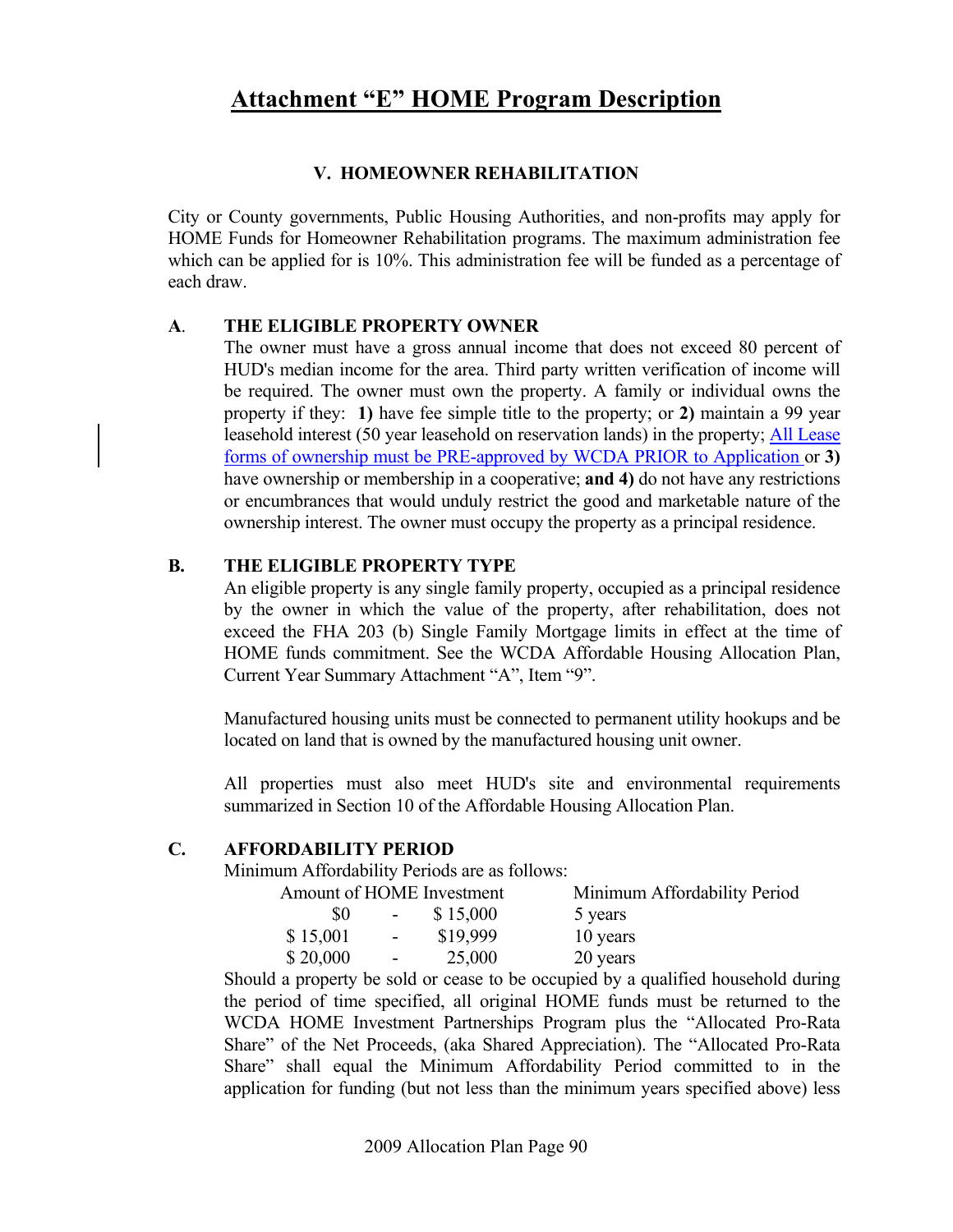the number of years the Homeowner occupied the property after the rehabilitation was completed, divided the Minimum Affordability Period committed to in the application for funding (but not less than the minimum years specified above). The "Net Proceeds" shall equal the Gross Sales Price less the appraised value prior to the rehabilitation and Closing Costs approved by WCDA. (Federal Regulations prohibit anyone from profiting from the use of Federal Funds.).This requirement must be stipulated in the lien document (mortgage) which must be recorded.

 After an initial investment of HOME funds, additional HOME funds may not be invested in HOME assisted Homeowner Rehabilitation units for varying lengths of time as described above depending upon the amount of the initial HOME investment as described above.

## **VII. HOMEOWNERSHIP OPPORTUNITIES**

- A. HOME RUN PROGRAM See Section VIII E. below.
- B. HOMEBUYER ASSISTANCE PROGRAMS i.e. down payment, soft second mortgages or gap financing for purchase of a home. Homebuyer Assistance does not include construction financing or subdivision development.

There are four important things to remember about HOME assisted Homebuyer Assistance Programs.

- HOME subsidy is subject to HUD's Recapture or Resale Regulations
- Affordability Periods must be maintained and are enforced by deed restrictions
- The purpose of the Homebuyer Assistance Programs is to help qualifying households purchase MODEST housing, as required by HOME regulations. Thus:
	- There are purchase price limits
	- There are limits on the Appraised Value
- 1. ELIGIBLE APPLICANTS City or County governments, and non-profits (housing authorities) may apply for the HOME funds for Homebuyer Assistance Programs
- 2. ELIGIBLE HOMEBUYERS
	- The homebuyer must have household gross annual income that does not exceed 80 percent of HUD's median income for the area adjusted for family size;
	- The homebuyer must occupy as their principal residence;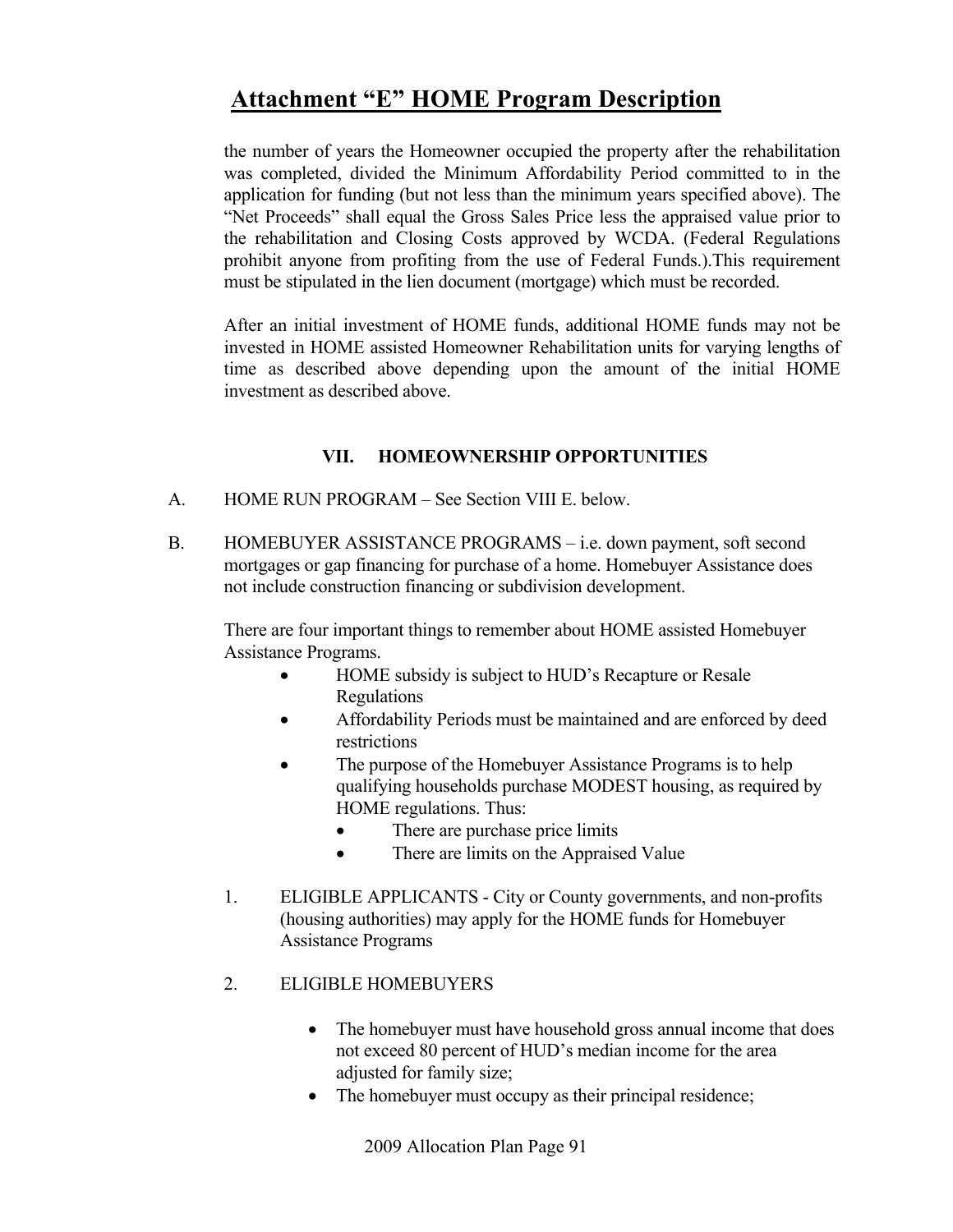## 3. ELIGIBLE PROPERTIES

- Single family units within described Market Area
- Newly Constructed single family homes or existing owner occupied or vacant single-family homes built on or after January 1, 1978
- At a minimum, all new construction projects must meet a national building code (UBC, CABO, or BOCA) or International Building Code (IBC), and must meet the Model Energy Code, and Accessibility Requirements under ADA. More restrictive codes or regulations may be required by local cities, counties, or towns, but in no case may new construction projects fail to meet UBC or IBC, MEC and ADA.
- Manufactured housing must meet the Manufactured Home construction and Safety Standard established in 24CFR Part 3280. These standards pre-empt State and local codes covering the same aspects of performance for such housing. Units must comply with applicable State and local laws and codes. In the absence of such laws or codes, the units must comply with the manufacturer's written instructions for installation of manufactured housing units. In addition, Manufactured housing units must be connected to permanent utility hookups and be located on land that is owned by the manufactured housing unit owner.

### 4. GUIDELINES FOR RESALE / RECAPTURE

 To ensure affordability, the applicant must impose either resale or recapture requirements consistent with 24 CFR Part 92.254. The applicants must describe such provisions in their application for funding.

a) Resale Guidelines. Resale requirements must ensure, if the housing does not continue to be the principal residence of the family for the duration of the period of affordability, that the housing is made available for subsequent purchase only to a buyer whose family qualifies as a low-income family and will use the property as its principal residence. The resale requirements must also ensure that the price at resale provides the original HOME-assisted owner a fair return on investment (including the homeowner's investment and any capital improvement) and ensure that the housing will remain affordable to a reasonable range of low-income homebuyers. The period of affordability is based on the total amount of HOME funds invested in the housing.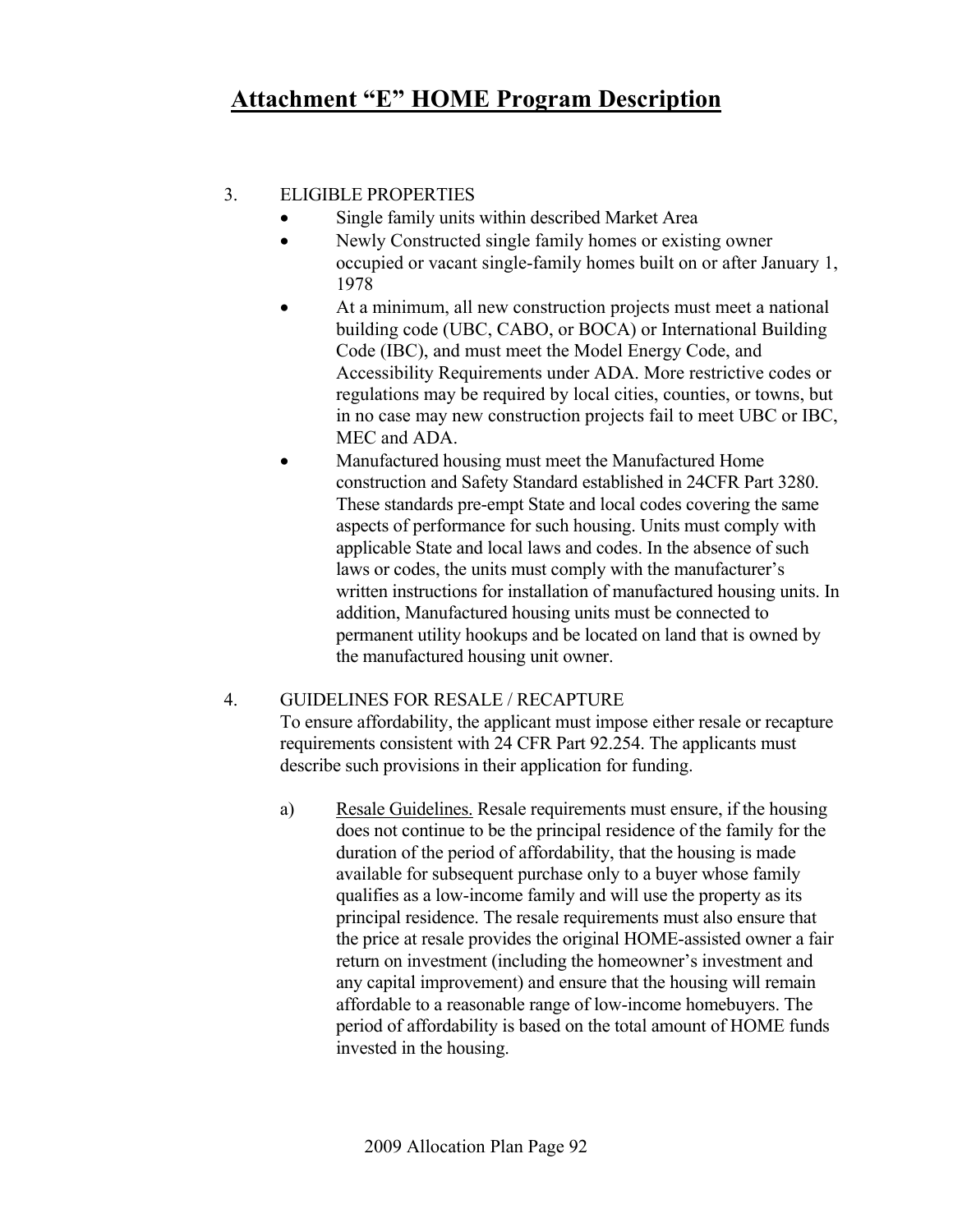b) Recapture Guidelines. All applicants will be required to adhere to the following recapture requirements:

> All HOME funds must be recaptured if the house is sold prior to the end of the affordability period. The maximum amount of HOME subsidy per unit is \$20,000. These funds may be allocated as an amortizing loan, forgivable loan or as a deferred loan. The term of the loan should be for the period of affordability. If the house is sold prior to the end of the period of affordability, the HOME funds plus accrued interest must be paid in full.

> If the net proceeds (net proceeds = sales price minus loan repayment (0ther than HOME funds) and closing costs) are not sufficient to recapture the entire HOME subsidy, WCDA may allow the subsidy to be reduced pro rata measured against the time the borrower owned and occupied the residence in comparison to the required affordability period.

> If the net proceeds are not sufficient to recapture the full HOME investment or a pro rata share of the investment, WCDA may share the net proceeds as described in 24 CFR  $92.254(a)(5)(ii)(A)(3)$ . This will be determined on a loan by loan basis for all Homebuyer Assistance loans.

 All Recaptured Funds and Program Income must be returned to the WCDA HOME Investment Partnerships Program for use by other HOME Eligible Activities.

### 5. AFFORDABILITY PERIOD

HOME Assisted Homebuyer assistance Programs are income and purchase price controlled for varying lengths of time depending upon the amount of HOME funds invested:

MINIMUM

| PER UNIT HOME \$ | <b>TATTE ATTACHMENT</b><br>AFFORDABILITY PERIOD |
|------------------|-------------------------------------------------|
| < 15,000         | 5 years                                         |

\$15,000 - \$20,000 10 years NOTE: In order to pass minimum scoring the Affordability period must be increased by at least 5 years in addition to what is shown above.

6. OCCUPANCY OF HOME ASSISTED HOMEBUYER ASSISTANCE UNITS – 100% of the units must be restricted to households with incomes at or below 80% of HUD's Area Median Income adjusted for family size. See chart in the Current Year Summary Attachment C Item 1 "Income Limits". (The row labeled "Low-Income" equals 80%) Households receiving Homebuyer Assistance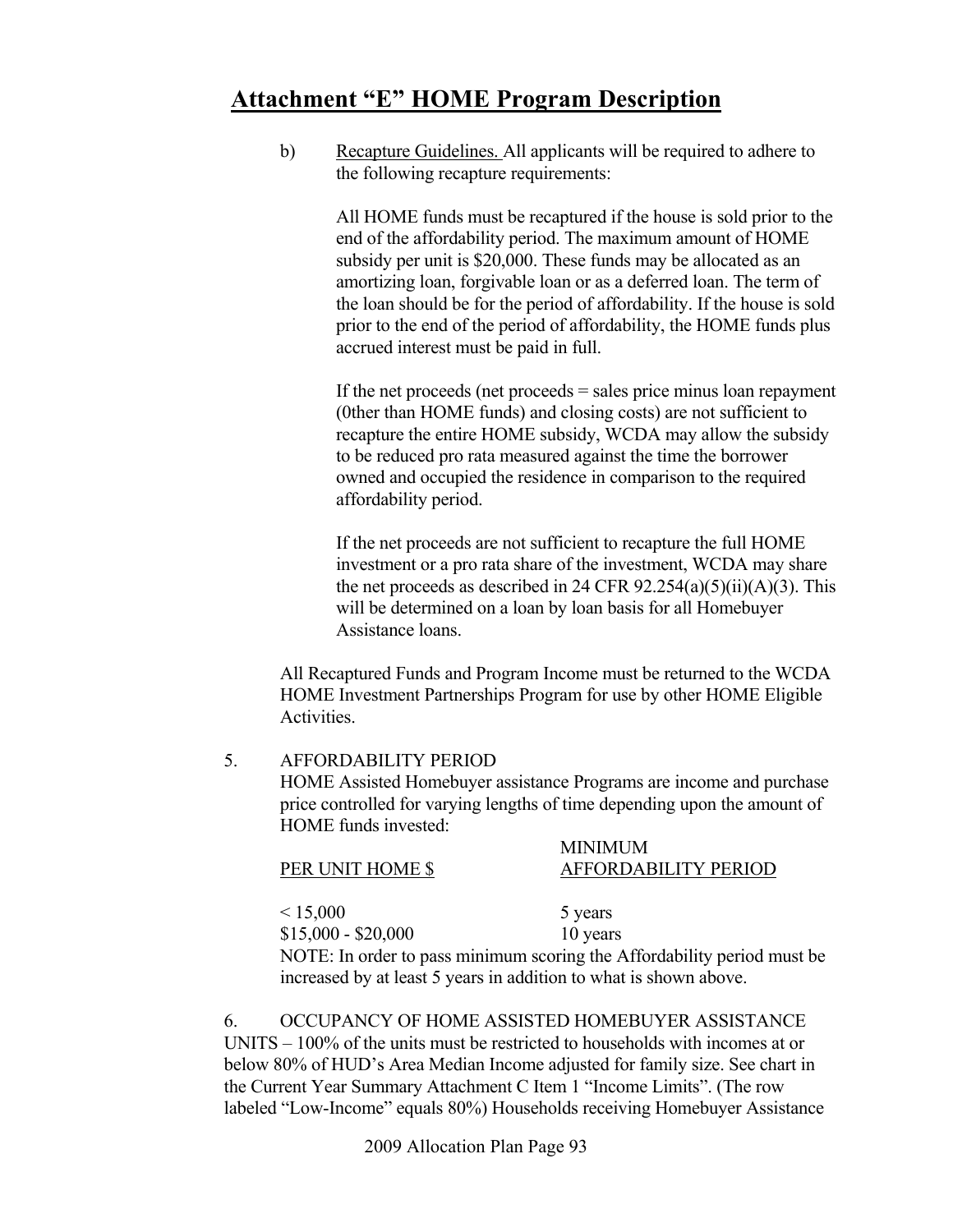funded with HOME funds are not eligible for the HOME Run Program also funded with HOME funds.

## 7. DETERMINING INCOME ELIGIBILITY OF HOMEOWNERS

The income of each household must be determined in accordance with 24 CFR 92.203. The following definition of "annual income" must be used:

> • Adjusted Gross Income as defined for purposes of reporting under IRS Form 1040 for individual Federal annual income tax purposes.

### 8. ELIGIBLE ACTIVITIES FOR HOMEBUYER ASSISTANCE PROGRAMS

- HOME funding will be funded at close of permanent financing after home has been constructed and a Certificate of Occupancy has been issued.
- Funds will only be released after all required documents have been furnished and approved by WCDA including:
	- o Income documentation
	- o Real Property Acquisition Requirements
	- o Deed Restrictions
	- o Closing Statement
	- o Appraisal
	- o Certificate of Occupancy
	- o Environmental Review
	- o Match documentation
	- o Project completion forms
	- o Certificates from Builder and Architect

## **VIII. ALLOCATION OF FUNDS**

### **A. DIRECT ADMINISTRATION CATEGORY--WCDA**

 Approximately \$1,450,000 - available for Rental Housing Production, Homebuyer Assistance for Homeownership (Down Payment Assistance and Gap financing) and Homeowner Rehab. programs under which non-profit developers, for-profit developers, Local Governments, and public housing authorities may apply. Applications are anticipated to be accepted in January of each year. Projects are ranked competitively against the Ranking Criteria listed in the WCDA Affordable Housing Allocation Plan. For actual funding levels, see WCDA Affordable Housing Allocation Plan, Current Year Summary Attachment "A".

## **C. CHDOs - COMMUNITY HOUSING DEVELOPMENT ORGANIZATIONS**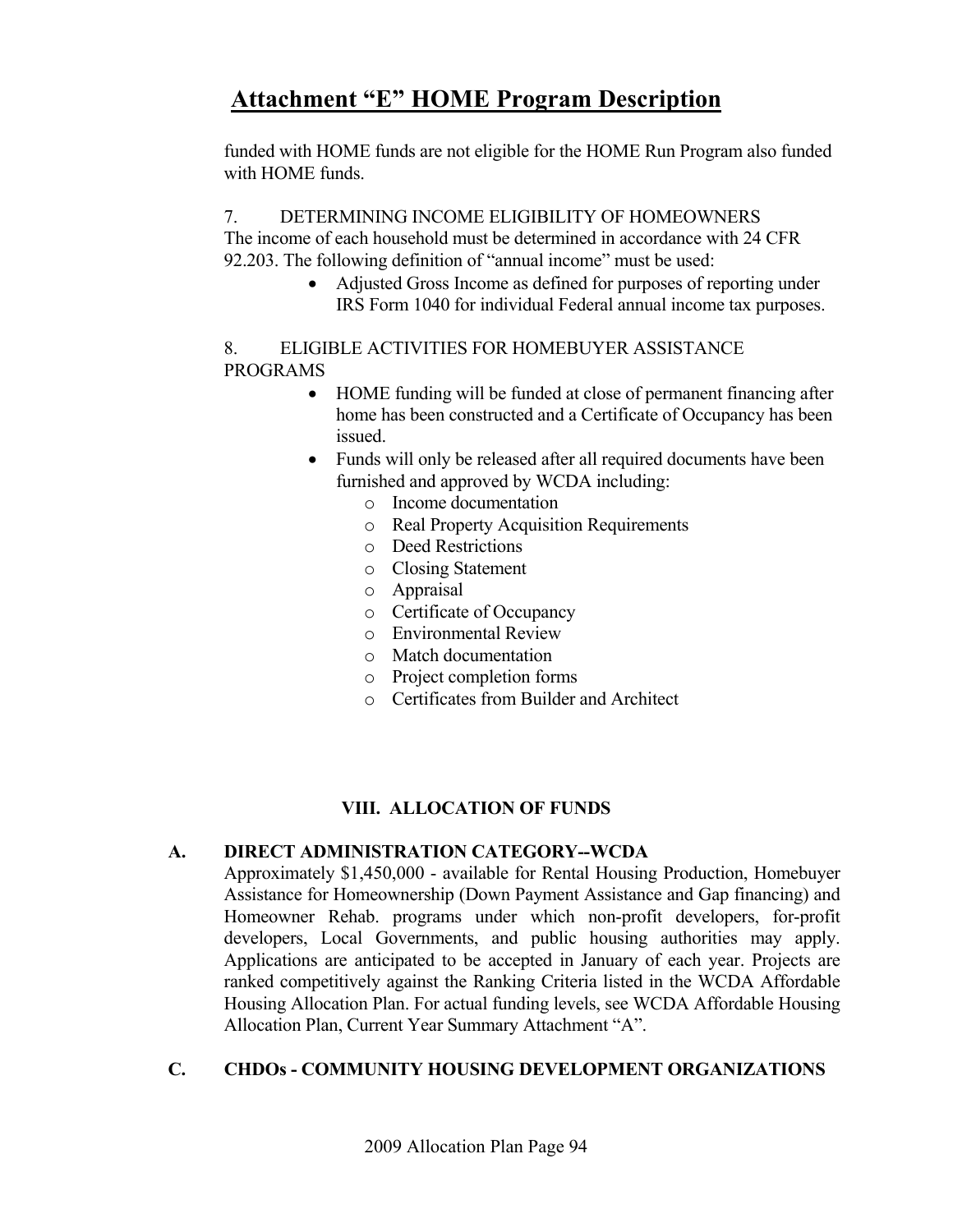Community Housing Development Organizations (CHDOs). Approximately \$525,000, fifteen percent (15%) of the Fiscal Year HOME funding allocation will be set aside for CHDO's. Applications for CHDO Eligible Activities will be accepted through a competitive application process during the initial application period at the beginning of each year. If funds are remaining, WCDA will open an additional competitive application process or, depending on the amount of remaining funds, accept applications on a first-come, first-serve basis to projects meeting the minimum ranking criteria until all funds are allocated to eligible projects. Ten percent of this set aside may be available to CHDOs for Project Specific Technical Assistance and Site Control Loans for items such as feasibility studies, consulting fees, architectural and engineering fees, etc. No administrative fees are eligible. For actual funding levels, see WCDA Affordable Housing Allocation Plan, Current Year Summary Attachment "A".

### **D. CHDO General Operating Costs and Capacity Building Reserve (not project specific)**

A Certified Community Housing Development Organization (CHDO) may apply to WCDA for HOME funding for any fiscal year for organizational operating funds in an amount that provides not more than \$50,000 or fifty percent (50%) of the CHDO's organization's total operating expenses, whichever is less, in that fiscal year. No CHDO may receive funding for more than 3 years. To apply for this setaside a CHDO may apply on an annual basis prior to September 1<sup>st</sup> of each year.

In order to receive CHDO operating funds a CHDO must:

- 1) a) currently have a CHDO allocation for housing that is to be owned, sponsored or developed by the CHDO, or
	- b) enter into a written agreement with WCDA that states the CHDO is expected to receive funds under the CHDO set-aside within 24 months of receiving funds for operating expenses
- 2) submit a Development Plan outlining the CHDO's housing projects, type of housing, number of units, and populations to be served, over the next 5 years
- 3) submit a timeline under which these projects will be developed
- 4) submit a list of anticipated funding sources for the projects in the Development Plan
- 5) submit a five year operating budget with all sources of operating income listed, designating which sources are firmly committed and which sources are tentative
- 6) submit a list of staff, experience of each staff member and their job description.

Applications will generally be accepted once a year and should be submitted to WCDA on or before September  $1<sup>st</sup>$ . No more than \$175,000 of HOME funds may be allocated as Operating Funds in any given program year. Applications will be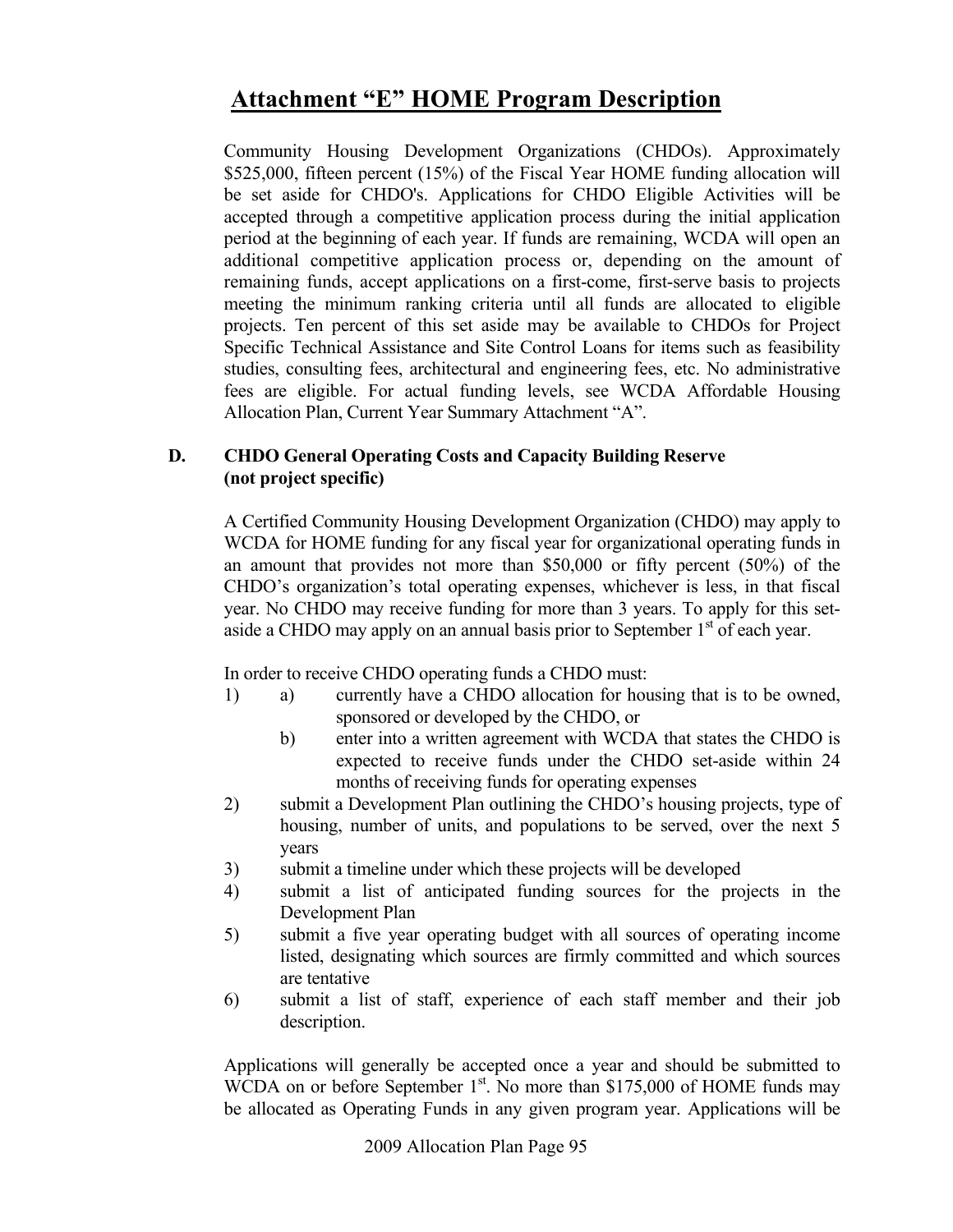reviewed and funded according to the feasibility of the projects proposed in the Development plan and an assessment by WCDA staff of the CHDO's capacity to successfully complete the Development Plan.

## **E. WCDA HOME RUN PROGRAM**

In an effort to encourage new construction for homeownership and increase the supply and availability of affordable homeownership units, WCDA will be utilizing all of the American Dream Down Payment Initiative (ADDI) funding plus HOME funding in an amount necessary to equal approximately \$1,015,000.00 to provide an interest subsidy in the form of a 10-year step rate mortgage program on approximately a 6,500,000 pool of funds under the WCDA Single Family Mortgage Purchase Program. This lower interest rate program will be available only to households to purchase a newly constructed home meeting the following requirements:

- The Total Annual Family Income cannot exceed the lesser of 80% of HUD's median income by family size and County or WCDA's Published Program Requirements as amended from time to time. (See Current Year Summary Attachment "A" Item "12".)
- The home must be newly constructed and never previously occupied
- The Acquisition Cost of the home may not exceed the lesser of the HUD 203 "B" Limits or WCDA's Published HOME Run Purchase Price Limits as amended from time to time. (See Current Year Summary Attachment "A" Items "9" & "11".)
- The home must be built in accordance with local codes and must meet the requirements of the most recent addition of the Model Energy Code.

The funds will be made available through WCDA Participating Lenders through the Lender on Line Loan Reservation System.

- 1. The Standard WCDA Program Rules apply to this program:
	- a. Three Year Requirement Each mortgagor must have had no "present ownership interest" in a principal Residence at any time during the three-year period prior to the date on which the Mortgage Loan is executed. For purposes of the preceding sentence, the mortgagor's interest in the Residence with respect to which the financing is being provided shall not be taken into account. In the event that there is more than one mortgagor with respect to a particular Residence, each of such mortgagors must meet the Three-Year Requirement.
	- b. New Mortgage Requirement A Mortgage Loan meeting the New Mortgage requirement must be made to mortgagors who did not have a Mortgage (whether or not paid off) on the Residence securing the Mortgage Loan at any time prior to the execution of the Mortgage Loan.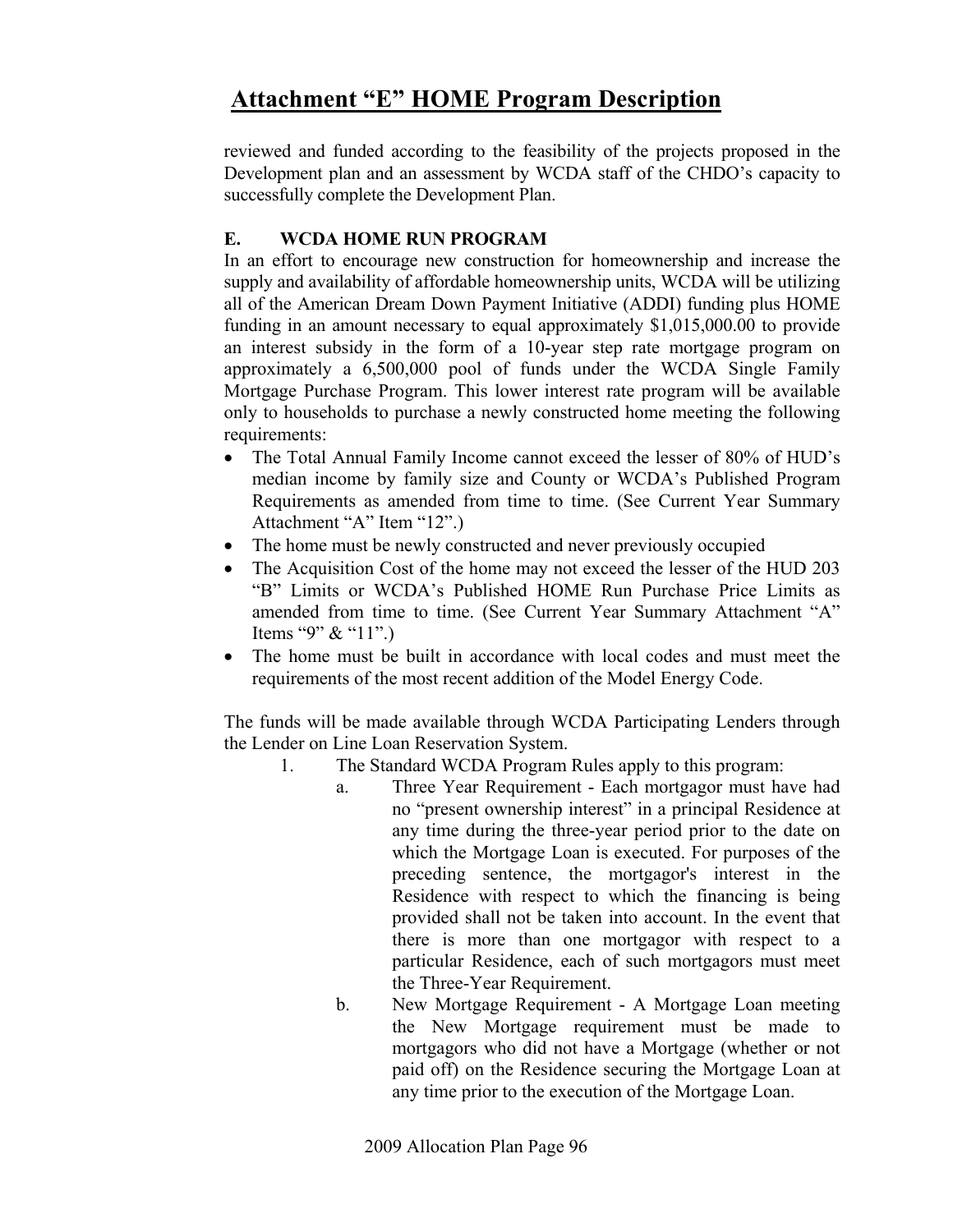- c. Purchase Price Requirement In general, the Acquisition Cost, of each Residence secured by a Mortgage Loan must not exceed the Purchase Price Limitation set forth in the WCDA Affordable Housing Allocation Plan – Current Year Summary.
- d. Residence Requirement For purposes of this Requirement, the term "Residence" shall mean a one unit, single-family, owner-occupied home located in the State, and shall include a condominium unit in a structure containing multiple dwelling units. The term does not include personal property such as an appliance, a piece of furniture, a radio, etc., which, under applicable Wyoming law is not a fixture.
- e. Due on Sale Clause A Mortgage Loan may only be assumed if the Residence Requirement, the Three-Year Requirement, the Purchase Price Requirement, and the Income Requirement is met at the time of assumption. Due to the administrative difficulties likely to be encountered, the Tax-Exempt Financing Rider contains a broad "due on sale" clause which precludes all assumptions that occur without the **prior written consent** of the Authority. Present WCDA policy is to grant assumption requests only if the applicable federal eligibility requirements are met
- 2. HUD Requirements that must be met for this program:
	- a. Affordability Requirements based on a per unit subsidy. The program will meet the HUD established affordability requirements under the Homeownership Rules 24 CFR Part 92.254. The affordability period will be 10 years. The maximum average per unit subsidy will be approximately 35,000 per unit, which requires a minimum affordability period of 10 years.

In order to determine the amount of upfront subsidy that this program requires, WCDA made a present value calculation. This calculation was made based on the following assumptions:

- 1) WCDA will be placing the entire HOME subsidy into the MRB Program fund upfront
- 2) The subsidy will be utilized on a minimum pool of 4,800,000 in mortgage funds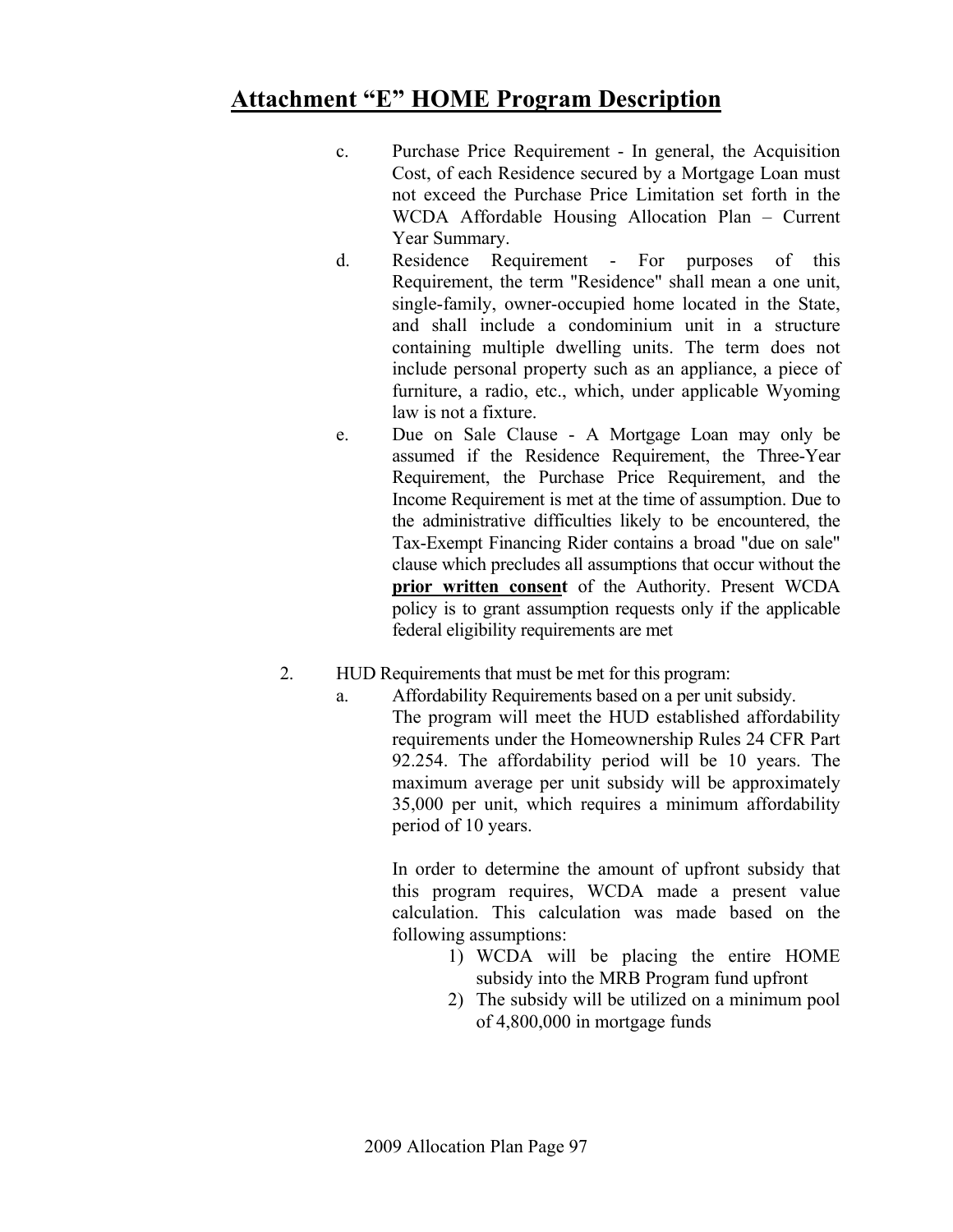- 3) The Step Rate Subsidy Program \*3.00% subsidy for years 1 through 4 \*2.25% subsidy for years 5 and 6 \*1.50% subsidy for years 7 and 8 \* 0.75% subsidy for years 9 and 10
	- \*MRB fixed rate in the remaining 11th through 30th year
- 4) The current average life of a loan in WCDA's portfolio is 10 years. If a loan pays off prior to 10 years, the unused subsidy will either be recycled and used for a new borrower or returned to the HOME program as program income.
- 5) The reinvestment rate for the funds is reviewed monthly and adjusted as necessary based on the average Money Market rate received by WCDA from its Trustee on other Money Market accounts.

Recapture/ Resale Provisions

If the home is sold or if the owner ceases to occupy the property as their principal residence anytime during the 10 year subsidy period, the loan will be called due and payable. The recapture will be treated like a forgivable loan.. The subsidy will be forgiven in the same proration as it is expended. This is not in equal amounts as the interest subsidy is higher in the beginning years,

The loan may be assumed by an income – eligible buyer.

 b. Environmental Review – According to Notice CPD-01-11 issued July 17, 2001, HUD has determined that certain categorically excluded activities would not alter any conditions that would require an environmental review or compliance determination under Federal laws and authorities cited in 24CFR 58.5. Examples of activities that are categorical exclusions not subject to §58.5 include activities to assist homebuyers to purchase existing dwelling units or dwelling units under construction, including closing costs and down payment assistance, interest buydowns, and similar activities that result in the transfer of title. As the HOME funds will be used as an interest subsidy, similar to an interest buydown, it has been determined these properties will be Categorically excluded and not subject to §58.5 authorities.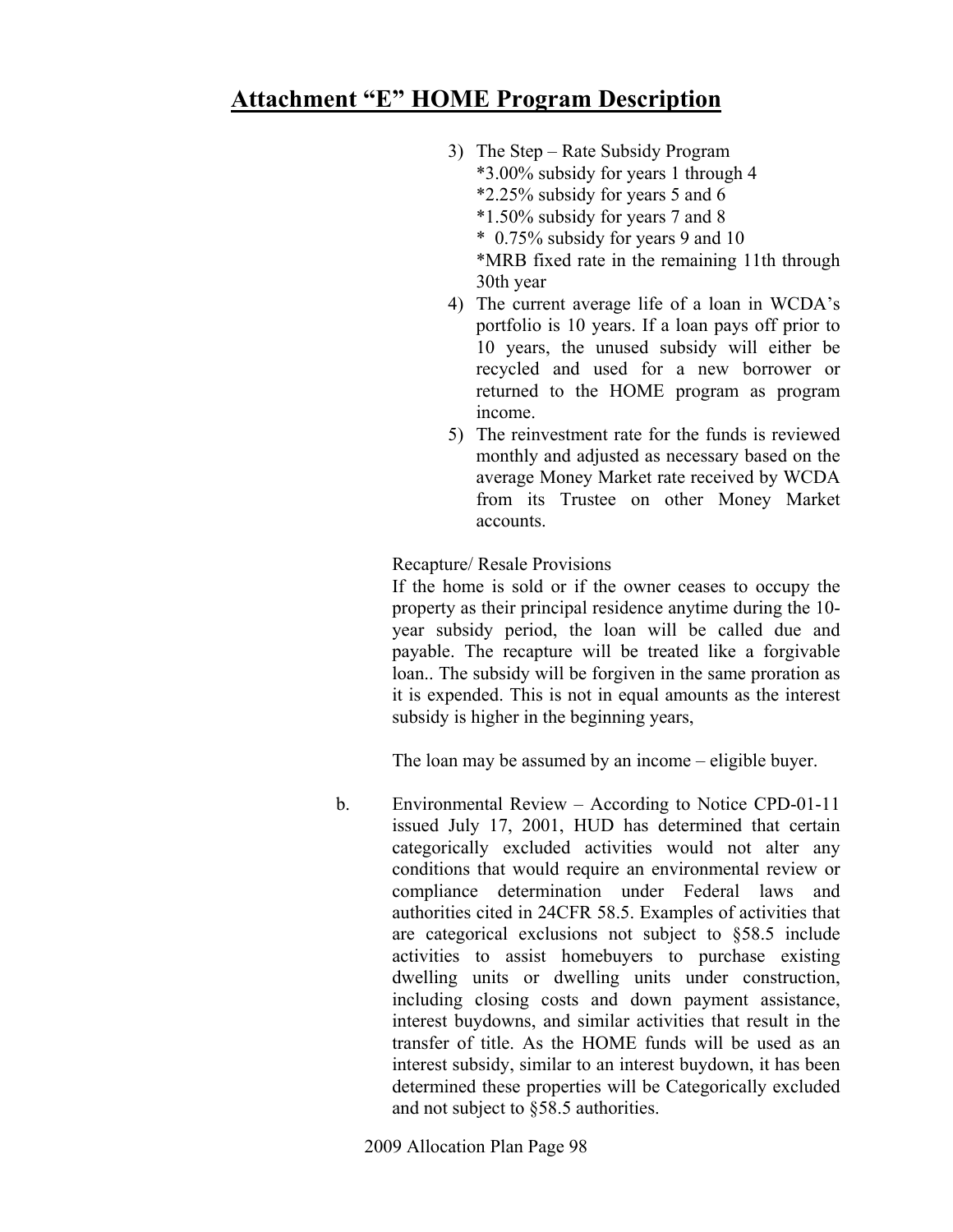- c. Uniform Real Property Acquisition and Relocation Act
	- i. Relocation New construction not applicable
	- ii. Acquisition Seller (builder) is voluntarily selling the property.
- d Davis Bacon –Not applicable, no construction financing.
- e. Flood Insurance Flood Insurance will be required on properties located in a FEMA designated 100-year flood plain. This will probably not occur in new construction as the majority of the homes will be in new subdivisions.
- m. Lead-Based Paint Not applicable as all units will be new construction.
- 3. New Construction Requirements
	- a. Homes built to one of the National Building Codes and the Model Energy Code
	- b. Ownership will be fee simple title or other HUD approved forms of ownership
	- c. Appraised value will not exceed the HUD 203 (b) limits
- 4. Homebuyer Income Household income will be at or below 80% of HUD's area median income as adjusted for family size.

## **F. ADMINISTRATION AND CONTINGENCY RESERVE -**

 Approximately \$350,000 (10%) of Fiscal Year HOME allocation will be set-aside for WCDA administrative costs, and for a reserve for project over-runs that cannot be met from other funding sources.

After the first round of funding, WCDA reserves the right to re-allocate funds between categories as needed to most expeditiously commit and spend the funding, provided the minimum CHDO set aside is maintained.

## **IX. PROPERTY STANDARDS**

Housing that is constructed or rehabilitated with HOME funds must meet all applicable local codes, rehabilitation standards, ordinances, and zoning ordinances at the time of project completion. In absence of a local code for new construction or rehabilitation, HOME-assisted new construction or rehabilitation must meet: as applicable, one of three model codes-- Uniform Building Code, National Building Code or Standard Building Code, or the Council of American Building Officials one or two family code, or the Minimum Property Standards in 24 CFR 200.925 or 200.926.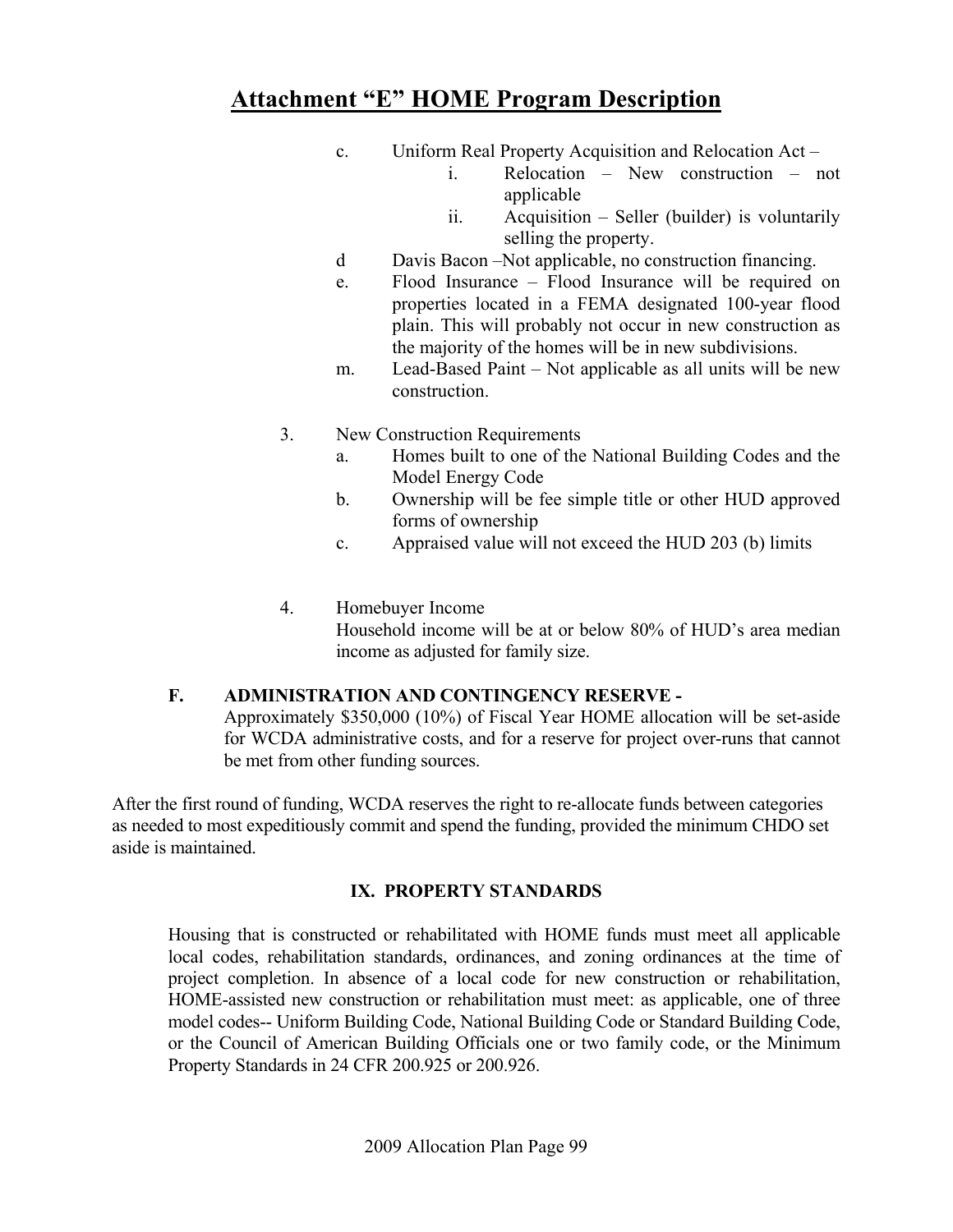Newly constructed housing must meet the current edition of the Model Energy Code published by the Council of American Building Officials.

Construction of all manufactured housing must meet the Manufactured Home Construction and Safety Standards established in 24 CFR Part 3280. These standards preempt State and local codes covering the same aspects of performance for such housing. Applicants providing HOME assistance to install manufactured housing units must comply with applicable State and local laws or codes. In the absence of such laws or codes, the applicant must comply with the manufacturer's written instructions for manufactured housing units.

Since HOME regulations require that HOME-assisted units meet a minimum property standard, HOME funds **cannot** be used for emergency repair programs.

## **X. ELIGIBLE REHABILITATION COSTS**

- **A. Development Hard Costs** The actual rehabilitation costs including:
	- Costs to meet Section 8 HOS
	- Costs to meet rehabilitation standards
	- Essential improvements
	- Energy-related improvements
	- Costs to contain or abate Lead-based paint hazards
	- Improvements for handicapped persons
	- Repair or replacement of major housing systems in danger of failure
	- Incipient repairs and general property improvements of a non-luxury nature
- **B.** Demolition Costs when part of a rehabilitation project.
- **C. Site improvements** and utility connections can be funded with HOME funds only when conducted in conjunction with HOME eligible activities.
- **D.** Related Soft Costs reasonable and necessary costs, including:
	- Architectural, engineering or related professional services (inspection, work write-ups) to a third party.
	- Financing costs such as loan points, credit and title costs, recordation fees, building permits, legal fees, appraisals, developer fees.
	- Relocation costs (permanent and temporary), affirmative marketing, and fair housing information services.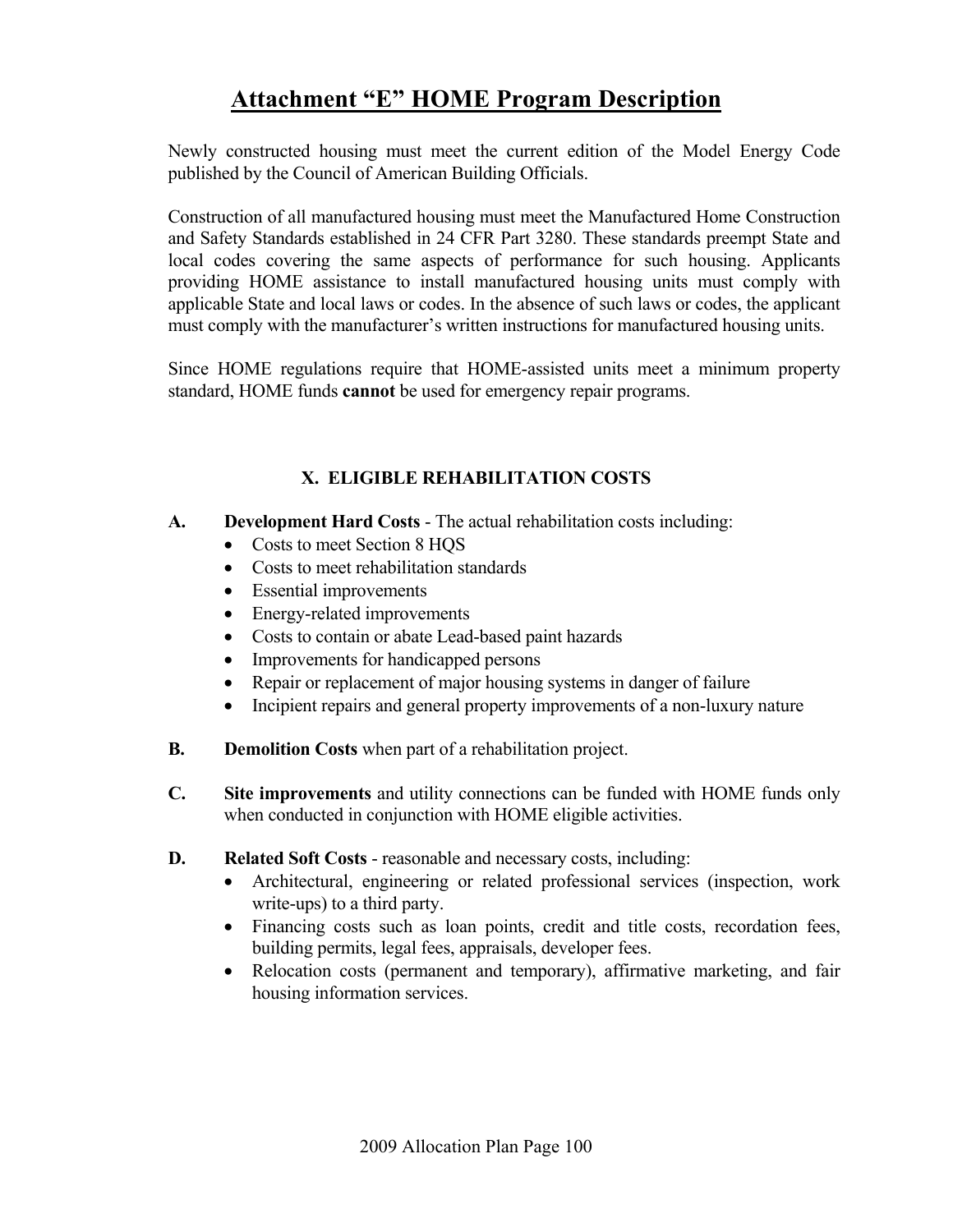## **XI. SITE AND NEIGHBORHOOD REQUIREMENTS**

HOME projects must be located on a site eligible for federal financial assistance. The types of items that are reviewed when looking at a site are listed below:

- The site's proximity to noise sources such as railroads, highways or busy streets, and airports or military airfields.
- The site and the project must have a clearance from the state historic preservation office.
- The site cannot be in a 100-year flood plain.
- Lead-based paint and asbestos are concerns and must be dealt with in accordance with HUD and state requirements.
- The site's proximity (within 3,000 feet) to a hazardous waste site listed on the CERCLIS list.
- The site's proximity to above ground storage tanks with hazardous materials.

WCDA will also do a site visit to determine the site's suitability for the type of housing being proposed. All funded projects will have to meet HUD's environmental review process and HUD's site and neighborhood standards requirement at 24 CFR Part 92.202. Site selection is extremely important and is part of the evaluation and ranking process.

## **XII. ELIGIBLE FORMS OF FINANCIAL ASSISTANCE**

- Interest-bearing loans
- Non-interest-bearing loans
- Interest subsidies that leverage other monies
- Deferred payment loans
- Forgivable loans
- Grants
- Alternative forms must be approved by HUD

## **XIII. MATCHING REQUIREMENTS**

 HUD requires that 25% of the HOME funds are matched by a non-federal eligible matching contribution. Matching funds are the local contribution to the partnership. Match obligations must be met in the fiscal year they occur.

### **A. Forms of matching contribution.**

The match obligations can be met with:

• Cash from a non-federal source **(owner's cash is not eligible as match)**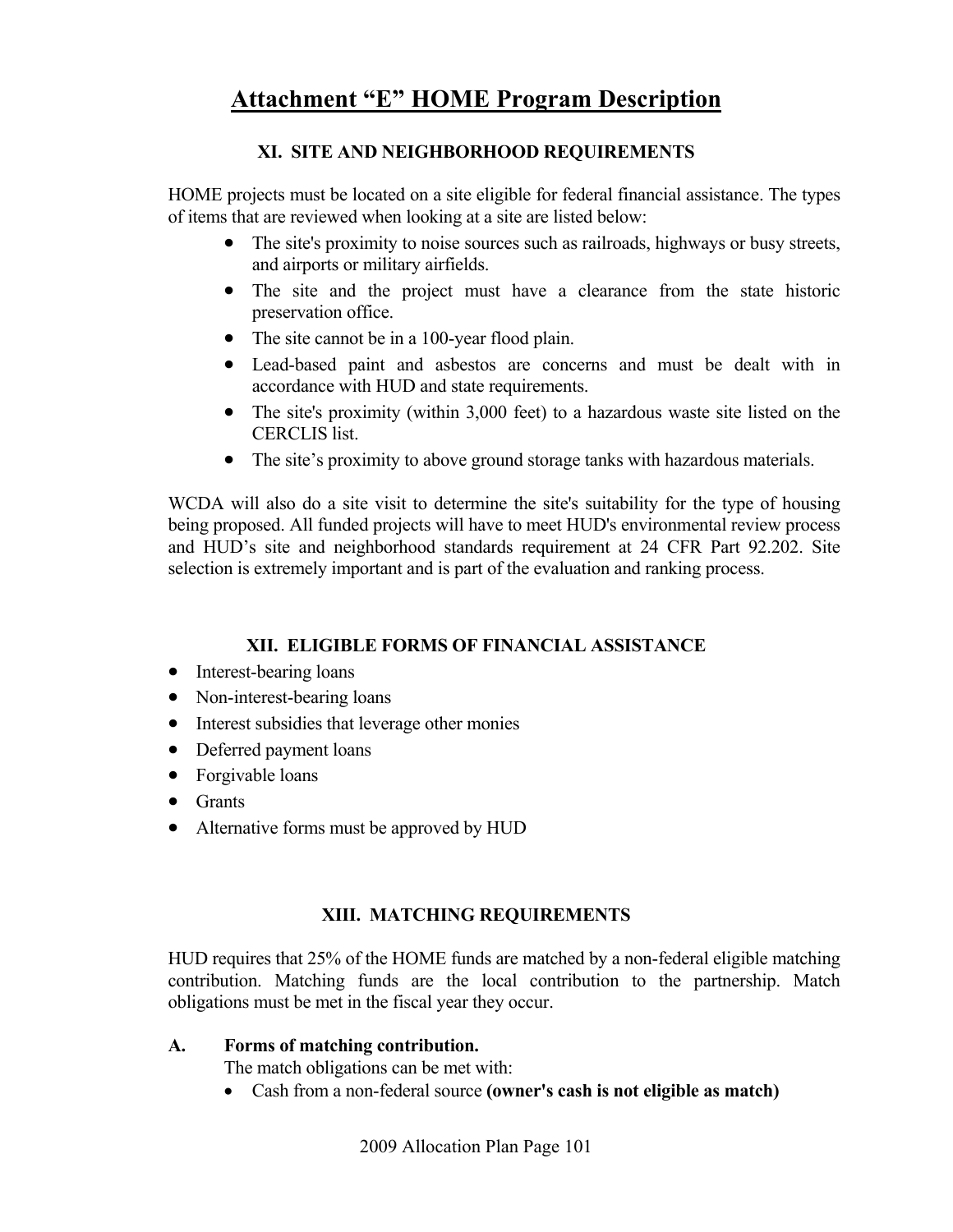- Value of waived taxes, fees or charges
- Value of donated land or real property
- Cost of infrastructure improvements not made with federal resources associated with HOME projects
- Proceeds from multifamily and single family affordable housing project bond financing validly issued by a State or local government or an agency or instrumentality of the State or local government
- Reasonable value of donated site-preparation and construction materials not acquired with Federal resources
- Reasonable rental value of the donated use of site preparation or construction equipment
- The value of donated or voluntary labor or professional services
- The value of sweat equity
- The direct cost of supportive services provided to families residing in HOMEassisted units during the period of affordability
- The direct cost of homebuyer counseling services provided to families that acquire a property with HOME assistance

## **B. Size of the Match**

 Every HOME project requires a 25% match contribution meaning that 25% of the HOME funds in a project must be matched by non-federal funds. For FY 2009, applicants will only be required to provide a match of 4.5% because WCDA has been able to accumulate banked match over the past several years.

 This also means there will not be WCDA Match Pool funding available for this year as there has been in previous years. However, if projects require an additional financing source, they may apply to WCDA for funding from the WCDA Housing Trust Fund.

## **C. Sources of Match**

 Match providers will include a wide array of local providers, both public and private. These may include:

- Local tax funded initiatives
- Tax assessing offices
- Water and sewer departments
- Streets and sidewalk departments
- Redevelopment agencies
- Public housing agencies
- State agencies
- State tax funded initiatives
- Charitable Organizations/Foundations
- Private sector organizations
- Lending institutions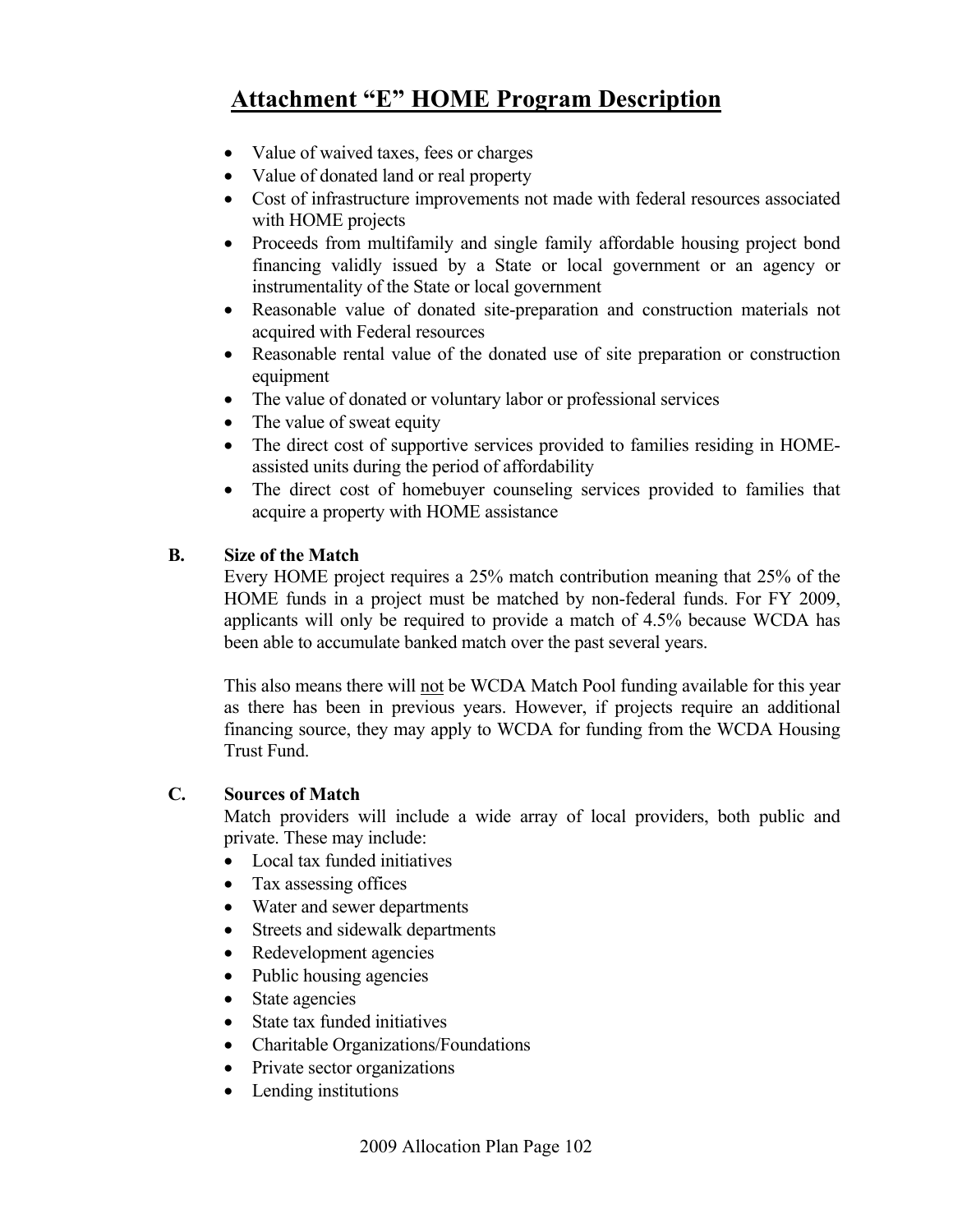• Corporate donations/commitments

## **XIV. DOUBLE DIPPING ON HOME ASSISTED PROJECTS**

Except for the first year after project completion, no further HOME funds can be used during the relevant period of affordability. The period of affordability will vary depending on the type of HOME activity.

### **XV. HOME INVESTMENT PER UNIT**--Maximum/Minimum HOME Expenditure

The maximum, average subsidy per HOME assisted unit is established by HUD. Maximum Subsidy limits for Wyoming can be found in the WCDA Affordable Housing Allocation Plan Current Year Summary, Attachment A.

Only units receiving HOME monies are considered "HOME Assisted Units". HOME expenditure limits, rent and occupancy rules only apply to HOME Assisted Units.

Project developers using the **Federal Low-Income Housing Tax Credit** need to contact WCDA for special limitations when applying for HOME funds.

## **XVI. RESERVATION CRITERIA**

See Affordable Housing Allocation Plan

## **XVII. POLICIES & PROCEDURES**

#### **A. AFFIRMATIVE MARKETING**

 It is the affirmative marketing policy of WCDA to inform the public, homeowners, landlords and potential tenants about the Federal Fair Housing laws and the affirmative marketing goals by:

- 1. Making this program available for public review. An overview of the marketing policy is included.
- 2. Upon qualification and selection of a HOME project, the owner will be notified of Equal Opportunity requirements.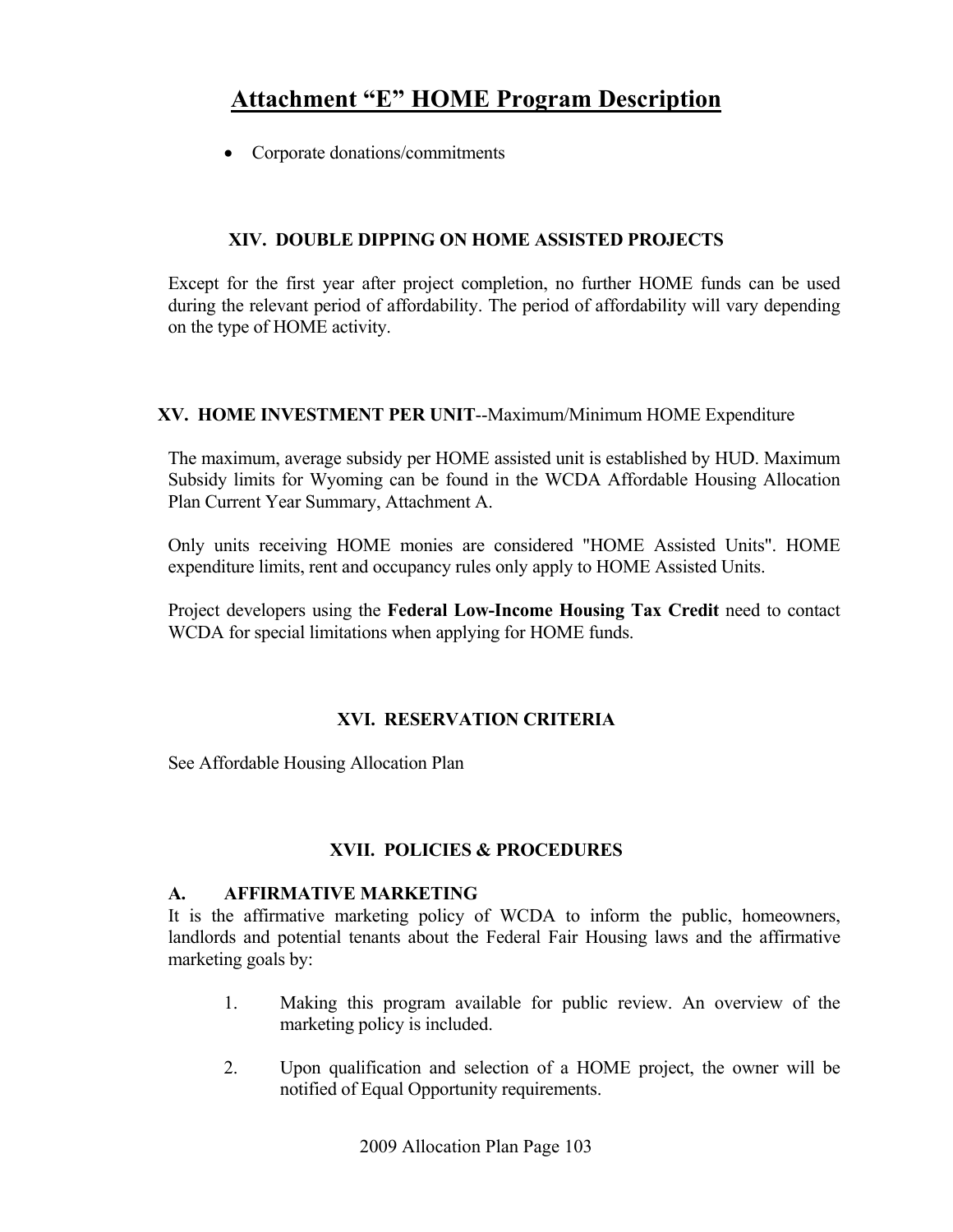- 3. All advertising and literature used for the HOME program will carry the Equal Housing Opportunity logo or slogan.
- 4. Copies of media releases, advertisements, and announcements where the HOME program was presented, will be maintained.
- 5. Affirmative marketing to the general public, landlords, tenants and homeowners will be done by the placement of Public Notices in the applicable local newspapers. The Casper Star-Tribune is considered the major Wyoming newspaper having statewide circulation.

 As projects are completed, owners will send written notices containing information about the project (size of units, rent, etc.) to agencies such as the Department of Family Services and the local Salvation Army.

- 6. WCDA has a housing program brochure that briefly describes WCDA's housing programs. This brochure will be used to affirmatively market the HOME Program to the general public, tenants, and owners.
- 7. Throughout the year, WCDA has opportunities to affirmatively market the HOME Program on a statewide basis to REALTORS ®, lenders, and other housing and redevelopment officials at meetings and seminars in which WCDA participates.
- 8. Landlords will be advised that they must comply with Equal Housing Opportunity laws and their literature must contain the Equal Housing Opportunity logo. All projects will be required to display a fair housing poster when advertising vacancies. If it is found that a landlord is failing to follow the affirmative marketing requirements and blatantly ignoring fair housing laws, WCDA may enforce the default section of the HOME Agreement and Promissory Note.
- 9. If landlords are seeking tenants to fill vacant units, they will be provided assistance by WCDA in outreach methods for contacting groups and ethnic organizations to ensure equal access is provided. Landlords will be required to send written notices of vacancies to employment centers, places of worship or other community organizations that work with low-income persons.
- 10. Landlords of HOME assisted units will be required to keep records of families who apply for housing and document those cases where someone was denied housing. At a minimum, these records will contain data regarding income, family size, and minority status. Landlords will be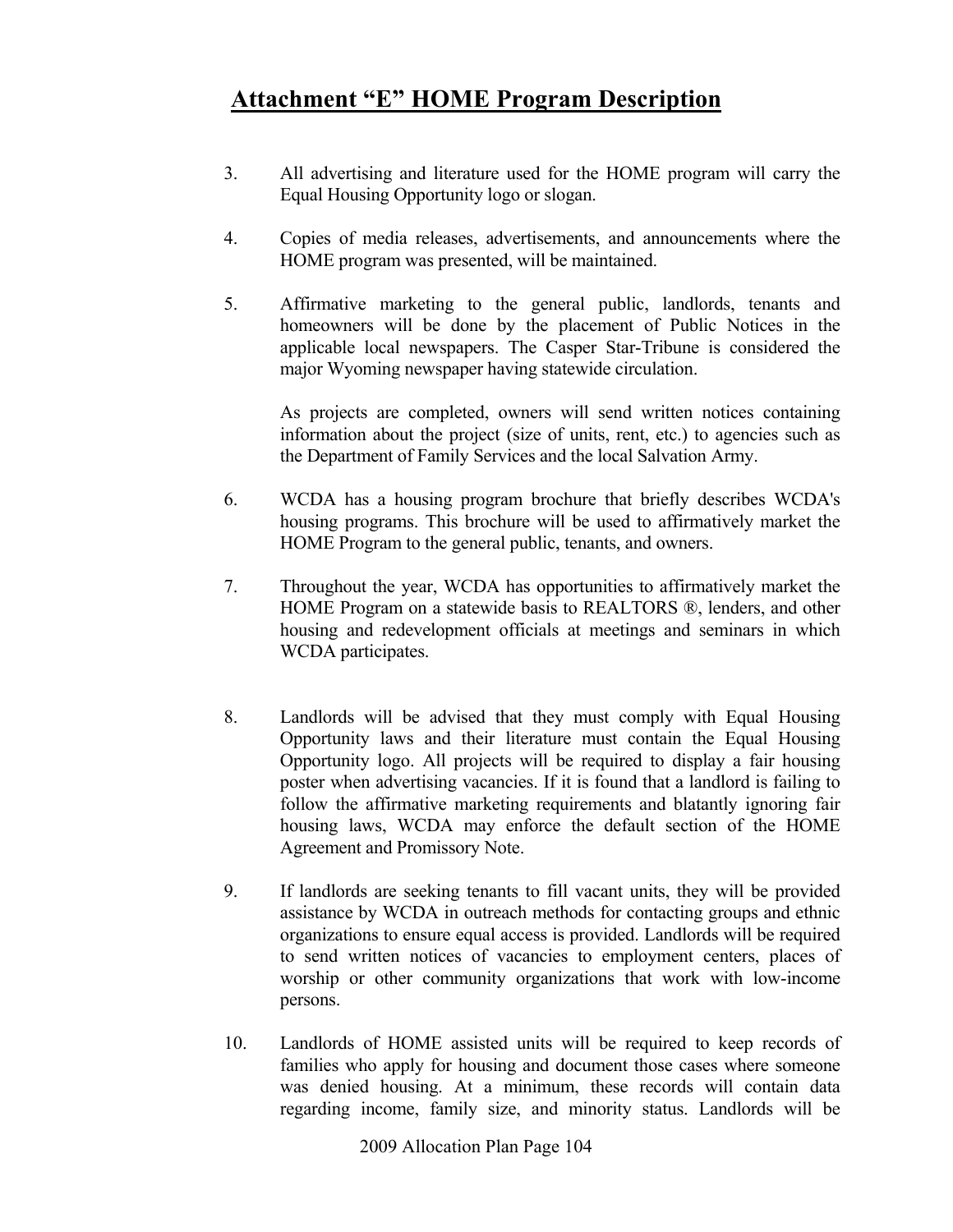required to keep copies of all media releases and advertisements for vacancies.

- 11. Any alleged housing discrimination complaints will be forwarded to the U.S. Department of Housing and Urban Development.
- 12. WCDA will monitor units of general local government to encourage their adoption of affirmative marketing procedures. On-site monitoring will be performed as required by HUD HOME Regulations.
- 13. Homebuyer Education Courses, made available through the Wyoming Partners in Homebuyer Education Inc., will provide for a discussion of Fair Housing.
- 14. Information on Fair Housing can be obtained from Wyoming Fair Housing, which opened an office in Casper in the year 2000. The organization may be reached by calling 307-266-6362, 1-866-255-6362, TTY 1-800-877-9965.

### **B. MINORITY BUSINESS ENTERPRISE & WOMEN - OWNED BUSINESS ENTERPRISE (MBE & WBE) OUTREACH PROGRAM (24 CFR 92.350 & 92.351)**

 WCDA will keep on file the names of agencies that have lists of MBE and WBE businesses that have been identified in source documents developed by agencies such as the Wyoming Business Council, and the Wyoming Highway Department. HOME applicants may request copies of these documents as they are updated.

WCDA will encourage general contractors on projects being funded with HOME funds to solicit bids from MBE/WBE businesses. WCDA will maintain project records on the use and participation of WBE and MBE. Cheryl G. Gillum, WCDA Director of Housing Programs has been assigned the oversight responsibilities of the MBE/WBE program.

## **XVIII. HOME PROGRAM DEFINITIONS**

### **Adjusted Income**

Adjusted income is used in HOME to compute actual tenant payment. for tenants who are required to pay 30% of their Adjusted Income for rent and utilities. Adjusted income is annual (gross) income reduced by deductions for dependents, elderly households, medical expenses, handicap assistance expenses and childcare.

### **Acquisition Cost/Purchase Price**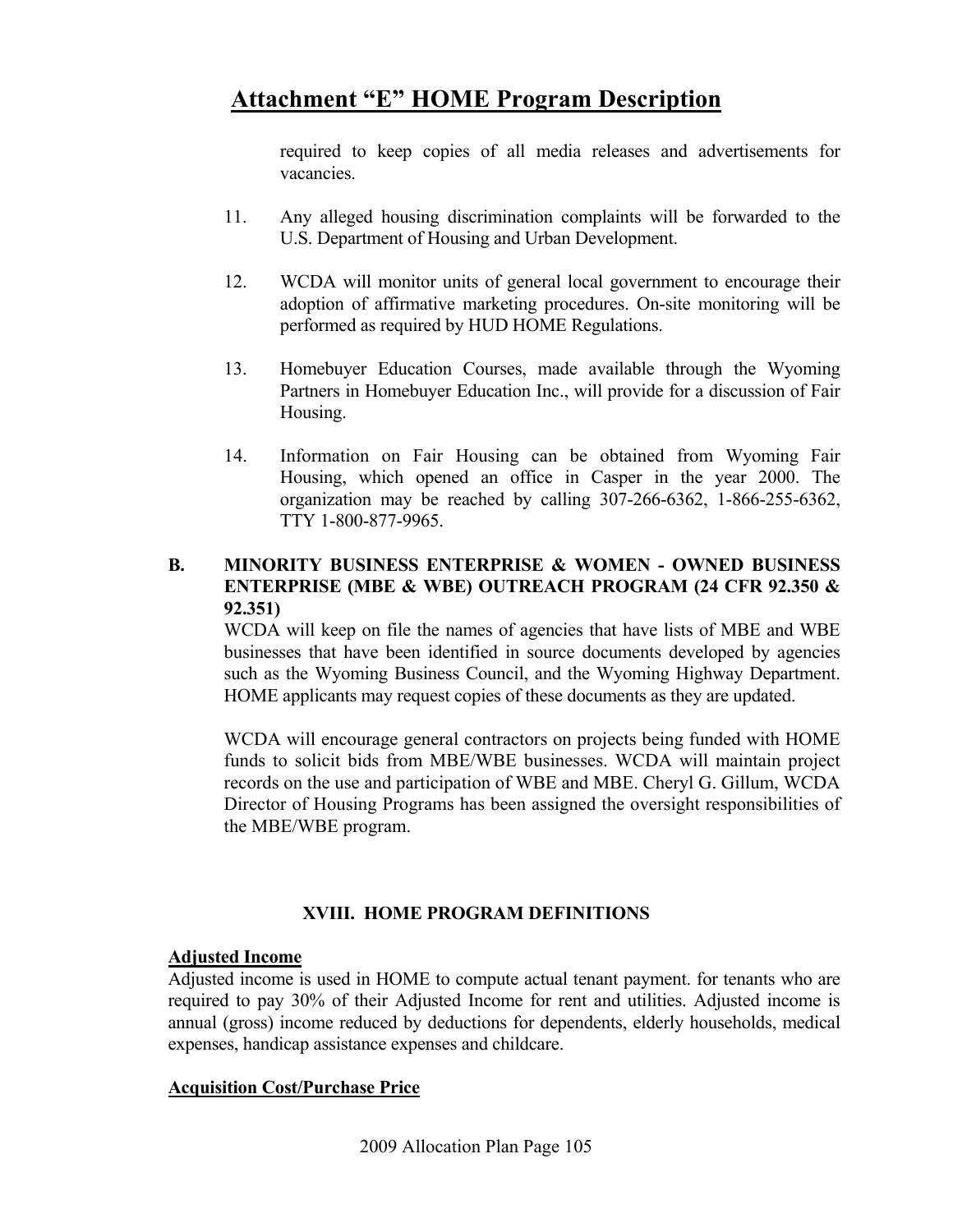Acquisition Cost is defined to mean the cost of acquiring the residence from the seller as a complete residential unit. Acquisition Cost includes the following; (1) All amounts paid, either in cash or in kind, by the mortgagor (or a related party for the benefit of the mortgagor) to the seller (or a related party for the benefit of the seller) as consideration for the residence; (2) If a residence is incomplete, the reasonable cost of completing the residence, including construction loan interest and fees, whether or not the cost of completing construction is to be financed from the mortgage loan; and (3) Where a residence is purchased subject to a ground rent (leased land), the capitalized value of the ground rent, using a discount rate provided by WCDA based on the related bond yield (currently between 5% and 7%).

### **Affordability**

Affordability requirements are the HOME regulations at 24 CFR Part 92 that relate to the cost of housing both at initial occupancy and over established timeframes, as prescribed in the HOME Final Rule. Affordability requirements vary depending upon the nature of the HOME assisted activity (i.e. homeownership or rental housing; new construction vs. rehabilitation).

### **Annual (Gross) Income**

The HOME Program allows for the use of one of three "Annual Income" definitions as described in Section 4 E. Annual Income is used for homeowner, homebuyer and tenant eligibility and targeting purposes.

### **Commitment**

The written, legally binding agreement between the Participating Jurisdiction (or other entity) providing HOME funds to a project, and the project owner. Once a commitment occurs HUD expects construction to start or a purchase to occur within six months.

HUD recognizes the commitment when the project is entered in the Integrated, Disbursement and Information System.

## **Community Housing Development Organization (CHDO)**

A Community Housing Development Organization (CHDO) is a private, non-profit organization that meets a series of qualifications prescribed in the HOME Regulations. CHDOs must receive at least 15 percent of a participating jurisdiction's annual allocation of HOME funds.

### **HOME Assisted Units**

A term that refers to units within a HOME project where HOME funds are used and rent, occupancy, or resale/recapture restrictions apply.

### **HOME Funds**

HOME funds include all appropriations for the HOME Program, plus all repayments and interest or other return on the investment of these funds.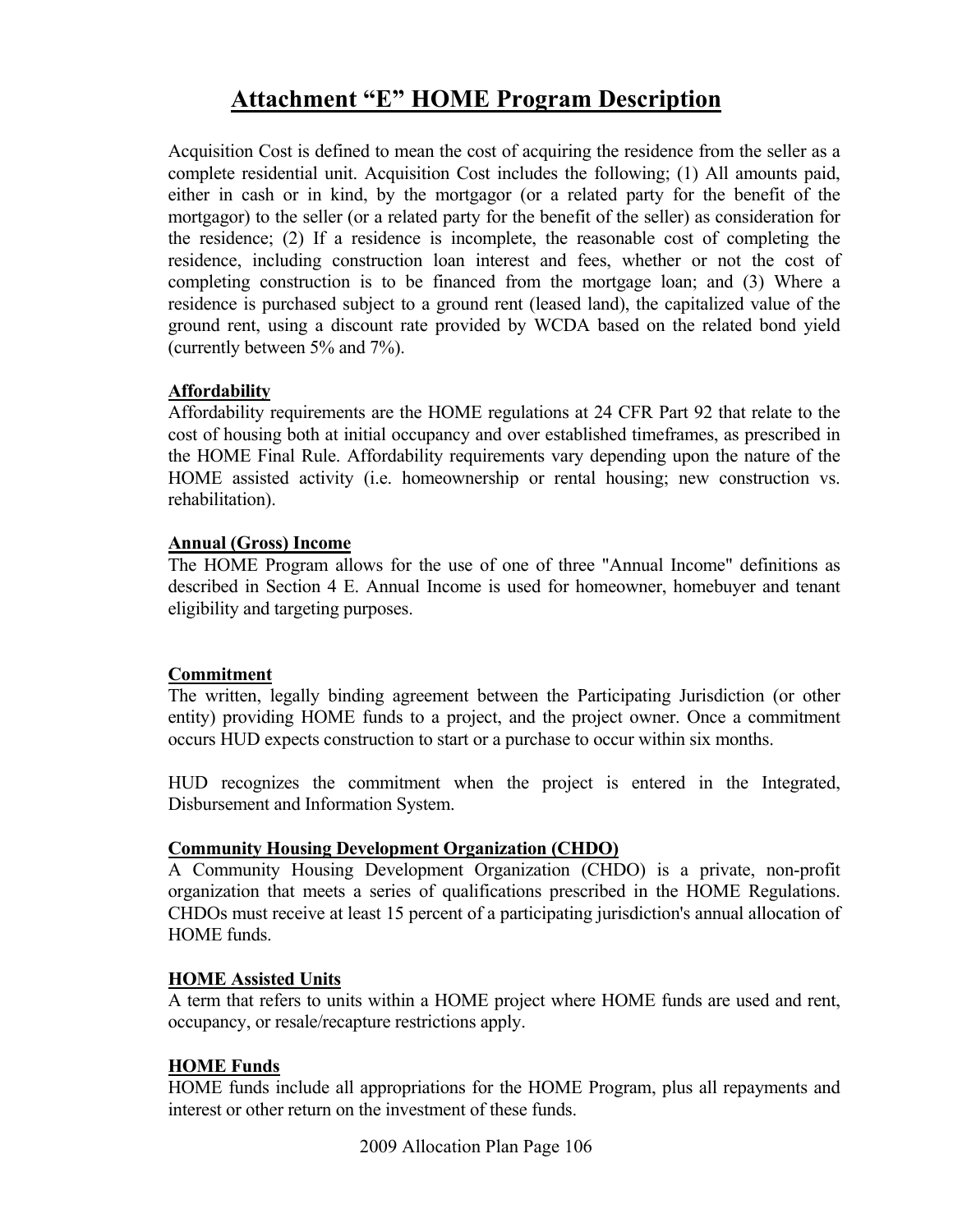#### **Low-Income Families**

Families whose annual incomes do not exceed 80 percent of the median income for the area (adjusted for family size). HUD may establish income ceilings higher or lower than 80 percent of median income for an area on an exception basis.

#### **New Construction**

For purposes of the HOME Program, new construction is any project with commitment of HOME funds made within one year of the date of initial certificate of occupancy. Any project that includes the creation of additional dwelling units outside the existing walls of a structure is also considered new construction.

### **Project**

A site or an entire building or two or more buildings, together with the site or sites on which the building or buildings is/are located, that are under common ownership, management and financing and are to be assisted with HOME funds, under a commitment by the owner, as a single undertaking. If there is more than one site associated with the project, the sites must be within a four (4) block area.

#### **Purchase Price**

See Acquisition Cost.

### **State Recipient**

Any unit of local government designated by a state to receive HOME funds. The state is responsible for ensuring the HOME funds allocated to State Recipients are used in accordance with the HOME regulations and other applicable laws.

#### **Subrecipient**

Means a public agency or non-profit organization selected by a participating jurisdiction to administer all or a portion of the participating jurisdiction's HOME Program. A public agency or non-profit organization that receives HOME funds solely as a developer or owner of housing is not a subrecipient.

#### **Targeting**

Requirements of the HOME Program relating to the income or other characteristics of households that may occupy HOME assisted units.

### **Very Low-Income**

Families whose incomes (adjusted for family size) does not exceed 50 percent of the median income for the area. HUD may establish income ceilings higher or lower than 50 percent of median income for an area on an exception basis.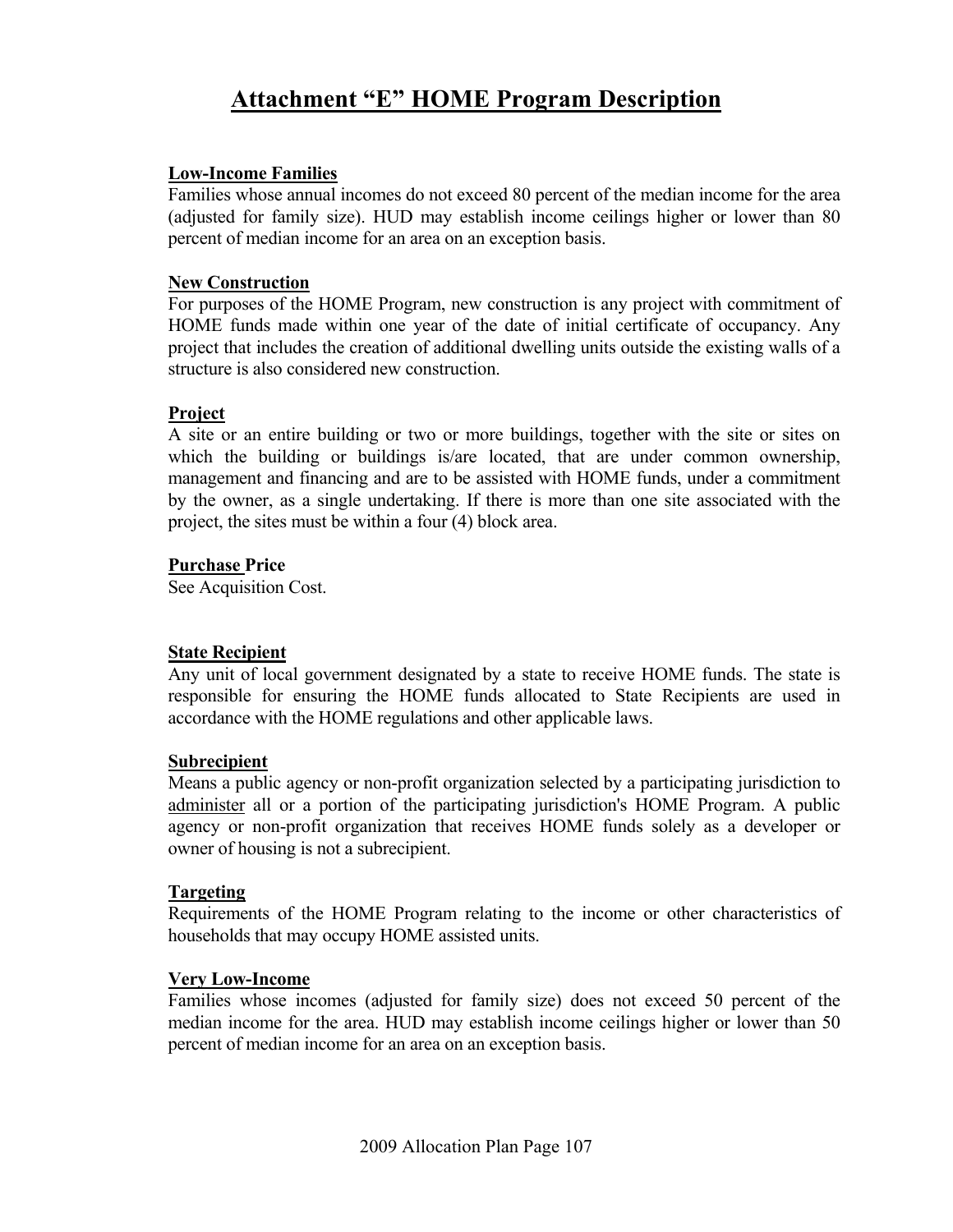## **Attachment "F" Federal Requirements under HOME**

Subpart H -- Other Federal Requirements under HOME

- § 92.350 Other Federal requirements.
- § 92.351 Affirmative marketing; minority outreach program.
- § 92.352 Environmental review.
- § 92.353 Displacement, relocation, and acquisition.
- § 92.354 Labor.
- § 92.355 Lead-based paint.
- § 92.356 Conflict of interest.
- § 92.357 Executive Order 12372.

## **§ 92.350 Other Federal requirements.**

(a) The Federal requirements set forth in 24 CFR part 5, subpart A, are applicable to participants in the HOME program. The requirements of this subpart include: nondiscrimination and equal opportunity; disclosure requirements; debarred, suspended or ineligible contractors; and drug-free workplace.

 (b) The nondiscrimination requirements at section 282 of the Act are applicable. These requirements are waived in connection with the use of HOME funds on lands set aside under the Hawaiian Homes Commission Act. 1920 (42 Stat. 108).

## § **92.351 Affirmative Marketing; Minority Outreach Program.**

- (a) *Affirmative marketing.*
	- (1) Each participating jurisdiction must adopt affirmative marketing procedures and requirements for rental and homebuyer projects containing 5 or more HOMEassisted housing units. Affirmative marketing steps consist of actions to provide information and otherwise attract eligible persons in the housing market area to the available housing with out regard to race, color, national origin, sex, religion, familial status or disability. (The affirmative marketing procedures do not apply to families with Section 8 tenant-based rental housing assistance or families with tenant-based rental assistance provided with HOME funds.)
	- (2) The affirmative marketing requirements and procedures adopted must include:
		- (i) Methods for informing the public, owners, and potential tenants about Federal fair housing laws and the participating jurisdiction's affirmative marketing policy (e.g., the use of the Equal Housing Opportunity logotype or slogan in press releases and solicitations for owners, and written communication to fair housing and other groups):
		- (ii) Requirements and practices each owner must adhere to in order to carry out the participating jurisdiction's affirmative marketing procedures and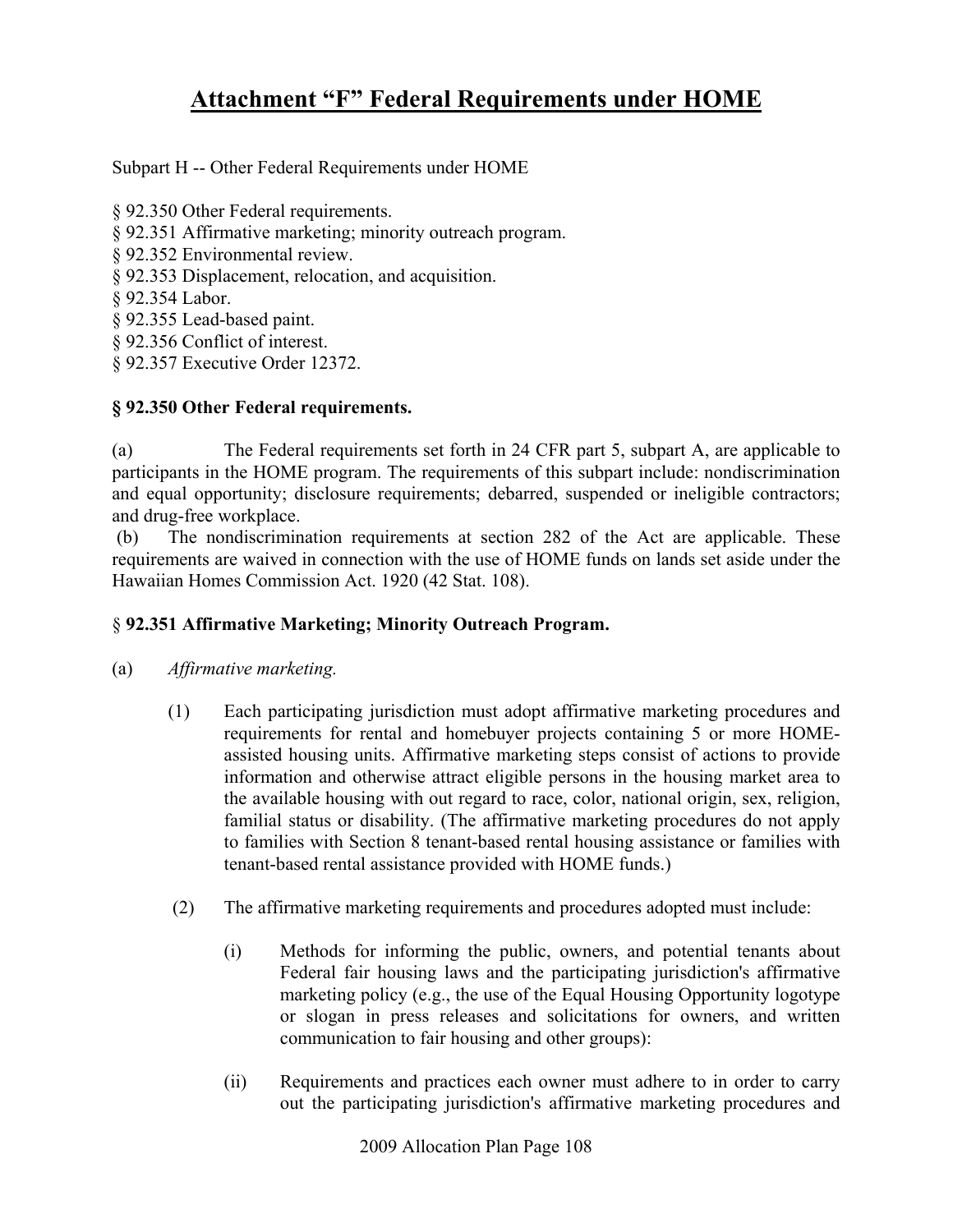requirements (e.g. use of commercial media, use of community contacts, use of the Equal Housing Opportunity logotype, and display of fair housing poster):

- (iii) Procedures to be used by owners to inform and solicit applications from persons in the housing market area who are not likely to apply for the housing without special outreach (e.g., use of community organizations, places of worship, employment centers, fair housing groups, or housing counseling agencies);
- (iv) Records that will be kept describing actions taken by the participating jurisdiction and by owners to affirmatively market units and records to assess the results of these actions; and
- (v) A description of how the participating jurisdiction will annually assess the success of affirmative marketing actions and what corrective actions will be taken where affirmative marketing requirements are not met.
- (3) A State that distributes HOME funds to units of general local government must require each unit of general local government to adopt affirmative marketing procedures and requirements that meet the requirement in paragraphs (a) and (b) of this section.
- (b) *Minority outreach*. A participating jurisdiction must prescribe procedures acceptable to HUD to establish and oversee a minority outreach program within its jurisdiction to ensure the inclusion, to the maximum extent possible, of minorities and women, and entities owned by minorities and women, including, without limitation, real estate firms, construction firms, appraisal firms, management firms, financial institutions, investment banking firms, underwriters, accountants, and providers of legal services, in all contracts entered into by the participating jurisdiction with such persons or entities, public and private, in order to facilitate the activities of the participating jurisdiction to provide affordable housing authorized under this Act or any other Federal housing law applicable to such jurisdiction. Section  $85.36(e)$  of this title describes actions to be taken by a participating jurisdiction to assure that minority business enterprises and women business enterprises are used when possible in the procurement of property and services.

### **§ 92.352 Environmental Review**.

(a) *General.* The environmental effects of each activity carried out with HOME funds must be assessed in accordance with the provisions of the National Environmental Policy Act of 1969 (NEPA) and the related authorities listed in HUD's implementing regulations at 24 CFR parts 50 and *58.*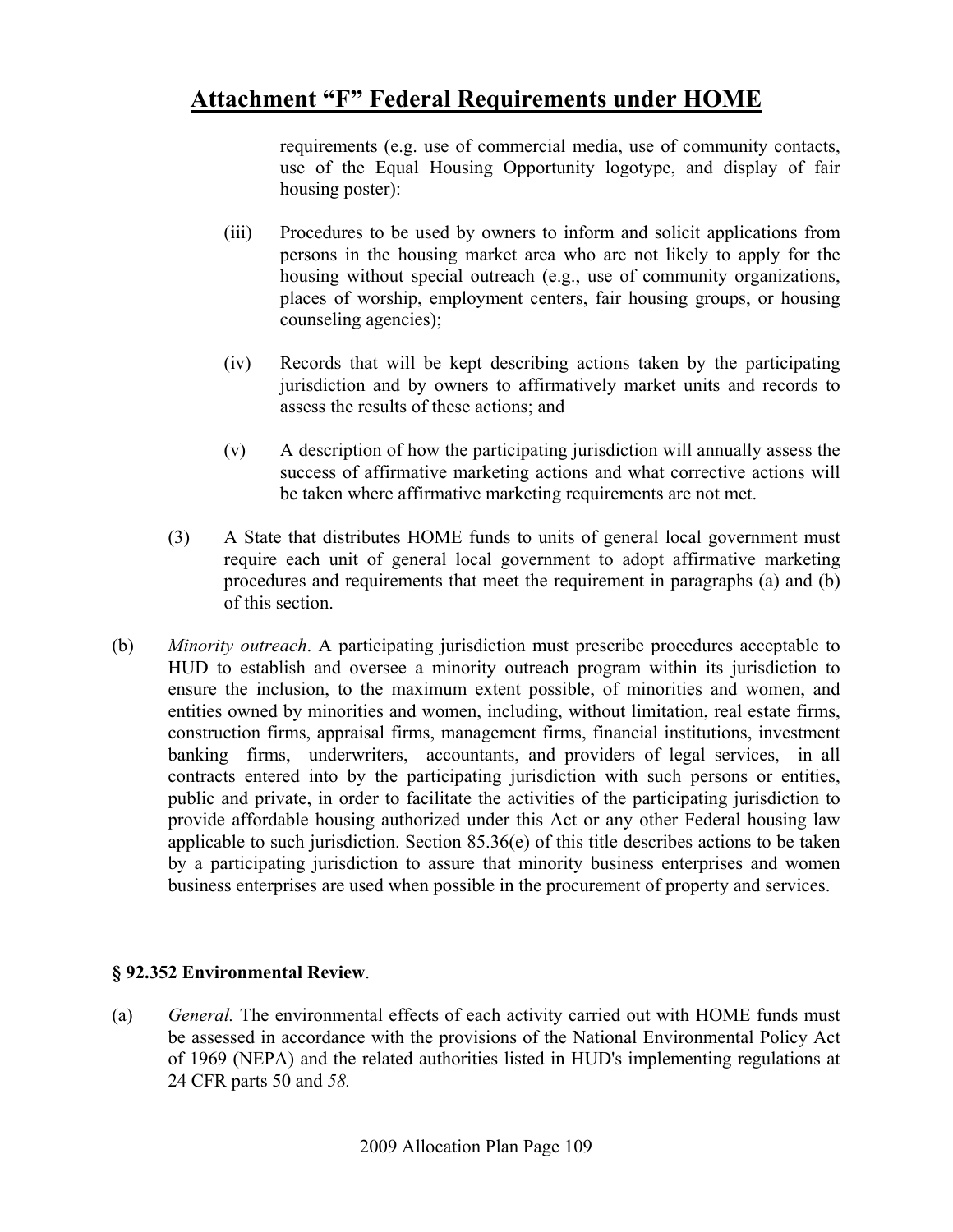- (b) *Responsibility for review.* 
	- (1) The jurisdiction (e.g., the participating jurisdiction or State recipient) or insular area must assume responsibility for environmental review, decision-making, and action for each activity that it carries out with HOME funds, in accordance with the requirements imposed on a recipient under 24 CFR part 58*.* No funds may be committed to a HOME activity or project before the completion of the environmental review and approval of the request for release of funds and related certification, except as authorized by 24 CFR part 58.
	- (2) A State participating jurisdiction must also assume responsibility for approval of requests for release of HOME funds submitted by State recipients.
	- (3) HUD will perform the environmental review, in accordance with 24 CFR part 50*,*  for a competitively awarded application for HOME funds submitted to HUD by an entity that is not a jurisdiction.

### **§** *92.353* **Displacement, relocation, and acquisition**

- (a) *Minimizing displacement.* Consistent with the other goals and objectives of this part, the participating jurisdiction must ensure that it has taken all reasonable steps to minimize the displacement of persons (families, individuals, businesses, nonprofit organizations, and farms) as a result of a project assisted with HOME funds. To the extent feasible, residential tenants must be provided a reasonable opportunity to lease and occupy a suitable, decent, safe, sanitary, and affordable dwelling unit in the building/complex upon completion of the project.
- (b) *Temporary relocation.* The following policies cover residential tenants who will not be required to move permanently but who must relocate temporarily for the project. Such tenants must be provided:
	- (1) Reimbursement for all reasonable out-of-pocket expenses incurred in connection with the temporary relocation, including the cost of moving to and from the temporarily occupied housing and any increase in monthly rent/utility costs.
	- (2) Appropriate advisory services, including reasonable advance written notice of:
		- (i) The date and approximate duration of the temporary relocation;
		- (ii) The location of the suitable, decent, safe, and sanitary dwelling to be made available for the temporary period;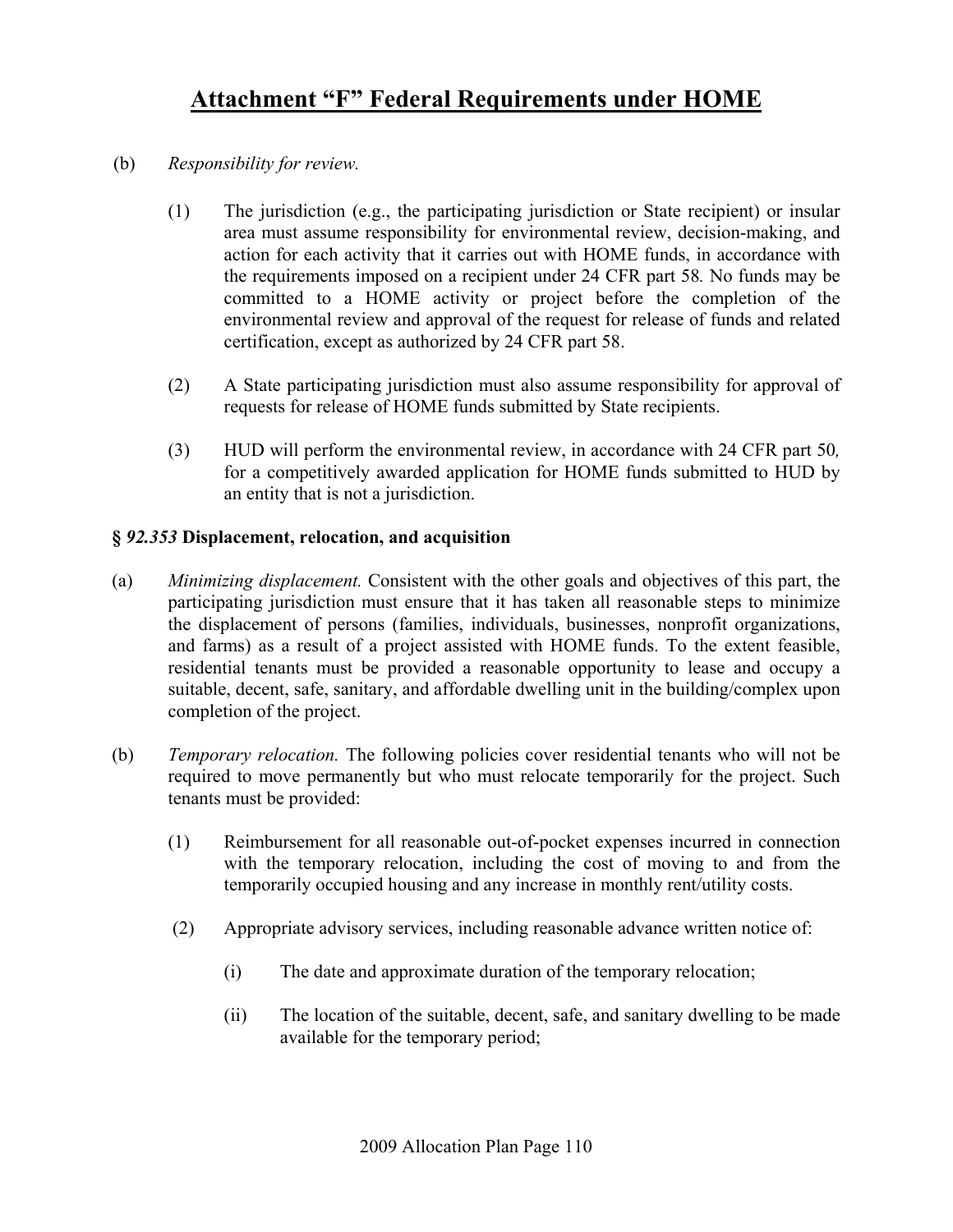- (iii) The terms and conditions under which the tenant may lease and occupy a suitable, decent, safe, and sanitary dwelling in the building/complex upon completion of the project; and
- (iv) The provisions of paragraph  $(b)(1)$  of this section.
- (c) *Relocation assistance for displaced persons*.
	- (1) *General.* A displaced person (defined in paragraph (c)(2) of this section) must be provided relocation assistance at the levels described in, and in accordance with the requirements of the Uniform Relocation Assistance and Real Property Acquisition Policies Act of 1970 (URA) (42 U.S.C. 4201-4655) and 49 CFR part 24. A "displaced person" must be advised of his or her rights under the Fair Housing Act and, if the comparable replacement dwelling used to establish the amount of the replacement housing payment to be provided to a minority person is located in an area of minority concentration, the minority person also must be given, if possible, referrals to comparable and suitable, decent, safe, and sanitary replacement dwellings not located in such areas.
	- (2) *Displaced Person.* 
		- (i) For purposes of paragraph (c) of this section, the term displaced person means a person (family individual, business, nonprofit organization, or farm, including any corporation, partnership or association) that moves from real property or moves personal property from real property, permanently, as a direct result of acquisition, rehabilitation, or demolition for a project assisted with HOME funds. This includes any permanent, involuntary move for an assisted project, including any permanent move from the real property that is made:
			- (A) After notice by the owner to move permanently from the property, if the move occurs on or after:
				- (1) The date of the submission of an application to the participating jurisdiction or HUD, if the applicant has site control and the application is later approved; or
				- (2) The date the jurisdiction approves the applicable site, if the applicant does not have site control at the time of the application; or
			- (B) Before the date described in paragraph  $(c)(2)(i)(A)$  of this section, if the jurisdiction or HUD determines that the displacement resulted directly from acquisition, rehabilitation, or demolition for the project; or

2009 Allocation Plan Page 111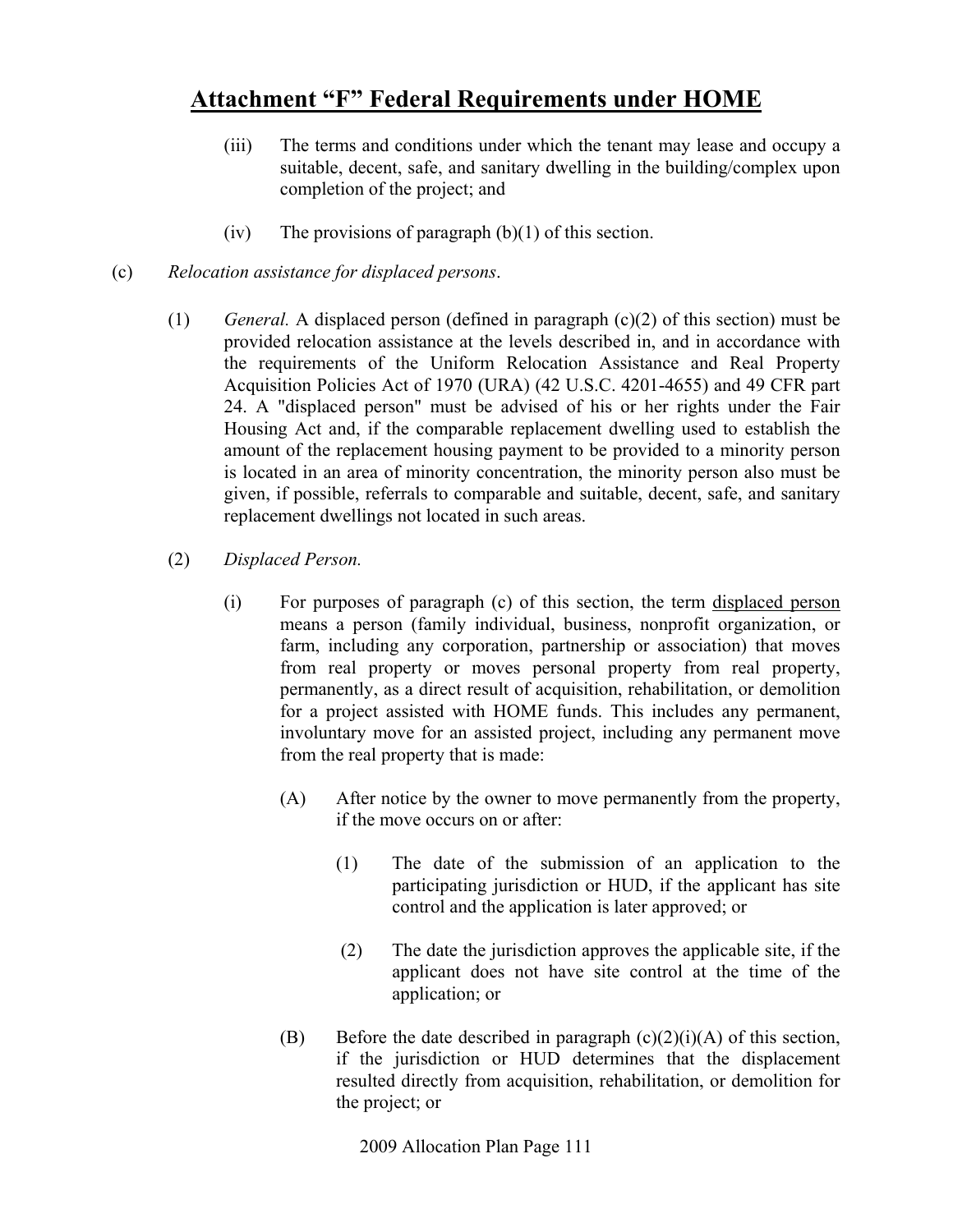- (C) By a tenant-occupant of a dwelling unit, if any one of the following three situations occurs:
	- (1) The tenant moves after execution of the agreement covering the acquisition, rehabilitation, or demolition and the move occurs before the tenant is provided written notice offering the tenant the opportunity to lease and occupy a suitable, decent, safe, and sanitary dwelling in the same building/complex upon completion of the project under reasonable terms and conditions. Such reasonable terms and conditions must include a term of at least one year at a monthly rent and estimated average monthly utility costs that do not exceed the greater of:
		- (i) The tenant's monthly rent before such agreement and estimated average monthly utility costs; or
		- (ii) The total tenant payment, as determined under 24 CFR 5.613, if the tenant is low-income, or 30 percent of gross household income, if the tenant is not low-income; or
	- (2) The tenant is required to relocate temporarily, does not return to the building/complex, and either
		- (i) The tenant is not offered payment for all reasonable out-of-pocket expenses incurred in connection with the temporary relocation; or
		- (ii) Other conditions of the temporary relocation are not reasonable; or
	- (3) The tenant is required to move to another dwelling unit in the same building/complex but is not offered reimbursement for all reasonable out-of-pocket expenses incurred in connection with the move, or other conditions of the move are not reasonable.
- (ii) Notwithstanding paragraph  $(c)(2)(i)$  of this section, a person does not qualify as a displaced person if:
	- (A) The person has been evicted for cause based upon a serious or repeated violation of the terms and conditions of the lease or occupancy agreement, violation of applicable federal, State or

2009 Allocation Plan Page 112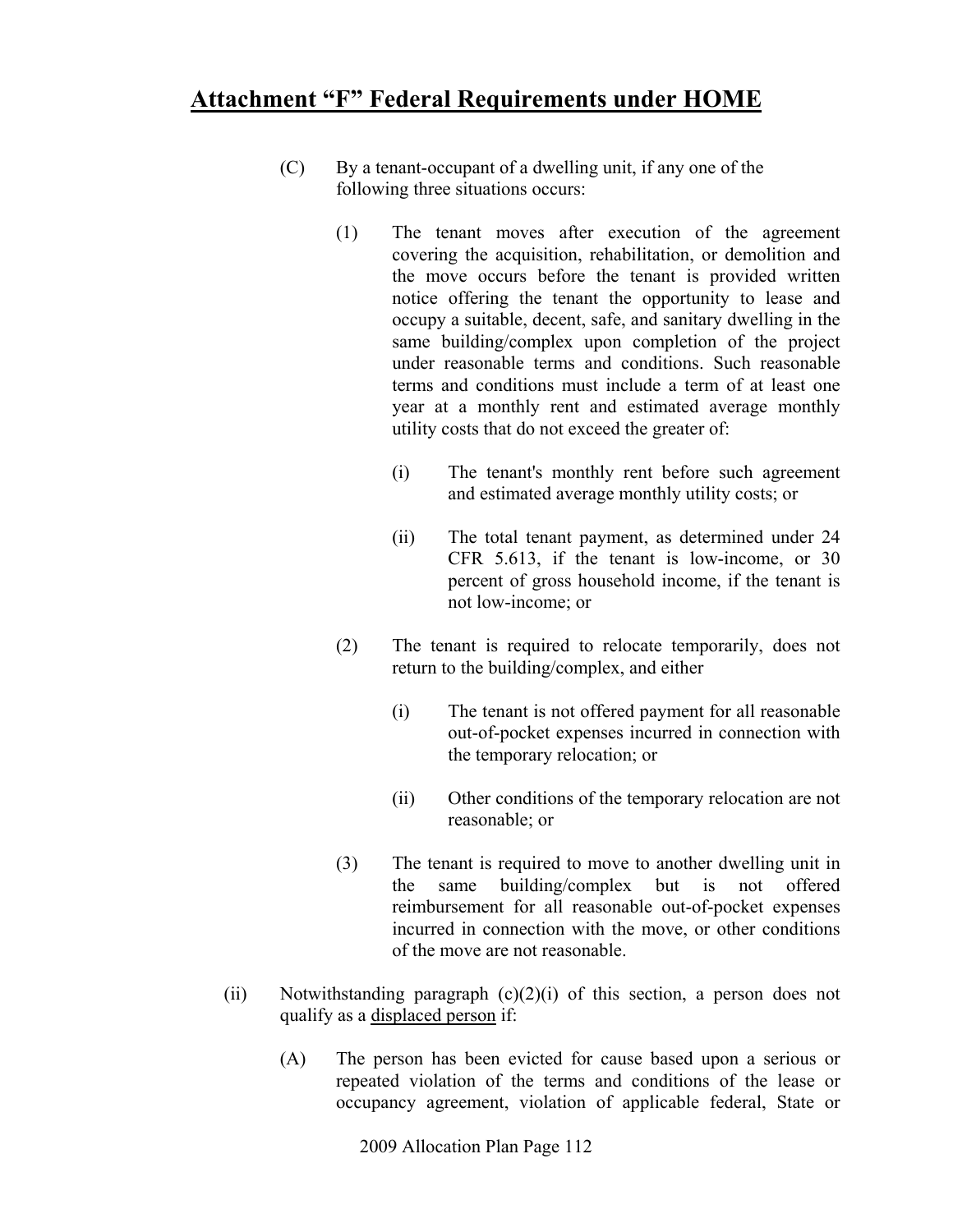local law, or other good cause, and the participating jurisdiction determines that the eviction was not undertaken for the purpose of evading the obligation to provide relocation assistance. The effective date of any termination or refusal to renew must be preceded by at least 30 days advance written notice to the tenant specifying the grounds for the action.

- (B) The person moved into the property after the submission of the application but, before signing a lease and commencing occupancy, was provided written notice of the project, its possible impact on the person (e.g., the person may be displaced, temporarily relocated, incur a rent increase), and the fact that the person would not qualify as a "displaced person" (or for any assistance under this section) as a result of the project;
- (C) The person is ineligible under 49 CFR 24.2(g)(2); or
- (D) HUD determines that the person was not displaced as a direct result of acquisition, rehabilitation, or demolition for the project.
- (iii) The jurisdiction may, at any time, ask HUD to determine whether a displacement is or would be covered by this rule.
- (3) *Initiation of negotiations.* For purposes of determining the formula for computing replacement housing assistance to be provided under paragraph (c) of this section to a tenant displaced from a dwelling as a direct result of private-owner rehabilitation, demolition or acquisition of the real property, the term initiation of negotiations means the execution of the agreement covering the acquisition, rehabilitation, or demolition.
- (d) *Optional relocation assistance.* The participating jurisdiction may provide relocation payments and other relocation assistance to families, individuals, businesses, nonprofit organizations, and farms displaced by a project assisted with HOME funds where the displacement is not subject to paragraph (c) of this section. The jurisdiction may also provide relocation assistance to persons covered under paragraph (c) of this section beyond that required. For any such assistance that is not required by State or local law, the jurisdiction must adopt a written policy available to the public that describes the optional relocation assistance that it has elected to furnish and provides for equal relocation assistance within each class of displaced persons.
- (e) *Residential anti-displacement and relocation assistance plan.* The participating jurisdiction shall comply with the requirements of 24 CFR part 42, subpart C.
- (f) *Real property acquisition requirements.* The acquisition of real property for a project is subject to the URA and the requirements of 49 CFR part 24, subpart B.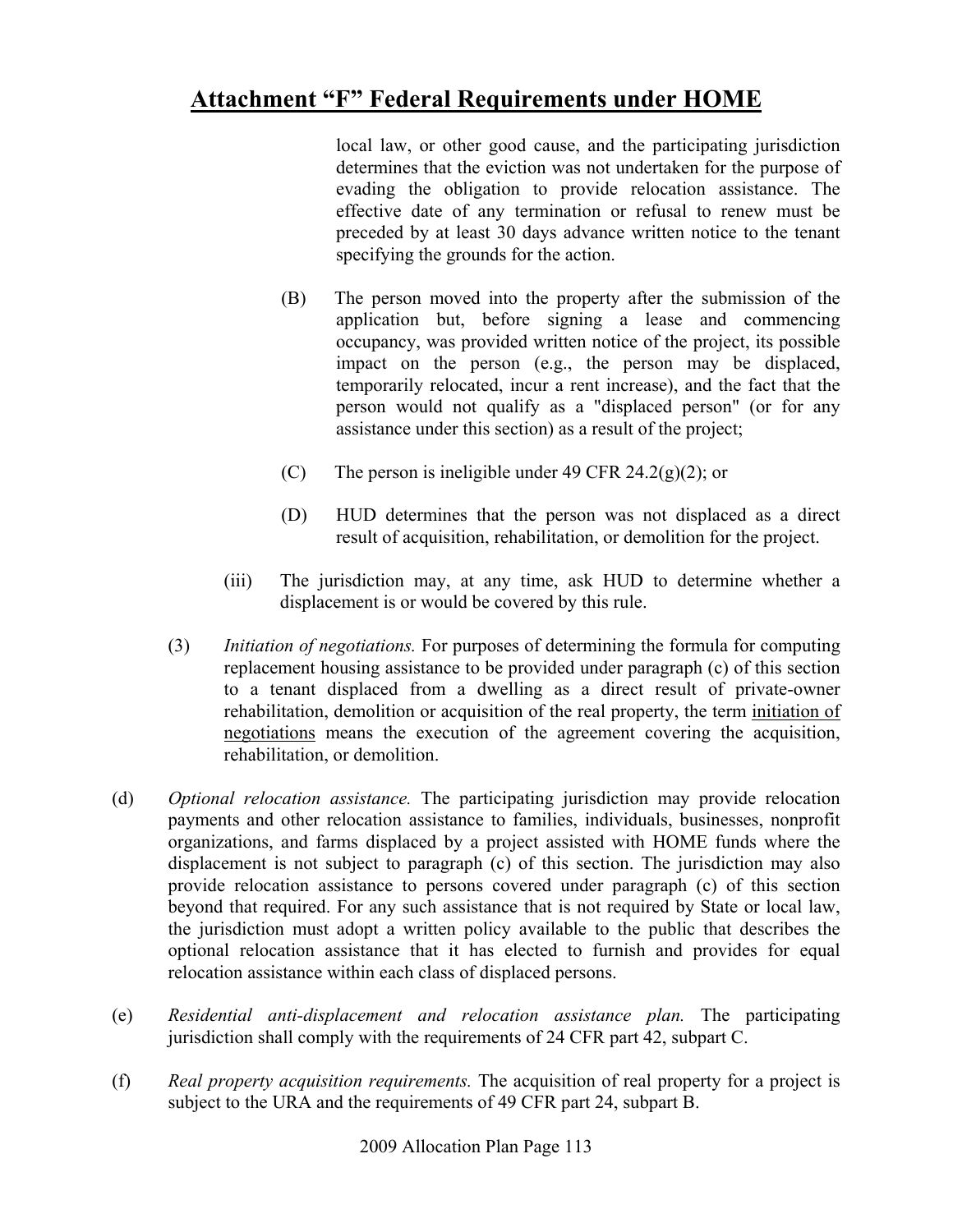(g) *Appeals.* A person who disagrees with the participating jurisdiction's determination concerning whether the person qualifies as a displaced person, or the amount of relocation assistance for which the person may be eligible, may file a written appeal of that determination with the jurisdiction. A low-income person who is dissatisfied with the jurisdiction's determination on his or her appeal may submit a written request for review of that determination to the HUD Field Office.

#### **§ 92.354 Labor.**

- (a) *General* 
	- (1) Every contract for the construction (rehabilitation or new construction) of housing that includes 12 or more units assisted with HOME funds must contain a provision requiring the payment of not less than the wages prevailing in the locality, as predetermined by the Secretary of Labor pursuant to the Davis-Bacon Act (40 U.S.C. 276a - 276a-5), to all laborers and mechanics employed in the development of any part of the housing. Such contracts must also be subject to the overtime provisions, as applicable, of the Contract Work Hours and Safety Standards Act (40 U.S.C. 327 - 332).
	- (2) The contract for construction must contain these wage provisions if HOME funds are used for any project costs in § 92.206, including construction or nonconstruction costs, of housing with 12 or more HOME-assisted units. When HOME funds are only used to assist homebuyers to acquire single-family housing, and not for any other project costs, the wage provisions apply to the construction of the housing if there is a written agreement with the owner or developer of the housing that HOME funds will be used to assist homebuyers to buy the housing and the construction contract covers 12 or more housing units to be purchased with HOME assistance. The wage provisions apply to any construction contract that includes a total of 12 or more HOME-assisted units, whether one or more than one project is covered by the construction contract. Once they are determined to be applicable, the wage provisions must be contained in the construction contract so as to cover all laborers and mechanics employed in the development of the entire project, including portions other than the assisted units. Arranging multiple construction contracts within a single project for the purpose of avoiding the wage provisions is not permitted.
	- (3) Participating jurisdictions, contractors, subcontractors, and other participants must comply with regulations issued under these acts and with other Federal laws and regulations pertaining to labor standards and HUD Handbook 1344.1 (Federal Labor Standards Compliance in Housing and Community Development Programs), as applicable. Participating jurisdictions must require certification as to compliance with the provisions of this section before making any payment under such contract.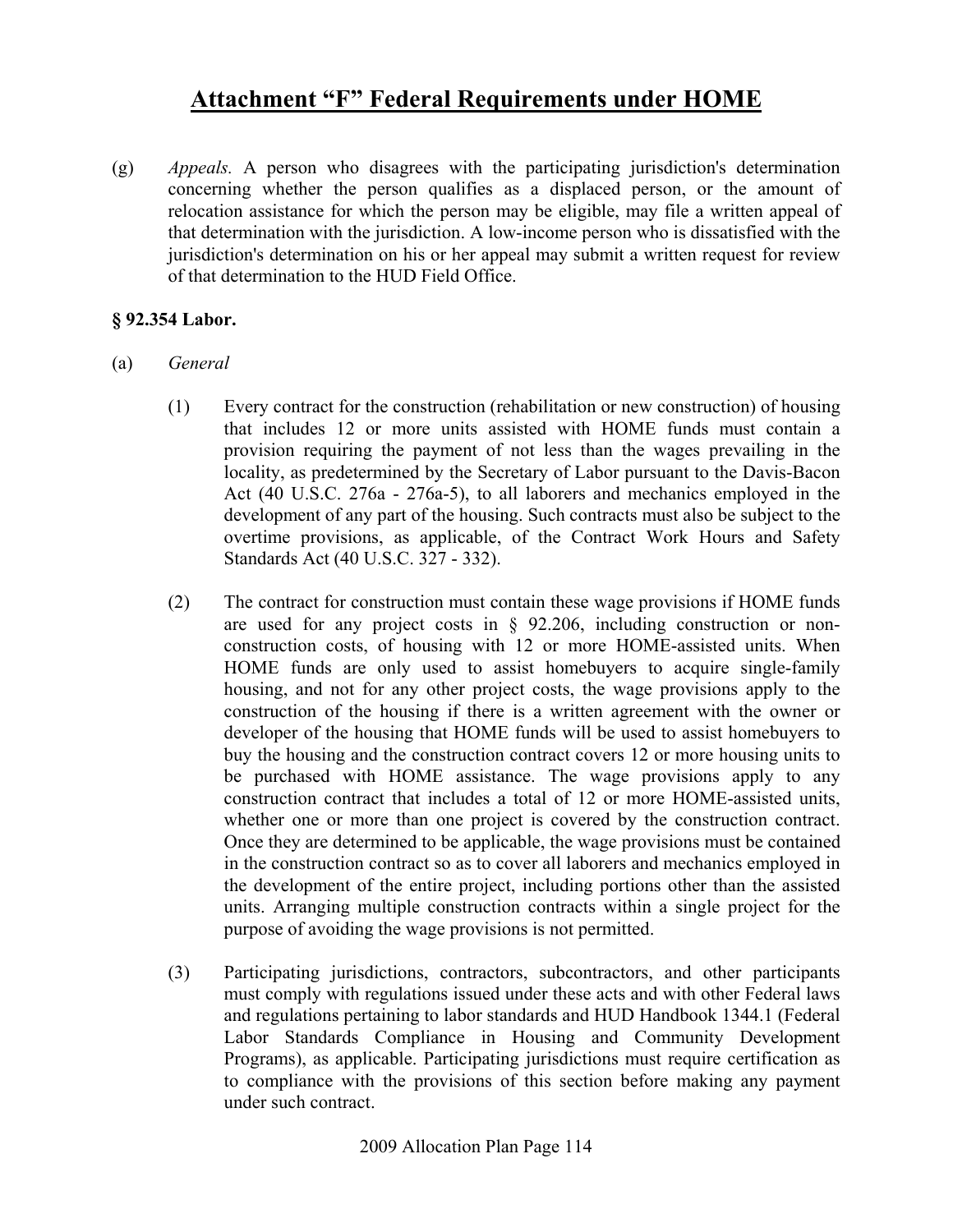- (b) *Volunteers.* The prevailing wage provisions of paragraph (a) of this section do not apply to an individual who receives no compensation or is paid expenses, reasonable benefits, or a nominal fee to perform the services for which the individual volunteered and who is not otherwise employed at any time in the construction work. See 24 CFR part 70.
- (c) *Sweat equity.* The prevailing wage provisions of paragraph (a) of this section do not apply to members of an eligible family who provide labor in exchange for acquisition of a property for homeownership or provide labor in lieu of, or as a supplement to, rent payments.

### **§** *92.355* **Lead-based paint**

Housing assisted with HOME funds is subject to the Lead-Based Paint Poisoning Prevention Act (42 U.S.C. 4821-4846), the Residential Lead-Based Paint Hazard Reduction Act of 1992 (42U.S.C. 4851-4856), and implementing regulations at part 35, subparts A, B, J, K, M and R of this title.

[64 FR 50224, Sept. 15, 1999]

### **§ 92.356 Conflict of Interest**

- (a) *Applicability.* In the procurement of property and services by participating jurisdictions, State recipients, and sub-recipients, the conflict of interest provisions in 24 CFR 85.36 and 24 CFR 84.42, respectively, apply. In all cases not governed by 24 CFR 85.36 and 24 CFR 84.42, the provisions of this section apply.
- (b) *Conflicts prohibited.* No persons described in paragraph (c) of this section who exercise or have exercised any functions or responsibilities with respect to activities assisted with HOME funds or who are in a position to participate in a decision-making process or gain inside information with regard to these activities, may obtain a financial interest or benefit from a HOME-assisted activity, or have an interest in any contract, subcontract or agreement with respect thereto, or the proceeds thereunder, either for themselves or those with whom they have family or business ties, during their tenure or for one year thereafter.
- (c) *Persons covered.* The conflict of interest provisions of paragraph (b) of this section apply to any person who is an employee, agent, consultant, officer, or elected official or appointed official of the participating jurisdiction, State recipient, or sub-recipient which are receiving HOME funds.
- (d) *Exceptions: Threshold requirements.* Upon the written request of the participating jurisdiction, HUD may grant an exception to the provisions of paragraph (b) of this section on a case-by-case basis when it determines that the exception will serve to further the purposes of the HOME Investment Partnerships Program and the effective and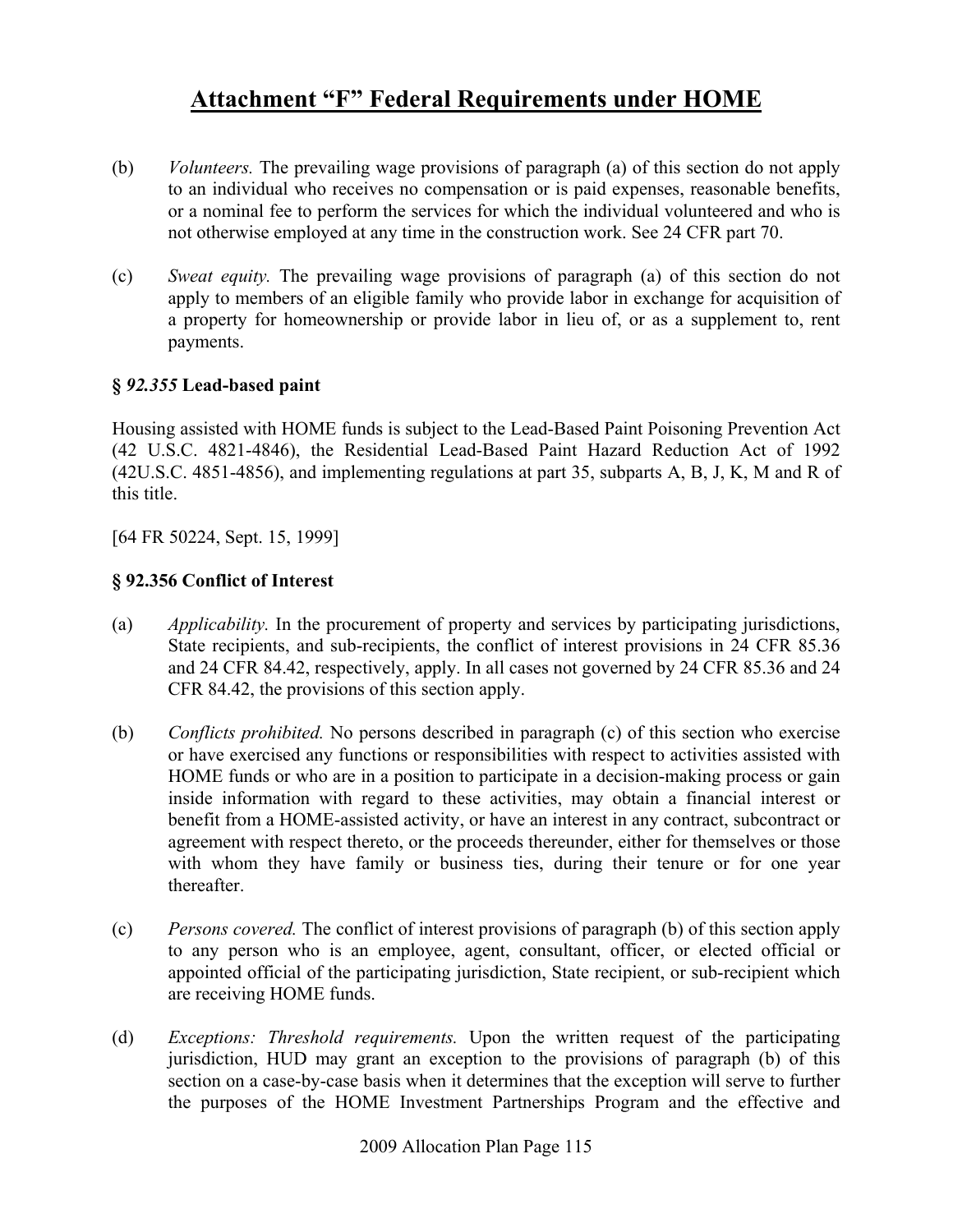efficient administration of the participating jurisdiction's program or project. An exception may be considered only after the participating jurisdiction has provided the following:

- (1) A disclosure of the nature of the conflict, accompanied by an assurance that there has been public disclosure of the conflict and a description of how the public disclosure was made; and
- (2) An opinion of the participating jurisdiction's or State recipient's attorney that the interest for which the exception is sought would not violate State or local law.
- (e) *Factors to be considered for exceptions.* In determining whether to grant a requested exception after the participating jurisdiction has satisfactorily met the requirements of paragraph (d) of this section, HUD will consider the cumulative effect of the following factors, where applicable:
	- (1) Whether the exception would provide a significant cost benefit or an essential degree of expertise to the program or project which would otherwise not be available;
	- (2) Whether the person affected is a member of a group or class of low-income persons intended to be the beneficiaries of the assisted activity, and the exception will permit such person to receive generally the same interests or benefits as are being made available or provided to the group or class;
	- (3) Whether the affected person has withdrawn from his or her functions or responsibilities, or the decision-making process with respect to the specific assisted activity in question;
	- (4) Whether the interest or benefit was present before the affected person was in a position as described in paragraph (c) of this section;
	- (5) Whether undue hardship will result either to the participating jurisdiction or the person affected when weighed against the public interest served by avoiding the prohibited conflict; and
	- (6) Any other relevant considerations.
- (f) *Owners and Developers* 
	- (1) No owner, developer or sponsor of a project assisted with HOME funds (or officer, employee, agent, or consultant of the owner, developer or sponsor) whether private, for profit or non-profit (including a community housing development organization (CHDO) when acting as an owner, developer or sponsor) may occupy a HOME-assisted affordable housing unit in a project. This provision does not apply to an individual who receives HOME funds to acquire or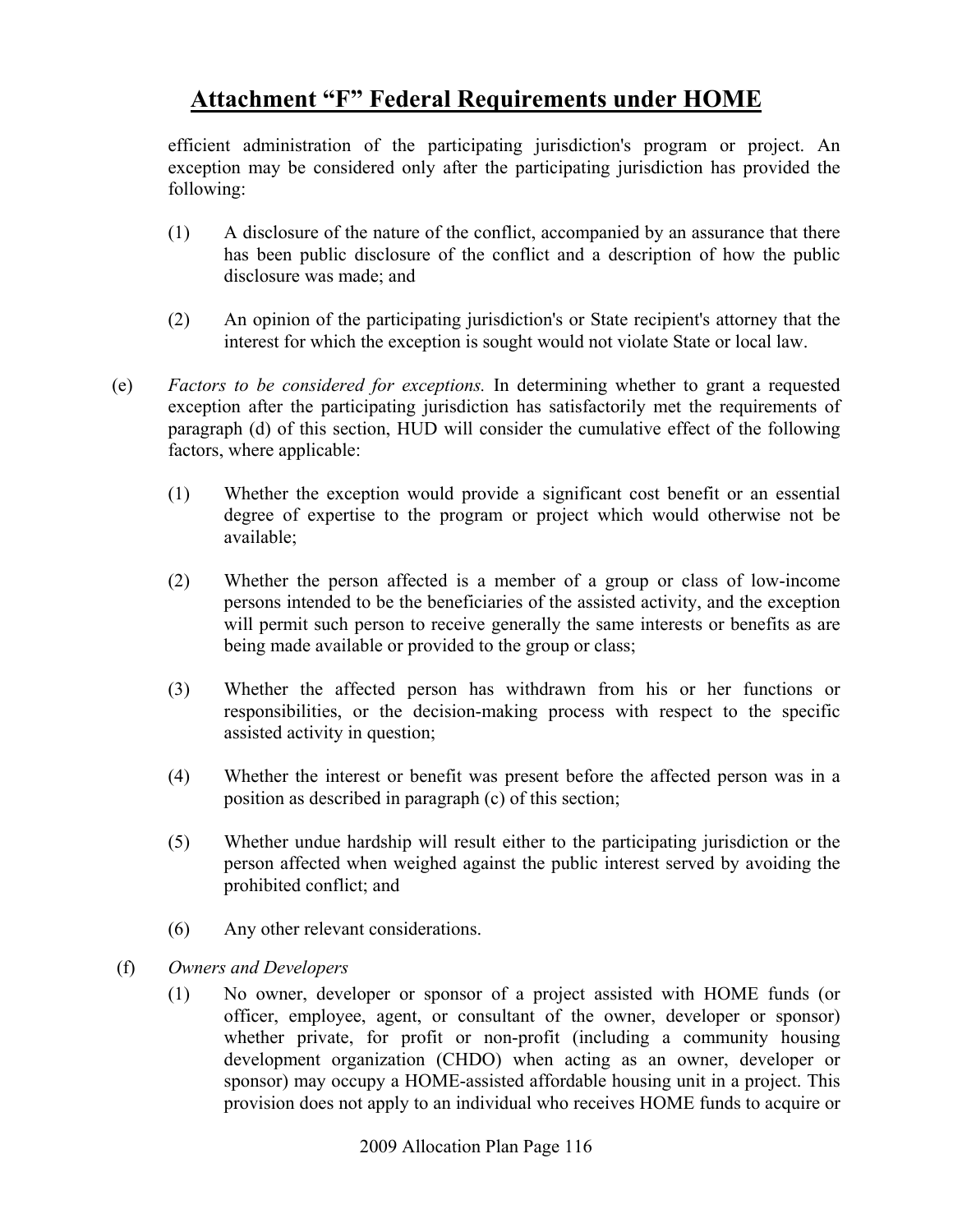rehabilitate his or her principal residence or to an employee or agent of the owner or developer of a rental housing project who occupies a housing unit as the project manager or maintenance worker.

- (2) *Exceptions.* Upon written request of a housing owner or developer, the participating jurisdiction (or State recipient, if authorized by the State participating jurisdiction) may grant an exception to the provisions of paragraph  $(f)(1)$  of this section on a case-by-case basis when it determines that the exception will serve to further the purposes of the HOME program and the effective and efficient administration of the owner's or developer's HOME-assisted project. In determining whether to grant a requested exception, the participating jurisdiction shall consider the following factors:
	- (i) Whether the person receiving the benefit is a member of a group or class of low-income persons intended to be the beneficiaries of the assisted housing, and the exception will permit such person to receive generally the same interests or benefits as are being made available or provided to the group or class:
	- (ii) Whether the person has withdrawn from his or her functions or responsibilities, or the decision-making process with respect to the specific assisted housing in question:
	- (iii) Whether the tenant protection requirements of  $\S$  92.253 are being observed:
	- (iv) Whether the affirmative marketing requirements of  $\S$  92.351 are being observed and followed; and
	- (v) Any other factor relevant to the participating jurisdiction's determination, including the timing of the requested exception.

#### **§ 92.357 Executive Order 12372**

- (a) *General.* Executive Order 12372, as amended by Executive Order 12416 (3 CFR, 1982 Comp., p. 197 and 3 CFR, 1983 Comp., p. 186) (Intergovernmental Review of Federal Programs) and HUD's implementing regulations at 24 CFR part 52, allow each State to establish its own process for review and comment on proposed Federal financial assistance programs.
- (b) *Applicability.* Executive Order 12372 applies to applications submitted with respect to HOME funds being competitively reallocated under subpart J of this part to units of general local government.